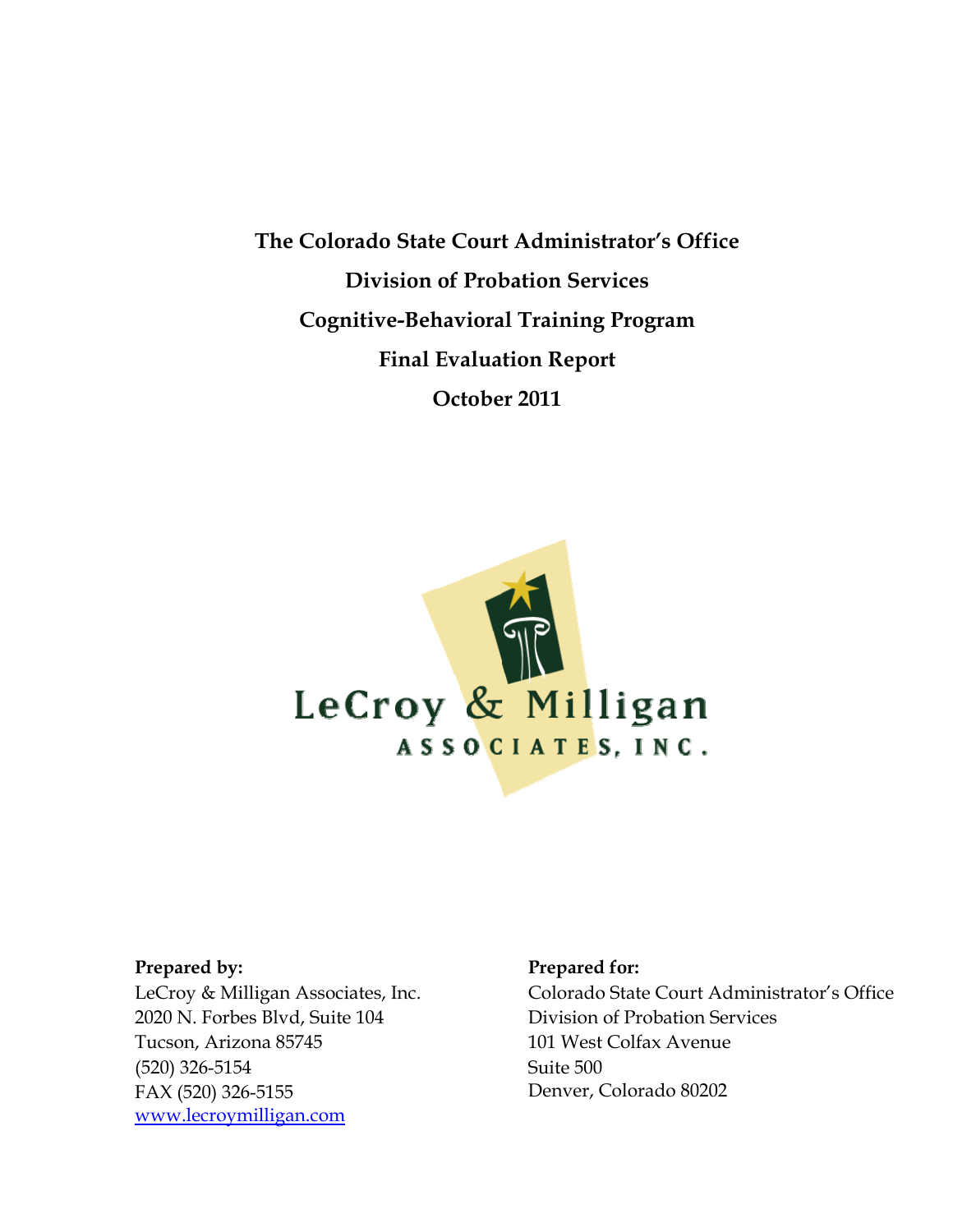# **Acknowledgements**

LeCroy & Milligan Associates, Inc. gratefully acknowledges the efforts of staff members from the Colorado State Court Administrator's Office, Division of Probation Services for their assistance with this project. Eileen Kinney (Manager, Evaluation Unit), Dana Wilks (Management Analyst), Susan Jones (Education Specialist), and the Advisory Committee provided leadership, background information, assistance with data collection, and many valuable details about the cognitive-behavioral program for probationers in Colorado. We are appreciative of the Chief Probation Officers, Supervisors, and Probation Officers from the probation districts throughout Colorado whose cooperation and efforts in collecting and providing important information for this evaluation were invaluable. Probation clients also gave their time to provide valuable perspectives and information about their experiences with cog groups.

The LeCroy & Milligan Associates, Inc. evaluation team included Kerry Milligan, MSSW, Kim D'zatko, M.S., Darcy McNaughton, B.A., Craig LeCroy, Ph.D., Olga Valenzuela, B.A., Jeff Pfeifer, Ph.D., and Karen Thies, MSW.

Suggested Citation: LeCroy & Milligan Associates, Inc. (2011). *Colorado State Court Administrator's Office – Division of Probation Services: Cognitive-Behavioral Training Program Annual Evaluation Report*. LeCroy & Milligan Associates, Inc., Tucson, AZ.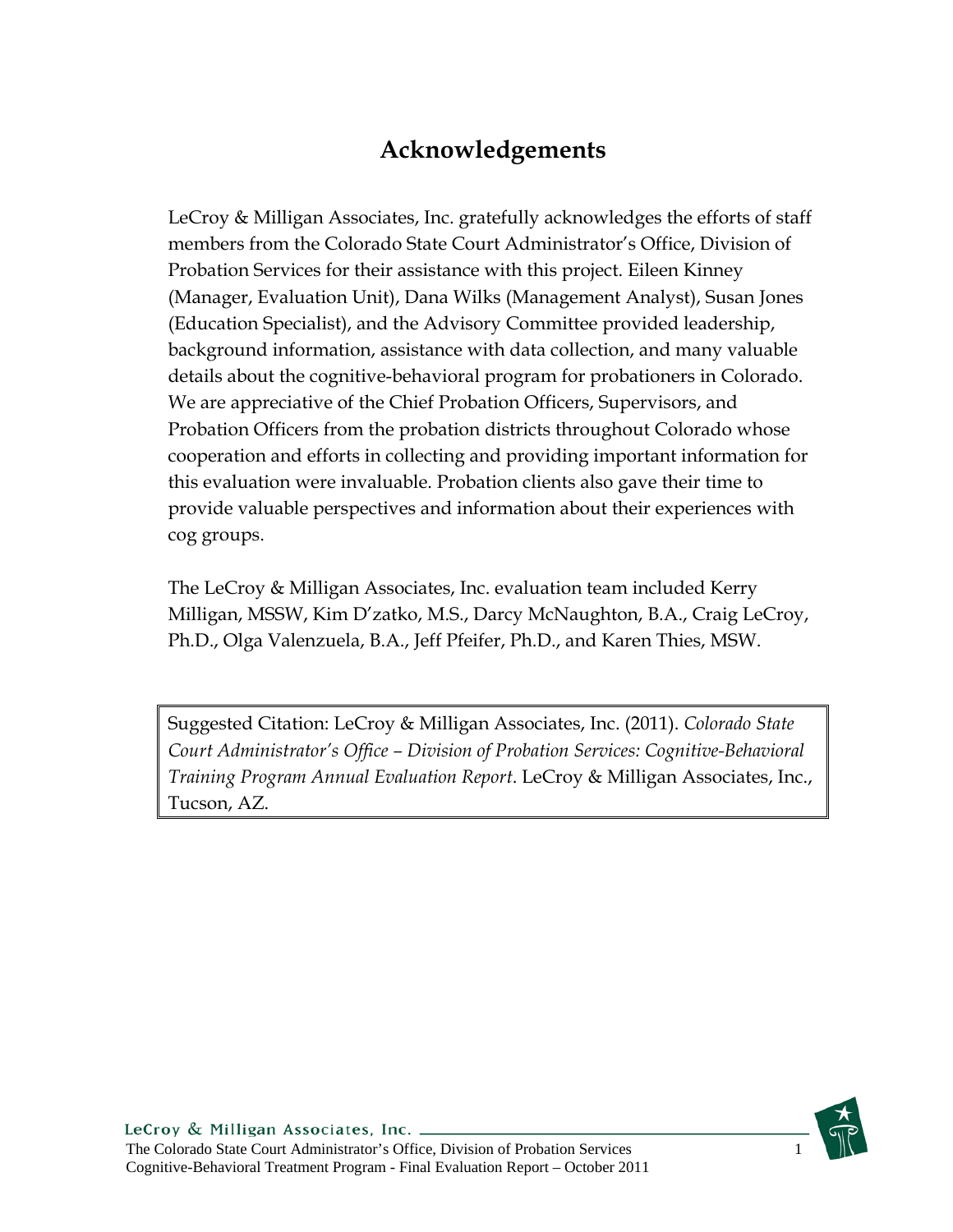# **Table of Contents**

| Description of Cognitive-Behavioral Training Programs 15         |  |
|------------------------------------------------------------------|--|
|                                                                  |  |
|                                                                  |  |
|                                                                  |  |
|                                                                  |  |
|                                                                  |  |
|                                                                  |  |
|                                                                  |  |
|                                                                  |  |
| Select Recent Research to Inform Findings of this Report35       |  |
|                                                                  |  |
|                                                                  |  |
| Extent and Context of Cognitive-Behavioral Programs39            |  |
|                                                                  |  |
| Summary of Implementation Study Findings Related to Fidelity and |  |
|                                                                  |  |
|                                                                  |  |
|                                                                  |  |
|                                                                  |  |
|                                                                  |  |
|                                                                  |  |
|                                                                  |  |
|                                                                  |  |
|                                                                  |  |
|                                                                  |  |

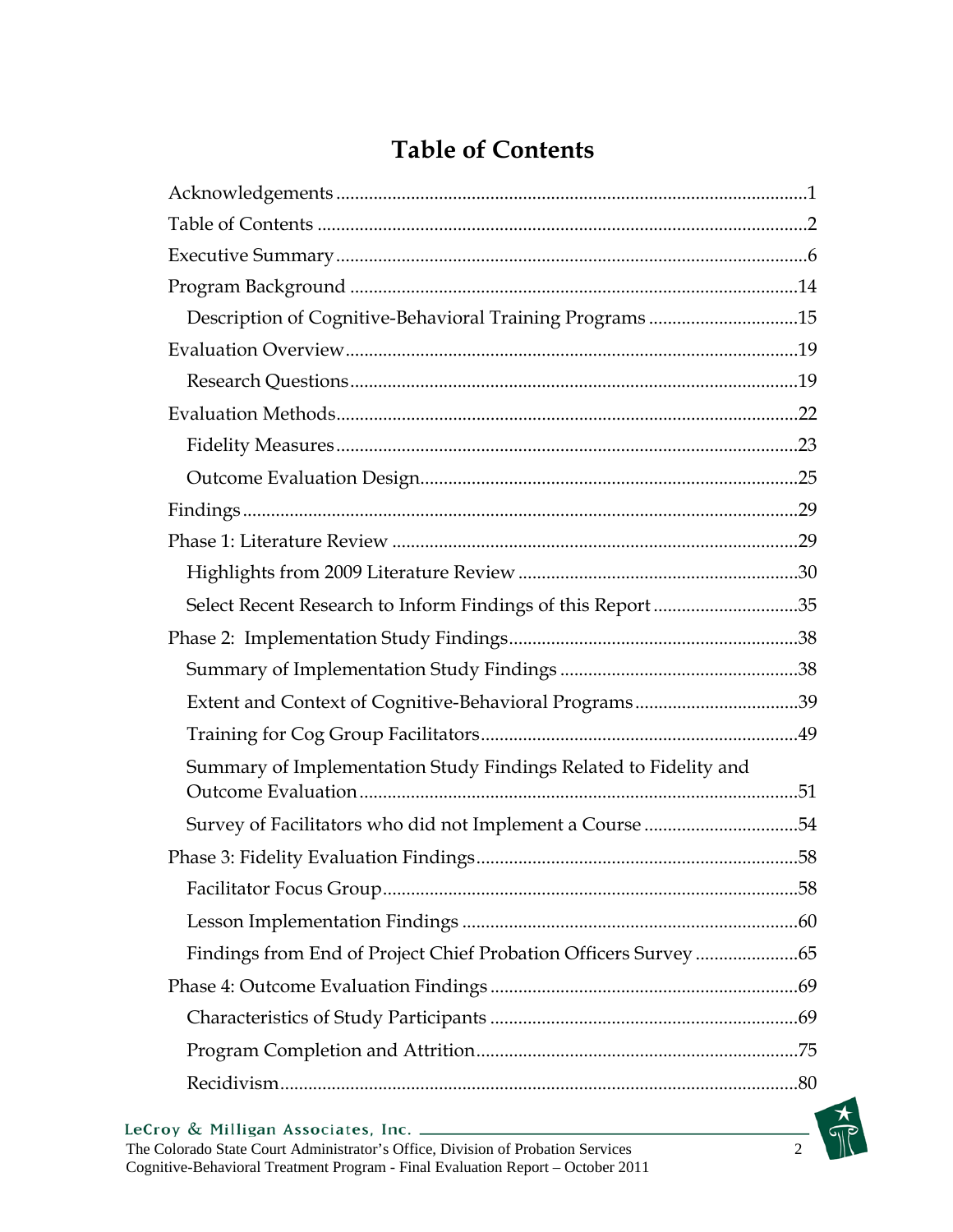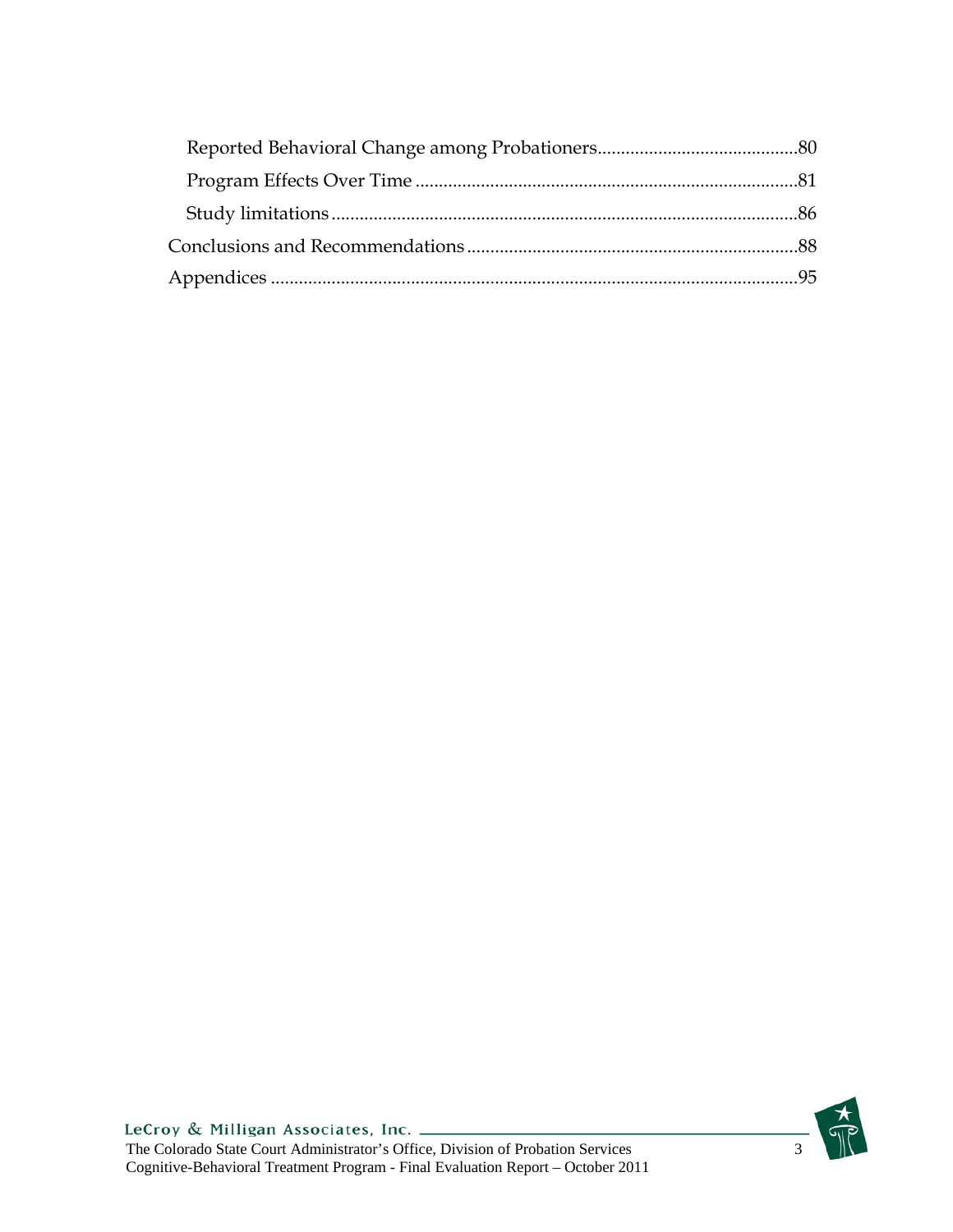# **List of Exhibits**

| Exhibit 1. Cog Group Curricula Used in Colorado Probation 16                    |
|---------------------------------------------------------------------------------|
|                                                                                 |
|                                                                                 |
|                                                                                 |
| Exhibit 5. Model of CBT Used and Fit with Participants or Settings 32           |
| Exhibit 6. Probation Officers' Caseload Types by District in 2009 40            |
| Exhibit 7. Cog Group Programs Used by Probation Officers: Statewide 2009.41     |
| Exhibit 8. Type of Cog Group Curriculum used for Different Caseloads            |
| Exhibit 9. Probation Officers' 2009 estimates of program completion rates  43   |
| Exhibit 10. Types of Modifications Made by Cog Group Facilitators44             |
| Exhibit 11. Reasons for Becoming a Cog Group Facilitator 44                     |
|                                                                                 |
| Exhibit 13. Probation Client Feedback about Specific Cog Group Features  46     |
| Exhibit 14. Advantages & Disadvantages of Running In-house Cog Groups48         |
| Exhibit 15. Observational Assessment of T4C Training Course Aspects 50          |
|                                                                                 |
| Exhibit 17. Time from Training to Implementation to First Cog Groups54          |
| Exhibit 18. Percent of Facilitators who Have or Plan to Facilitate a Course  55 |
| Exhibit 19. Reasons Probation Officers Have Not Yet Facilitated a Course        |
| Exhibit 20. Reasons Probation Officers Do Not Intend to Facilitate a Course 56  |
|                                                                                 |
|                                                                                 |
| Exhibit 23. Examples of Changes Made to the Thinking for a Change               |
|                                                                                 |
|                                                                                 |
| Exhibit 25a. Characteristics of Juvenile Study Participants 70                  |

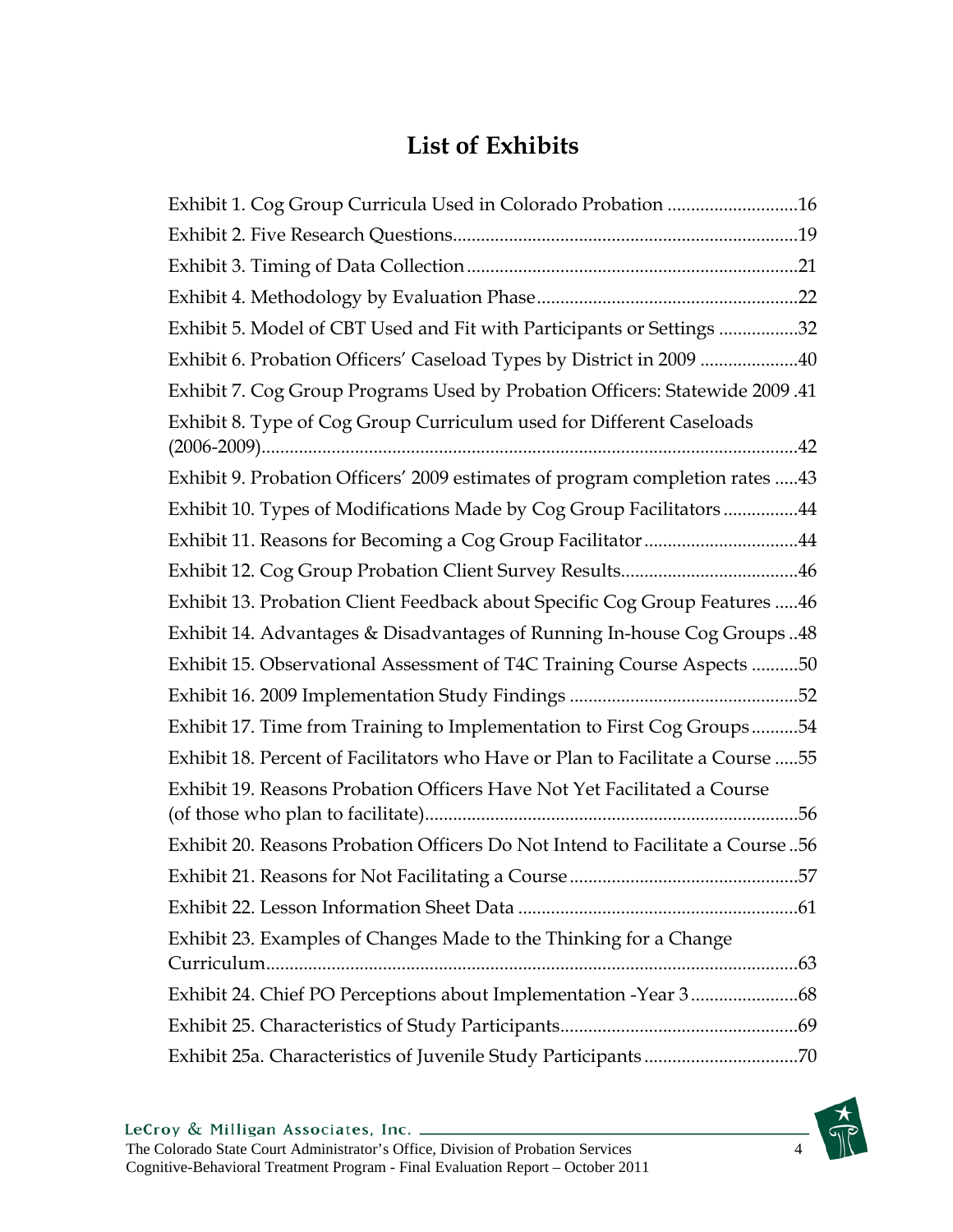| .72                                                                         |
|-----------------------------------------------------------------------------|
| Exhibit 27. Scale and Subscale Characteristics of Probation Client Survey73 |
| .74                                                                         |
| Exhibit 29. CBT Program Completion Rates for Adults and Juveniles76         |
| Exhibit 30. Probation Officer-reported Reasons for CBT Client Program       |
| Exhibit 31. Characteristics of Program Non-completers Versus Completers  78 |
|                                                                             |
| Exhibit 33. Changes in Outcomes Among Program clients versus Comparison     |
| Exhibit 34. Changes in Outcomes Among Juvenile Program Clients Versus       |
| Exhibit 35. Changes in Outcomes Among Adult Program Clients Versus          |

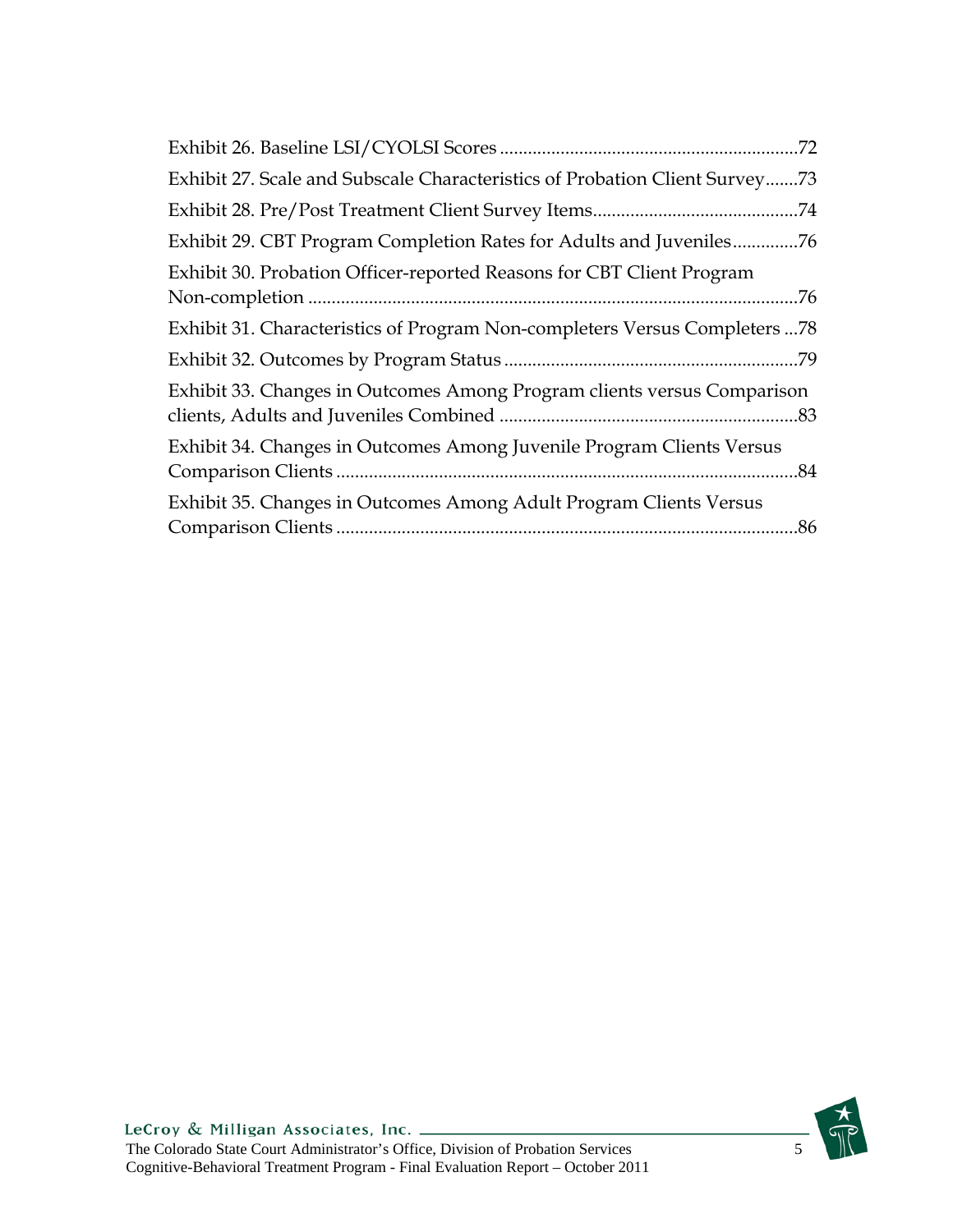## **Executive Summary**

#### **Introduction**

Since the early 1990s, Colorado Probation has been committed to implementing cognitive-behavioral programming as part of their service delivery to probation clients. In the fall of 2008, the State Court Administrator's Office contracted with LeCroy & Milligan Associates, Inc. (LMA) to conduct a three-year implementation and outcome evaluation of the cognitive-behavioral programs being delivered to probation clients across the state's 22 judicial districts. The first year of the evaluation included a literature review of cognitive-behavioral programs and an Implementation Study. The second and third years of the project involved an evaluation of fidelity and outcomes for the two major cognitive-behavioral training programs: *Thinking for a Change* (*T4C*) and *Why Try*. The focus of Year 3 was on the outcome evaluation of the project. Five key evaluation questions were included:

- With what degree of fidelity are *Thinking for a Change* and *Why Try* being implemented in Colorado probation?
- What are the intermediate and long-term outcomes of those probationers who participate in *Thinking for a Change* or *Why Try*?
- What is the level of satisfaction with the programs among probationers who participate in *Thinking for a Change* or *Why Try*?
- What is the level of satisfaction with the programs among probation officers who facilitate *Thinking for a Change* or *Why Try* groups?
- What resources are necessary for and what benefits are gained from the implementation of *Thinking for a Change* and *Why Try*?

#### **Implementation Findings**

The 2009 Implementation Study of cognitive behavioral group programs in Colorado probation departments examined the extent, types and characteristics of cog groups that are being provided by probation staff within the departments. Key findings are below.

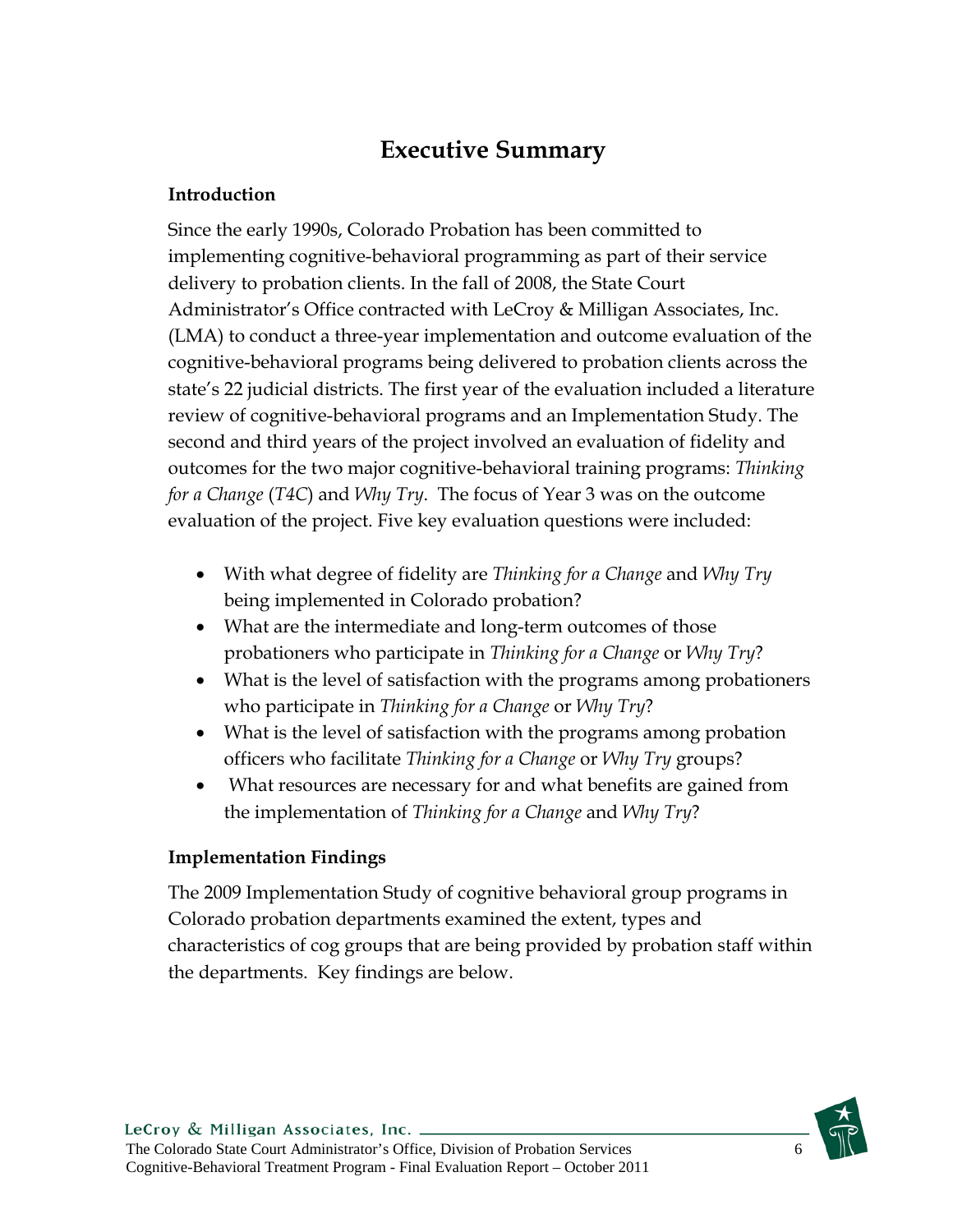| 2009 Implementation Study Key Findings     |                                                                                                                                                                                                                                                                                                                                                                                                                                                                                                                                                                                                                                                                                                                                                                                                                                                                                                                                                  |  |  |  |  |
|--------------------------------------------|--------------------------------------------------------------------------------------------------------------------------------------------------------------------------------------------------------------------------------------------------------------------------------------------------------------------------------------------------------------------------------------------------------------------------------------------------------------------------------------------------------------------------------------------------------------------------------------------------------------------------------------------------------------------------------------------------------------------------------------------------------------------------------------------------------------------------------------------------------------------------------------------------------------------------------------------------|--|--|--|--|
| Program<br><b>Structure</b>                | Type & Number of Courses - Although Colorado Probation has used<br>a total of eight different cognitive-behavioral curricula in the last<br>three years, officers reported that Thinking for a Change (n=32) and<br>Why Try (n=7) are the most frequently used curricula. Thinking for a<br>Change is used the most with different types of caseloads, both for<br>juveniles and adults. The Why Try curriculum is used primarily with<br>juvenile intensive and juvenile sex offender caseloads.<br><i>Judicial Districts Implementing Programs - Thirteen of the 23</i><br>departments are implementing cognitive-behavioral groups in<br>Colorado. The judicial districts with the highest number of officers<br>conducting groups were in the Denver metropolitan area (i.e.,<br>Districts 1, 2, $\&$ 17). Based on this finding, it was decided to<br>concentrate outcome data collection on Districts 1, 2 (adult), 4, 8, 10,<br>17, & 21. |  |  |  |  |
|                                            | Barriers to Implementation - Lack of staff was the barrier to<br>program implementation most frequently reported by Chief<br>Probation Officers.                                                                                                                                                                                                                                                                                                                                                                                                                                                                                                                                                                                                                                                                                                                                                                                                 |  |  |  |  |
|                                            |                                                                                                                                                                                                                                                                                                                                                                                                                                                                                                                                                                                                                                                                                                                                                                                                                                                                                                                                                  |  |  |  |  |
| Groups                                     | Retention - It may take up to three months to fill a group. The<br>majority (71%) of facilitators over-enroll to compensate for clients<br>dropping out. Some facilitators expect nearly one-third to one-half of<br>clients to drop out of the group.<br>Group Size-Facilitators maintain recommended group size of about<br>10 participants.                                                                                                                                                                                                                                                                                                                                                                                                                                                                                                                                                                                                   |  |  |  |  |
|                                            |                                                                                                                                                                                                                                                                                                                                                                                                                                                                                                                                                                                                                                                                                                                                                                                                                                                                                                                                                  |  |  |  |  |
| Curriculum                                 | Facilitator Perceptions of the Curriculum - Reported concerns about<br>the curriculum include some lessons being confusing, the length and<br>intensity of the course, and travel constraints for training (due to<br>budgetary constraints).<br><i>Modifications - 22%</i> of officers implementing curriculum in past                                                                                                                                                                                                                                                                                                                                                                                                                                                                                                                                                                                                                          |  |  |  |  |
|                                            | three years (2006-2009) reported modifying the curriculum.                                                                                                                                                                                                                                                                                                                                                                                                                                                                                                                                                                                                                                                                                                                                                                                                                                                                                       |  |  |  |  |
|                                            |                                                                                                                                                                                                                                                                                                                                                                                                                                                                                                                                                                                                                                                                                                                                                                                                                                                                                                                                                  |  |  |  |  |
| Training &<br>Post-<br>Training<br>Support | Strong emphasis on Fidelity to Curriculum - Observations of Cog<br>Facilitator training and discussions with trainers and POs revealed<br>strong valuing and understanding of the importance of maintaining<br>fidelity in the program implementation.                                                                                                                                                                                                                                                                                                                                                                                                                                                                                                                                                                                                                                                                                           |  |  |  |  |

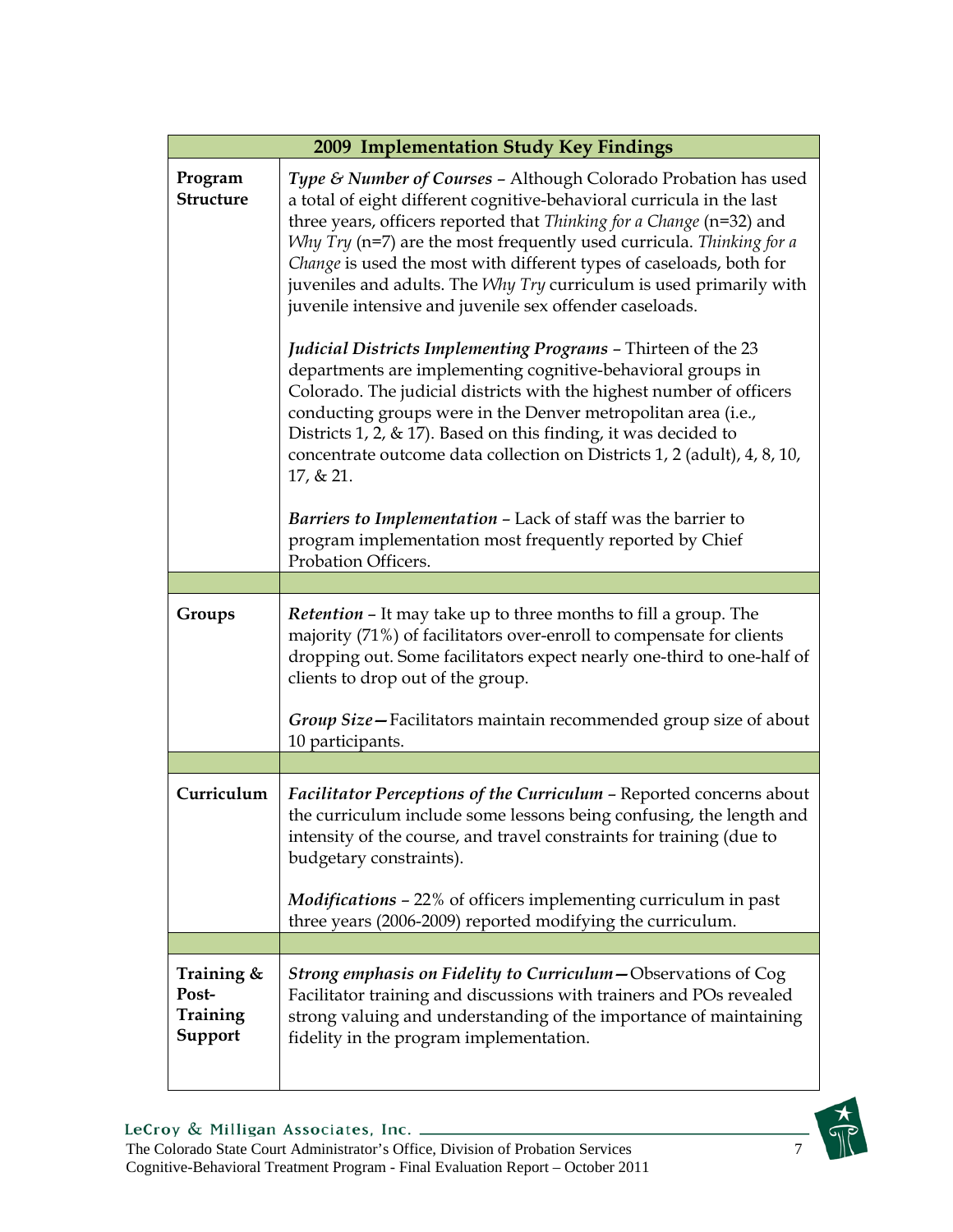|                            | 2009 Implementation Study Key Findings                                                                                                                                                                                                                                                                                                                                                                                                                                                                                                                                                                                                                                                                                                                                                                                                                                                                                                                                                                                              |  |
|----------------------------|-------------------------------------------------------------------------------------------------------------------------------------------------------------------------------------------------------------------------------------------------------------------------------------------------------------------------------------------------------------------------------------------------------------------------------------------------------------------------------------------------------------------------------------------------------------------------------------------------------------------------------------------------------------------------------------------------------------------------------------------------------------------------------------------------------------------------------------------------------------------------------------------------------------------------------------------------------------------------------------------------------------------------------------|--|
|                            | Post-Training Support - Follow-up with new Facilitators is only<br>done on an ad-hoc basis that is initiated by the new Facilitator, and<br>no refresher trainings currently exist. Departmental support and<br>feedback appears limited, with only 31% of officers reporting that<br>they received feedback from their department about their<br>performance in running groups. DPS designed a tool to help<br>improve follow-up in this area at the time of the report.<br>Length of time from Training to Course Implementation-- Best<br>practices indicate that it is important for facilitators to facilitate a<br>session within 6 months of being trained. Approximately 76% of<br>trained facilitators started facilitating a course within 6 months of<br>training. About 18% of facilitators who were trained had still not<br>facilitated a session within 6 months after the training. The most<br>cited reason for not facilitating a course is POs having too many<br>other work-related duties to take on a course. |  |
| Stakeholder<br>Perceptions | <b>Probation Client Impact - Probation clients reported learning a</b><br>variety of skills in the programs, including thinking before acting,<br>being more positive, managing conflict more calmly, and refusing<br>alcohol and drugs in pressure situations. Probation clients indicated<br>a high level of satisfaction with the cog program. Scheduling<br>problems and the high number of sessions were negative aspects<br>noted by clients.<br>Advantages of Cog groups for Probation Officers-POs report that<br>providing cog groups enhances the supervision of higher risk<br>clients, helps to identify client needs, and increases job satisfaction<br>and professional development among officers.                                                                                                                                                                                                                                                                                                                   |  |
|                            |                                                                                                                                                                                                                                                                                                                                                                                                                                                                                                                                                                                                                                                                                                                                                                                                                                                                                                                                                                                                                                     |  |

### **Fidelity Study Findings**

During Years 2 and 3 (2010-2011), the following specific aspects of program fidelity were examined:

- *Structure* The level of fidelity among factors related to the structure of courses (e.g., recruitment of clients, length of sessions, termination guidelines, and use of extra-curricular activities);
- *Delivery*  The level of fidelity in the delivery of lessons (i.e., examination of the extent and type of modifications being made to lesson plans).

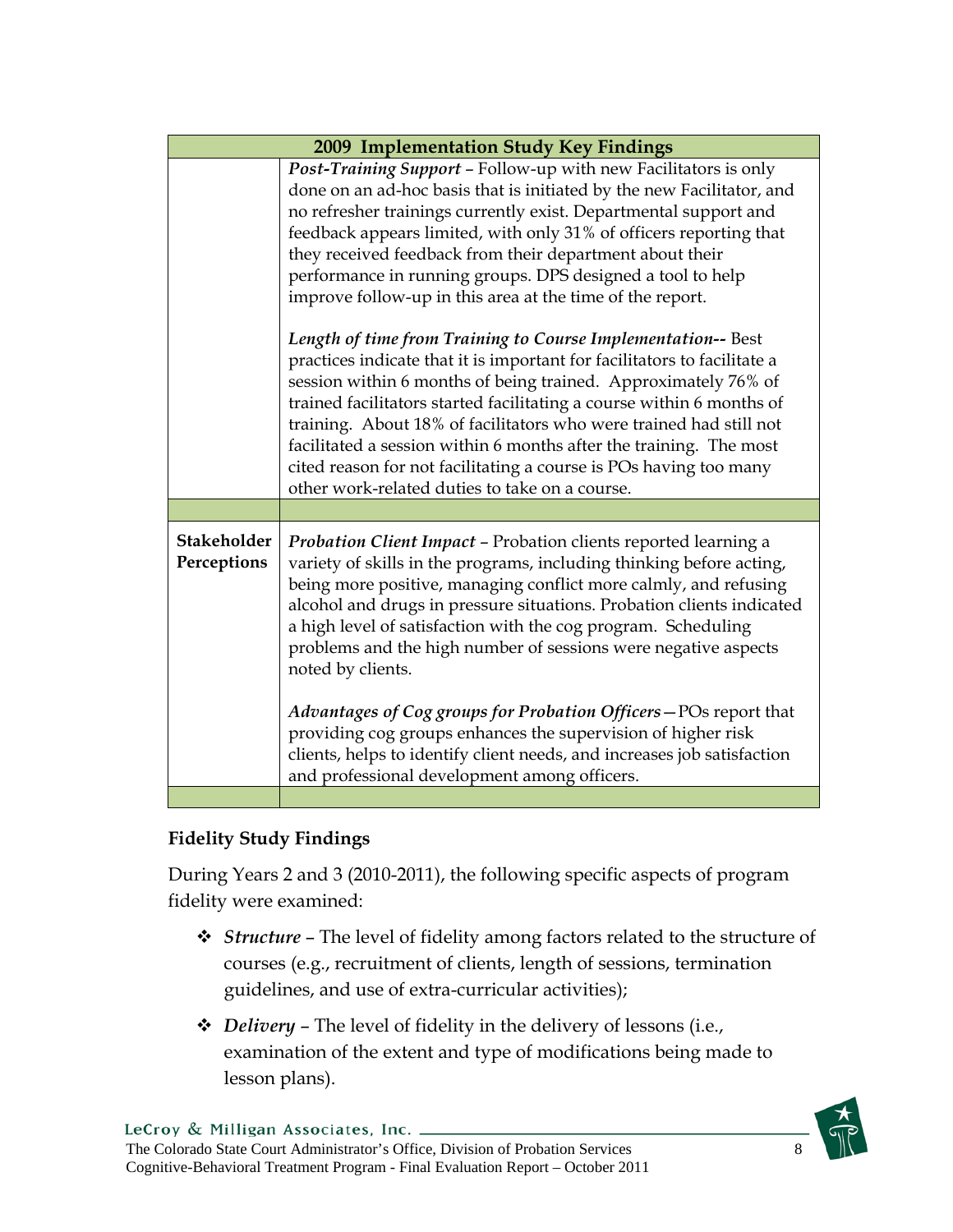Findings were derived from a Facilitator focus group with 9 facilitators (8 implementing *Thinking for a Change (T4C)*, and 1 implementing *Why Try*), and Lesson Information sheets collected from all facilitators, that tracked any changes made to a curriculum lesson.

| 2010 Fidelity Study Key Findings                     |                                                                                                                                                                                                                                                                                                                                                                                                                                                                 |  |  |
|------------------------------------------------------|-----------------------------------------------------------------------------------------------------------------------------------------------------------------------------------------------------------------------------------------------------------------------------------------------------------------------------------------------------------------------------------------------------------------------------------------------------------------|--|--|
| Course<br><b>Materials</b>                           | Outdated Materials-- POs found some materials to be outdated;<br>for example the use of transparencies rather than PowerPoint or<br>events from 10 years ago. (T4C was developed in 1997). Some<br>districts have made progress in converting materials to<br>PowerPoint or videos.                                                                                                                                                                             |  |  |
| Training and<br>Preparation                          | Facilitators would like more post-training support-while<br>training is seen as comprehensive and effective, facilitators<br>expressed the importance of co-facilitating their first course and<br>assuring good supervision when starting as a new facilitator.                                                                                                                                                                                                |  |  |
|                                                      |                                                                                                                                                                                                                                                                                                                                                                                                                                                                 |  |  |
| Logistics<br>affecting<br>Program<br><b>Delivery</b> | Facilities, materials, and equipment were largely available for<br>facilitators.                                                                                                                                                                                                                                                                                                                                                                                |  |  |
|                                                      |                                                                                                                                                                                                                                                                                                                                                                                                                                                                 |  |  |
| <b>Delivery</b><br>challenges                        | <b>Burden on Cog Group Facilitators --The burden of running a</b><br>course can be significant for POs, with little reward other than<br>gratification of assisting probation clients. Concerns about no<br>reduction of caseload and a lack of personnel willing to run<br>courses was noted.                                                                                                                                                                  |  |  |
|                                                      |                                                                                                                                                                                                                                                                                                                                                                                                                                                                 |  |  |
| <b>Modifications</b><br>to the Course                | Alterations to T4C<br>Two types of alterations were made by facilitators implementing<br>cog groups in this study: lesson plan modifications and course<br>additions. These changes were unlikely to play a major role in<br>differences in outcomes.<br>(1) Minor modifications were made to the lesson plans to increase<br>the relevance of outdated materials. Of the 22 T4C lessons,<br>modifications were made to 13 lessons by over 50% of facilitators. |  |  |

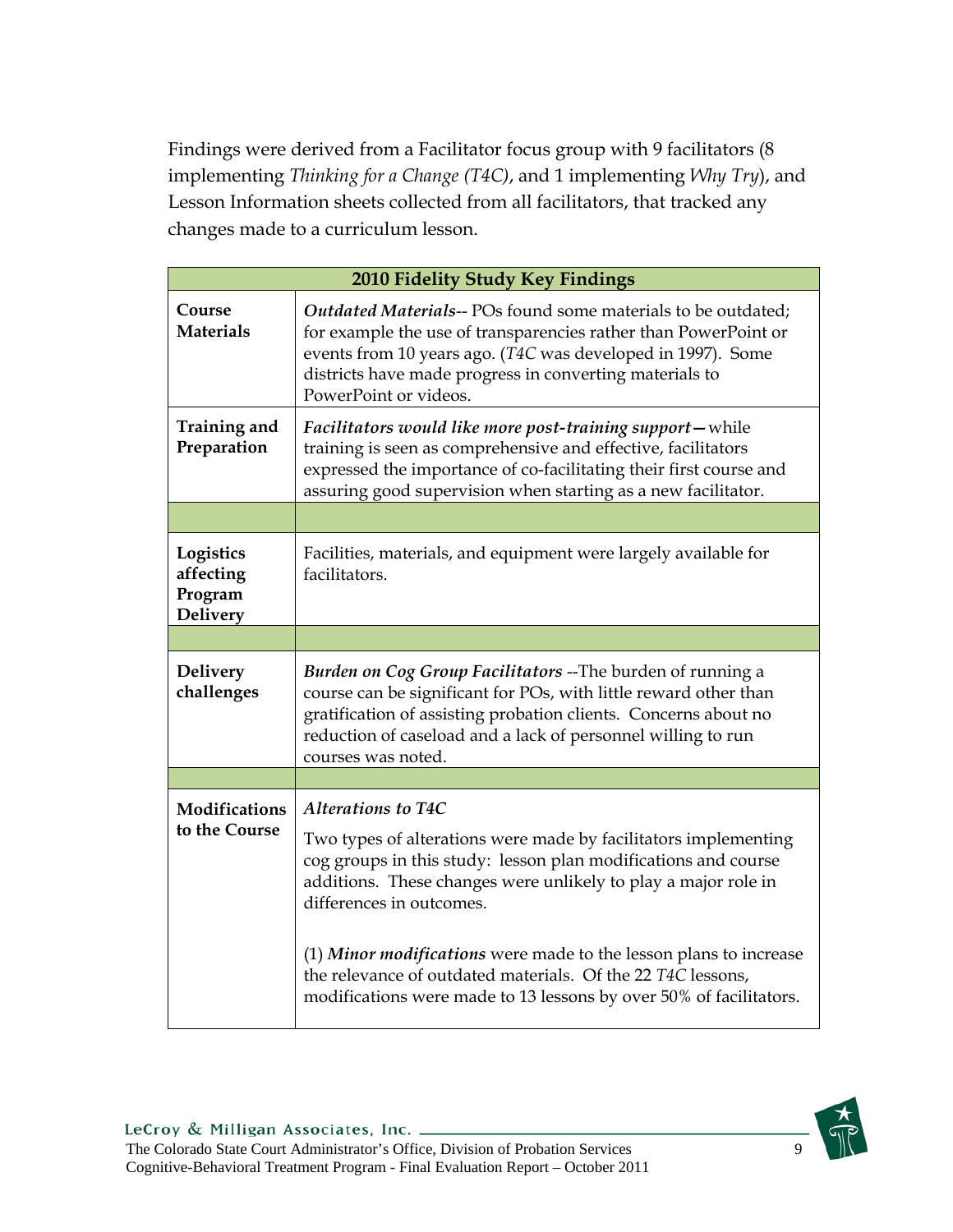| <b>Modifications</b><br>to the Course | The most frequently modified lessons were in the early sessions<br>(combining lessons, changing a single skit, postponing information<br>to the next session, shortening or skipping a session). Least<br>modified lessons were "thinking and feelings skills" lessons.                                                                                                                                                                                                                                                                                                                                                                                                                                             |
|---------------------------------------|---------------------------------------------------------------------------------------------------------------------------------------------------------------------------------------------------------------------------------------------------------------------------------------------------------------------------------------------------------------------------------------------------------------------------------------------------------------------------------------------------------------------------------------------------------------------------------------------------------------------------------------------------------------------------------------------------------------------|
|                                       | (2) <i>Additions to the course</i> were implemented in order to retain<br>clients in the program or enhance the interest of probation clients<br>in the activities. A number of creative practices have been<br>developed to increase interest. For example, one facilitator has<br>incorporated a drum circle into the group as a way of enhancing<br>the experience of probation clients. As for the modifications<br>related to retention rates, six of the nine facilitators reported<br>implementing some sort of incentive program for attendance.<br>Modifications to the <i>Why Try</i> curriculum were difficult to discern<br>as the curriculum is very flexible, making fidelity difficult to<br>assess. |
|                                       |                                                                                                                                                                                                                                                                                                                                                                                                                                                                                                                                                                                                                                                                                                                     |

### **Perceptions of Cog Program Satisfaction and Impact**

Chief Probation Officers were surveyed during Year 3 (2011) to gather input regarding satisfaction with the program and overall impressions of successes, barriers to implementation, and impacts of the program for probation clients and probation departments. In general there is a high level of satisfaction with the cog programs in the districts. This finding was supported by Probation Officers in the Year 1 implementation study. There is perceived value added to the probation supervision process and a desire to increase implementation of cog programs. Perceived impacts on probation clients include increased success in meeting probation requirements, increases in thinking and decision making skills so that risky behaviors are decreased, and increases in the social skills "tools" available for probation clients to use in their social interactions. Concerns center around difficulty in retaining clients in the programs so that they can benefit from the cog training, and for some, the lack of flexibility in the curriculum *(T4C*) itself. Another barrier is lack of capacity to serve clients due to burden on trained facilitators and budget constrictions.

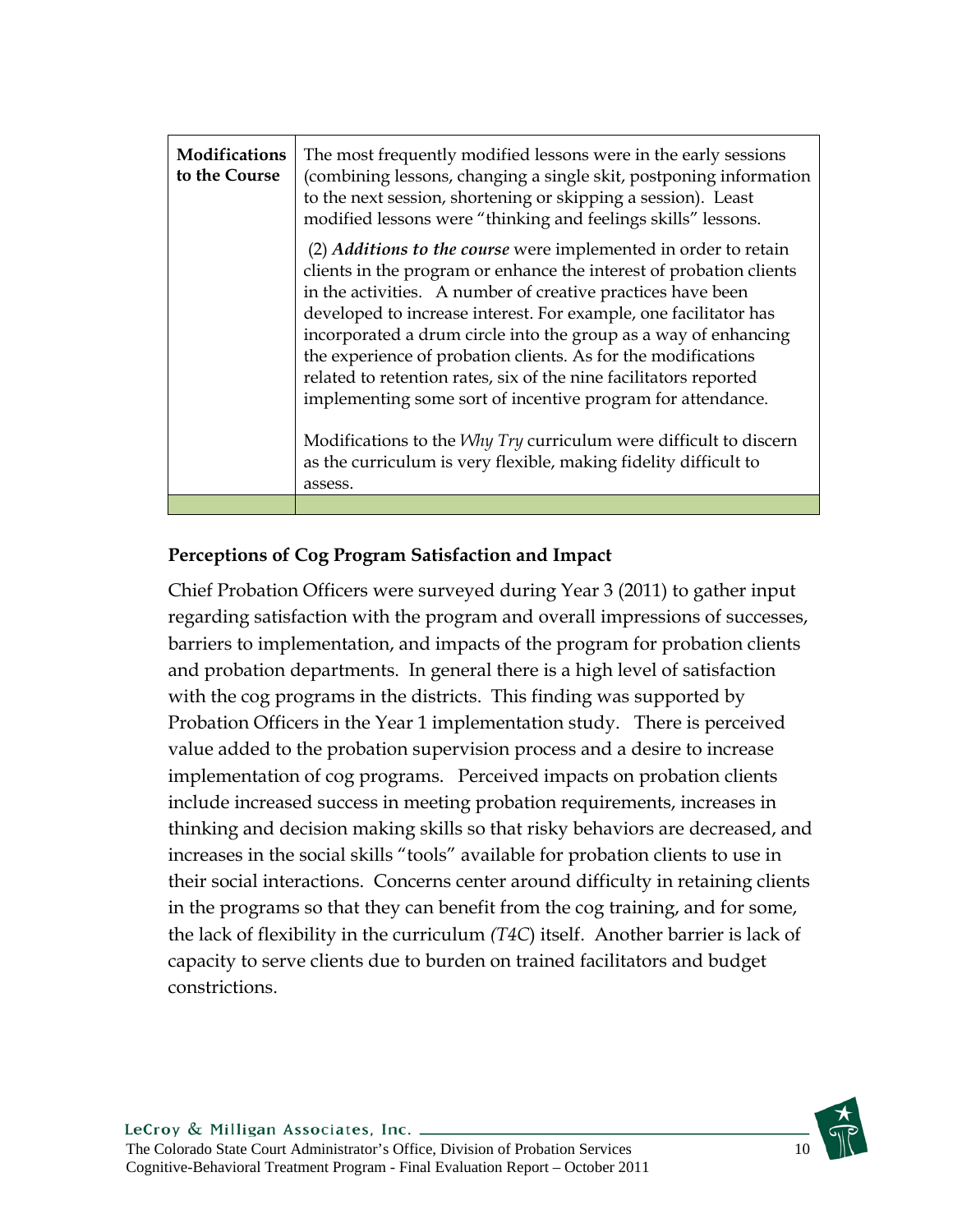### **Changes in Probation Clients—Outcome Findings (2010-2011)**

A total of 393 probation clients from seven judicial districts participated in the outcome evaluation, with 239 in the intervention group (received *Thinking for a Change* or *Why Try* cog group training), and 154 in the comparison group.

Of those that received cog group training, 43% were juveniles, and 48% adults. Overall, 32% were on Regular Supervision, 36% were on Intensive Supervision, 8% in the Female Offender program, and 16% other.

Analyses include the following groups: 1) the full sample: adults and juveniles combined, 2) the subsample consisting of all juvenile clients, and 3) the subsample consisting of all adult clients. No significant offense severity differences were observed between the program and comparison groups.

Overall, of 239 cog group clients, 129 (54%) completed their program with three or fewer absences; 85 (36%) did not complete their program.

The outcome evaluation used a multi-method/multi-measure approach that included analysis of survey data, risk index scores, completion rates of probation, and recidivism data. Based on literature on key factors influencing probation client change, the study assessed the impact of programs on five specific cognitive-behavioral factors: locus of control, problem solving, selfcontrol, recognition of feelings, and cognitive biases/decision-making. Clients in the intervention and comparison groups completed assessments at program enrollment and program completion or upon their early exit from the program.

Adult cog group program participants, in contrast to the comparison group, are shown to have made greater strides overall. The magnitude of the difference between adult program clients and comparison group clients was statistically significant on four of the measured outcomes.

- Program clients reported increased confidence in their problem-solving aptitude, while comparison group clients showed no real change
- Program clients showed significant gains in self-control, while comparison group clients showed a modest loss
- Program clients made significant positive strides in controlling their tendency toward impulsive behaviors

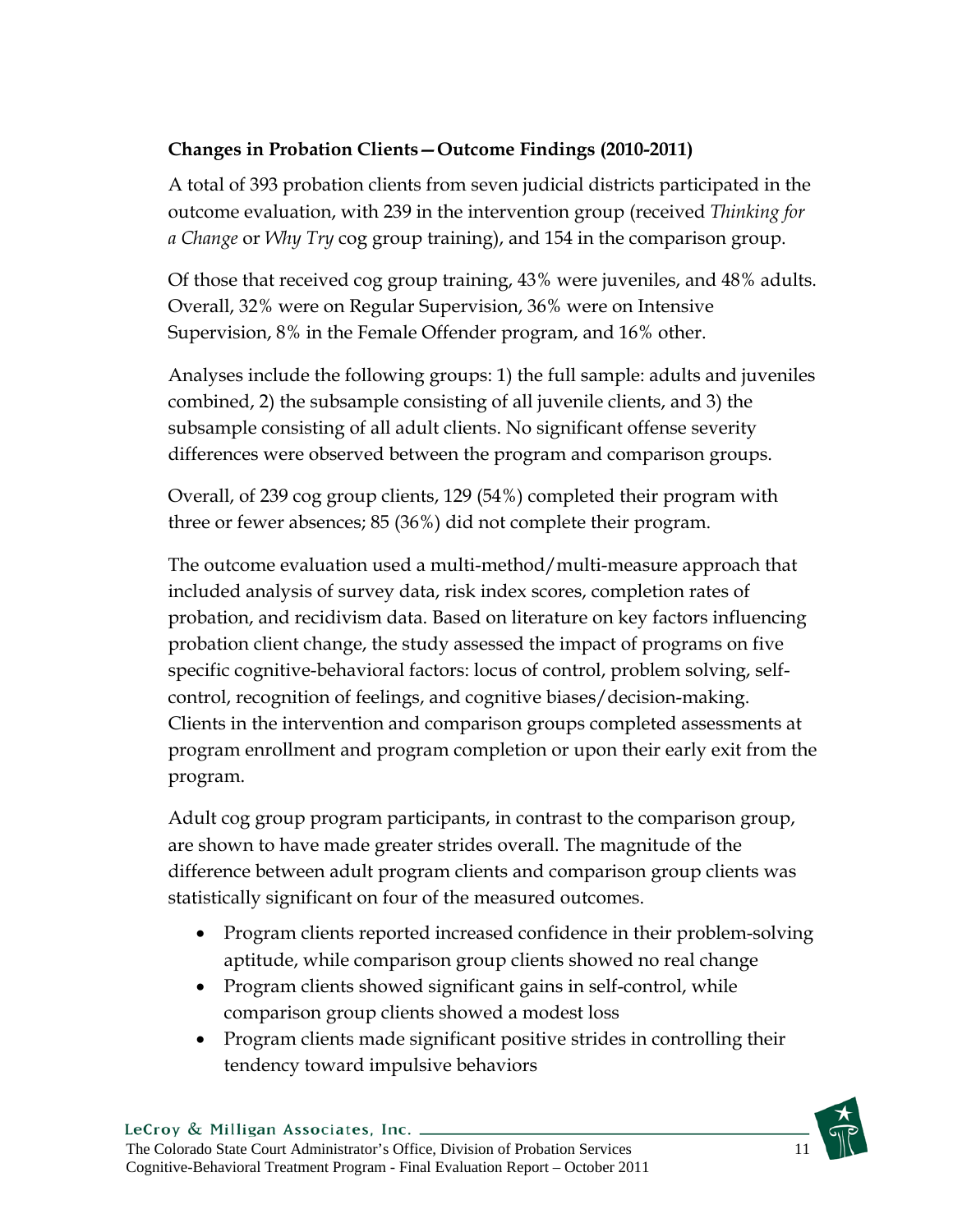Program clients improved in their ability to keep their own cognitive biases from affecting their decision-making process.

Among juvenile clients, those in the program group improved significantly over clients in the comparison group on the impulsivity self-control subscale. Other program effects observed within the adult sample were not observed in the subsample of juvenile clients. However, effects may have been difficult to discern given the small sample size and the fact that juveniles from both groups likely to have matured during the course of the study.

### **Recidivism**

Client recidivism included any new misdemeanor or felony filing for a criminal offense. Technical probation violations were not considered acts of recidivism. Due to the timeline of this study only one follow-up at 30 days following exit from program was possible. Additional follow-up is recommended at 6 and 12 months and longer if possible.

 One juvenile from the comparison group and two within the program group recidivated within 30 days following exit from the program; eight adults from the comparison group and 15 adults from the program group recidivated within the same timeframe. Statistical differences between groups on recidivism outcomes could not practically be computed given the rare occurrence across both groups.

### **Summary**

The implementation of cognitive behavioral training (CBT) interventions by Colorado Probation was a "real-world" application, much like programs examined in the Lowenkamp, et al. study (2009). The intervention was delivered by probation officers, working within their districts with their clients. This study was expressly designed to examine changes in probation clients' cognitions and other intermediate outcomes related to recidivism (see, for instance, Bonta, et al., 2011). It is in this regard that this study makes an important contribution to Cognitive-Behavioral Programs literature. While recidivism rates among Colorado CBT clients and comparison group clients were compared, there were relatively few new offenses overall within the timeframe in which these data were collected.

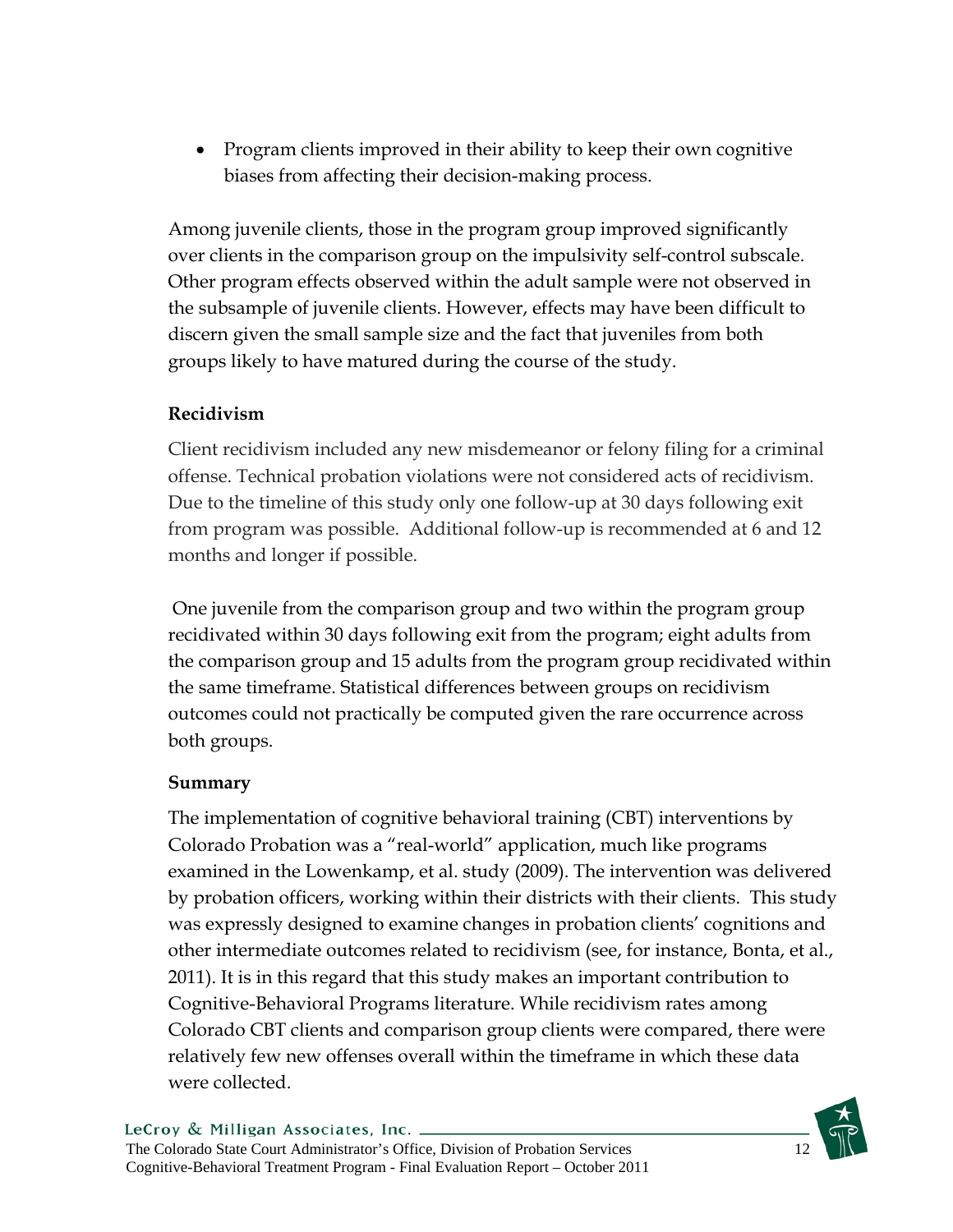Recidivism can be further examined by the Division of Probation Services as follow-up data become available. Given the proximal relation between the CBT intervention and the targeted changes in cognitions, it is these outcomes noted above which are best suited to inform and guide improvements to the CBT programs offered to clients across Colorado's judicial districts.

#### **Recommendations**

- ◆ Colorado Probation should examine recidivism rates at regular intervals, beginning at six months out from program completion or program exit, and at six month intervals thereafter. Colorado Probation should analyze follow-up data by risk level and age of offender.
- Retention is challenging. Programs should implement methods to retain the highest risk clients, by strengthening the client-PO relationship and using appropriate group incentives.
- The provision of ongoing support and follow-up training are essential to strengthening the skills of the facilitators and maintaining fidelity to the CBT curriculums. Cost-effective, creative ways to achieve supervision and refresher training should be developed.
- Further examination and explication of the structure of *Why Try* would enable a stronger study of fidelity and outcomes for that program.
- Stronger fidelity and emphasis on the curriculum lessons relating to the emotional and feeling skills may help achieve stronger outcomes in the areas of locus of control, risk taking, and controlling temper.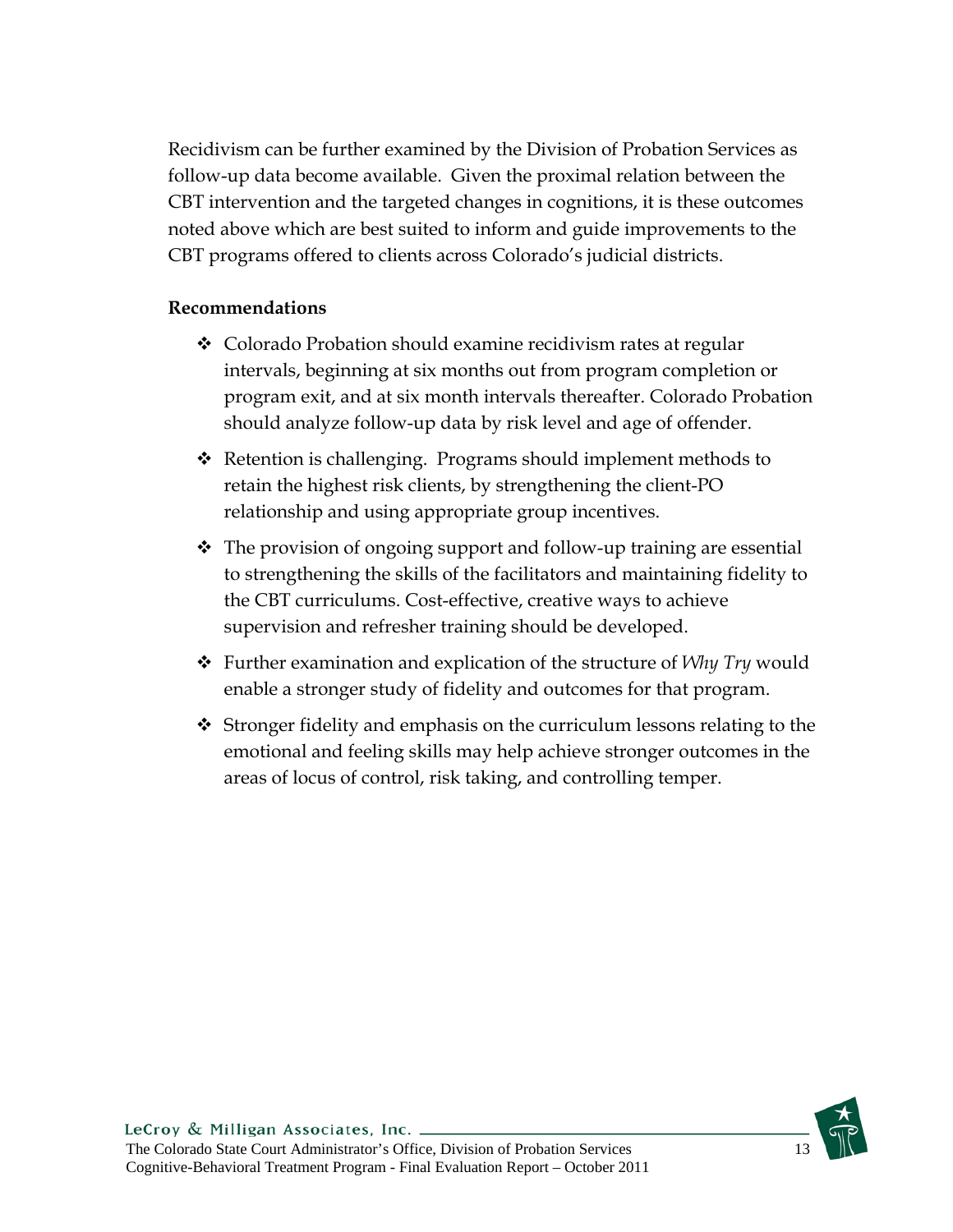# **Program Background**

The Colorado State Court Administrator's Office (SCAO), through the Division of Probation Services (DPS), has adopted the National Institute of Corrections' (NIC) "Integrated Model" and has embarked on changing the culture of probation services within Colorado. The Integrated Model emphasizes the importance of equally focusing on evidence-based practices, organizational change, and collaboration with community and justice partners. One of the major assumptions of this model is that an integrated and strategic model for evidence-based practice is necessary to adequately bridge the gap between current practice and evidence supported practice in community corrections (Crime & Justice Institute, 2004). The incorporation of cognitive behavioral skills strategies and programs in community probation supervision is promoted as evidence-based practice, and is a key component of the NIC model. Since the early 1990's, Colorado Probation has been committed to implementing cognitive behavioral practices in their daily supervision of probationers as well as providing cognitive behavioral group programs for probationers.

Colorado Probation has a history with testing and implementation of the cognitive behavioral programs. Starting in 1991, a pilot project for adult substance abusing offenders using Reasoning & Rehabilitation (R&R) was evaluated (Hunter & Johnson, 1992). In 1993, R&R was incorporated into the Juvenile Intensive Supervision Program (JISP) and the Female Offender Program (FOP) based on the positive findings from this research. In 1993, following what the media termed the "summer of violence", an expansion of JISP occurred and the Colorado General Assembly added language to statute that required the use of cognitive behavioral skill building for juveniles sentenced to JISP. Then, in 1996, the Colorado Division of Criminal Justice conducted an evaluation of the R&R as it was implemented in JISP (Przelbeslki, 2008).

After the implementation of R&R in the early 1990's, Colorado Probation was met with several challenges to an expanded implementation of the program. A few of these challenges included the severely restricted number of trainers authorized to train probation officers, the cost of the program, access to space

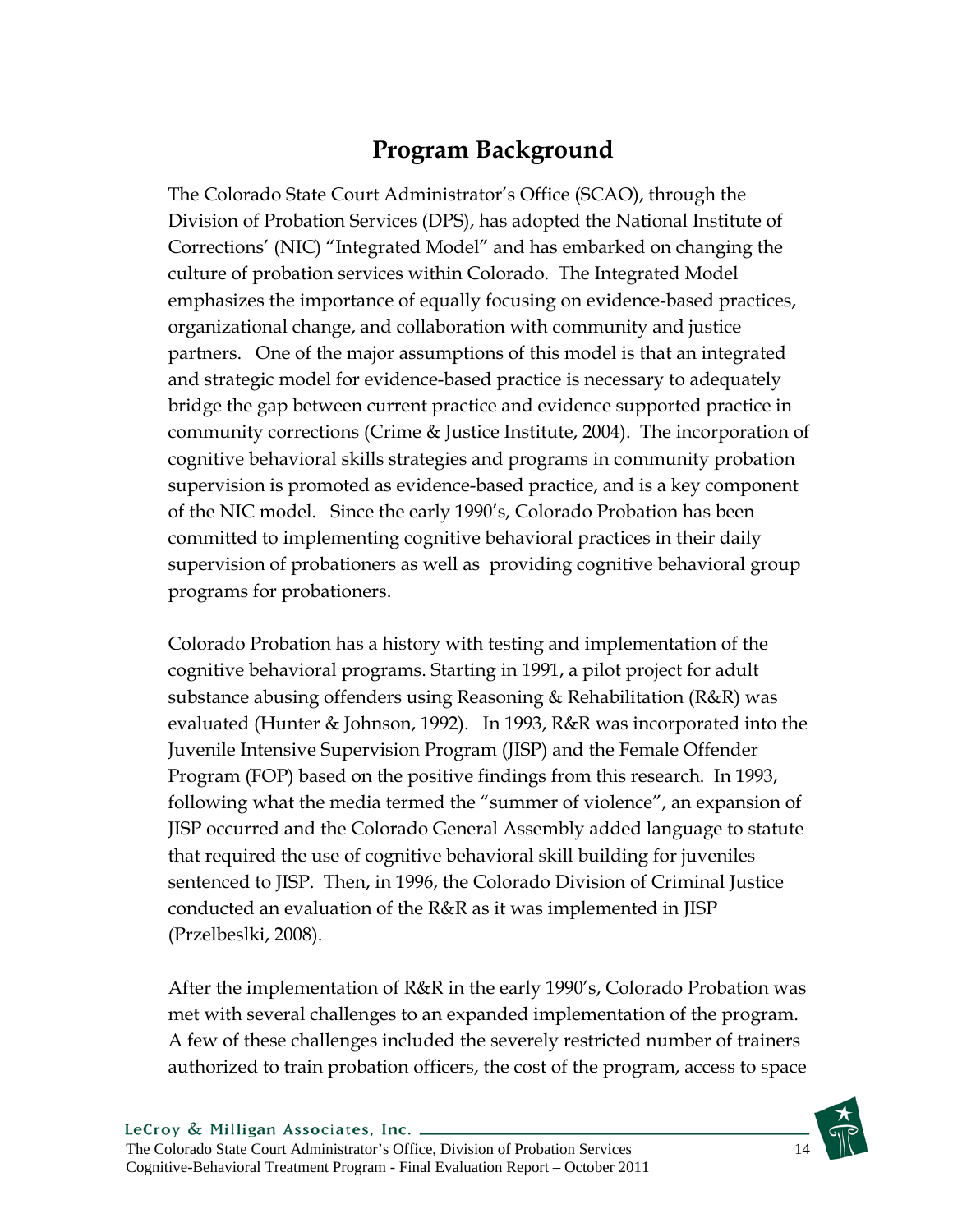sufficient to conduct groups, length of the curriculum (problematic for juveniles), complexity of the curriculum, lack of group facilitation skills for most probation officers and the belief by some departments that the program was too labor intensive. To address some of the implementation concerns, in 1998, the DPS began looking at cognitive behavioral programs that were shorter in length and more skill-based. As a result, Julianne Taymans and Barry Glick were contracted to train staff in *Problem-Solving Skills for Offenders (PSSO)* and *Aggression Replacement Therapy (ART)*. In 2000, *Thinking for a Change (T4C)* was adopted as the basic curriculum as it mitigated the cost and trainer issues and the program incorporated a better balance of cognitive skills and cognitive restructuring content. While *Thinking for a Change* is the only curriculum taught by DPS, districts have been encouraged to send officers to other evidence-based curriculum training as they see fit.

Throughout this time, evidence-based programming has gained momentum in many aspects of Colorado Probation. A good example is the Colorado Probation Officer Orientation. The orientation provides a comprehensive review of the rationale for adopting evidence-based practices, including a review of research findings about effective practices in reducing recidivism, and a history describing how and why probation practices have changed in Colorado. Using the National Institute of Corrections (NIC) Integrated Model, Colorado Probation Services grounds probation officers in the eight key principles of evidence-based practice (EBP) as a way of illustrating how Colorado Probation is applying EBP in the state. Other efforts at becoming more evidence-based are found in the *Standards for Probation* and the fairly widespread adoption of evidence-based curricula for various offender groups.

#### **Description of Cognitive-Behavioral Training Programs**

Cognitive-behavioral theory comes from a well-developed body of work by researchers who suggest that how an individual thinks about an external event, not the event itself, triggers feelings that can lead to criminal acts. The fundamental premise of a *cognitive restructuring* program is that offenders hold antisocial beliefs, attitudes, and mental habits that lead them to commit criminal offenses. A primary objective of cognitive *restructuring* is to teach offenders how to replace their antisocial beliefs with pro-social beliefs. *Cognitive restructuring* guides offenders through a process of increased

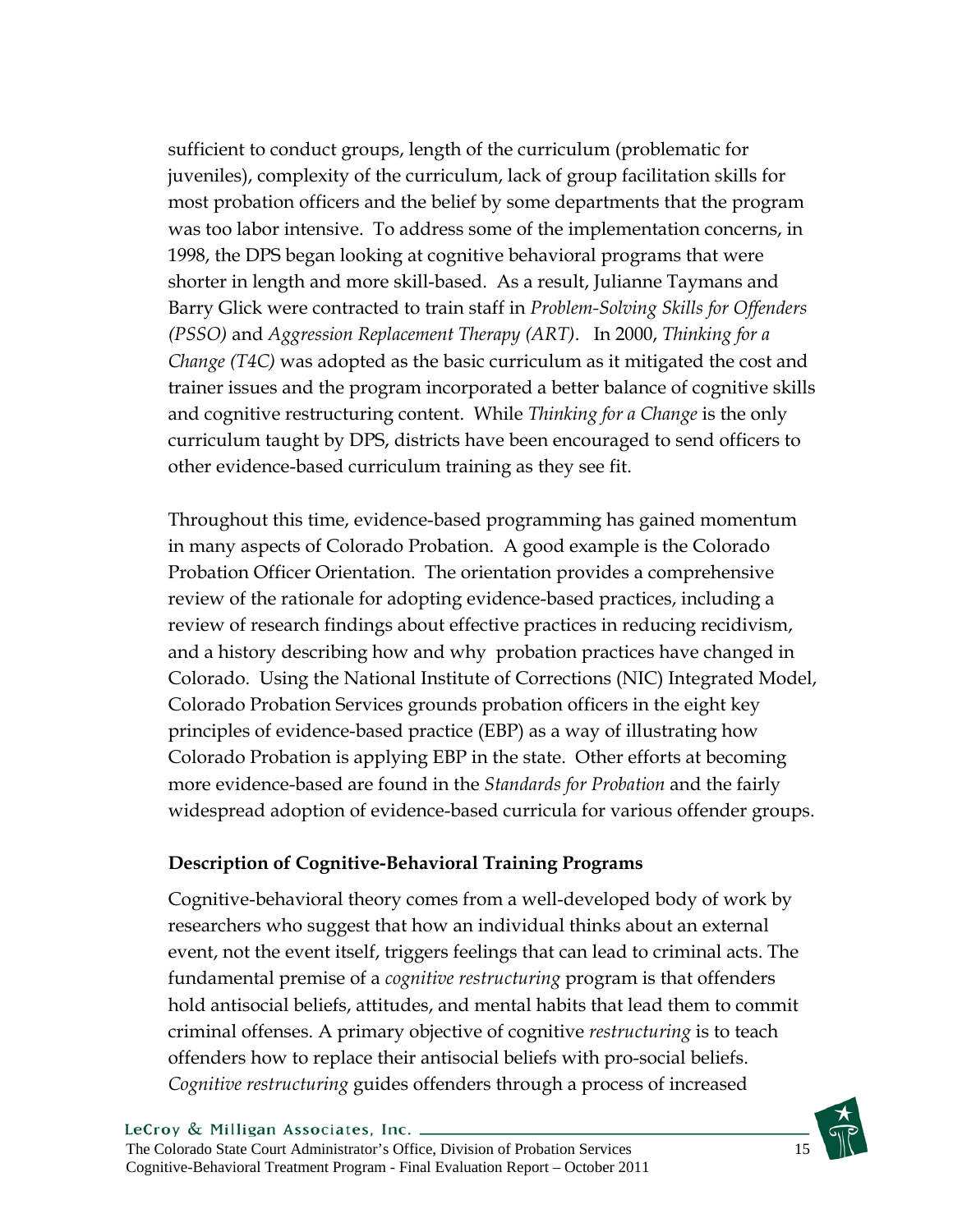awareness of thoughts, as well as the connection between one's thoughts, emotions and criminal acts. Other researchers have identified social skills that offenders need to learn to become more pro-social people and better connected with their communities. The overarching goal of *cognitive skills* is to teach offenders to manage their own behavior by engaging in processes that develop self-control, making them responsible for and in charge of their actions no matter how stressful the situation. These specific skills include problem solving, social skills training (learned behaviors that enable one to interact with others in ways that elicit positive responses), anger management, and empathy training.

Over the years, Colorado Probation has offered a variety of "cognitive skills training" (cog skills) programs that teach skills such as problem solving, creative reasoning, critical thinking, negotiation, and social skills (e.g., asking for help, responding to anger, dealing with an accusation) using a step-by-step process of demonstration and practice. For the past several years, Colorado DPS has used a wide variety of curricula. A brief overview of the curricula is presented in Exhibit 1 below, and a detailed description of each curriculum is included in Appendix A.

| <b>Curricula Name</b>                                 | <b>Number of Sessions/Lessons</b><br><b>Recommended Length (#</b><br>weeks)                  |                                                    |  |
|-------------------------------------------------------|----------------------------------------------------------------------------------------------|----------------------------------------------------|--|
| Thinking for a Change                                 | 11 or 22 weeks<br>22 sessions<br>$(1-1/2)$ to 2 hours per session)<br>(once or two per week) |                                                    |  |
| Why Try                                               | Varies<br>Varies                                                                             |                                                    |  |
| <b>Aggression Replacement</b><br>Therapy (ART)        | 10 weeks<br>30 sessions<br>(3 times weekly)                                                  |                                                    |  |
| <b>Moral Reconation</b><br><b>Therapy (MRT)</b>       | 3-6 months<br>16 units<br>(session length varies)<br>$(1-2 \times W)$                        |                                                    |  |
| Reasoning and<br>Rehabilitation                       | 36 sessions<br>(2 hours per session)                                                         | 18 weeks<br>(2 times per week)                     |  |
| <b>Problem Solving Skills</b><br>for Offenders (PSSO) | Varies<br>30 hour program,<br>$(10 \text{ days}, 3 \text{ hours/day})$                       |                                                    |  |
| <b>Relapse Prevention</b><br>Therapy (RPT)            | Varies<br>Varies                                                                             |                                                    |  |
| Driving with Care<br>(DWC)                            | 4 tracks (varies from 21-43<br>weeks)                                                        | Number of sessions depends on<br>client assessment |  |

*Exhibit 1. Cog Group Curricula Used in Colorado Probation* 

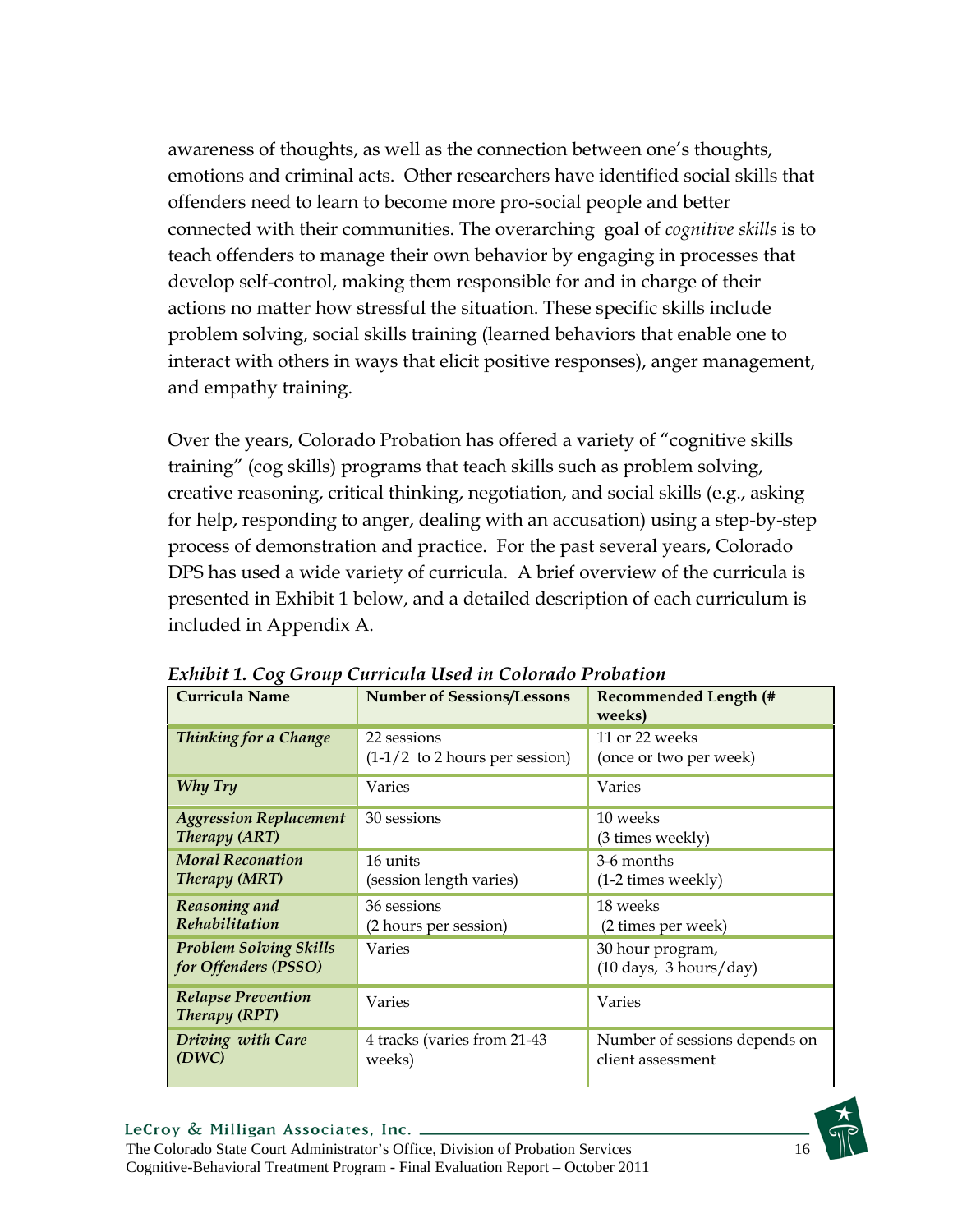*Thinking for a Change* and *Why Try,* both research-based, promising practices*,* were the most frequently used programs by the districts as of 2009. For these reasons, these two curricula were chosen as the focus of the outcome evaluation for Colorado Probation. Additional information on these curricula is provided in the table below, including session topics, and key points of the model.

#### **Curricula Name** *Thinking for a Change*

#### **Key Concepts**

*Thinking for a Change* **(***T4C***)** (Glick, B., Bush, J. and Taymans, J., 1997) – The *T4C* curriculum uses problem solving as its core enhanced by cognitive restructuring and social skill interventions. The curriculum is appropriate for adult and youthful offenders. The cognitive restructuring concepts are introduced and emphasized during the initial eleven lessons, interspersed with critical social skills, which support the cognitive restructuring process. Then, in lessons 16-21, problem-solving techniques are taught, supported by cognitive selfchange and social skill development.

| <b>Lesson Topics</b> |                                                |
|----------------------|------------------------------------------------|
| Lesson 1:            | <b>Introduction and Overview</b>               |
| Lesson 2:            | <b>Active Listening Skill</b>                  |
| Lesson 3:            | Asking a Question                              |
| Lesson 4:            | Giving Feedback                                |
| Lesson 5:            | Our Thinking Controls How We Act               |
| Lesson 6:            | Paying Attention to Our Thinking               |
| Lesson 7:            | Recognizing the Thinking that Leads to Trouble |
| Lesson 8:            | <b>Finding New Thinking</b>                    |
| Lesson 9:            | Using Thinking Check Ins                       |
| Lesson 10:           | Knowing Your Feelings                          |
| Lesson 11:           | Understanding the Feelings of Others           |
| Lesson 12:           | Responding to the Feelings of Others           |
| Lesson 13:           | Preparing for a Stressful Conversation         |
| Lesson 14:           | Responding to Anger                            |
| Lesson 15:           | Dealing with an Accusation                     |
| Lesson 16:           | Introduction to Problem Solving                |
| Lesson 17:           | Step 1-Stop and Think                          |
| Lesson 18:           | Step 2-Problem Description                     |
| Lesson 19:           | Step 3-Getting Information to Set a Goal       |
| Lesson 20:           | Step 4 – Choices and Consequences              |
| Lesson 21:           | Step 5-Choose, Plan, Do and Step 6-Evaluate    |
| Lesson 22:           | Self-Evaluation: What Else Do I Need           |

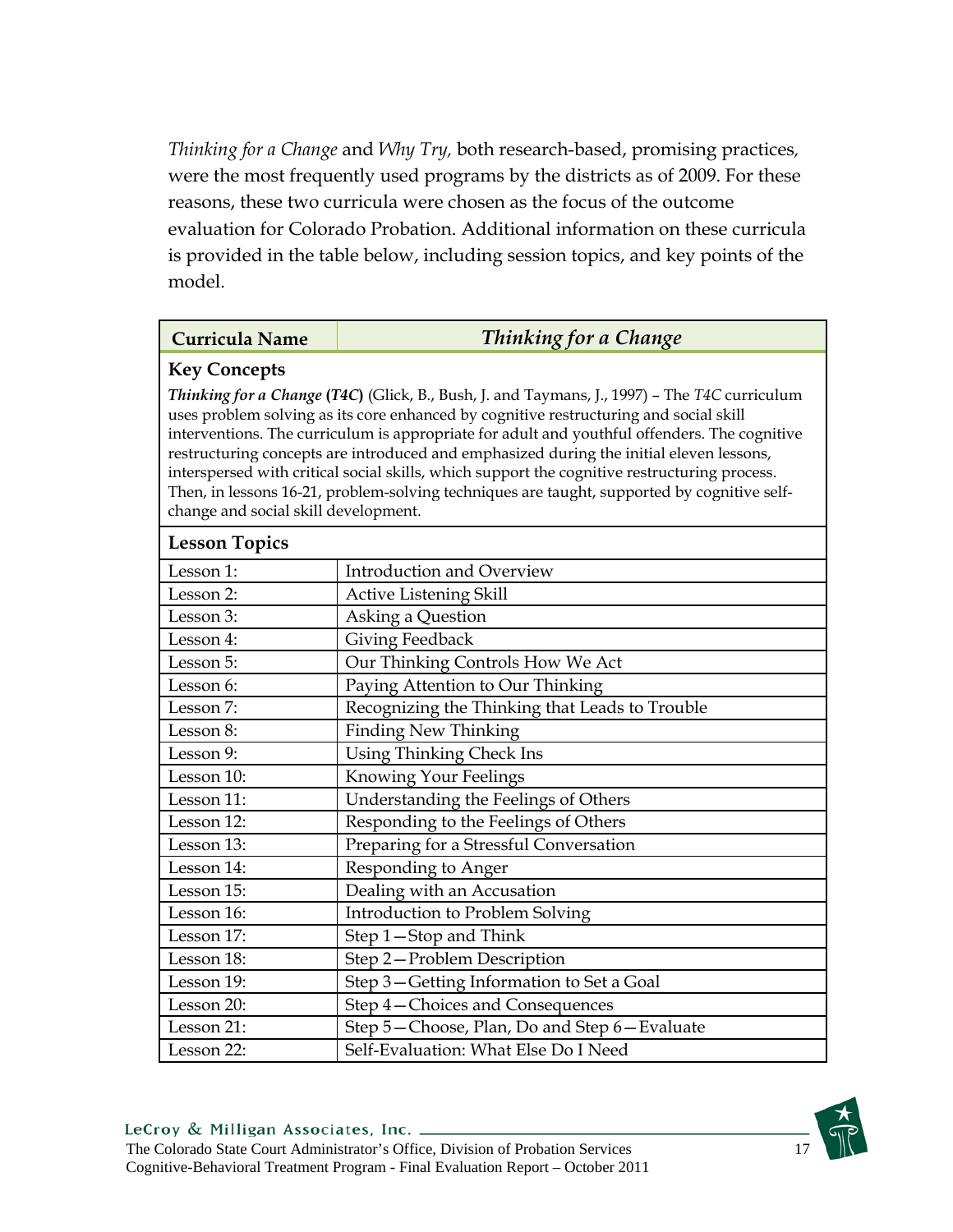#### **Key Points of the Model\***

-Focus on the learner

-Instruction directed to higher level objectives

-Applied learning

-A lesson plan format which links outcomes and performance objectives to training activities and to evaluation of learning

-Ultimate importation of instructional design and delivery decisions made by trainers

\* As set forth in the Instructional Theory Into Practice (ITIP) model created by the National Institute of Corrections Academy.

#### **Curricula Name** *Why Try*

### **Key Concepts**

*The Why Try* Program (Moore, C., 1996) is a strength-based approach to helping youth overcome their challenges and improve outcomes in the areas of truancy, behavior, and academics. It is based on principles from Solution Focused Brief Therapy, Social and Emotional Intelligence, and multi-sensory learning. The program teaches social and emotional principles to youth using a series of ten pictures (visual analogies). Each visual teaches a discrete principle, such as resisting peer-pressure, obeying laws and rules, and that decisions have consequences. These help youth answer the question "*Why Try* in life?' when they are frustrated, confused, or angry with life's pressures and challenges. The visual components are then reinforced by music and physical activities. The major learning styles—visual, auditory, and body-kinesthetic are all addressed. The developers have adapted materials for elementary, secondary and adult age groups.

| VISUAL Analogies (Topics)      |                                                          |  |  |
|--------------------------------|----------------------------------------------------------|--|--|
| Analogy 1:                     | Channeling Anger and Challenges into Positive Motivation |  |  |
| Analogy 2:                     | The Reality Ride                                         |  |  |
| Analogy 3:                     | <b>Tearing off Labels</b>                                |  |  |
| Analogy 4:                     | Defense Mechanisms                                       |  |  |
| Analogy 5:                     | Climbing Out                                             |  |  |
| Analogy 6:                     | <b>Jumping Hurdles</b>                                   |  |  |
| Analogy 7:                     | Desire, Time, Effort                                     |  |  |
| Analogy 8:                     | Lift the Weight                                          |  |  |
| Analogy 9:                     | Getting Plugged In                                       |  |  |
| Analogy 10:                    | Seeing Over the Wall                                     |  |  |
| <b>Key Points of the Model</b> |                                                          |  |  |

### **Visual Analogies (Topics)**

-Question, Discussion, Challenge

-Hands-on experiential learning

-Processing the experience

-Surrender the one-up relationship with youth

-Instructor encouraged to be creative and apply own insights/experiences

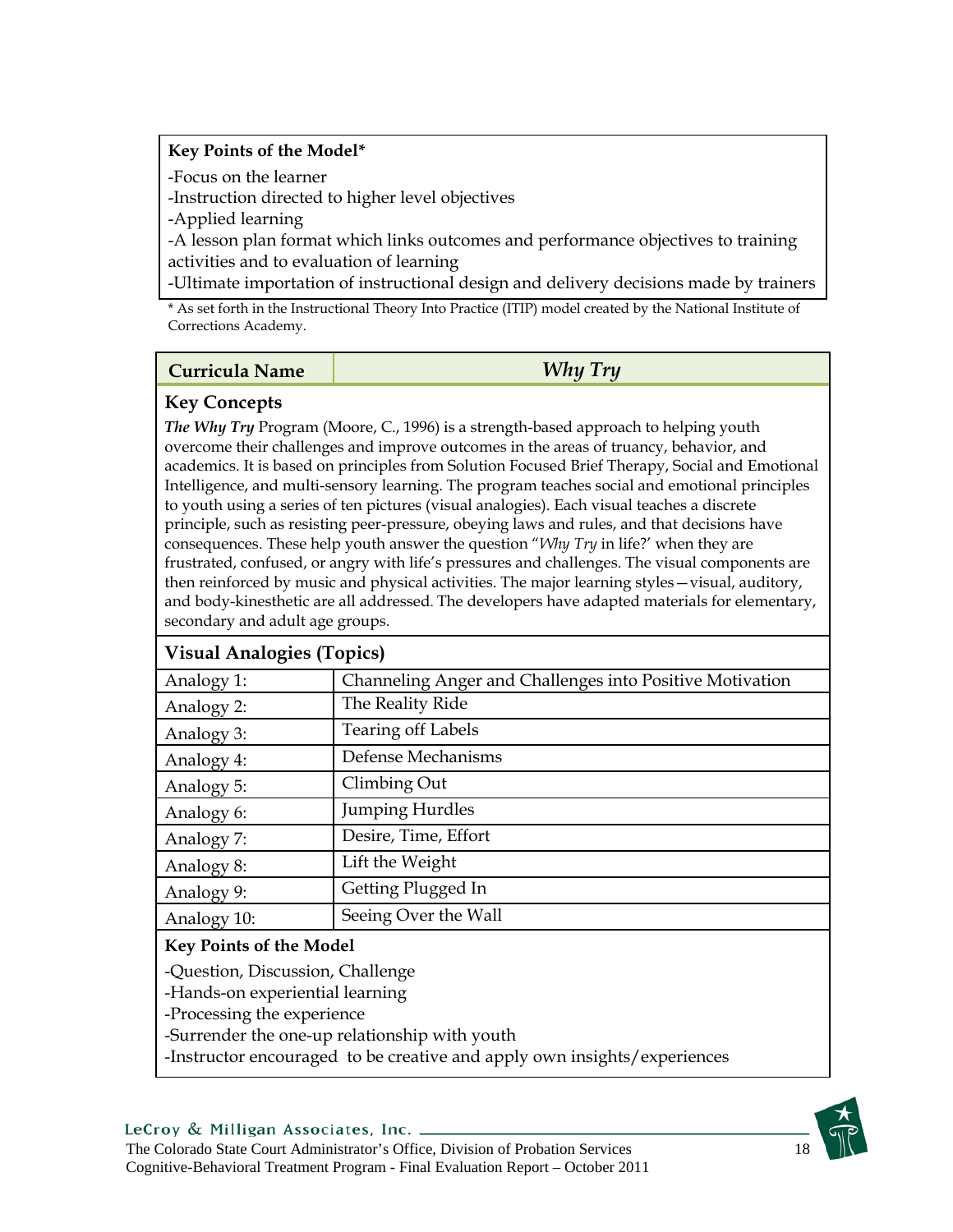# **Evaluation Overview**

An additional aspect of evidence-based practice that the DPS and Chief Probation Officers have initiated is the evaluation of the programs being offered. In fall of 2008, the State Court Administrator's Office contracted with LeCroy & Milligan Associates, Inc. to conduct the implementation and outcome study of the cognitive-behavioral groups ("cog groups") being conducted within the state's 23 probation departments. The ultimate purpose of this three year study was to provide information for future decision-making about program improvements and direction.

The first year of the study included a literature review of cognitive-behavioral programs delivered in corrections settings published separately (LeCroy & Milligan Associates, 2009), and an implementation study designed to provide an in-depth description of the programs being implemented with adult and juvenile probation clients. The literature review and implementation study were then used to develop the outcome study which was then conducted in Years 2 and 3. Evaluation of program fidelity was also conducted across all three years of the project.

#### **Research Questions**

The overarching evaluation plan was designed to respond to five key research questions developed by DPS and the project Advisory Committee (Exhibit 2).

### *Exhibit 2. Five Research Questions*

# **Research Questions**

#### *Question 1:*

With what degree of fidelity are *Thinking for a Change* and *Why Try* being implemented in Colorado probation? If modifications are made, the nature of those changes and why they were made will be explored.

### *Question 2:*

What are the intermediate and long-term outcomes of those probationers who participate in *Thinking for a Change* or *Why Try* (e.g. attitudinal changes, problem solving skills, increased self-control, recognition of feelings, social cognitive biases, change in risk scores, successful completion rates of probation, recidivism rates during supervision)?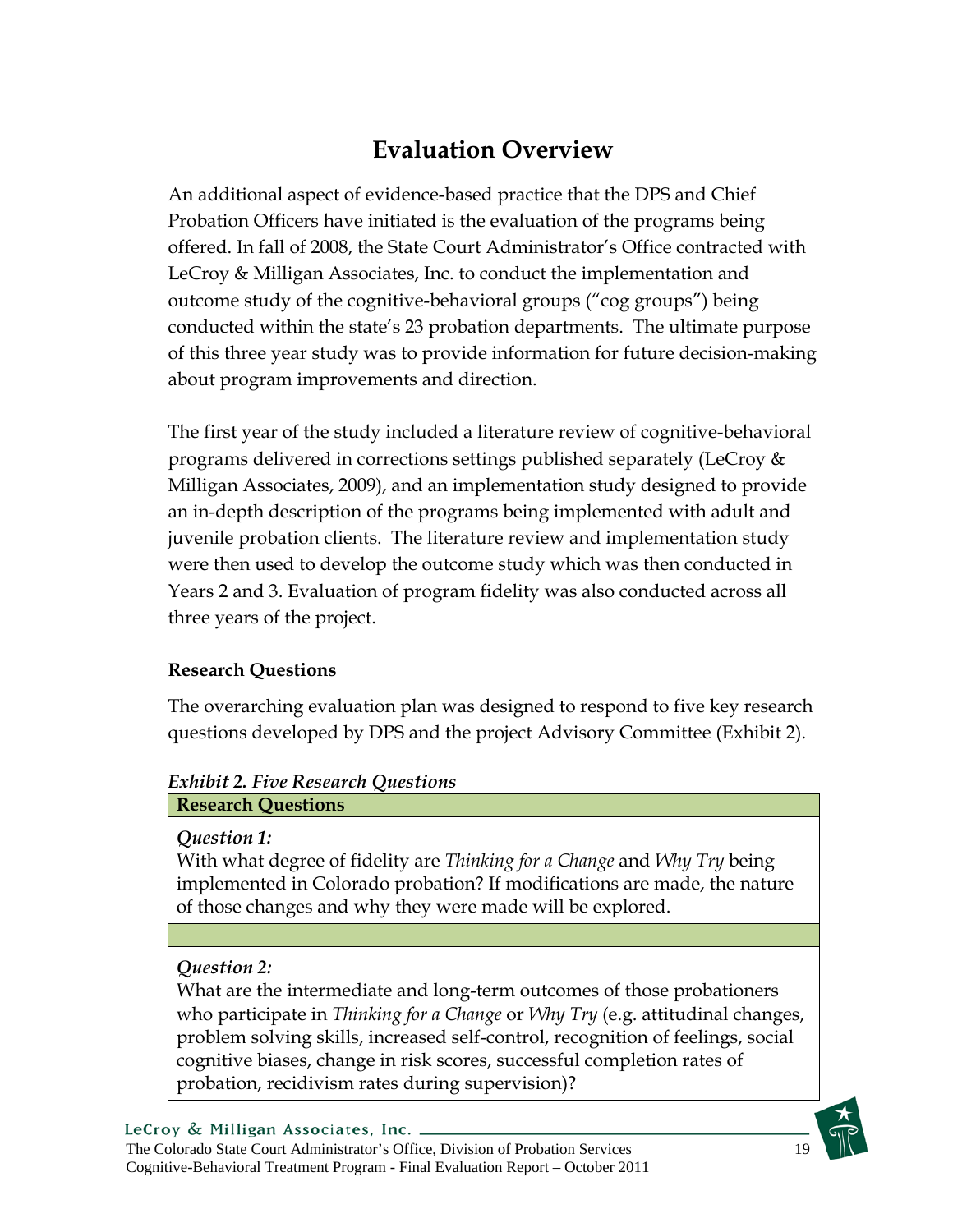#### *Question 3:*  What is the level of satisfaction with the programs among probationers who participate in *Thinking for a Change* or *Why Try*?

### *Question 4:*

What is the level of satisfaction with the programs among probation officers who facilitate *Thinking for a Change* or *Why Try* groups?

### *Question 5:*

What resources are necessary for and what benefits are gained from the implementation of *Thinking for a Change* and *Why Try*?

LeCroy & Milligan Associates designed a three-year (2009-2011), four-phase strategy to address these questions. Details regarding the four phases are provided below:

 *Phase 1: Literature Review of Evidence-Based Practices in Cognitive-Behavioral Training Programs with Probationers (Year 1 with a brief update in Year 3)* 

The literature review of the cognitive-behavioral programs designed for delivery by probation or other correctional officers included a review of: publications from peer-reviewed journals; technical reports from criminal justice reference services and clearinghouses available over the internet, and articles from books.

 *Phase 2: Assessment of the Implementation of Cognitive-Behavioral Training with Both Adult and Juvenile Probationers (Year 1 with a brief update in Year 3)* 

This phase consisted of a detailed description and analysis of the cog programs in each of the 22 judicial districts, including descriptions of: the characteristics of the programs currently offered, the numbers and types of officers and staff who provide the programs, the program referral processes, and the numbers and types (e.g., juvenile or adult, risk and need level) of probationers who participate in the programs. Analysis included descriptions, assessments, and recommendations regarding: (a) program implementation, (b) recruitment, referral, and

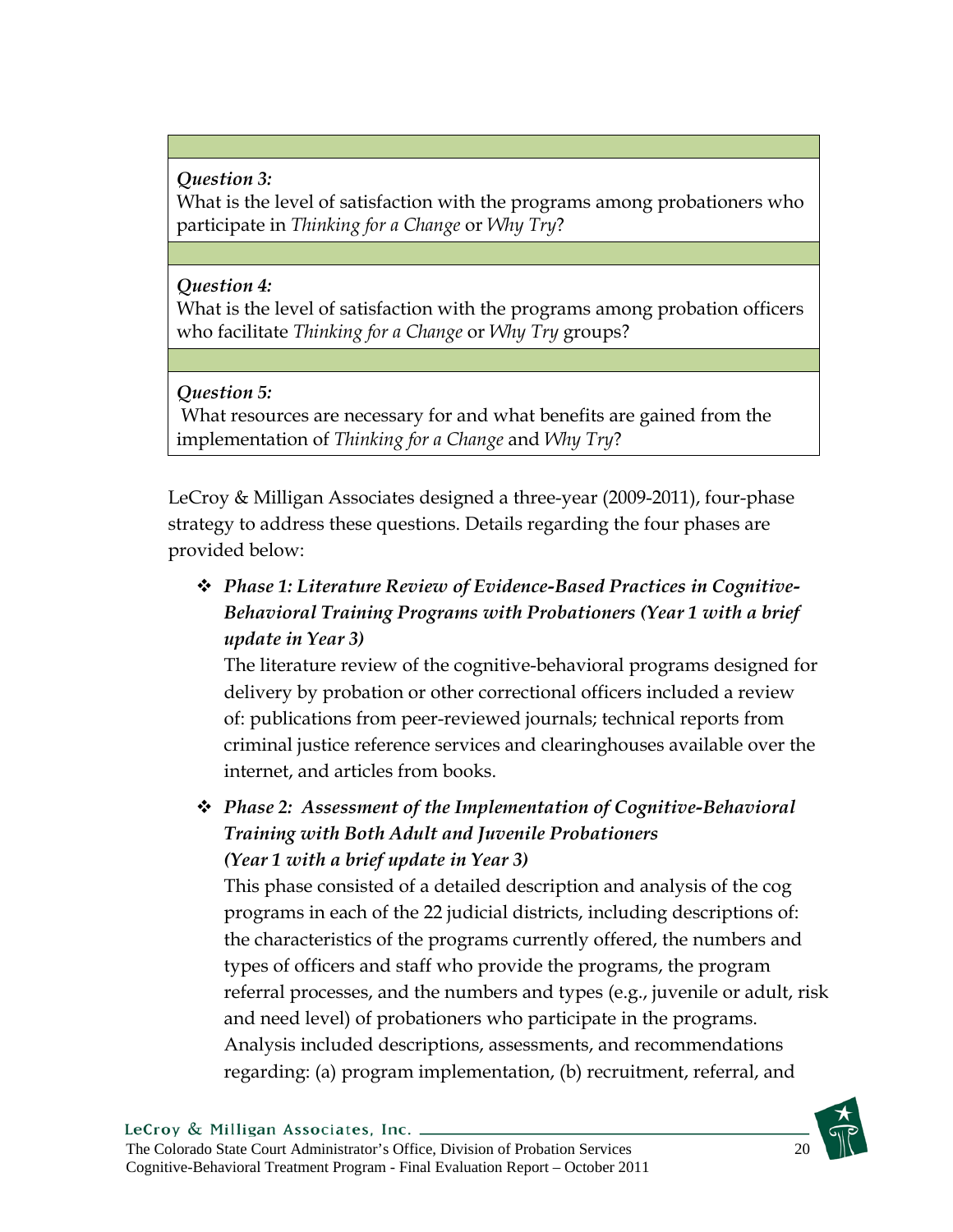retention, (c) program leader characteristics, (d) Chief Probation Officer perspectives, (e) cognitive group facilitator training, and (f) perspectives from probationers. One additional question of the implementation study was addressed in Year 3. It was noted that some facilitators who were trained in *Thinking for a Change* did not go on to conduct sessions. A survey was used to obtain information about why this was the case.

 *Phase 3: Design and Initiate an Evaluation to Determine the Fidelity of the Cognitive-Behavioral Training Programs as Implemented in Probation (Years 2 & 3)* 

Fidelity of the *Thinking for a Change* and *Why Try* programs was conducted by examining the types and impacts of modifications made to curricula. Information was also collected with regard to actual and/or perceived obstructions to attaining fidelity.

 *Phase 4: Design and Implement an Evaluation of the Cognitive-Behavioral Training Program Outcomes (Years 2 & 3)*  This phase consisted of designing and implementing an outcome evaluation, using a quasi-experimental framework, to assess the outcomes of the program, with regard to: probation clients who have experienced either *Thinking for a Change* or *Why Try* (including those who complete the course as well as those who discontinue before completion). The outcome evaluation used a multi-method/multimeasure approach that included analysis of survey data, data on risk scores, completion rates of probation, and recidivism data.

The following table summarizes the timing of data collection for the project.

|                      | Phase 1:      | <b>Phase 2:</b>       | Phase 3: | Phase 4:   |
|----------------------|---------------|-----------------------|----------|------------|
|                      | Literature    | Implementation        | Program  | Outcome    |
|                      | <b>Review</b> | Study                 | Fidelity | Evaluation |
| Year 1 (2009)        |               |                       |          |            |
| Year 2 (2010)        |               |                       |          | $X^*$      |
| <b>Year 3 (2011)</b> | $\chi^{**}$   | $V^{\star\star\star}$ |          |            |

#### *Exhibit 3. Timing of Data Collection*

\*Preliminary findings related to the outcome evaluation were included in the 2010 annual report. The full quasi-experimental outcome evaluation was not conducted until 2011.

\*\*The literature review was updated with several new studies published since 2009 for inclusion in the Final Report.

\*\*\* One additional implementation study measure was conducted in 2011.

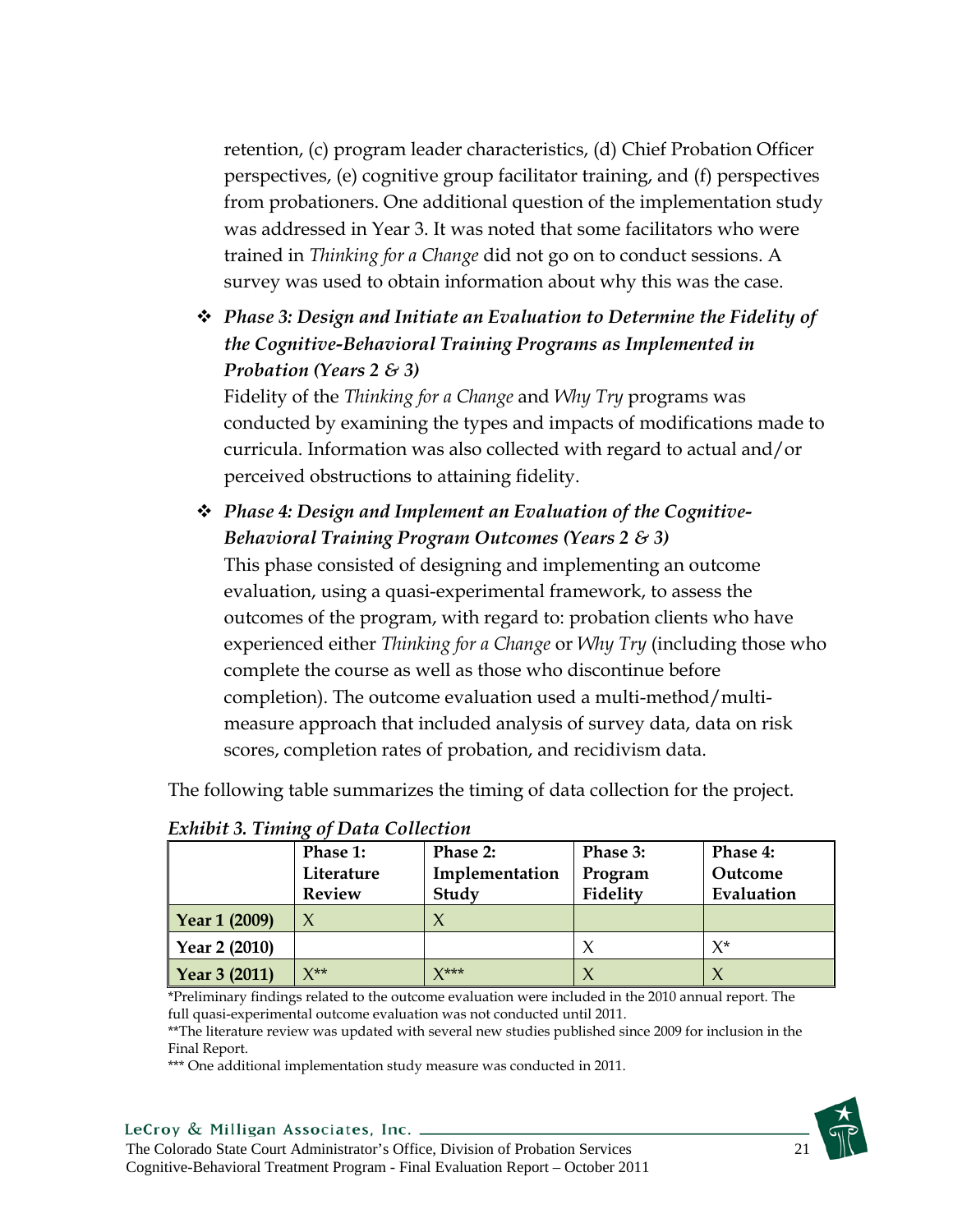# **Evaluation Methods**

A brief overview of the different methodologies used for the different phases of this project is included in this section. Information regarding the data collected is also provided. Particular attention is paid to the Phase 4 *outcome* evaluation methodologies and data, as the outcome evaluation is the focus of Year 3. The Phase 3 fidelity methods are also reviewed. Additional information on Year 1 and Year 2 evaluation methods may be found in the annual reports for those project years.

| <b>Project Phase</b> | <b>Overview of Data Collected</b> | <b>Methods Used</b>              |
|----------------------|-----------------------------------|----------------------------------|
| Phase 1:             | -Review of cognitive-             | -Review of literature including  |
| Literature           | behavioral programs designed      | publications from peer-          |
| <b>Review</b>        | for delivery by probation or      | reviewed journals; technical     |
|                      | other correctional officers       | reports from criminal justice    |
|                      | -Attention to evaluation          | reference services and clearing- |
|                      | design, implementation issues,    | houses available over the        |
|                      | fidelity, and outcomes of         | internet, and articles from      |
|                      | cognitive-behavioral programs     | books.                           |
| Phase 2:             | -Overall program structure        | -Review of documents and         |
| Implementation       | -Curriculums used                 | materials                        |
| Study                | -Cog group facilitator training   | -Key informant interviews        |
|                      | programs' structure and           | -Observations                    |
|                      | content                           | -Staff and client surveys        |
|                      | -Characteristics of cog group     | -Facilitator survey*             |
|                      | program facilitators              | -District Chief of Probation     |
|                      | -Numbers and characteristics      | Survey**                         |
|                      | of groups being conducted         |                                  |
|                      | -Program implementation           |                                  |
|                      | strengths and challenges          |                                  |
|                      | -Stakeholders' perceptions of     |                                  |
|                      | the program (Chief Probation      |                                  |
|                      | Officers, Probation Officers,     |                                  |
|                      | and probation clients)            |                                  |
| Phase 3: Program     | - The level of fidelity among     | -Facilitator focus group         |
| <b>Fidelity</b>      | factors related to the structure  | -Lesson Information Sheets       |
|                      | of courses (e.g., recruitment of  | -Facilitator survey              |
|                      | clients, length of sessions,      | -District Chief of Probation     |
|                      | termination guidelines, and       | Survey**                         |
|                      | use of extra-curricular           |                                  |
|                      | activities)                       |                                  |

*Exhibit 4. Methodology by Evaluation Phase* 

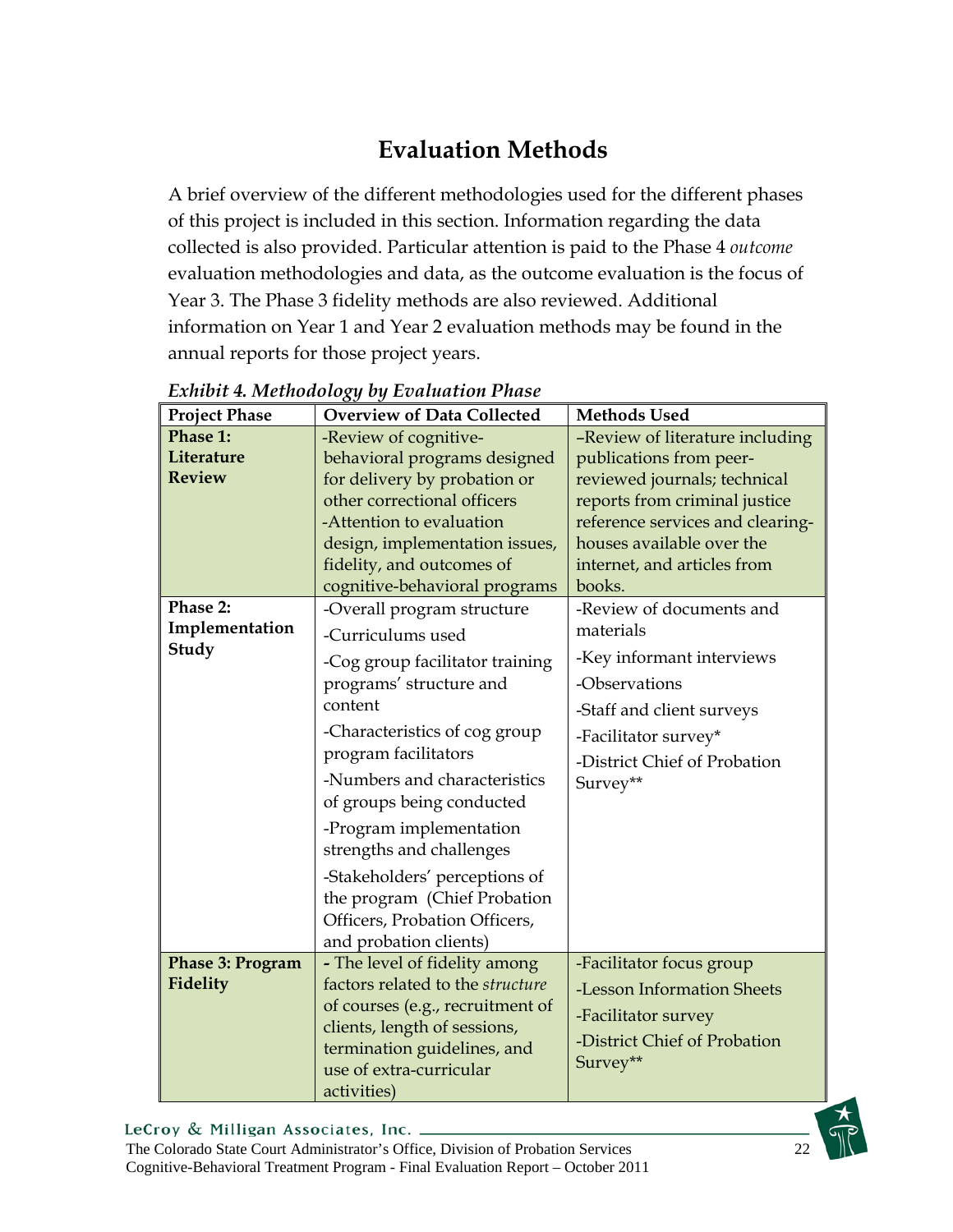| <b>Project Phase</b>                  | <b>Overview of Data Collected</b>                                                                                                                                                                                             | <b>Methods Used</b>                                                                                                              |
|---------------------------------------|-------------------------------------------------------------------------------------------------------------------------------------------------------------------------------------------------------------------------------|----------------------------------------------------------------------------------------------------------------------------------|
|                                       | - The level of fidelity in the<br><i>delivery</i> of lessons (i.e.,<br>examination of the extent and<br>type of modifications being<br>made to lesson plans).                                                                 |                                                                                                                                  |
| <b>Phase 4: Outcome</b><br>Evaluation | -Cognitive Changes in<br><b>Probation Clients</b><br>-Behavioral Changes in<br><b>Probation Clients</b><br>-Changes in Risk Scores<br>-Successful Completion Rates<br>of Probation<br>-Recidivism Rates During<br>Supervision | -Pre/Post Treatment Client<br>Survey<br>-Pre/Post Treatment Tracking<br>Sheet<br>-Client Exit Survey<br>-Facilitator Exit Survey |

\*This one additional aspect of the implementation study was conducted in Year 3 in order look specifically at why facilitators who are trained do not always go on to conduct cognitive-behavioral sessions.

\*\*This method collected some information on program fidelity, as well as final comments related to the implementation of the program and findings for the field. It was conducted at the very end of Year 3.

#### **Fidelity Measures**

 **Facilitator Focus Group** – A focus group attended by nine facilitators who were currently delivering either a *Thinking for a Change* or *Why Try* course. The group consisted of five females and four males representing five Judicial Districts. Participants were informed that the purpose of the focus group was to allow them to share their perceptions of the program across a number of areas related to fidelity. In order to provide a framework, five areas were identified for discussion: (1) course materials (e.g., lesson plans), (2) training, preparation, and post-training support (i.e., any elements related to ensuring that they as facilitators are prepared for running a group), (3) logistical factors impacting the delivery of courses (e.g., resource challenges), (4) modifications to the course (including alterations to the lesson plans and/or the addition of activities to the course), and (5) delivery challenges (including the materials provided for the course).

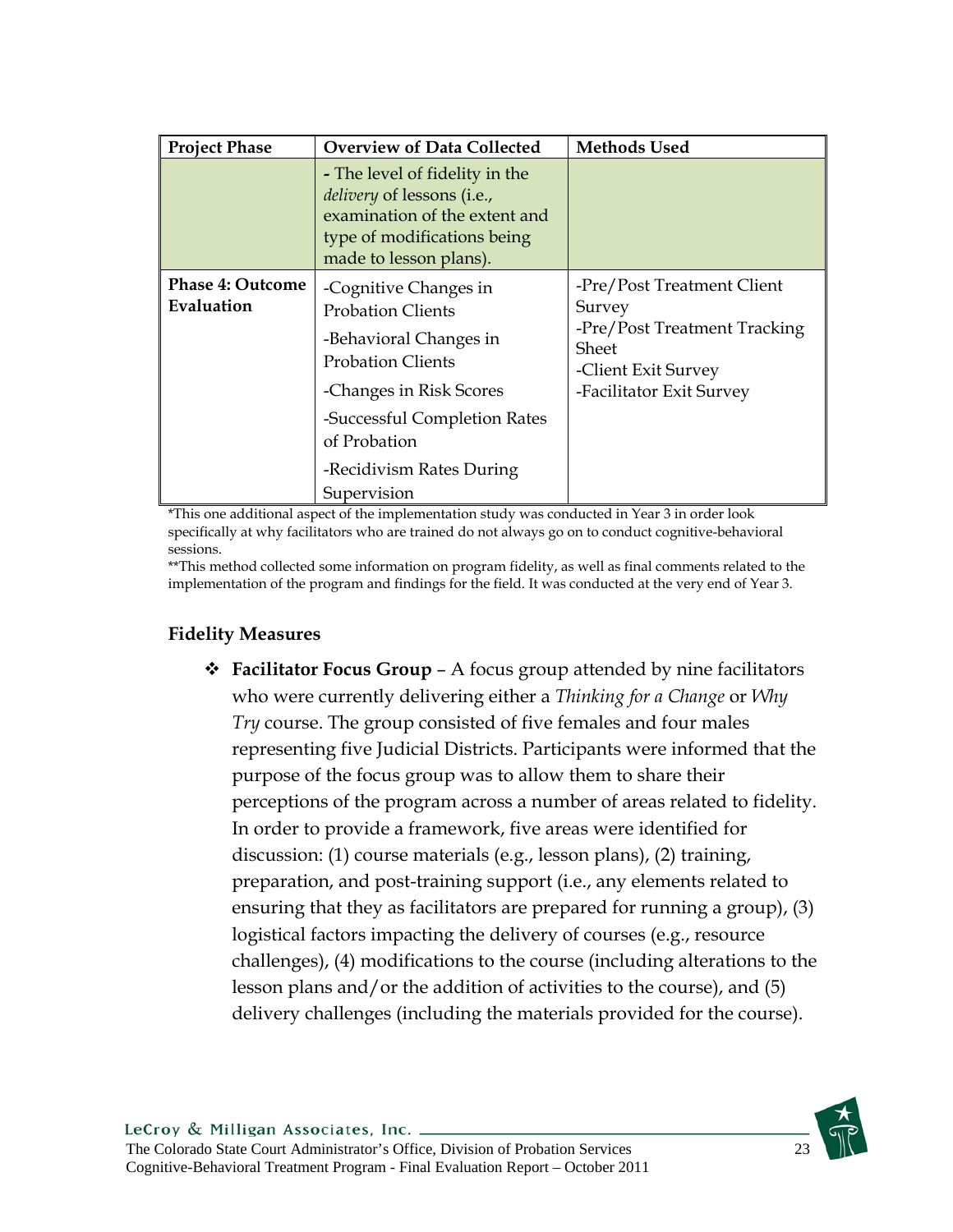- **Lesson Information Sheet** In order to formally track the modifications being made to the proscribed lesson plans, *Lesson Information Sheets* were developed for facilitators (see Appendix B: Lesson Information Sheets). A separate version of the *Lesson Information Sheet* was needed to track the delivery of *Thinking for a Change* and *Why Try* due to the fact that the *Why Try* program allows facilitators to choose from a menu of options for each lesson while the *Thinking for a Change* program is more structured in terms of lesson content. Facilitators are asked to complete a *Lesson Information Sheet* after each session. These sheets provide information regarding any lesson modifications made by the facilitator, rationale for changes, and any additions made to the lesson in order to enhance the experience of probation clients. Analysis of the data provided insights for a number of issues related to fidelity, including:
	- *Modification of Specific Lessons (Thinking for a Change)* Information regarding changes made to specific lessons can be used to identify lessons which may need to be altered or addressed with more emphasis during training. Information included facilitator feedback regarding the number of lessons delivered (e.g., 11 or 22) and length of lesson (e.g., 1 or 2 hours).
	- *Selection of Menu Options for Each Lesson (Why Try)* An analysis of the data provided information regarding whether there are certain options that are deemed more effective for use in Colorado.
	- *Addition of Activities*  Identification of activities that were developed and implemented by facilitators in order to enhance the experience of probation clients.
- **District Chief Probation Officer Survey—**At the end of Year 3 (2011), Chief Probation Officers in each participating district were invited to complete an online survey to provide their perspectives on program fidelity, satisfaction and indications of the study. They were asked about barriers to implementation, changes observed, site specific incidences or events that should be considered, and current environmental factors at their locations that could have impacted the

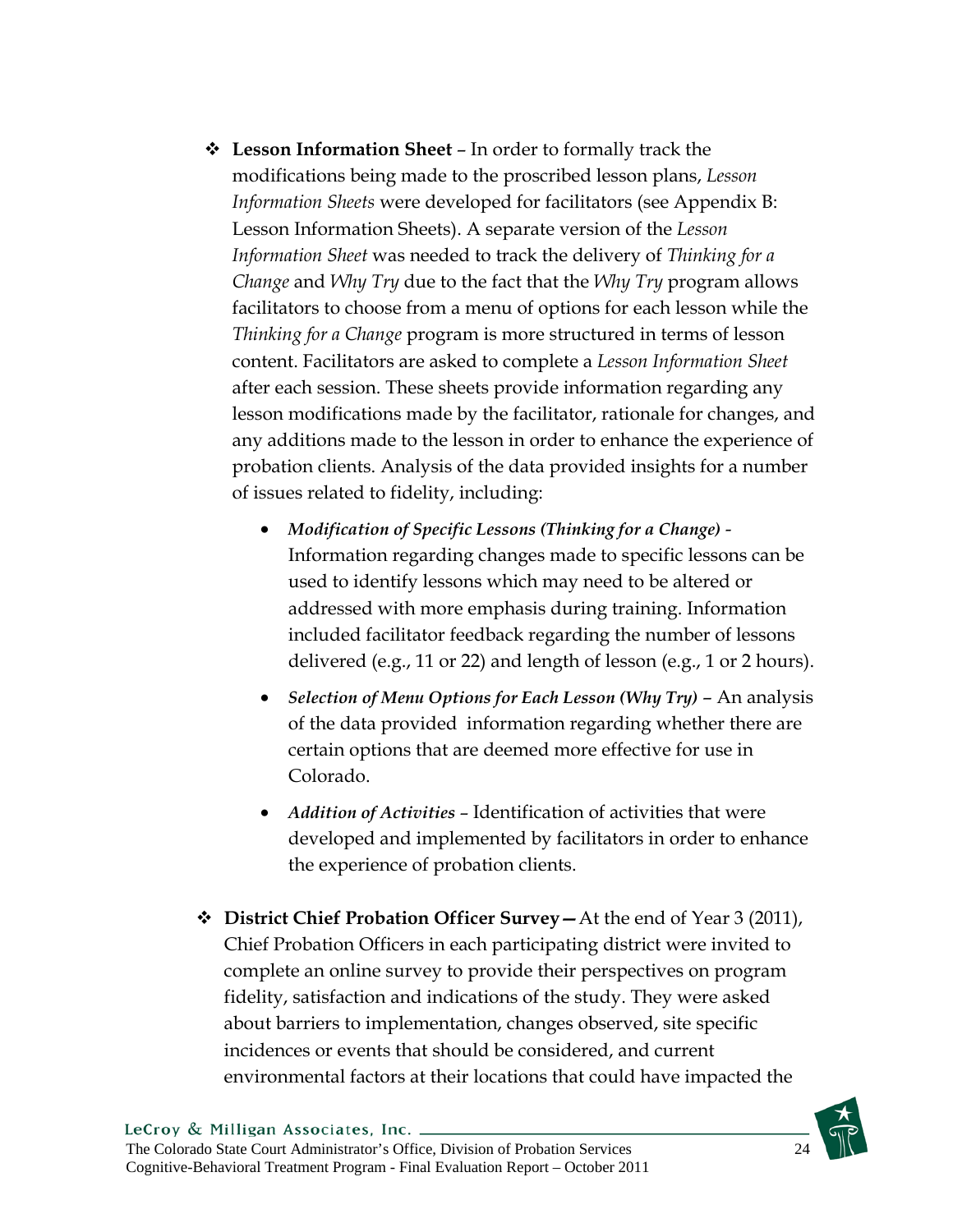outcomes. The survey also requested information on the perceived impact of the cognitive behavioral programs, satisfaction with the program, and recommendations for the field and the future of cognitive behavioral programming in Colorado. These findings provided some additional context and background, and helped inform the recommendations from this study.

#### **Outcome Evaluation Design**

The purpose of the outcome evaluation was to answer the following research question:

*What are the intermediate and long-term outcomes of those probationers who participate in Thinking for a Change or Why Try (e.g., attitudinal changes, problem solving skills, assertiveness, increased self-control, recognition of feelings, social cognitive biases, change in risk scores, successful completion rates of probation, recidivism rates during supervision)?* 

LeCroy & Milligan Associates staff (in consultation with members of DPS and the project Advisory Committee) developed a quasi-experimental design similar to other projects evaluating programs such as *Thinking for a Change* (see e.g., Lowenkamp, Hubbard, Makarios & Latessa, 2009).

The design included a formalized data collection process with a number of assessment tools related to specific probation client outcomes:

- Cognitive Changes in Probation Clients
- Behavioral Changes in Probation Clients
- Changes in Risk Scores
- Successful Completion Rates of Probation
- Recidivism Rates During Supervision

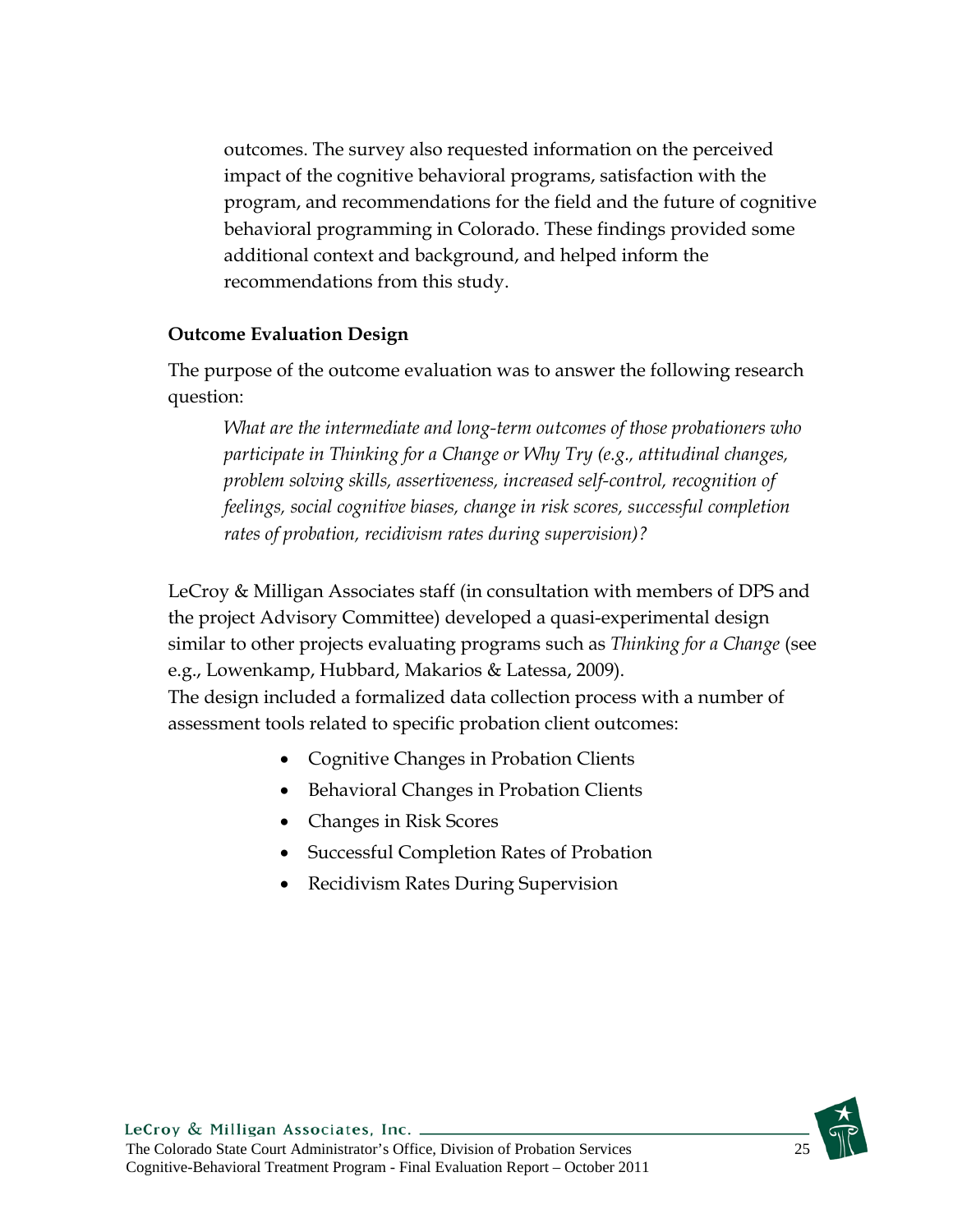Assessment tools were developed to gather data related to these outcomes, and are described in the following sections.

- *Cognitive Changes in Probation Clients* To assess the degree of cognitive change in probation clients participating in either the *Thinking for a Change* or *Why Try* programs, it was necessary to first identify the specific cognitive factors that the program should be targeting. The identification of these factors was informed by a number of sources, including:
	- (1) *Thinking for a Change* and *Why Try* program information on the specific cognitive factors targeted by the program;
	- (2) Research identifying specific cognitive factors that are impacted by cognitive-behavioral training programs in general; and
	- (3) Input from DPS staff (including those involved in training) as to what cognitive factors are being targeted by the Colorado program.

A review of the *Why Try* and *Thinking for a Change* programs indicated that the targeted core cognitive factors are problem solving, social skills, and recognition of feelings (e.g., resistance to peer pressure) (Bush, Glick & Taymans, 1997; Moore, 1996). A review of the research literature indicated that although the focus for the majority of research studies on cognitive-behavioral programs is on recidivism (see e.g., Hollin, McGuire, Hounsome, Hatcher, Bilby & Palmer, 2008; Lowenkamp, Hubbard, Makarios & Latessa, 2009), a number of other cognitive factors have been identified as being important for the rehabilitation of offenders. For example, Pettit (2007) found that locus of control scores were significantly related to "readiness to change" in both male and female offenders. In addition, DeLisi, et al. (2008) found a relationship between low levels of self-control and an array of negative outcomes (e.g., physical assaults against correctional staff, substance abuse) in male parolees (see also, Delisi, Hochstetler & Murphy, 2003). Finally, a number of recent studies have also begun to examine the role that cognitive biases such as the *fundamental attribution error* (i.e., the belief that the negative actions of others are based on their personality while our own negative actions are based on the situation) play in the decisions of offenders (Maruna  $\&$ Mann, 2006).

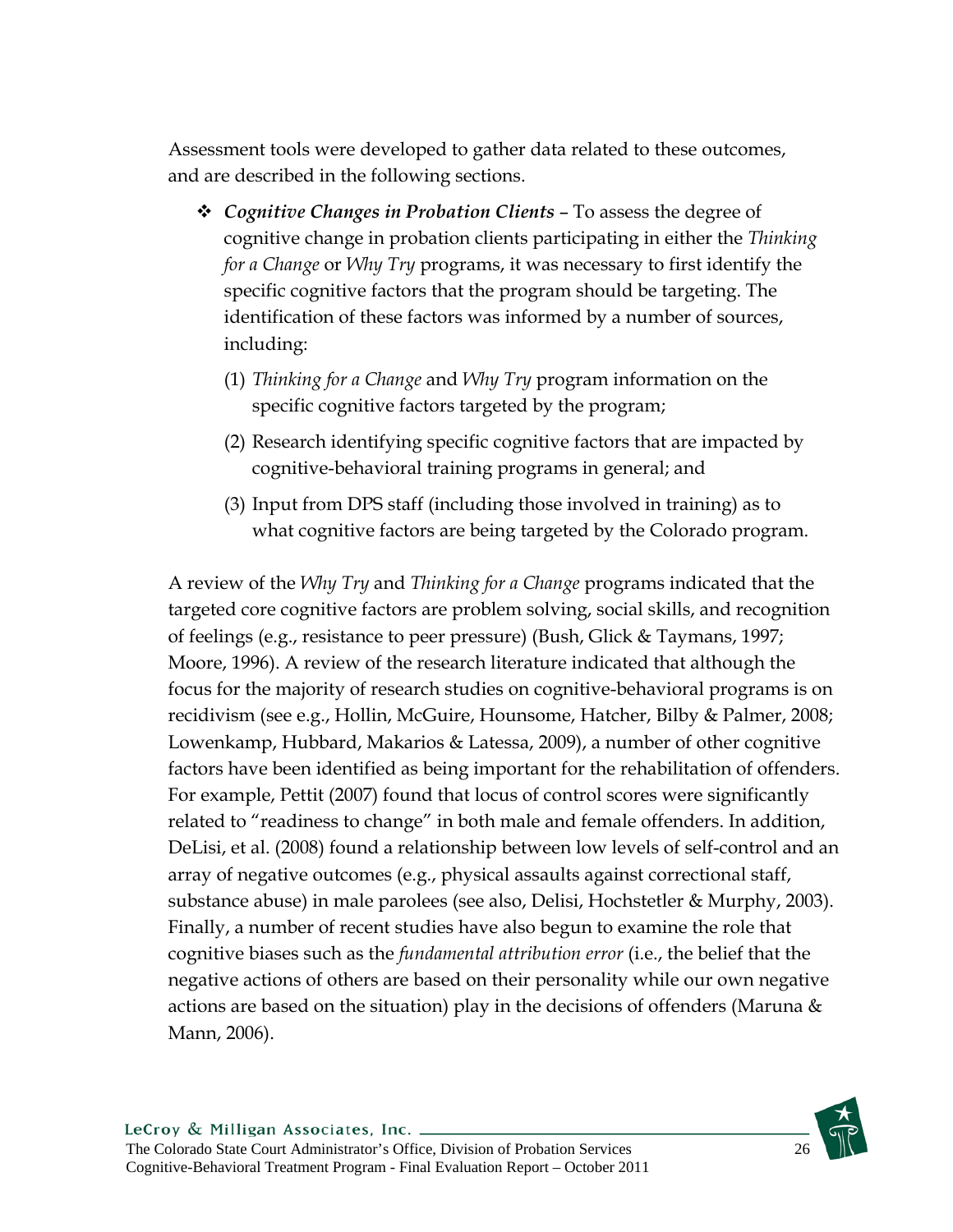Based on the above information, a *Pre/Post-Treatment Client Survey* was developed to assess the impact of programs on five specific cognitive factors: locus of control, problem solving, self-control, recognition of feelings, and cognitive biases/decision-making (see Appendix C: *Pre/Post-Treatment Client Survey*). These five cognitive factors were tapped through adapted versions of a number of published scales. Adaptations were made based on a variety of factors including: confusing wording, the need to have a standard response format (e.g., some scales already used a seven-point semantic differential scale; five-point scales were modified to seven-points for greater sensitivity to subtle differences) and a recognition that standardized scales sometimes need to be modified for use in a corrections environment (see e.g., Delisi, Hochstetler & Murphy, 2003). The final version of the survey contained a total of 71 statements and probation clients were asked to indicate their level of agreement with each statement on a scale of 1 (Strongly Disagree) to 7 (Strongly Agree). Additional information regarding the survey scales is presented in the Results section. It should be noted that before completing the *Pre-Treatment Client Survey*, appropriate consent forms were obtained for all clients. (see Appendix D: DPS Consent Forms).

 *Behavioral Changes in Probation Clients* – In addition to assessing the cognitive changes in probation clients, it was also deemed useful to attempt to assess the behavioral changes exhibited by those completing *Why Try* or *Thinking for a Change*. It is important to attempt to gain some type of empirical evidence that any cognitive changes identified in probation clients are transferring into actual behaviors. This is an especially important addition to the project given that the majority of studies conducted on cognitive behavioral programming for offender populations tend to define behavioral change solely in terms of recidivism (Sykes, 2007). In order to assess behavioral change, a *Post-Treatment Behavioral Assessment Questionnaire* was developed (see Appendix E: *Post-Treatment Behavioral Assessment*). The instrument was designed to allow Supervising Probation Officers to assess the degree of behavioral change in their clients after completion of the program on five dimensions: locus of control, problem solving abilities, self-control, recognition of feelings, and cognitive biases/decision-making.

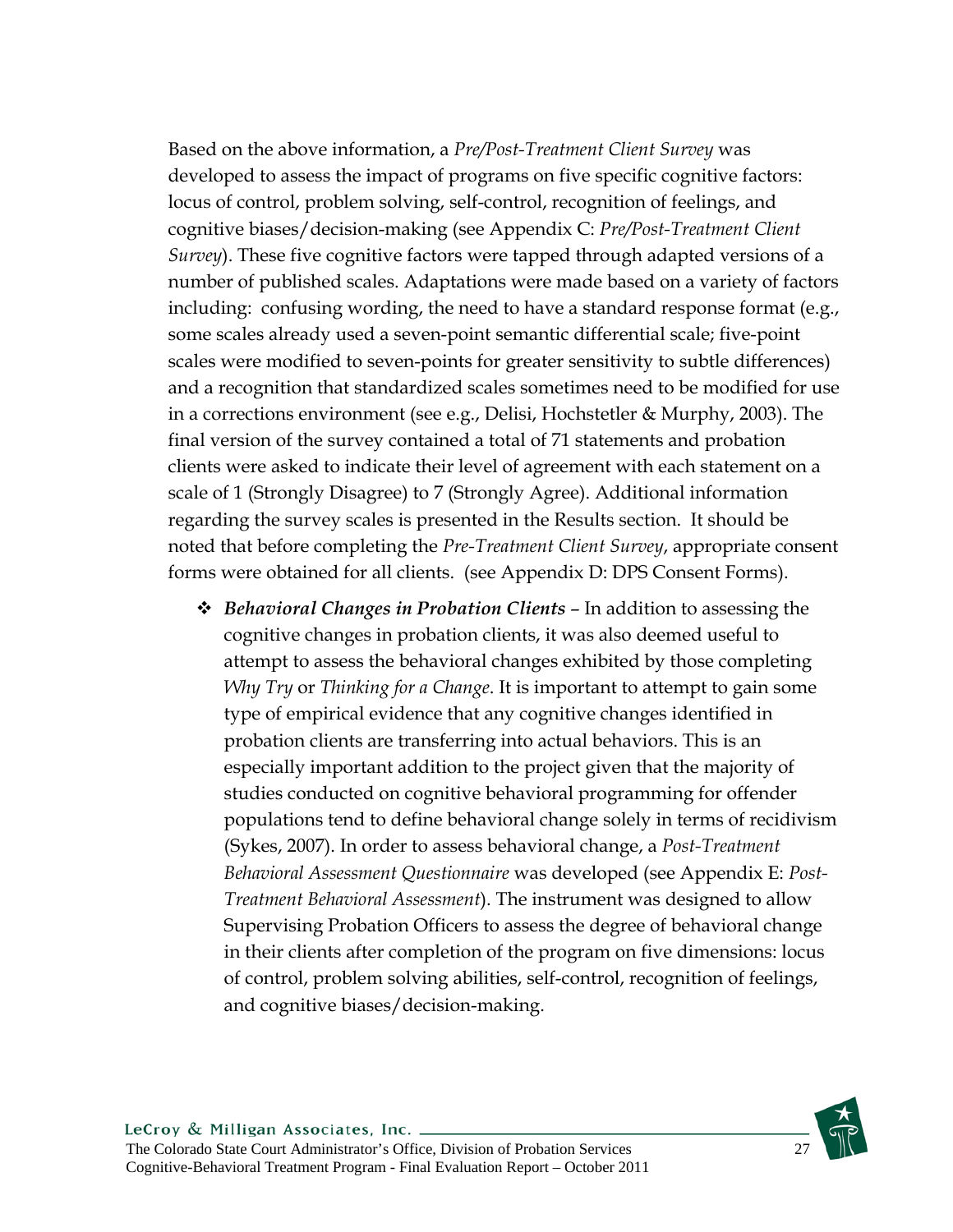- *Changes in Risk Score* Given that a number of studies indicate that cognitive-behavioral treatments may have an impact on risk scores (see e.g., Friendship, Blud, Erikson, Travers & Thornton, 2003), a *Pre/Post-Treatment Tracking Sheet* was developed in order to record the Level of Supervision Inventory (LSI) and Colorado Young Offender Level of Service Inventory (CYOLSI) scores (see Appendix F: *Pre/Post-Treatment Tracking Sheets*).
- *Early Exit Information* Given the challenges associated with program retention rates, a *Client Exit Survey* (see Appendix G: *Client Exit Survey*) and *Facilitator Exit Survey (see* Appendix H: *Facilitator Exit Survey)* was developed in order to gain additional insight into the reasons why a probation client does not complete the course. The development of these surveys was informed by the McMurren and McCullogh (2007) study which identified a variety of reasons for client discontinuance in cognitive-behavioral programs.
- *Successful Completion of Probation* rates of successful completion of probation were assessed through the use of probation records.
- *Recidivism Rates During Supervision* rates of recidivism during supervision were assessed through the use of court records.

#### *Process for Gathering Outcome Data*

The process for gathering outcome data was developed with a number of factors in mind, including: 1) assuring fidelity of data collection across sites, 2) management of burden for data collection by facilitators, and 3) effective data tracking processes. Based on these factors, an 8-Step Process was developed that outlined all stages of data collection as well as the roles of various individuals with regard to the administration of surveys. A description of the process was distributed to all facilitators in the form of a *Facilitator Handbook*. A *Survey Administration Protocol* was also developed detailing the steps for gathering data from probation clients (see Appendix I: *Survey Administration Protocol*).

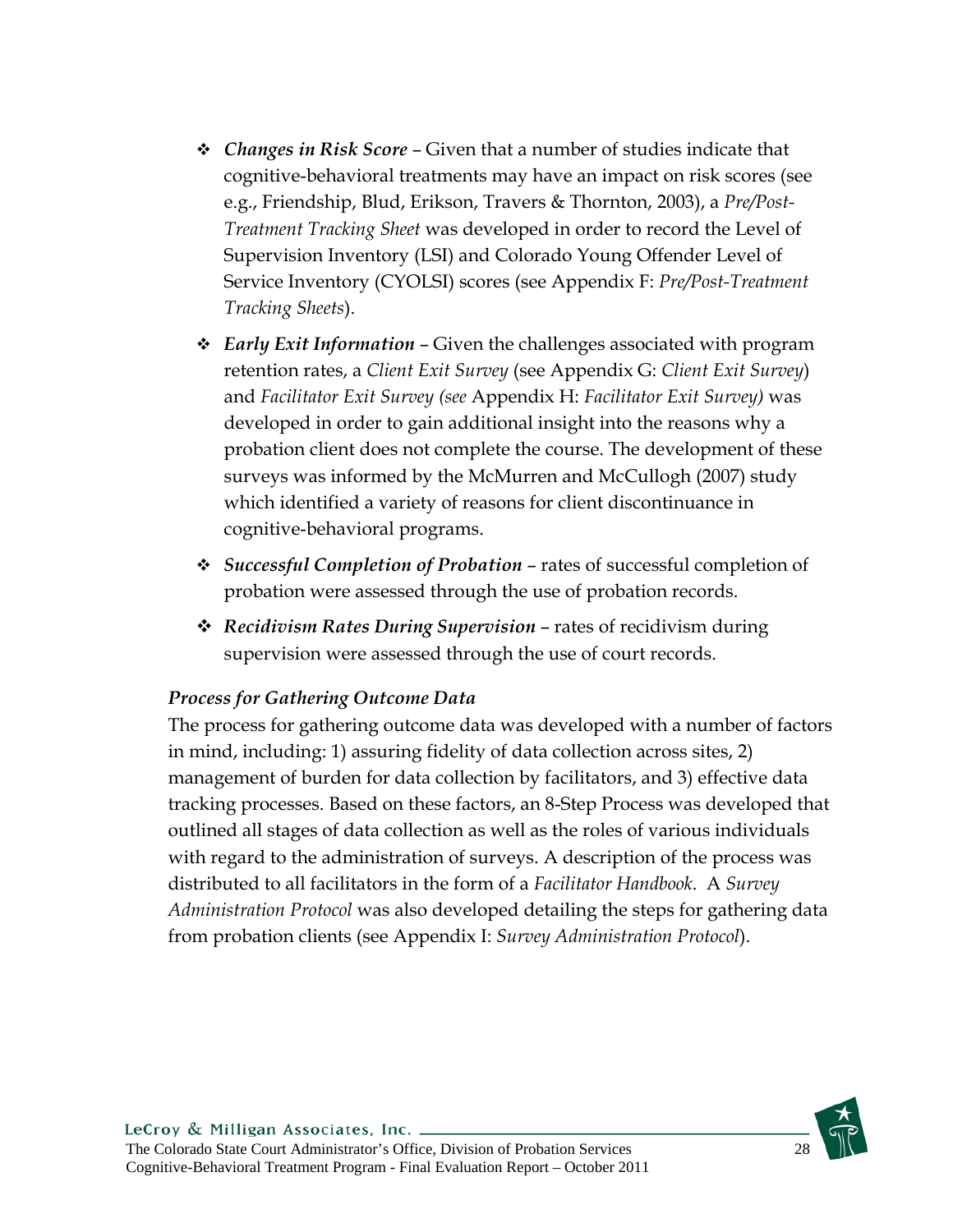# **Findings**

In this section, evaluation results are presented by project phase. Where applicable, key themes identified across phases are discussed. The Conclusions and Recommendations section then summarizes key findings across phases and years. It should be noted, that the Phase 1 and Phase 2 sections are simply a brief summary of findings from earlier reports. The full literature review and Year 1 report (see *Colorado Probation Services Cognitive Behavioral groups Implementation Report 2009*, LeCroy & Milligan Associates) provide additional information on findings for these phases. Some additional research literature that was published since 2009 was added to the literature review included in this report.

### **Phase 1: Literature Review**

The first phase of this project (2009) was to conduct a literature review to examine a number of pertinent issues relevant to the utilization of CBT in Colorado. First, this literature review was used by the LeCroy & Milligan Associates evaluation team and Colorado Probation Services to assist in the formation of an evaluation plan to assess both process and outcomes related to CBT programs. Second, the literature review was used to examine research on implementation issues associated with CBT programs. Third, the review also helped explore how fidelity to specific CBT curricula affects program outcomes. Finally, the review examined outcomes of cognitive-behavioral programs including *Thinking for a Change* (*T4C*), M*oral Reconation Therap*y (MRT), *Reasoning and Rehabilitation Therapy* (R & R), and others by comparing recent meta-analyses of experimental, quasi-experimental, and less robust methodological designs on the issues of program fidelity and recidivism.

Rather than concentrating on single studies of implementation, fidelity, and outcomes, the following types of literature were included in the review: publications from peer-reviewed journals with an emphasis on comprehensive and meta-analytic studies, technical reports from criminal justice reference services, and other research and practice-based material. Once the literature on implementation, fidelity, and outcomes of CBT programs was reviewed, some specific recommendations were designed to inform the remainder of the evaluation.

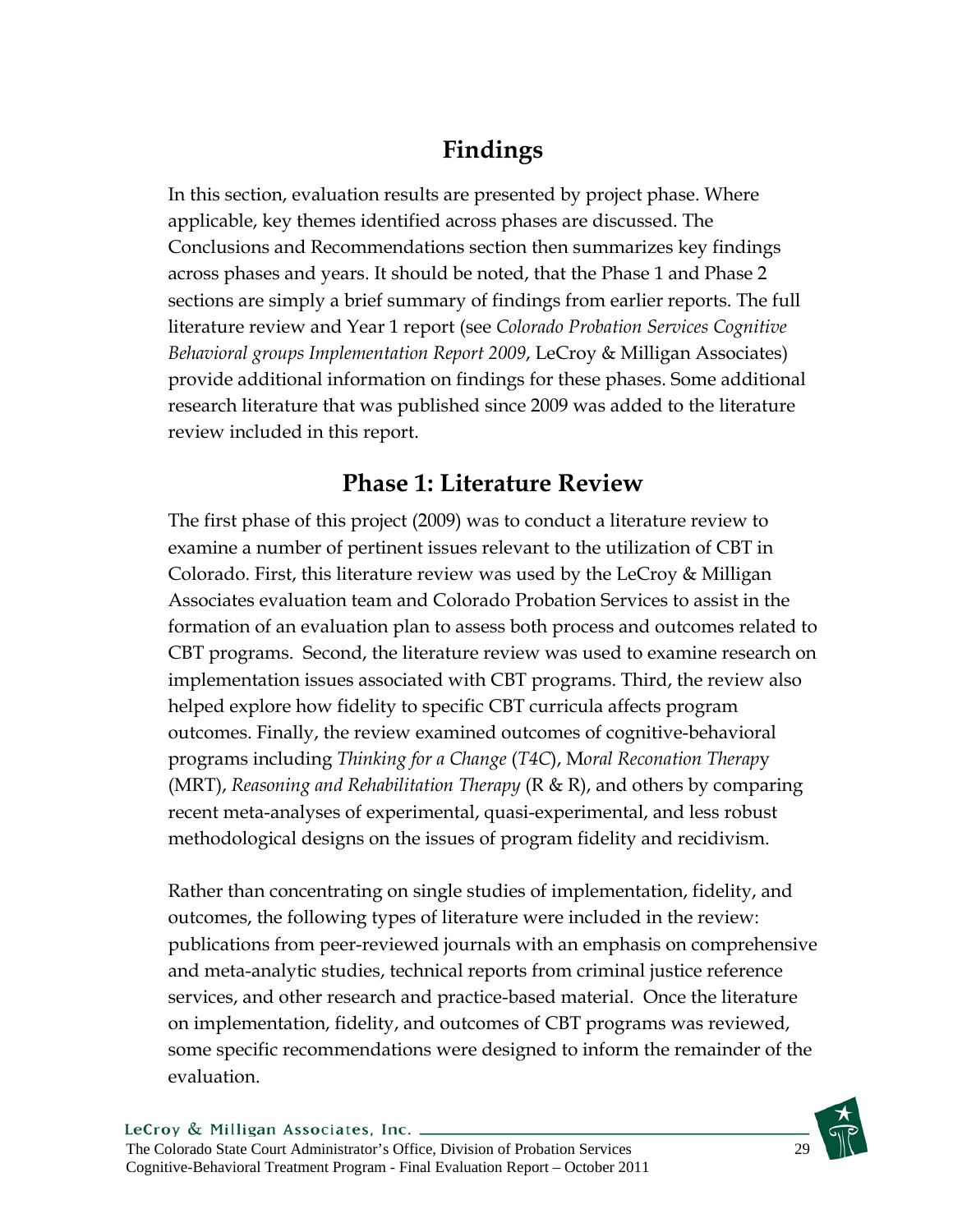The full literature review is available as a separate document; however, key findings are summarized in this section along with their implications for the fidelity and outcome evaluation. These findings are presented by category as follows: issues of implementation, fidelity to curricula, impact on recidivism outcomes, and overall evaluation design. In addition, a new section is included that highlights two relevant articles on cognitive behavioral therapy and curricula used in the Colorado evaluation.

#### **Highlights from 2009 Literature Review**

#### *Issues of Implementation*

According to the literature, implementation of CBT programs is critical to understanding later issues of fidelity and outcomes. The training of facilitators, training quality, training slippage, and the overall fit of the population to the curricula are key issues related to program implementation. In examining the CBT programs conducted by probation districts in the State of Colorado, it is crucial to evaluate the implementation phase thoroughly by examining issues well delineated in the literature. For this reason, the training received by the program facilitators was assessed on issues of quality, quantity, time from receipt of training to program delivery, and the populations to which the CBT curricula were provided. The following are a few research findings related to this topic:

- *Training Slippage*—For *T4C*, MRT, and R & R, one of the major causes of implementation failure occurs in the form of training slippage of the program facilitators (Pearson 2002; Lowenkamp & Latessa 2006; Przybylski 2008). For each of the programs, there was typically an excessive amount of time between program training of the facilitator and program delivery to participants. For example, the guidelines for the R & R program specify that the time from curriculum training to delivery should be no more than 60 days. Research found that the average time from training to delivery was typically 3.2 months (Przybylski 2008).
- *Quality of Training*—Research studies have found that the quality of training received by program facilitators has direct effects on how well the program is delivered (Landenberger & Lipsey, 2005; Lipsey & Cullen 2007). Training quality is reflected in the trainer's knowledge,

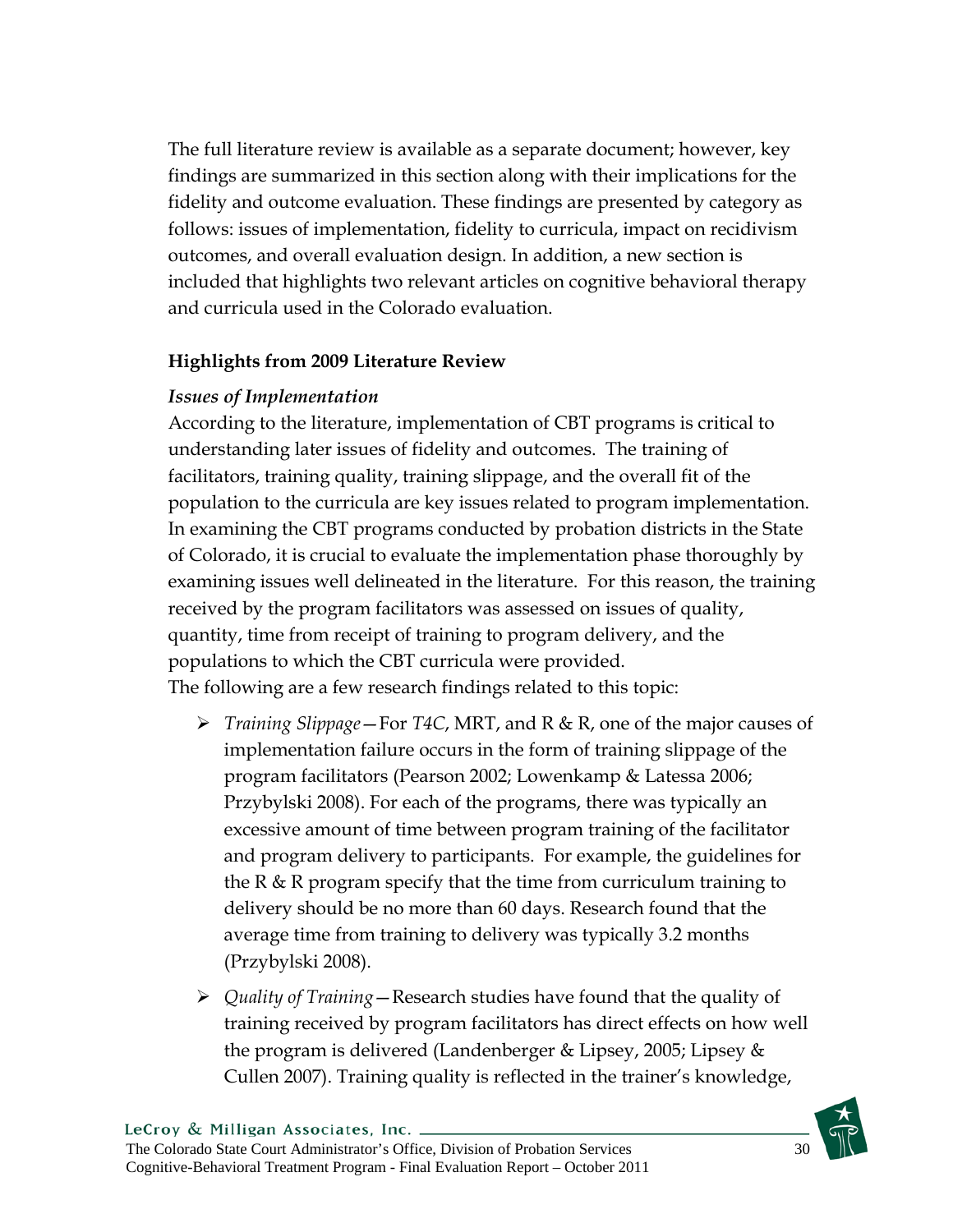experience, and skills in both the CBT intervention and in training methods overall, the trainer's organization (e.g., materials prepared, use of A/V equipment, adherence to the training schedule), the trainer's enthusiasm and audience engagement skills (e.g., ability to dialogue and further audience responses), and emphasis on the importance of fully implementing all CBT sessions "as written." Other training quality indicators include clear and useable training manuals, and recurring training sessions based on an ongoing CBT fidelity quality control review to reduce program drift (Przybylski 2008).

 *Population Fit*—Some CBT programs work more effectively with certain types of people than with others. For example, in the case of adult sex offenders, CBT programs were found to be less effective when compared to the general population (Schweitzer & Dwyer, 2003). While the emphasis of the study was on outcomes, the authors speculated that perhaps the population fit of sexual offenders to CBT was an underlying factor in the lack of measurable recidivism outcomes. However for juvenile male sex offenders, CBT programs were found to be helpful in reducing recidivism on sexual reoffending, but contributing very little to reoffending in general (Calley 2007). One meta-analysis found that CBT programs were highly effective for juveniles with medium to high levels of risk, but less effective for lower risk youth (Garrido & Morales, 2007). So, the population fit of CBT programs is an important consideration that could impact the implementation of the program.

Exhibit 5 summarizes studies on the model of CBT used and the appropriateness of fit with either participants or settings. All were found to be effective with medium and high risk populations.

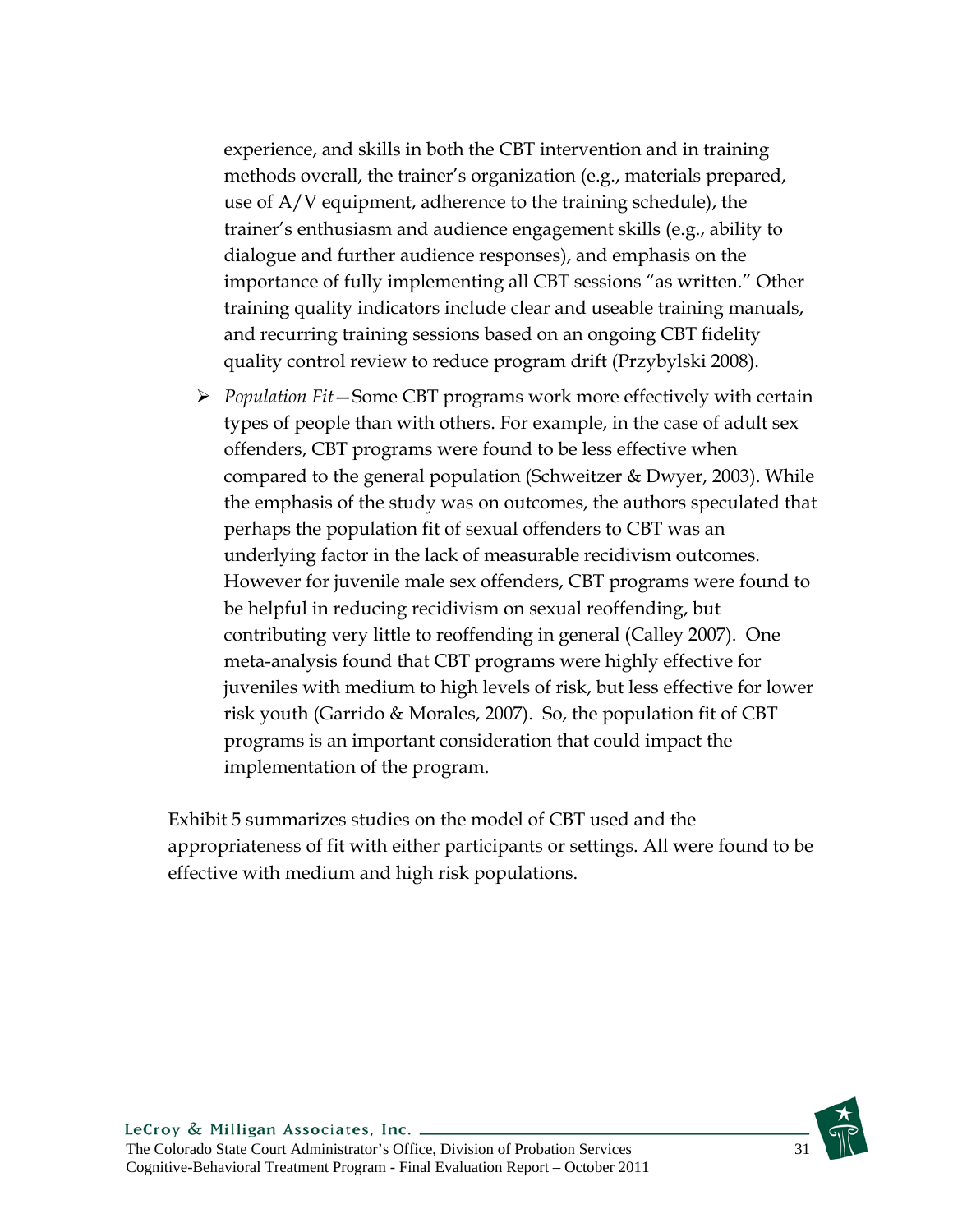| <b>CBT</b> Approach     | <b>Participants/Settings</b>                           |  |
|-------------------------|--------------------------------------------------------|--|
|                         | <b>Should Be:</b>                                      |  |
| Thinking 4 A Change     | Incarcerated                                           |  |
|                         | House arrest                                           |  |
|                         | Work release                                           |  |
|                         | Day report                                             |  |
|                         | Probation                                              |  |
|                         | Under supervision                                      |  |
| <b>Moral Reconation</b> | Prison-based therapeutic communities                   |  |
| Therapy                 | Community therapeutic communities                      |  |
|                         | DUI offenders                                          |  |
|                         | Drug involved                                          |  |
|                         | Drug court                                             |  |
|                         | Behaviorally disruptive at risk community youth        |  |
| Reasoning &             | Prison                                                 |  |
| <b>Rehabilitation</b>   | Forensic psychiatric settings                          |  |
|                         | Adult drug abusing offenders                           |  |
|                         | Children at risk of delinquency                        |  |
|                         | Antisocial youth and adults                            |  |
|                         | Parents/support persons of antisocial youth and adults |  |

*Exhibit 5. Model of CBT Used and Fit with Participants or Settings* 

 *Importance of Implementation*—Finally, Gendreau (1999) has argued that the most forgotten program component for CBT programs is the implementation piece. He argued that most research emphasis is placed on outcomes, while fidelity and implementation were often ignored. In Pearson's (2002) meta-analysis of 69 research studies to determine the effectiveness of behavioral and cognitive-behavioral training programs in reducing recidivism among criminal offenders, he found that how a program was implemented in terms of facilitator training and program delivery was sometimes overlooked when exploring the outcomes of the CBT.

#### *Fidelity to Curricula*

Literature suggests the importance of assessing fidelity to curricula. Specific program modifications or deviations from curricula delivered by program facilitators, the amount of dosage actually received from program participants, and the type of offender enrolled in the program at intake can also impact how well curricula are followed. Based on the literature review, an evaluation of the fidelity to curricula within the probation districts in Colorado was determined

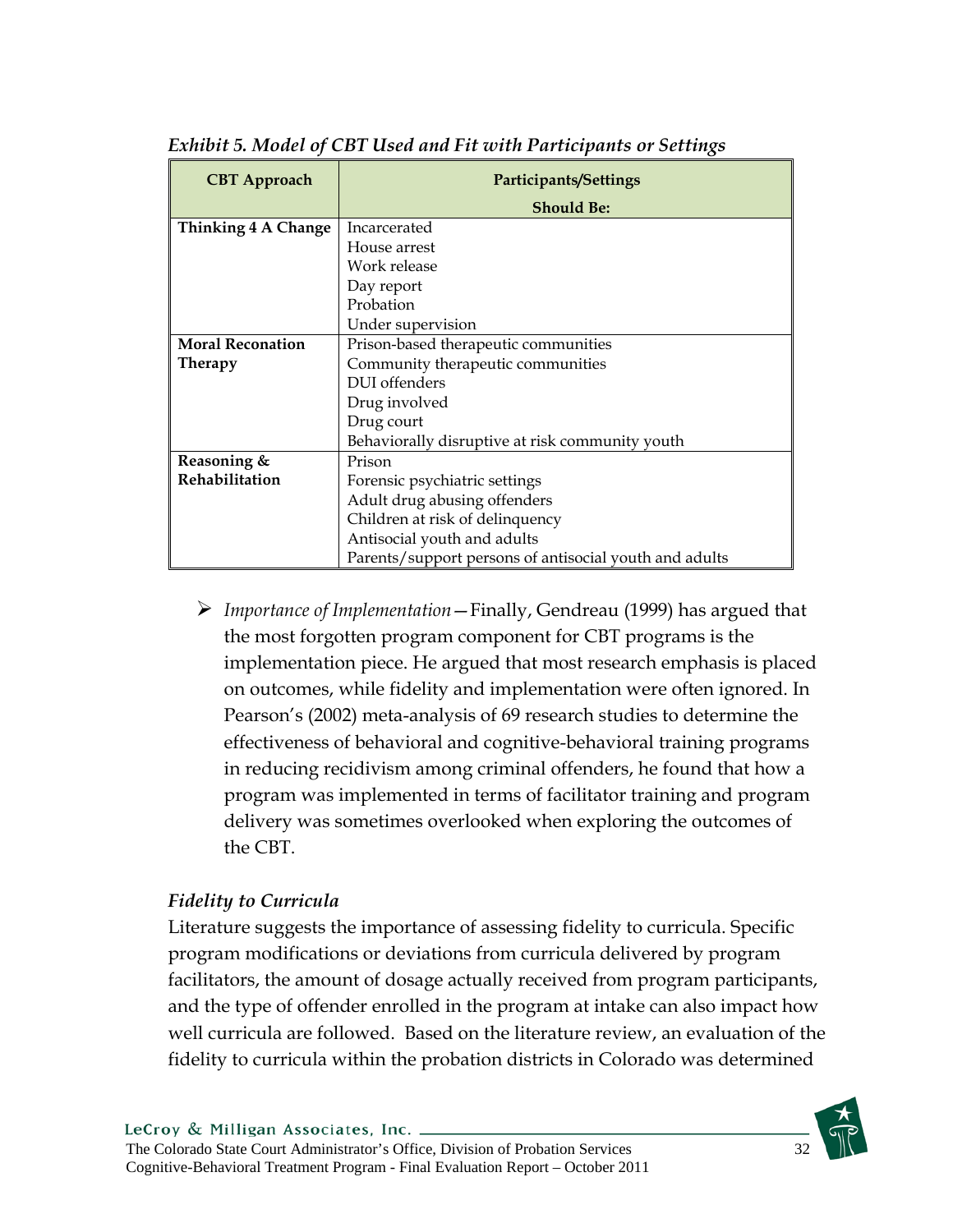to be an important tool in determining how well the CBT programs are working, and how these affect program outcomes. The following are a few research findings related to this topic:

- *Best Practice Models*—Antonowicz & Ross (1994) conducted a quantitative analysis of 44 rigorously controlled treatment studies of program fidelity and its relationship to program efficacy. They found that there were six key components essential for programmatic success in successful rehabilitation programs for offenders. These factors included: (a) a sound conceptual model; (b) multifaceted programming; (c) the targeting of "criminogenic needs" (specific criminal elements); (d) the responsivity principle (how well the participant responds to treatment); (e) roleplaying and modeling; and (f) social cognitive skills training. Additionally, Gendreau (1999) and McGuire (2008) have also argued a sound conceptual model greatly enhances the likelihood of obtaining meaningful outcomes with respect to CBT.
- *Dosage*—A number of studies (Marques 1994; Gendreau 1999; Gendreau 2007; McGuire et. al. 2008) contend that the closer the implemented program adheres to dosage specifications in the program curricula, the more likely it is that positive program outcomes (i.e. a reduction in the rate of recidivism for CBT program participants) will occur.
- *Type of offender* It is well documented that some CBT programs are more effective with certain groups of offenders (McGuire et. al. 2008; Przybylski 2008), however the type of offender entering the program can also impact the ability to follow program curricula completely. In the case of sex offenders treated in CBT programs, the evidence of ability to follow curricula guidelines is mixed and is somewhat dependent on whether the group is a dedicated sex offender or mixed group. Research has shown that both male and female sex offenders tend to follow curricula guidelines more easily when the groups are not mixed by either gender or non-sex offenders (Marques 1994; Schweitzer et al 2003). However for juvenile offenders, CBT programs tend to be administered more easily to the sex offender population (Armstrong 2003; Garrido 2007). The juvenile population more easily fits the classroom and group therapy style consistent with *T4C*, R & R, and MRT curricula.

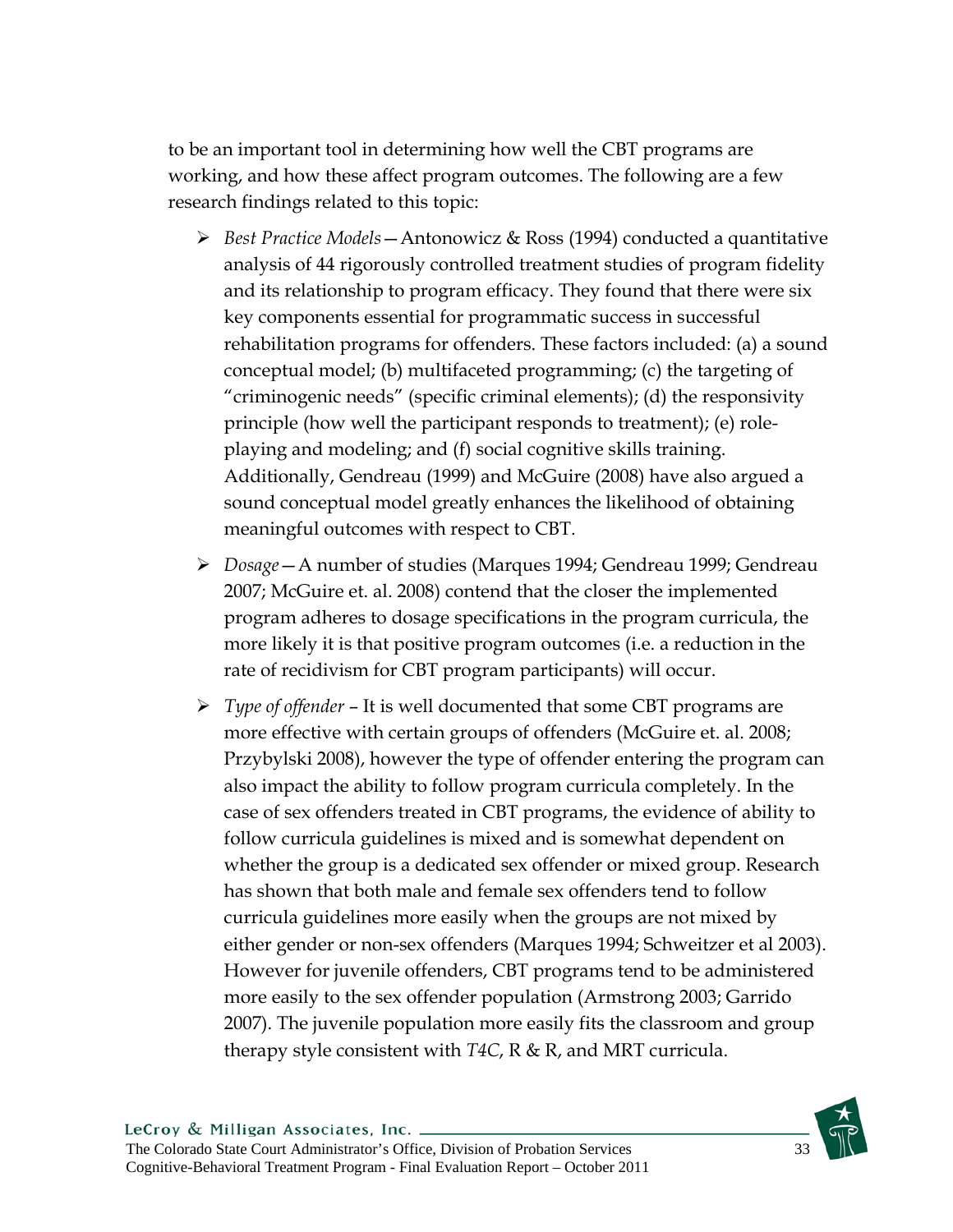#### *Impact on Recidivism Outcomes*

There are also a number of important caveats to consider when assessing program outcomes. Based on the literature review, there were considerable differences in the definitions of recidivism. For the Colorado Probation evaluation of CBT programs, it was necessary to carefully define what is meant by recidivism. Also of importance is when recidivism is measured. Another critical issue when examining outcomes is what population is being served by the CBT programs. Literature suggests that juveniles and medium to high-risk offenders may benefit more from CBT than sex offenders and lowrisk general population offenders. These population characteristics were considered when examining the probation districts in Colorado and outcomes were also analyzed by juvenile and adult populations.

The following are a few past research findings related to this topic:

- *Recidivism*—Many meta-analytic studies have found that recidivism rates do, in fact, decline based on exposure to and completion of a CBT program (Pearson 1999; Landenberger & Lipsey 2005; Garrido 2007; Gendreau 2007). However, the key is how recidivism is defined and this varies greatly across practice-based and research-based CBT studies. How recidivism is both conceptualized at the theoretical level and operationalized at the methodological level varies greatly by study. Some studies index recidivism with the rate of re-arrest, others by assessing reconvictions, incarcerations, probation, or parole rates. There is also considerable variation on when recidivism is measured, ranging from close to the end of the CBT program to up to months or years later (Landenberger & Lipsey 2005).
- *Recidivism by Offender Group*—What has been found to be true across a number of meta-analytic and individual quasi-experimental studies is that CBT programs reduce recidivism for all offender groups (Pryzybylski 2008), but the degree of decrease tends to vary both by population of offender, and fidelity to treatment guidelines supported through curricula. One study (Garrido et al 2007) showed that juvenile recidivism rates of CBT participants declined by six percent compared to juveniles who did not complete a CBT program. This rate differential increased to nine percent for more violent, serious offenders who

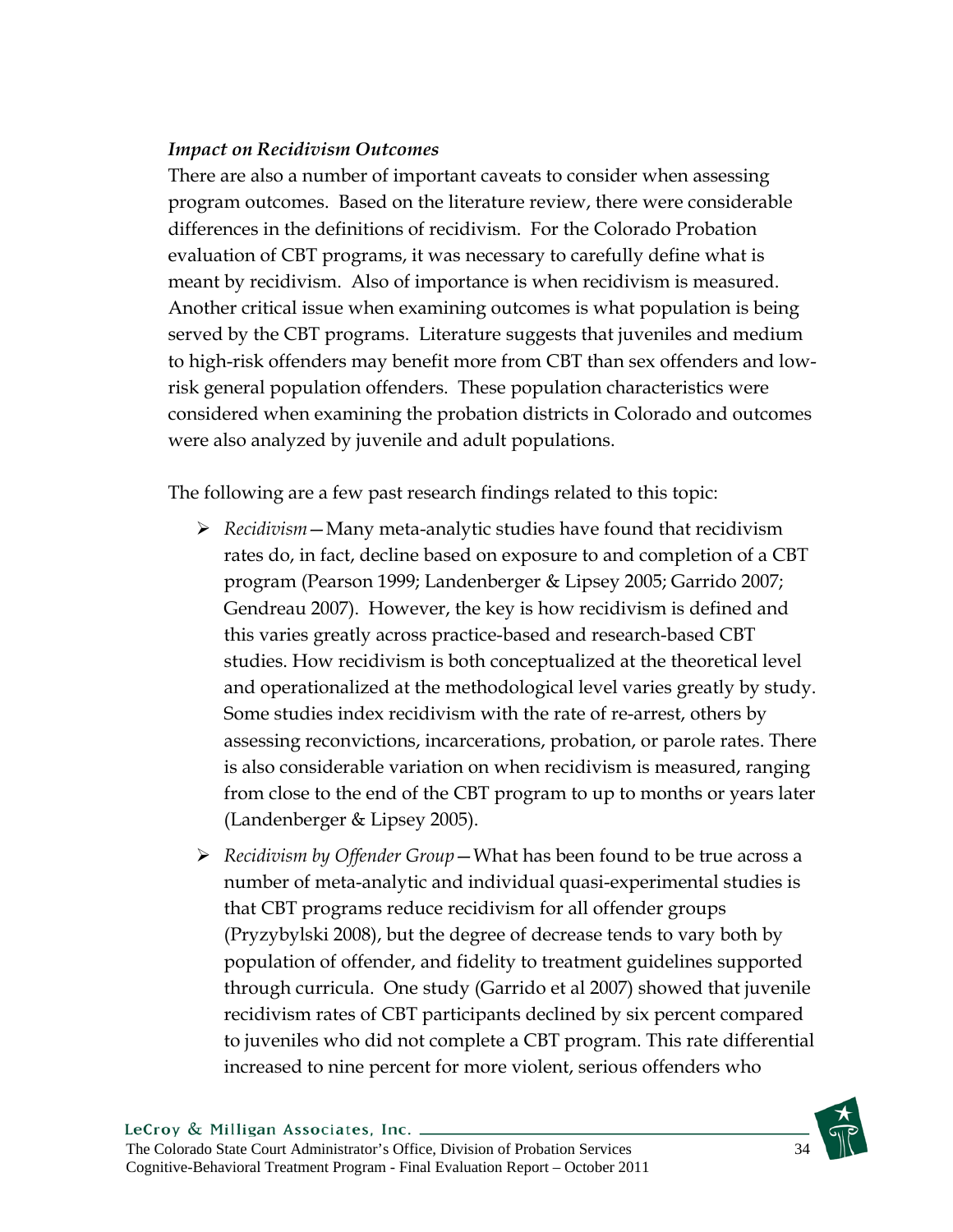completed the CBT program. So while CBT programs do reduce recidivism rates for juveniles, the high-risk offender may benefit more from such programs.

- *Recidivism of Sex Offenders*—With a subset of sex offenders, Schweitzer et. al. (2003) found no difference in recidivism rates for adult offenders when comparing offenders who completed CBT with those who did not receive CBT. Yet, Moster and her colleagues (2008) did find that CBT programs reduced recidivism rates for sex offenders, but that more definitive evidence is needed.
- *Impact of Specific CBT Programs on Recidivism*—Other studies have looked at the impact of specific CBT programs on recidivism. Allen et. al. (2001) examined the impact of  $R \& R$  and MRT on recidivism rates using the Maryland Scale for Scientific Rigor and found both programs reduced the rate of recidivism from 18-25%, depending on program implementation, fidelity to curricula, and participant demographics. Armstrong (2003) found that MRT was quite effective in reducing recidivism rates in juvenile populations, but conceded that more research on specifics is needed. Other meta-analytic studies (Landenberger & Lipsey 2005) have explored *T4C* more thoroughly and conclude that like other CBT programs, *T4C* reduced recidivism for medium to high-risk offenders and had a high degree of success with juveniles.

#### **Select Recent Research to Inform Findings of this Report**

### *Effects of Cognitive-Behavioral Programs for Criminal Offenders (Lipsey, Landenberger, and Wilson, 2007)*

This meta-analysis of cognitive behavioral programs was conducted to contribute research knowledge related to moderators that effect program effectiveness and specifically recidivism. This analysis came following many other such analyses that tend to suggest the effectiveness of cognitivebehavioral therapy on recidivism (Pearson, Lipton, Cleland, and Yee, 2002; Wilson, Bouffard, MacKenzie 2005). This analysis included 58 studies which met the intervention, participant, outcome measure, research methods, and source requirements for inclusion in the study.

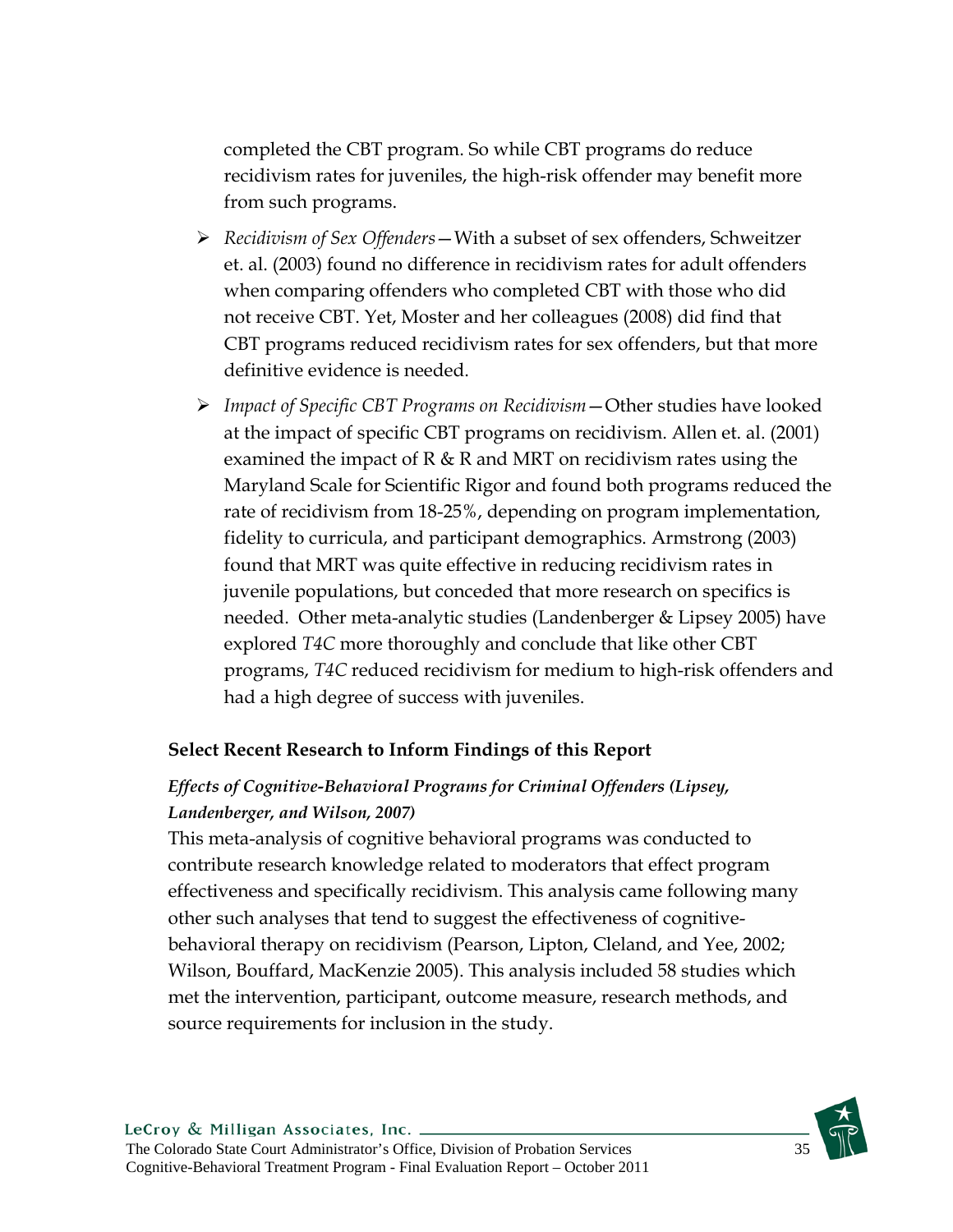Findings from this study confirmed the positive effects of cognitive behavioral therapy on recidivism. The odds ratio indicated that the odds of not recidivating were 1.53 times as great as those for individuals in the control group. Other findings suggest that the amount and implementation of the cognitive-behavioral therapy were significantly correlated with the effect sizes for recidivism outcomes. Other factors related independently to effect size include risk level and treatment elements. Specifically, larger effect sizes were observed when anger control and interpersonal problem-solving components were included. Cognitive-behavioral therapy was, however, shown to be as effective for juveniles as for adults.

Implications for this study: These findings re-affirm the importance of analyzing implementation as part of an evaluation, as the implementation of the program was shown to impact the degree of program impact. High quality does appear to make a difference. It also appears that risk level is important to consider in analysis, as degree of impact of the cognitivebehavioral programs appeared to vary by risk level. Further analysis of findings for youth and adults specifically can also help confirm or refute the findings related to the effectiveness of cognitive-behavioral programming for both groups.

## *A Quasi-Experimental Evaluation of Thinking for a Change: A Real-World Application (Lowenkamp, Hubbard, Makarios, and Latessa, 2009).*  Few studies have been conducted specifically on the *Thinking for a Change* curricula. Golden, Gatchel, and Cathill (2006) did publish an outcome evaluation of the program. They found that the program had an impact on

problem-solving skills and new offenses. The study by Lowenkamp et. al. (2009) is designed to overcome some of the limitations of previous studies, particularly focusing on implementation of the *Thinking for a Change* curricula in a real-world setting using a quasi-experimental design. It was implemented and delivered within the correctional system by current practitioners.

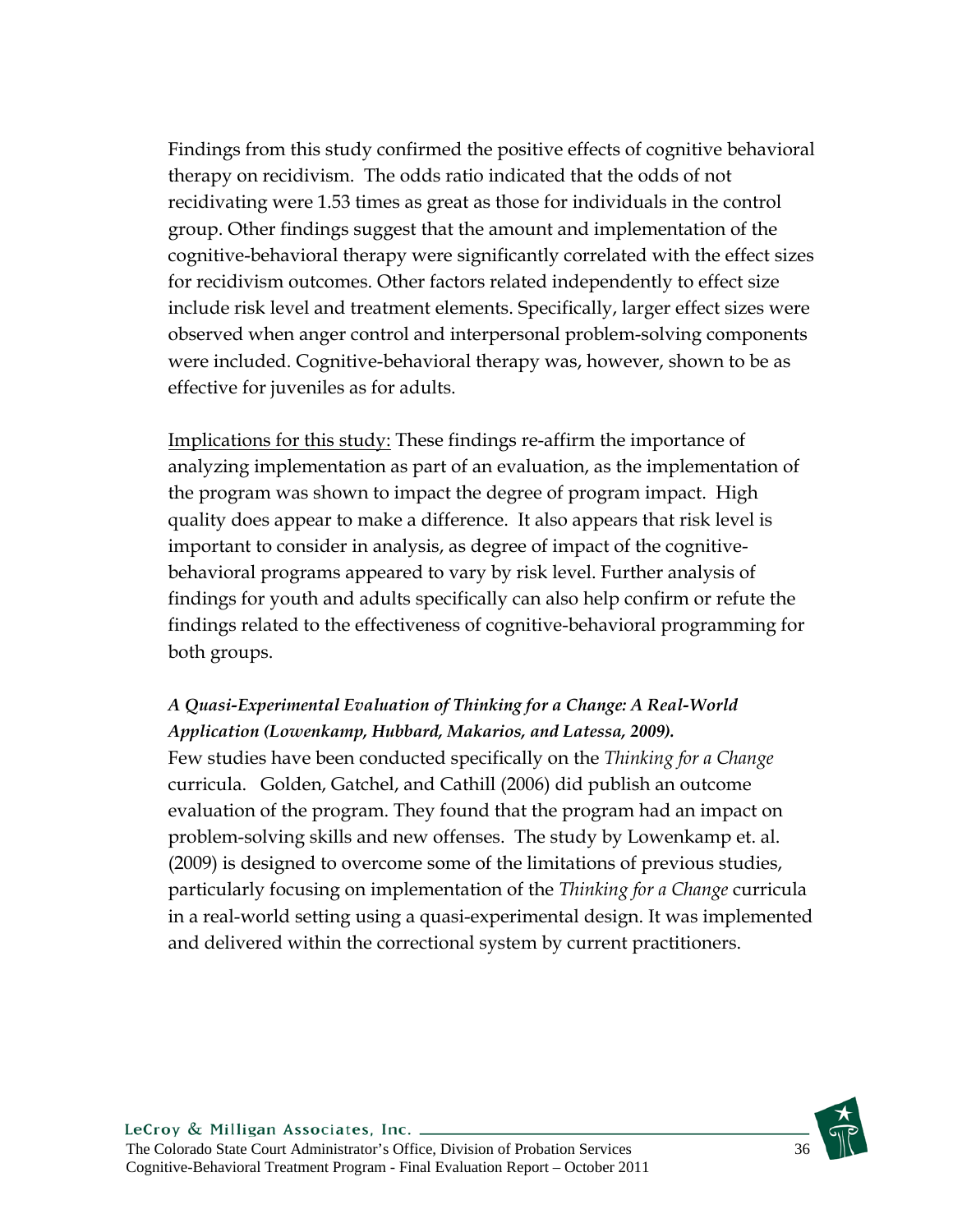Findings showed a statistically significant difference between the treatment and control group in the percent of individuals who recidivated. This study found that 36% of the control group recidivated while 23% of the treatment group recidivated. (Recidivate was defined as rearrested for a new criminal offense). The predictors for recidivism that were identified include age, risk category and group membership. Specifically young offenders and higher-risk offenders were shown to be more likely to recidivate.

Implications for this study: This study continued to provide evidence that cognitive behavioral programs, and specifically *Thinking for a Change*, have an impact on participant recidivism. This study emphasizes the importance of analyzing data based on offender age and risk level. Lastly, this study, like many of the others that have been conducted on *Thinking for a Change*, fails to address additional cognitive-behavioral outcomes, focusing exclusively or primarily on recidivism. While recidivism is certainly crucial, this Colorado Probation study provides more specific information on the cognitive and behavioral outcomes impacted by *Thinking for a Change* and *Why Try*, thus providing an important contribution to the field.

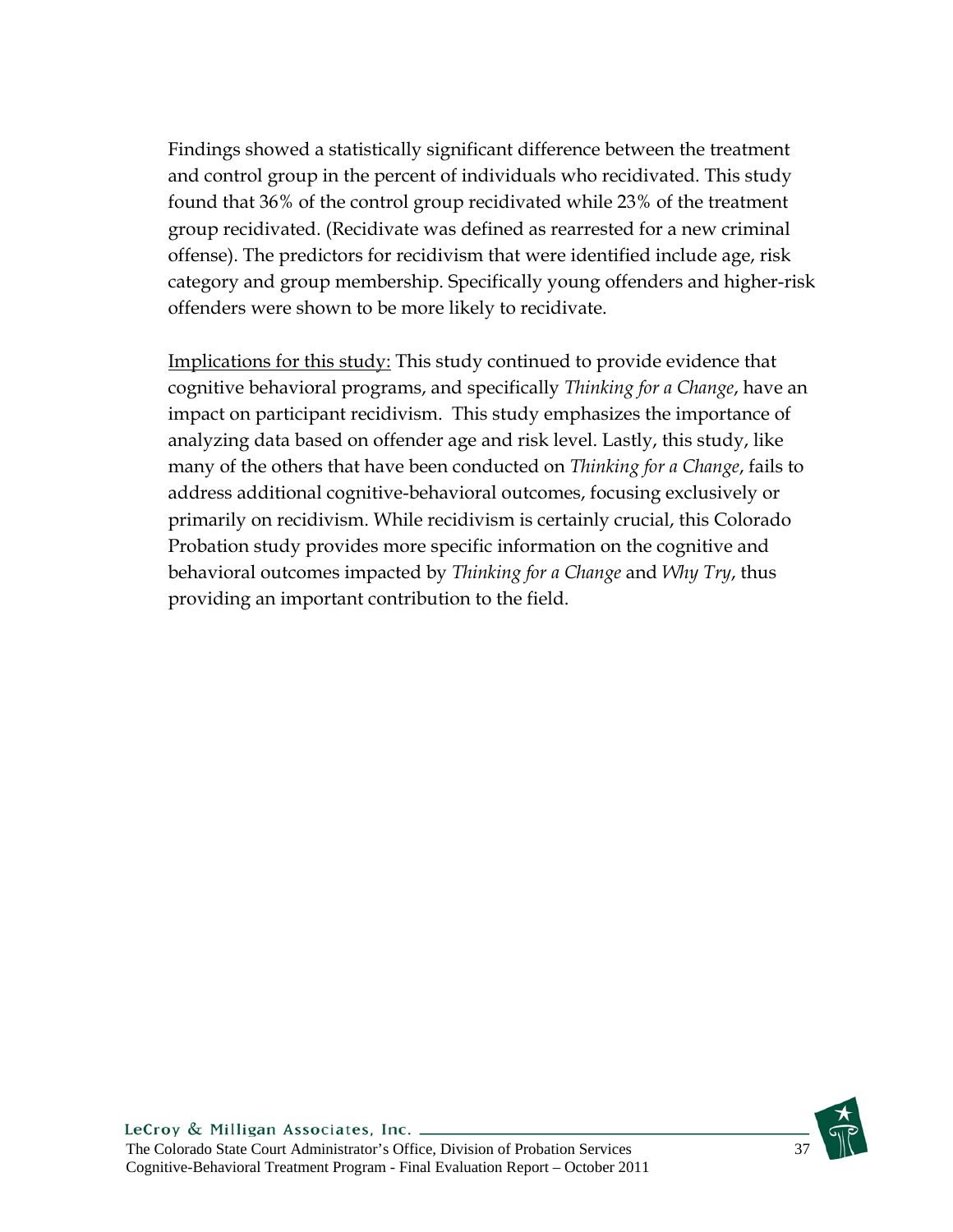# **Phase 2: Implementation Study Findings**

## **Summary of Implementation Study Findings**

The second phase of the three year evaluation project was to conduct a study of overall implementation of all types of cog programs in Colorado. The study of the implementation of cognitive behavioral group programs in Colorado probation departments examined the extent, types and characteristics of cog groups that are being provided by probation staff within the departments.

Information from this study was used to inform the design of fidelity and outcome studies that were then completed, as part of an ongoing research agenda set forth by the Colorado Division of Probation Services and the Management Advisory Committee (MAC). A summary of 2009 key findings is presented below, along with a section detailing how these findings inform the fidelity and outcome evaluations that were then conducted in 2010-2011. For the complete report, please refer to *Colorado Probation Services Cognitive Bahavioral Groups Implementation Report 2009* (LeCroy & Milligan Associates). Unless otherwise noted, findings included in this section were collected during Year 1 (2008-2009) and may not fully represent the current programming or status of the district programs in 2011.

## *Requirements for Cognitive-Behavioral Groups in Colorado*

As part of the implementation study, the standards for cognitive-behavioral groups in Colorado were reviewed. The Standards of the Colorado Probation Services outline what probation clients must receive in terms of cognitive behavioral groups as part of their probation requirements, which are delineated according to offender classification. For example, for Adult Intensive Supervision Probation (AISP), it is noted that while cognitive groups are not required, they may be a beneficial component of treatment for some offenders. For the Female Offender Program (FOP), the delivery of a cognitive skillbuilding curriculum is a required element. All probation clients involved in the FOP will participate in a cognitive skill-building program unless the supervising officer determines that the client cannot benefit, or the client's presence or participation will be disruptive to the group. For probationers in Juvenile Intensive Supervision Probation (JISP) the delivery of a cognitive skillbuilding curriculum is a recommended element.

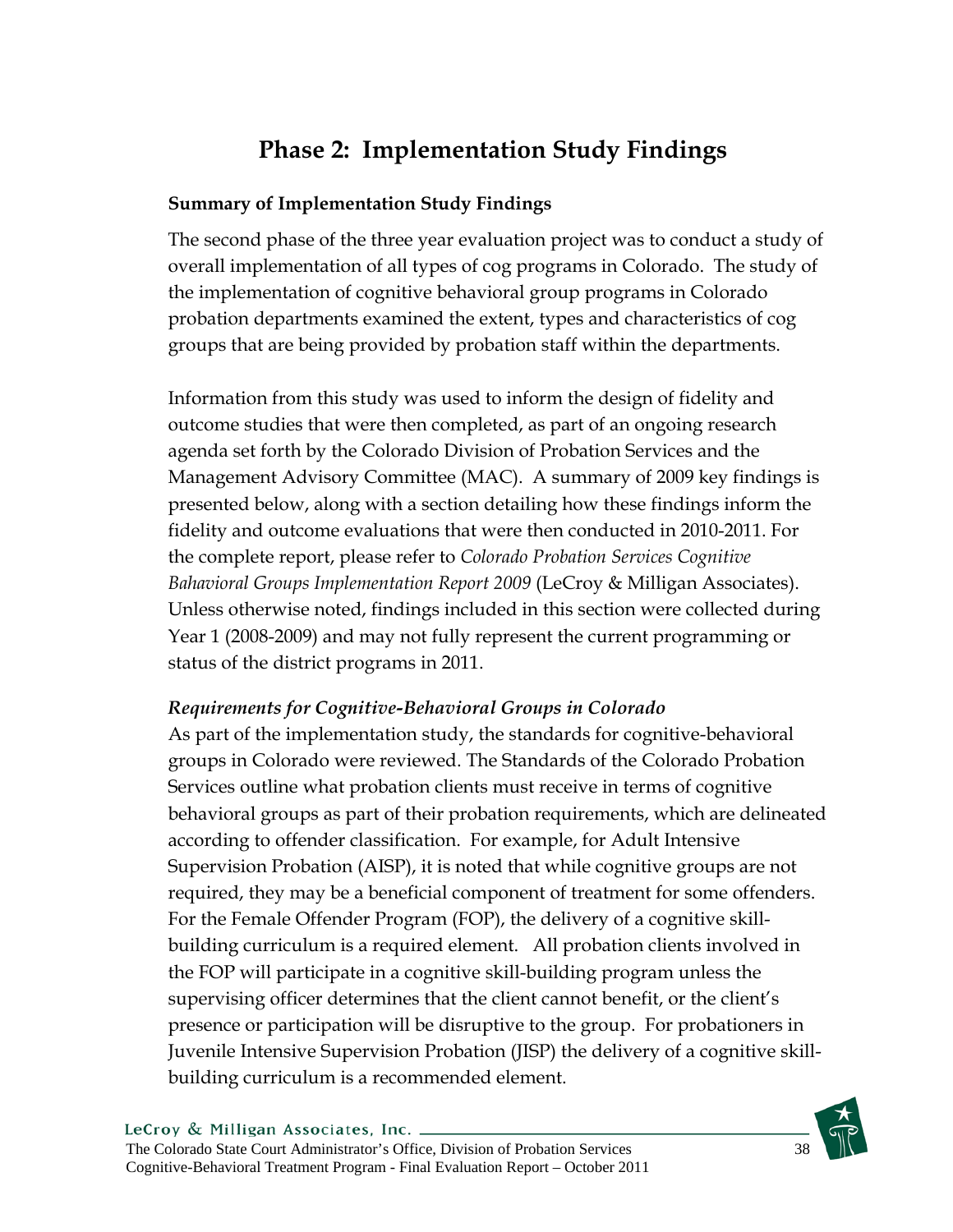All clients involved in the JISP Program may participate in a cognitive skillbuilding program unless the supervising officer determines that the client cannot benefit, or the client's presence or participation will be disruptive to the group. *Thinking for a Change* is the curriculum currently trained by DPS. Other cognitive programs may be used according to local policy and availability of programs.

## **Extent and Context of Cognitive-Behavioral Programs**

In 2009, cognitive behavioral groups were being implemented in about 60% of the 23 probation departments in Colorado (13 of 23 departments). The Denver metro area, specifically Districts 1, 2 and 17, had the highest number of trained cognitive group facilitators. Eighty (80) probation employees had received training in the last three years, and 45 of those officers responded to a survey indicating they had conducted a cognitive group within the last three years. Survey results presented here are based on those 45 PO facilitators. There were both seasoned facilitators (20% had run 11 or more groups), and less experienced facilitators (33% had run 2-4 groups). Most of the officers who conducted groups supervised multiple types of caseloads, thereby having experience with many types of probation clients. Most groups were done with adult and juvenile intensive caseloads corresponding to recommended standards and practices to offer groups with these types of clients. Exhibit 6 shows the distribution of the caseload by district.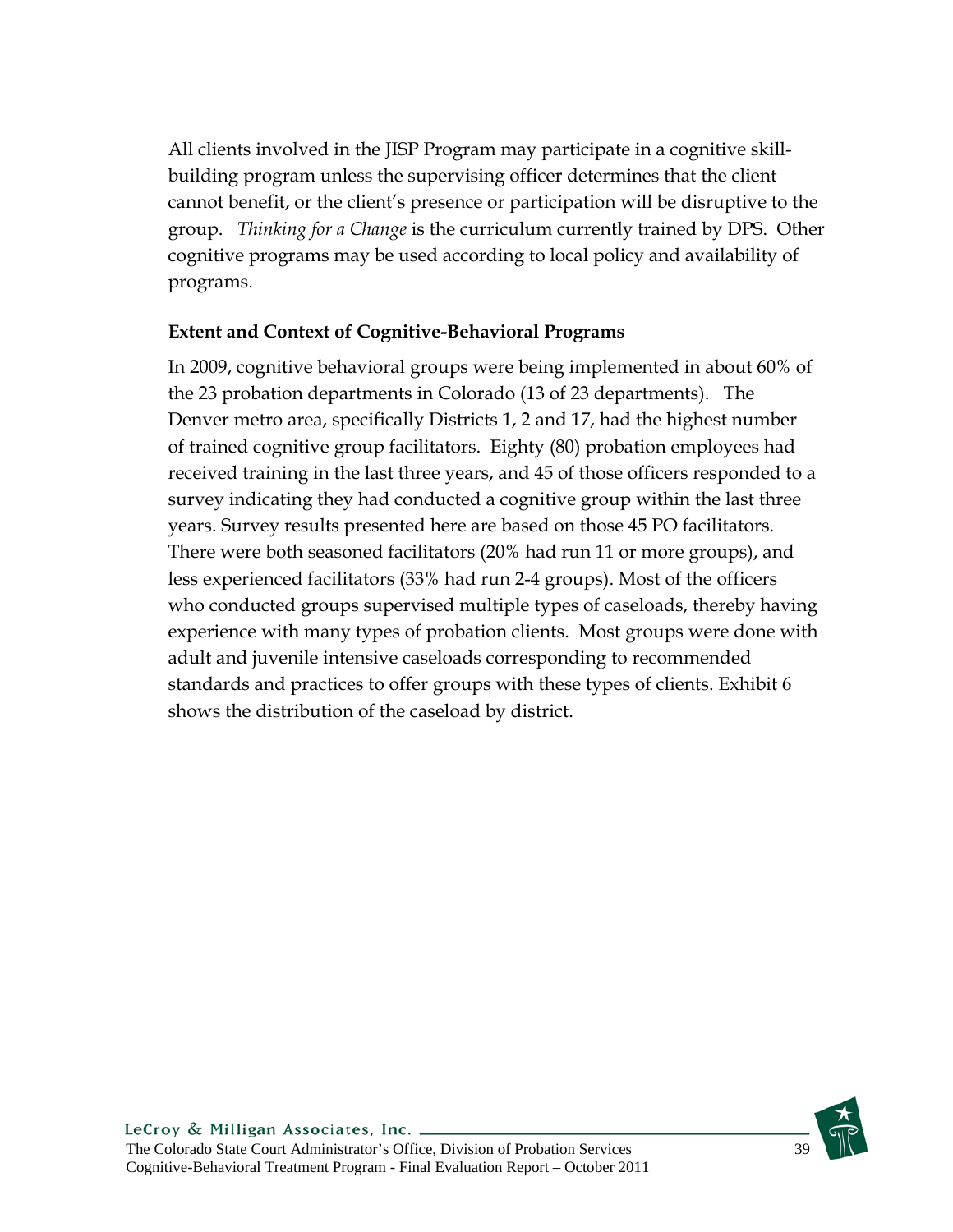|                         |                         |                     |                | Lation 6.1 Tobalion Officers Caseloud Types by District in 2009 |                  |                |                 |                                     |                             |                |                           |                      |                   |                         |                                                                       |
|-------------------------|-------------------------|---------------------|----------------|-----------------------------------------------------------------|------------------|----------------|-----------------|-------------------------------------|-----------------------------|----------------|---------------------------|----------------------|-------------------|-------------------------|-----------------------------------------------------------------------|
| <b>District</b>         | responding<br>#Officers | Juvenile<br>Regular | JISP           | Offender<br>Juvenile<br>Sex                                     | Adult<br>Regular | AISP           | Sex<br>Offender | Adult non-<br>SOISP Sex<br>Offender | Offender<br>Female<br>(FOP) | Drug<br>Courts | <b>DUI/DWAI</b><br>Courts | Domestic<br>Violence | Economic<br>Crime | <b>Mental</b><br>Health | caseload or<br>job role<br>Other                                      |
| $\mathbf{1}$            | $\,8\,$                 | $\overline{3}$      | $\overline{2}$ |                                                                 | $\mathbf{1}$     | $\overline{2}$ |                 | $\mathbf{1}$                        |                             |                |                           |                      |                   |                         | 1=Juvenile FOP                                                        |
| 2A                      | $\overline{4}$          |                     |                |                                                                 | $\mathbf{1}$     | $\mathbf{1}$   |                 |                                     | $\overline{2}$              |                |                           |                      |                   |                         |                                                                       |
| 2J                      | $\overline{2}$          | $\mathbf{1}$        |                | $\mathbf{1}$                                                    |                  |                | $\mathbf{1}$    |                                     | $\mathbf{1}$                |                |                           |                      |                   |                         |                                                                       |
| $\overline{\mathbf{3}}$ | $\mathbf{1}$            |                     |                |                                                                 |                  |                |                 |                                     |                             |                |                           |                      |                   |                         |                                                                       |
| $\overline{\mathbf{4}}$ | $\overline{2}$          |                     |                |                                                                 |                  | $\mathbf{1}$   |                 |                                     | $\mathbf{1}$                |                |                           |                      |                   |                         | 1=Presentence                                                         |
| $\bf 8$                 | $\overline{3}$          | $\mathbf{1}$        | $\mathbf{1}$   |                                                                 | $\mathbf{1}$     | $\overline{2}$ |                 |                                     |                             |                |                           |                      |                   |                         |                                                                       |
| 10                      | $\overline{4}$          |                     | 1              | $\mathbf 1$                                                     |                  |                |                 |                                     |                             |                |                           |                      |                   |                         | 1=Victim<br>Officer;<br>1=Investigation                               |
| 12                      | $\overline{2}$          | $\mathbf{1}$        | $\mathbf{1}$   | $\mathbf{1}$                                                    | $\mathbf{1}$     |                | $\mathbf{1}$    | $\mathbf{1}$                        |                             |                |                           | $\mathbf{1}$         |                   |                         |                                                                       |
| 13                      | $\overline{2}$          | $\mathbf{1}$        | $\mathbf{1}$   |                                                                 | $\overline{2}$   | $\mathbf{1}$   |                 |                                     |                             |                |                           | $\mathbf 1$          |                   |                         |                                                                       |
| 17                      | 9                       | $\mathbf{1}$        | $\overline{2}$ |                                                                 | $\mathbf{1}$     | 3              | $\overline{2}$  | $\mathbf{1}$                        |                             |                | $\mathbf{1}$              | $\mathbf{1}$         |                   | $\overline{2}$          | 3=Adult Drug<br>Offender, ROC<br>program,<br>Community<br>Corrections |
| 18                      | $\mathbf{1}$            | $\mathbf{1}$        |                |                                                                 |                  |                |                 |                                     |                             |                | $\mathbf{1}$              |                      |                   |                         | 1=Clerical                                                            |
| 20                      | 3                       | $\mathbf{1}$        |                |                                                                 | $\mathbf{1}$     |                |                 |                                     |                             | $\mathbf{1}$   | $\mathbf{1}$              | $\mathbf{1}$         |                   |                         | 1= PSI Writer                                                         |
| 21                      | $\overline{4}$          |                     | 1              |                                                                 | $\mathbf{1}$     |                | $\mathbf{1}$    | $\mathbf{1}$                        | $\mathbf{1}$                |                |                           |                      |                   |                         | 1=Probation<br>Supervisor                                             |
|                         |                         |                     |                |                                                                 |                  |                |                 |                                     |                             |                |                           |                      |                   |                         |                                                                       |
| <b>Total</b><br>number  | 45                      | 10                  | 9              | 3                                                               | 9                | 10             | 5               | $\overline{4}$                      | 5                           | $\mathbf{1}$   | 3                         | $\overline{4}$       |                   | $\overline{2}$          | 10                                                                    |

#### *Exhibit 6. Probation Officers' Caseload Types by District in 2009*

Note: Totals do not add up horizontally because officers served many caseload types.

### *Curricula*

Colorado Probation Departments had used a total of eight different cognitive behavioral curricula in three years examined (2006-2009), but the most frequently used curricula were *Thinking for a Change (T4C)* and *Why Try*. At the District level, twelve districts used *Thinking for a Change*, three districts used *Why Try*, two districts used *MRT*, and only one or two districts used any other curricula as of 2009. Of the 45 officers who reported conducting groups 2006-2009, the majority had used *T4C*. Exhibit 7 summarizes the number of officers using the different types of cognitive behavioral curricula that were implemented in Colorado as of 2009.

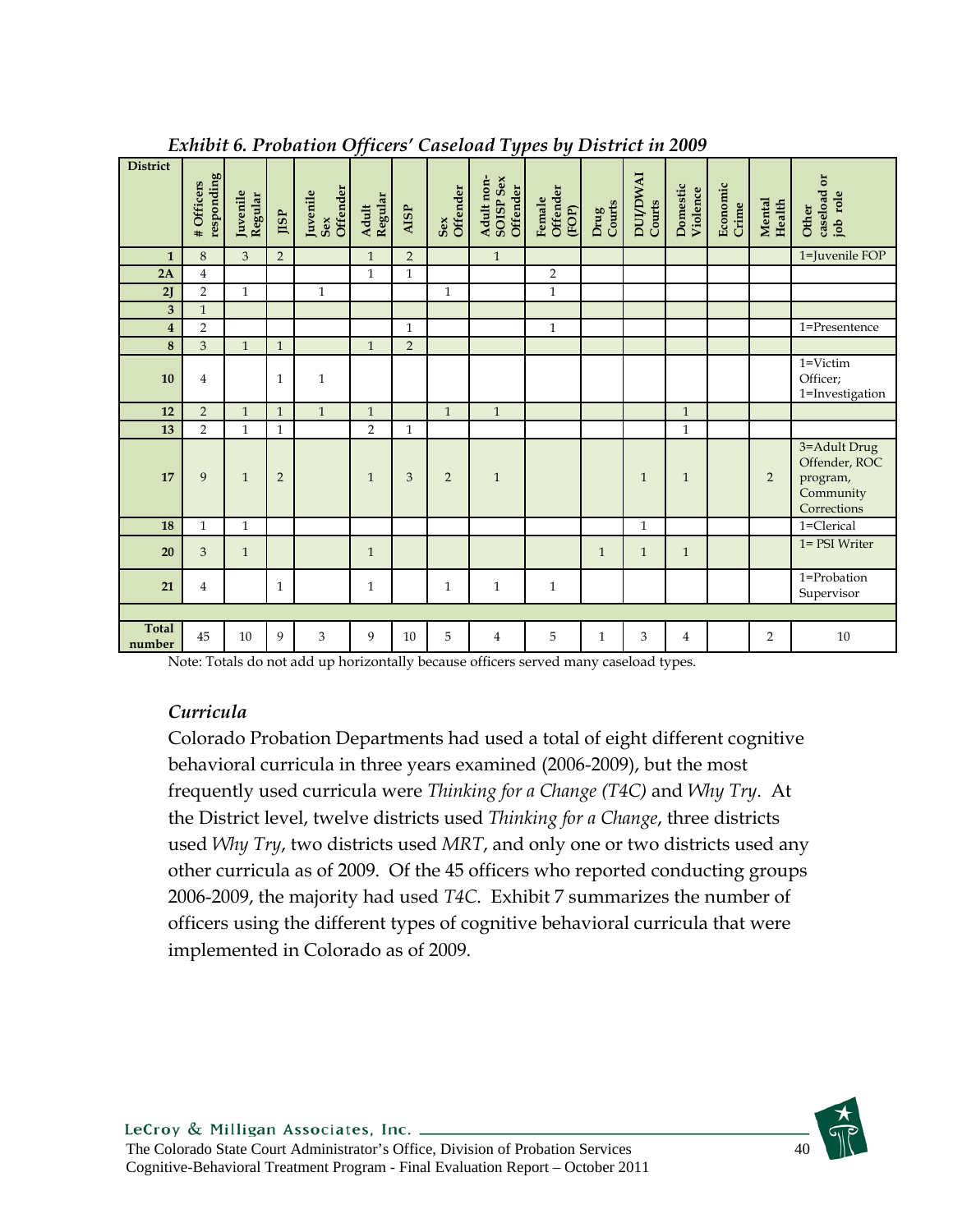| <b>Cog Group</b><br><b>Type</b>                                                                                       | Number of<br>officers<br>using this<br>program* | Percent<br><b>of</b><br>officers* | Number of<br><b>Districts</b><br>using this<br>program |
|-----------------------------------------------------------------------------------------------------------------------|-------------------------------------------------|-----------------------------------|--------------------------------------------------------|
| Thinking for a Change (T4C)                                                                                           | 32                                              | 71%                               | 12                                                     |
| Why Try                                                                                                               | 7                                               | 15.6%                             | 3                                                      |
| <b>Moral Reconation Therapy (MRT)</b>                                                                                 | 4                                               | 8.9%                              | $\overline{2}$                                         |
| <b>Relapse Prevention Therapy</b>                                                                                     | $\overline{2}$                                  | 4.4%                              | $\overline{2}$                                         |
| <b>Problem Solving Skills for Offenders</b><br>(PSSO)                                                                 | $\overline{2}$                                  | 4.4%                              | $\overline{2}$                                         |
| <b>Reasoning &amp; Rehabilitation</b>                                                                                 | $\mathbf{1}$                                    | 2.2%                              | $\mathbf{1}$                                           |
| <b>Aggression Replacement Therapy (ART)</b>                                                                           | $\mathbf{1}$                                    | 2.2%                              | 1                                                      |
| <b>Driving With Care (DWC)</b>                                                                                        | $\mathbf{1}$                                    | 2.2%                              | $\mathbf{1}$                                           |
| Other: One used different cognitive<br>behavioral exercises based on CAC II<br>training; the other was not indicated. | $\overline{2}$                                  | 4.4%                              | 1                                                      |

*Exhibit 7. Cog Group Programs Used by Probation Officers: Statewide 2009* 

\*Note: Officers can use more than one type of curriculum.

*Thinking for a Change* was the most used curricula regardless of caseload type—adult and juvenile. A wide variety of curricula were offered to juvenile caseloads with *Why Try, Moral Reconation Therapy*, and *Relapse Prevention groups* being used in addition to *T4C*. For adult caseloads, *T4C* was by far the most used curriculum. The cognitive group programs in Colorado were grounded in a sound theoretical base and most had research to support their effectiveness. Exhibit 8 shows the type of cognitive-behavioral curriculum by caseload.

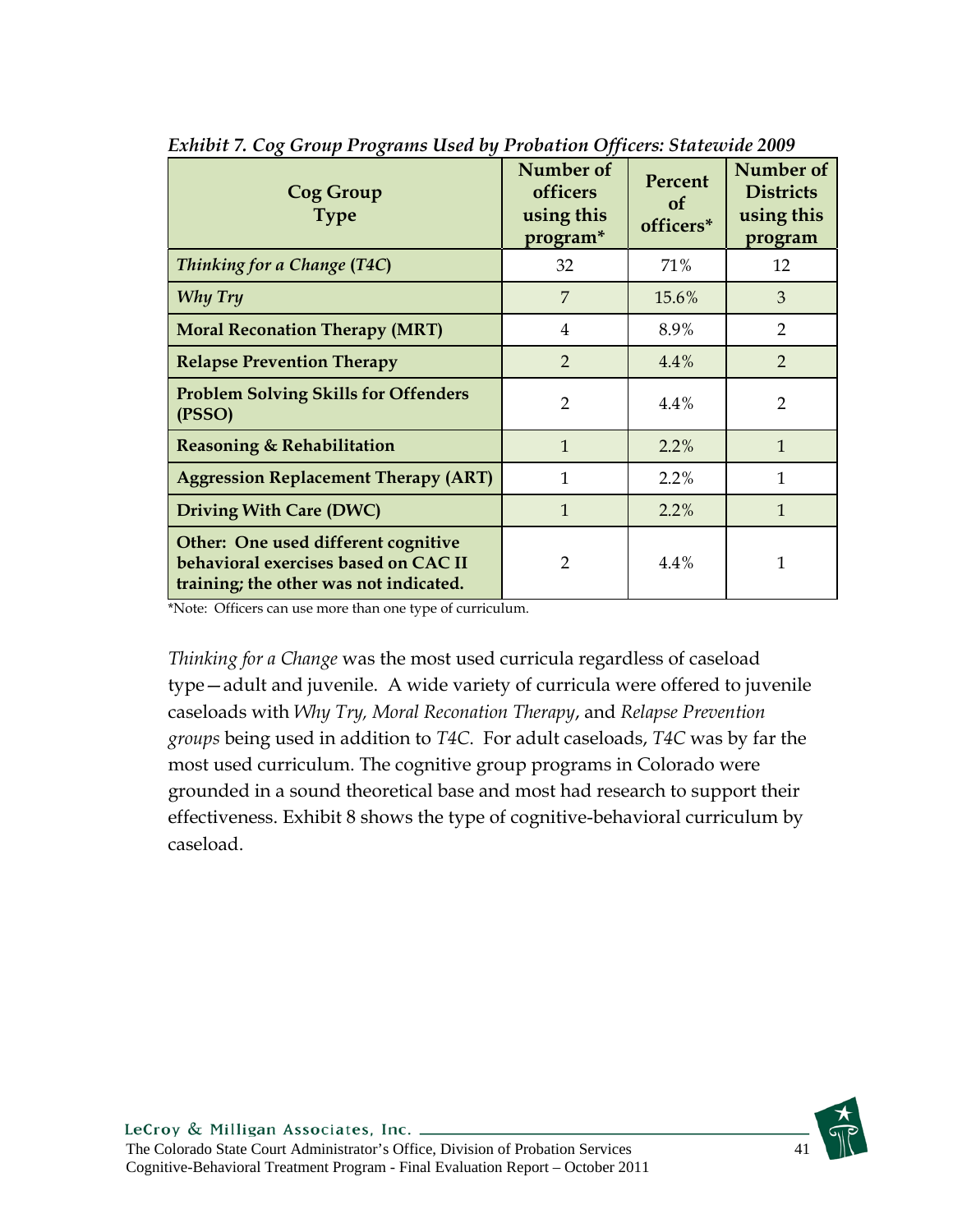| ◡ ・                                                | <b>Thinking</b><br>for a<br>Change<br>(T4C) | Moral<br><b>Reconation</b><br>Therapy<br>(MRT) | Reasoning<br>$\&$<br>Rehabilitation | ັັ<br>Aggression<br>Replacement<br><b>Therapy</b><br>(ART) | <b>Why</b><br>Try       | Relapse<br>Prevention<br>Groups | Problem<br><b>Solving</b><br><b>Skills</b> for<br><b>Offender</b> | Other                 |
|----------------------------------------------------|---------------------------------------------|------------------------------------------------|-------------------------------------|------------------------------------------------------------|-------------------------|---------------------------------|-------------------------------------------------------------------|-----------------------|
| Juvenile<br>Regular                                | 14<br>(46%)                                 | 5<br>$(16\%)$                                  | $\Omega$                            | $\mathbf{1}$<br>(3%)                                       | 6<br>(20%)              | $\overline{2}$<br>(7%)          | $\mathbf{1}$<br>(3%)                                              | $\mathbf{1}$<br>(3%)  |
| <b>Juvenile</b><br><b>Intensive</b><br>(IISP)      | 15<br>(44%)                                 | 6<br>(18%)                                     | $\boldsymbol{0}$                    | $\mathbf{1}$<br>(3%)                                       | $\overline{7}$<br>(21%) | $\overline{2}$<br>(6%)          | $\overline{2}$<br>(6%)                                            | $\mathbf{1}$<br>(3%)  |
| <b>Juvenile Sex</b><br><b>Offender</b>             | $\mathbf{1}$<br>(17%)                       | $\overline{2}$<br>(33%)                        | $\mathbf{0}$                        | $\boldsymbol{0}$                                           | 3<br>$(50\%)$           | $\boldsymbol{0}$                | $\theta$                                                          | $\boldsymbol{0}$      |
| <b>Adult Regular</b>                               | 16<br>(84%)                                 | $\overline{0}$                                 | $\Omega$                            | $\mathbf{0}$                                               | $\overline{0}$          | $\mathbf{1}$<br>(5%)            | $\mathbf{1}$<br>(5%)                                              | $\mathbf{1}$<br>(5%)  |
| Adult<br><b>Intensive</b><br>(AISP)                | 18<br>(86%)                                 | $\boldsymbol{0}$                               | $\boldsymbol{0}$                    | $\boldsymbol{0}$                                           | $\mathbf{0}$            | $\overline{2}$<br>(11%)         | $\mathbf{1}$<br>(5%)                                              | $\boldsymbol{0}$      |
| <b>Sex Offender</b><br><b>Intensive</b><br>(SOISP) | $\boldsymbol{0}$                            | $\boldsymbol{0}$                               | $\boldsymbol{0}$                    | $\boldsymbol{0}$                                           | $\Omega$                | $\mathbf{0}$                    | $\overline{0}$                                                    | $\mathbf{0}$          |
| <b>Sex Offender</b><br>non-SOISP                   | $\mathbf{0}$                                | $\Omega$                                       | $\Omega$                            | $\Omega$                                                   | $\Omega$                | $\Omega$                        | $\theta$                                                          | $\Omega$              |
| Female<br>Offender (FOP)                           | $\overline{9}$<br>(69%)                     | $\mathbf{1}$<br>$(8\%)$                        | $\mathbf{1}$<br>$(8\%)$             | $\overline{0}$                                             | $\mathbf{1}$<br>$(8\%)$ | $\mathbf{1}$<br>$(8\%)$         | $\Omega$                                                          | $\Omega$              |
| <b>Drug Courts</b>                                 | $\overline{2}$<br>$(50\%)$                  | $\boldsymbol{0}$                               | $\mathbf{0}$                        | $\boldsymbol{0}$                                           | $\overline{0}$          | $\mathbf{1}$<br>(25%)           | $\boldsymbol{0}$                                                  | $\mathbf{1}$<br>(25%) |
| <b>DUI/DWAI</b><br>Courts                          | $\mathbf{1}$<br>$(100\%)$                   | $\boldsymbol{0}$                               | $\mathbf{0}$                        | $\boldsymbol{0}$                                           | $\overline{0}$          | $\overline{0}$                  | $\overline{0}$                                                    | $\mathbf{0}$          |
| <b>Domestic</b><br><b>Violence</b>                 | $\overline{7}$<br>(88%)                     | $\boldsymbol{0}$                               | $\boldsymbol{0}$                    | $\boldsymbol{0}$                                           | $\mathbf{0}$            | $\mathbf{1}$<br>(12%)           | $\theta$                                                          | $\mathbf{0}$          |
| Economic<br>Crime                                  | $\overline{3}$<br>$(100\%)$                 | $\boldsymbol{0}$                               | $\mathbf{0}$                        | $\mathbf{0}$                                               | $\overline{0}$          | $\overline{0}$                  | $\overline{0}$                                                    | $\overline{0}$        |
| <b>Mental Health</b>                               | $\overline{4}$<br>(66%)                     | $\mathbf{1}$<br>(17%)                          | $\mathbf{0}$                        | $\theta$                                                   | $\theta$                | $\mathbf{1}$<br>(17%)           | $\theta$                                                          | $\overline{0}$        |

*Exhibit 8. Type of Cog Group Curriculum used for Different Caseloads (2006-2009)* 

\*Other Includes: Juvenile Regular and JISP—TASC Alcohol and Drug Groups; "Female" Adult Regular group—Women in Recovery; Drug Court—Boys Council; and "other"—Driving with Care.

### *Referrals, Enrollment and Retention*

Probation Officers recruited cognitive group participants primarily from their own caseload or other officers. Referral criteria appeared to be unclear and varied across districts, but most POs reported that those on intensive supervision were most often required. Although the majority of officers reported no waiting period, it might take 1-3 months to fill a group. A large majority of officers over-enrolled to compensate for clients dropping out. About half of all officers estimated 33-50% of the clients would not complete their group.

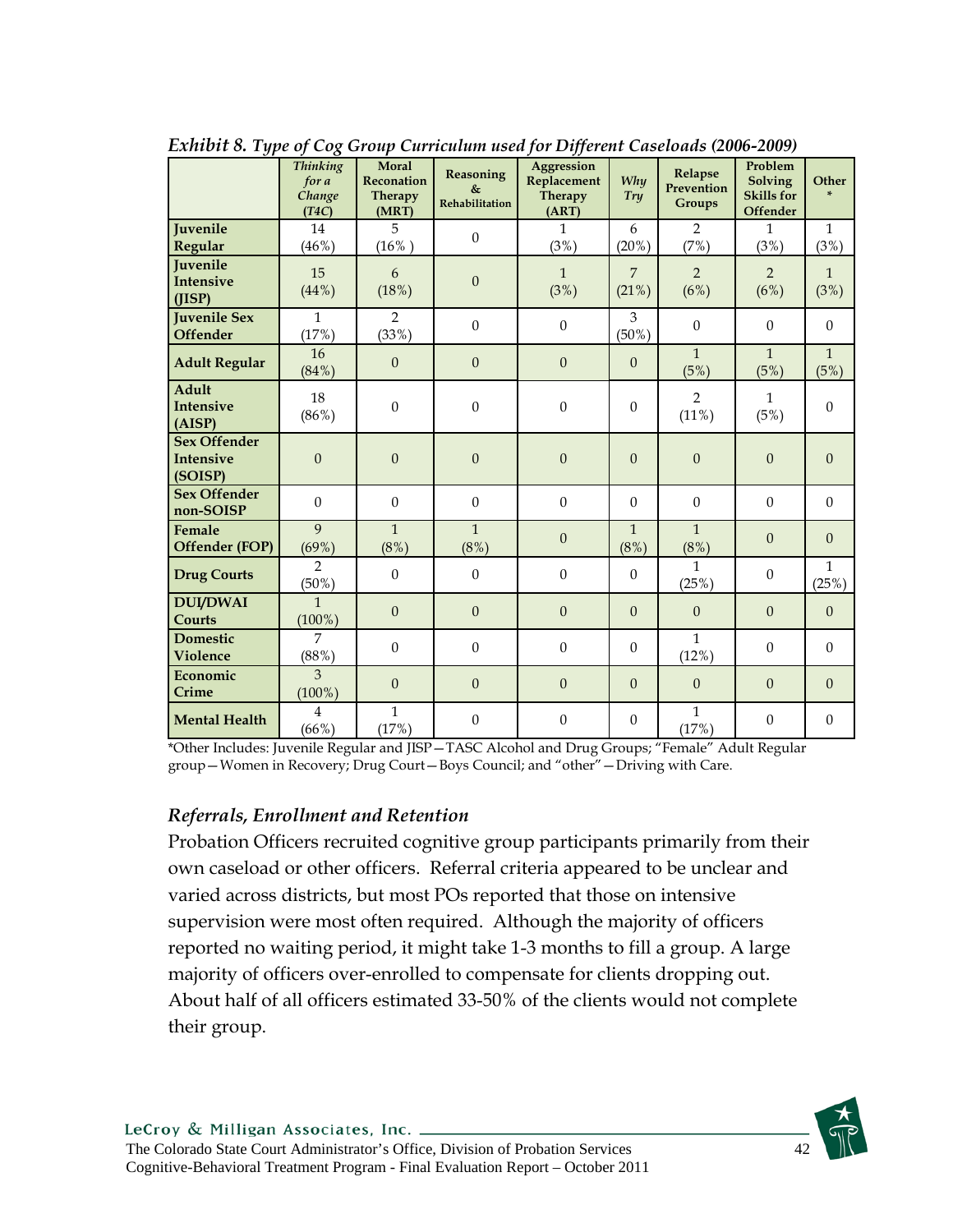Probation officers in the 2009 implementation study reported their estimates of completion rates, shown in Exhibit 9. Half of POs estimated that at best, half of program clients completed their cog. group. In the 2011 outcome evaluation, it was reported that 54% of program clients successfully completed their program.

| Percent of Offenders who<br>complete cog group | <b>Number of officers</b><br>reporting<br>this rate | Percent |
|------------------------------------------------|-----------------------------------------------------|---------|
| $0\%$ to $25\%$                                | 0                                                   |         |
| 26% to 40%                                     | 10                                                  | 27.8%   |
| 41% to 50%                                     | 8                                                   | 22.2%   |
| 51% to 60%                                     | 6                                                   | 16.7%   |
| 61% to 70%                                     | $\mathcal{D}$                                       | 5.5%    |
| 71% to 80%                                     | 5                                                   | 13.9%   |
| 81% to 90%                                     | 3                                                   | 8.3%    |
| 91% to 100%                                    |                                                     | 5.5%    |

*Exhibit 9. Probation Officers' 2009 estimates of program completion rates* 

Most cognitive-behavioral groups were held at the local probation office and accessibility was considered to be good in terms of location, transportation, and time. However, over half of officers reported that they may make referrals to community providers for cognitive-behavioral groups due to lack of capacity to conduct the group in-house, scheduling, lack of time, etc.

## *Fidelity*

There was some variation across districts in the implementation of the curriculum, with differences in the number of lessons taught and the overall duration of the group, but less than a quarter of officers reported making any modifications to the curricula. The following table (Exhibit 10) shows some of these modifications that cognitive behavioral group facilitators reported making at the time of the 2009 implementation study.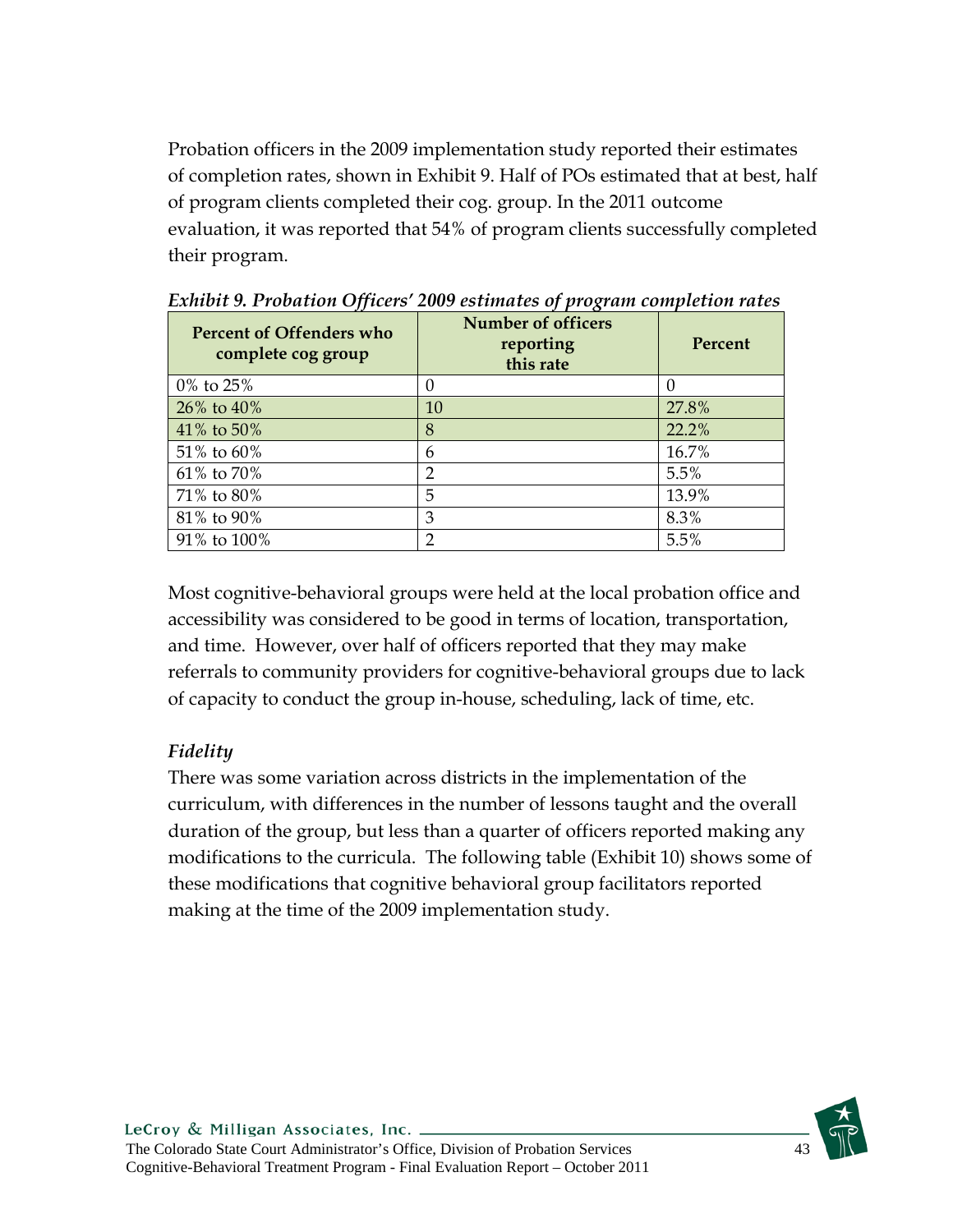| <b>Modification to Curriculum</b>                                        | <b>Number</b><br>of officers |
|--------------------------------------------------------------------------|------------------------------|
| Added different content, information, or lessons                         | 7                            |
| Deleted content, information, or lessons                                 | 5                            |
| Reduced the total number of groups sessions                              | 4                            |
| Modified the recommended number of sessions to be delivered<br>each week | 3                            |
| Changed the wording of lessons                                           | 3                            |
| Reduced length of individual group sessions                              | 1                            |
| Added "creative" components to the group series                          | 1                            |
| Added a "getting the facts about rape" and a victim empathy              | $\mathbf{1}$                 |
| piece                                                                    |                              |
| PowerPoint                                                               |                              |

*Exhibit 10. Types of Modifications Made by Cog Group Facilitators* 

Officers appeared to maintain recommended group sizes. A majority of officers (56%) felt that 9-10 or fewer participants was the ideal size for a cognitivebehavioral group. Fidelity to the curriculum was heavily emphasized in the cognitive-behavioral training courses, and discussions with trainers and probation officers revealed a strong valuing and understanding of the importance of maintaining fidelity.

## *Decision to Be a Facilitator*

Both probation policy and trainers encouraged starting a group within 3-6 months after receiving facilitator training, and approximately 75% of officers reported starting a group within that time period. However, 18% reported that they had not facilitated a group within 6 months of training.

Exhibit 11 displays the reasons given by officers for becoming a cognitive group facilitator.

| Lanton II. Reasons for Decoming a Cox Group Facturator |               |  |  |
|--------------------------------------------------------|---------------|--|--|
| <b>Reasons</b>                                         | <b>Number</b> |  |  |
| Enjoy teaching, the program, working with offenders    | 16            |  |  |
| Believe it works                                       | 11            |  |  |
| Requirement for Female Offender Program or other group |               |  |  |
| Different, new challenge, learn new skills             | n             |  |  |
| Develop different & useful relationship with offender  |               |  |  |
| Gain better understanding of offender                  |               |  |  |
| Encouraged to do it/a performance goal                 | ∍             |  |  |
| There was a need for a facilitator                     |               |  |  |
| Meet client treatment requirements at no cost          |               |  |  |

*Exhibit 11. Reasons for Becoming a Cog Group Facilitator* 

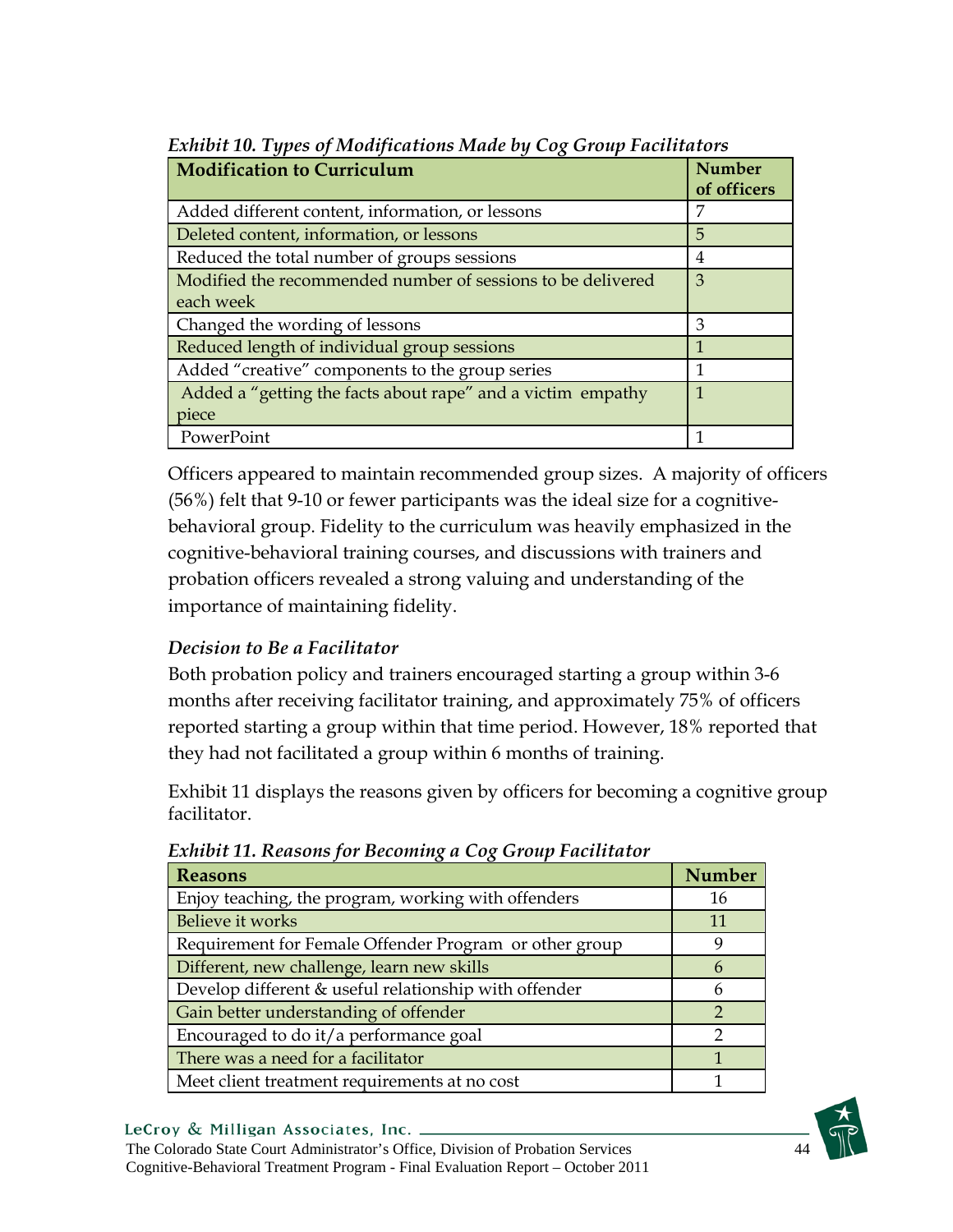The most frequently reported incentive received by probation officers for facilitating a cog group at 42% is a reduction in the number of individual contacts they are required to make with the probationer on their caseload because they are often seen in the cog group setting. The second most frequently reported incentive received at 24% is recognition from their district.

Probation Officers reported a variety of barriers to starting a cognitivebehavioral group, but the top three barriers most frequently reported were:

- Availability of time, workload, and scheduling (n=25)
- Availability of space or locations for conducting the groups (n=11)
- Lack of appropriate referrals from probation officers (n=7)

Other barriers that were reported included: lack of resources (e.g. staff, money), lack of officer interest, poor attendance by probation clients, training for staff, scheduling, lack of management support, and geography.

## *Probationers' Experience*

Probation clients who attended cognitive-behavioral groups between 2006 - 2009 were surveyed regarding their perceptions about cog groups after they had completed a group. Most who responded had attended *T4C* groups. Probation clients were very positive about their experiences in the groups, relating that they learned helpful skills, found the material interesting, and felt the group leader did a good job. Clients were able to list numerous real-life situations where they had used a new cognitive-behavioral skill. Difficulty with scheduling and the high number of sessions were cited as negative aspects of the groups.

Results show that, in particular, probation clients felt respected and listened to and they reported they learned useful skills and ways to change negative thinking. Other key results are shown in Exhibits 12 and 13 below.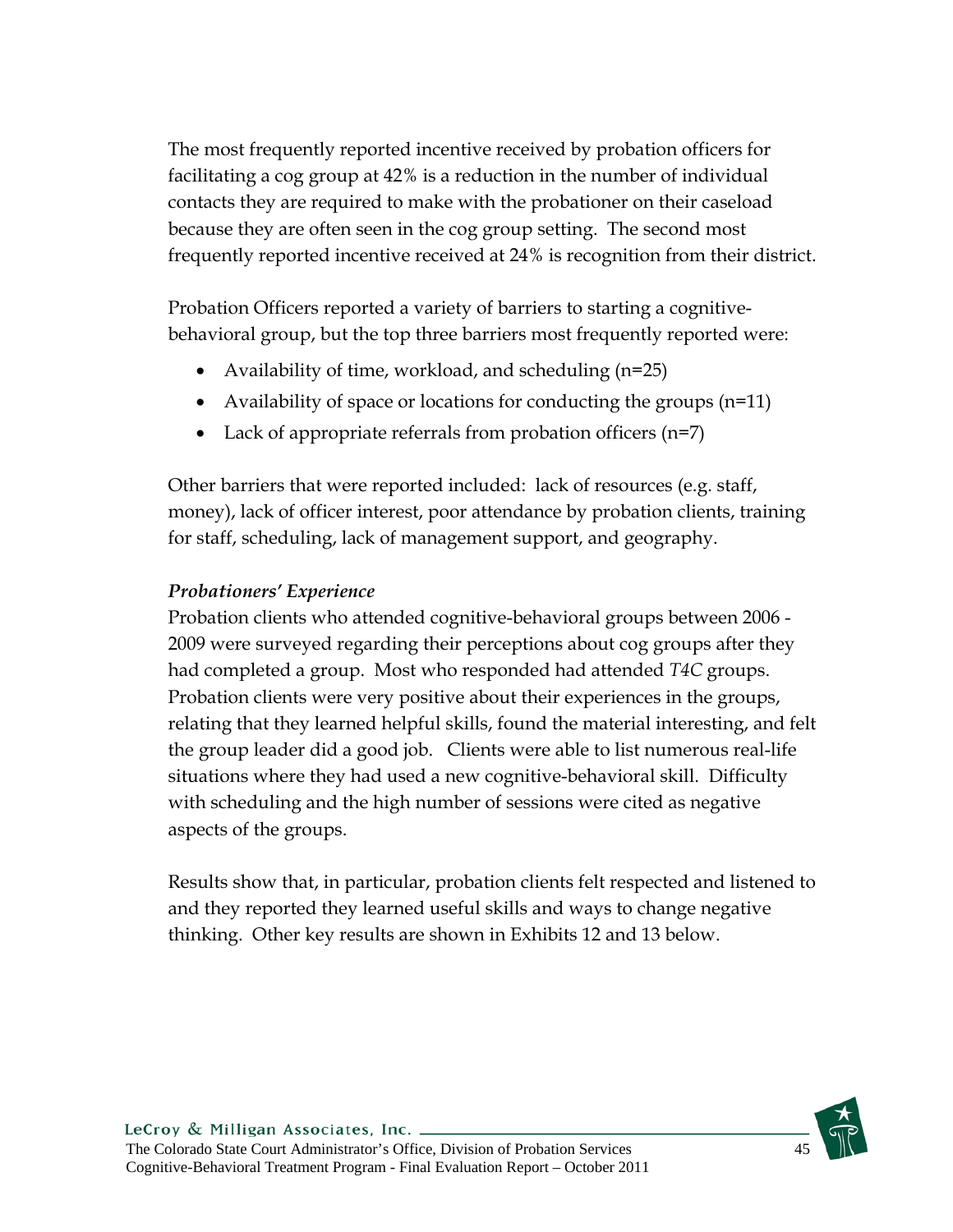| LAMON 12. COX OTOMP I TOOMNOM CHEM OMTOGY INESMIS (IV<br>Questions | $\%$ Who Agree or<br><b>Strongly Agree</b> |
|--------------------------------------------------------------------|--------------------------------------------|
| 1) I felt comfortable sharing my thoughts in this group.           | 89.4%                                      |
| 2) I usually understood the lessons.                               | 95.8%                                      |
| 3) The lessons were interesting.                                   | 93.6%                                      |
| 4) I learned skills that were helpful to me.                       | 97.9%                                      |
| 5) I learned ways to change my negative thinking.                  | 95.7%                                      |
| 6) Group leaders did a good job of explaining the lessons.         | 93.5%                                      |
| 7) The group leaders made sure everyone followed the group rules.  | 100%                                       |
| 8) There were enough group meetings to learn the lessons.          | 100%                                       |
| 9) The group meetings were at a good time for me.                  | 89.4%                                      |
| 10) It was easy to get to the meeting place.                       | 93.6%                                      |
| 11) The group leaders listened to me.                              | 100%                                       |
| 12) The group leaders were always prepared for the meetings.       | 95.7%                                      |
| 13) The group leaders respected me.                                | 100%                                       |
| 14) The group meetings were helpful to me.                         | 97.9%                                      |

*Exhibit 12. Cog Group Probation Client Survey Results (N=47)* 

## *Exhibit 13. Probation Client Feedback about Specific Cog Group Features*

| Feature                                                               | Percent (n=47) |  |  |  |  |
|-----------------------------------------------------------------------|----------------|--|--|--|--|
| Things participants liked most about cog group                        |                |  |  |  |  |
| 1) Group activities, discussions, and story sharing                   | 34%            |  |  |  |  |
| 2) Positive qualities of group leaders (e.g. respectful, funny, "laid | 24%            |  |  |  |  |
| back," clear in communication)                                        |                |  |  |  |  |
| 3) Learned new ways to deal with anger and negative thoughts          | 13%            |  |  |  |  |
| Things about groups participants would change                         |                |  |  |  |  |
| 1) Would not change anything                                          | 28%            |  |  |  |  |
| 2) Hold classes at a different time                                   | 15%            |  |  |  |  |
| 3) Longer classes                                                     | 9%             |  |  |  |  |
| 4) Role playing (more or different kinds of role plays)               | 9%             |  |  |  |  |

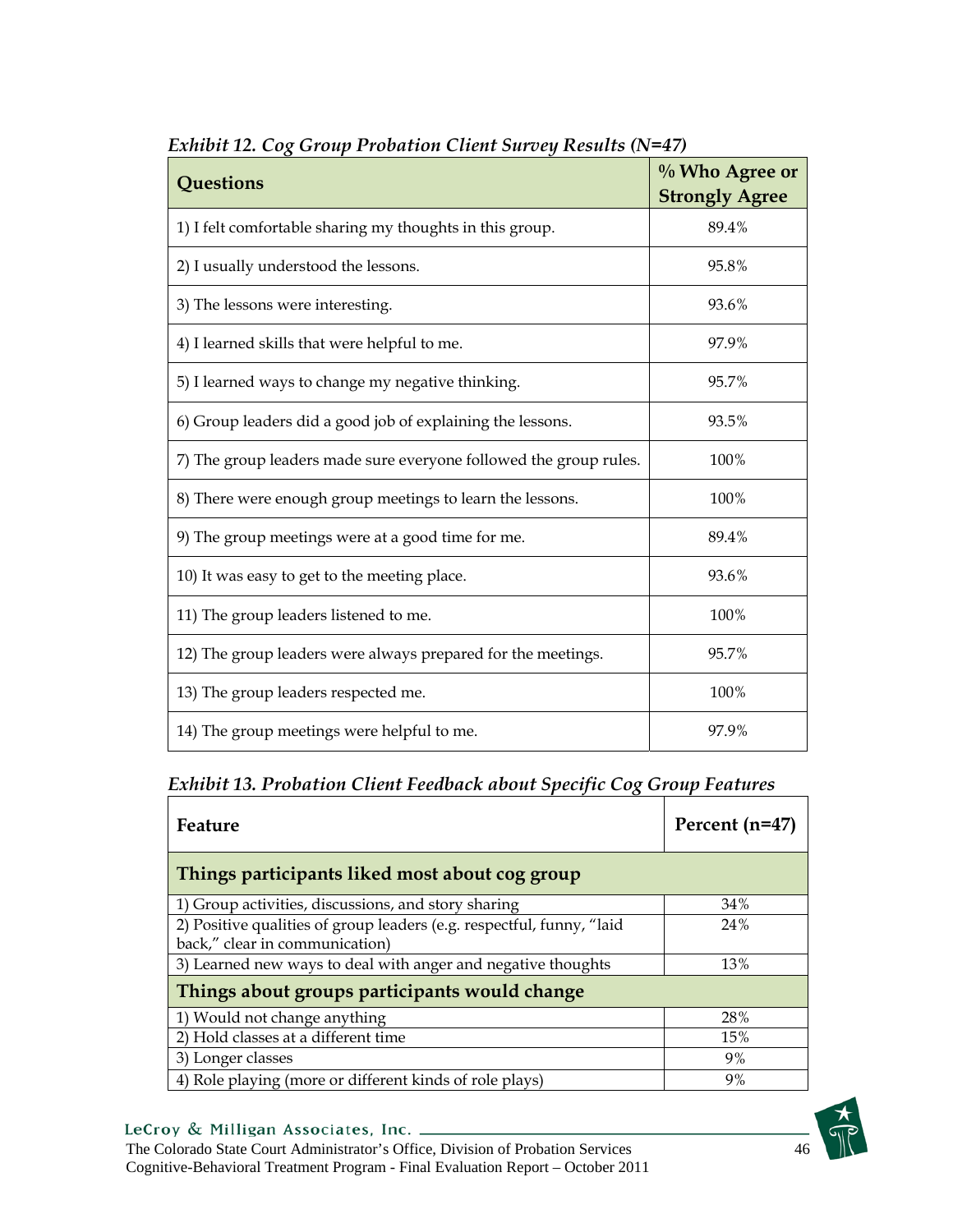| Skills participants learned in group that they can use in life                                                       |        |  |  |
|----------------------------------------------------------------------------------------------------------------------|--------|--|--|
| 1) Thinking before acting                                                                                            | 38%    |  |  |
| 2) Better ways to express feelings/talk with others                                                                  | 13%    |  |  |
| 3) How to listen better                                                                                              | 13%    |  |  |
| 4) Positive thinking                                                                                                 | 11%    |  |  |
| Life situations where a participant used a skill learned in group                                                    |        |  |  |
| 1) Stayed calm during a potentially explosive disagreement with<br>someone                                           | 23%    |  |  |
| 2) Refused alcohol or drugs when offered or thought of consequences<br>during act of using and stopped               | $11\%$ |  |  |
| 3) In the course of an argument/fight, recalled lesson learned<br>regarding anger management and walked away from it | 9%     |  |  |

## *Supports and Challenges for Cognitive-Behavioral Groups*

Those officers who continued to provide cognitive-behavioral groups cited many advantages, with the foremost being that it enhanced the effectiveness of their supervision of higher risk clients. Not only were they able to supervise multiple clients in a group, but cognitive-behavioral groups also helped the officer to gain more understanding of the clients' needs and helped the clients learn concrete new skills. Both Probation Officers and Chief Probation Officers from districts running cognitive-behavioral groups emphasized the research showing effectiveness of evidence-based practices and the potential of cognitive-behavioral groups in reducing recidivism and enhancing the pro-social skills of clients. Another significant advantage of cognitive-behavioral groups was the opportunity for professional development of the Probation Officer who received training in cognitivebehavioral approaches and curricula.

However, there were barriers and perceived disadvantages influencing the provision of cognitive-behavioral groups in districts. Budgetary constraints, lack of staff, lack of staff interest, scheduling difficulties, limited space, and the time for staff training were the most reported challenges. There were particular challenges in smaller and rural districts such as travel distance for clients, fewer Probation Officers to run groups, more difficulty filling groups due to lower caseloads, and greater need for flexibility (e.g., a shorter curriculum or more flexible group option). Another concern was the length of time required to implement a cognitive-behavioral group (typically up to 22 weeks). Among districts that did *not* currently have cognitive-behavioral

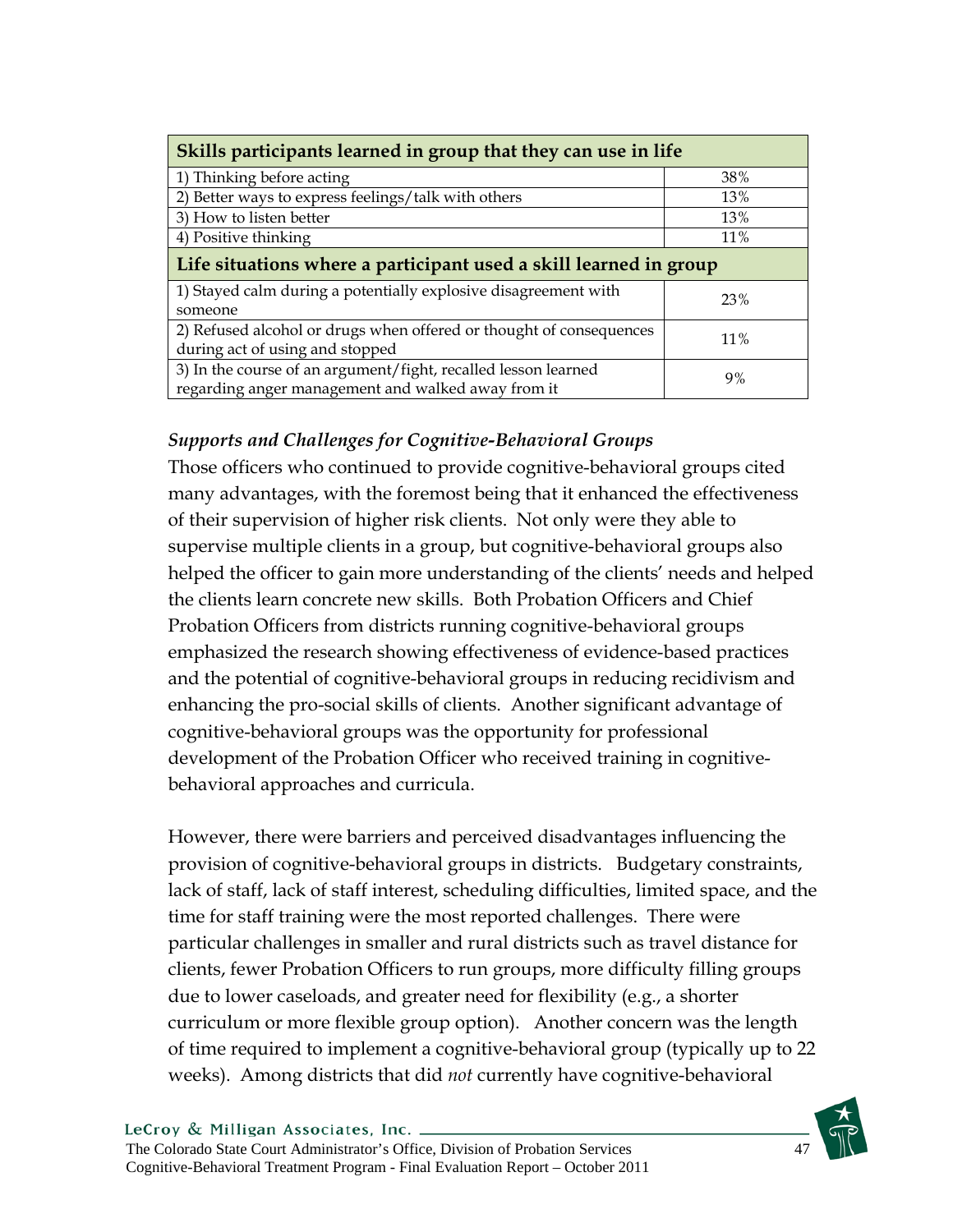groups, CPOs expressed concerns that staffs were too overburdened to run cognitive-behavioral groups, there was a lack of staff interest or ability to run groups, and that in-house groups would be competing with community providers who already provided good services. Those without groups listed staff training, staff availability and interest, and a better understanding of cognitive-behavioral group effectiveness would be necessary supports to offer cognitive-behavioral groups.

Disadvantages and advantages to running an in-house cognitive-behavioral group, according to Chief Probation Officers, are summarized in the table below (Exhibit 14).

| <b>Chief Probation Officers*</b>                                                                           |                                                                                  |  |  |  |
|------------------------------------------------------------------------------------------------------------|----------------------------------------------------------------------------------|--|--|--|
| <b>Advantages Themes</b>                                                                                   | <b>Disadvantages Themes</b>                                                      |  |  |  |
| Client skill development. Program<br>control and accountability. Client<br>outcomes. Evidence-based (n=12) | Time, workloads, scheduling, officer<br>burn-out (n=17)                          |  |  |  |
| Maximize visits & contacts. Counts as<br>supervision contacts $(n=14)$                                     | Resources, budget, lack of staff $(n=10)$                                        |  |  |  |
| Officer / client relationship enhanced<br>$(n=8)$                                                          | Lack of training $&$ quality control (n=3)                                       |  |  |  |
| Officer skill development & job<br>satisfaction $(n=5)$                                                    | Space $(n=6)$                                                                    |  |  |  |
| Peer support & positive group<br>dynamics $(n=4)$                                                          | Officer buy-in $(n=3)$                                                           |  |  |  |
| Cost-savings & stimulus for new<br>programming (n=7)                                                       | Travel constraints $(n=2)$                                                       |  |  |  |
| Other: Client access; advantageous for<br>JISP; officer skill development (n=3)                            | Competition with outside providers<br>(n=2)                                      |  |  |  |
|                                                                                                            | Participant attendance (n=2)                                                     |  |  |  |
|                                                                                                            | Other: need open-ended groups; lack of<br>training; conflict of interest $(n=3)$ |  |  |  |

*Exhibit 14. Advantages & Disadvantages of Running In-house Cog Groups* 

\* Includes both CPOs with in-house groups and CPOs without in-house groups

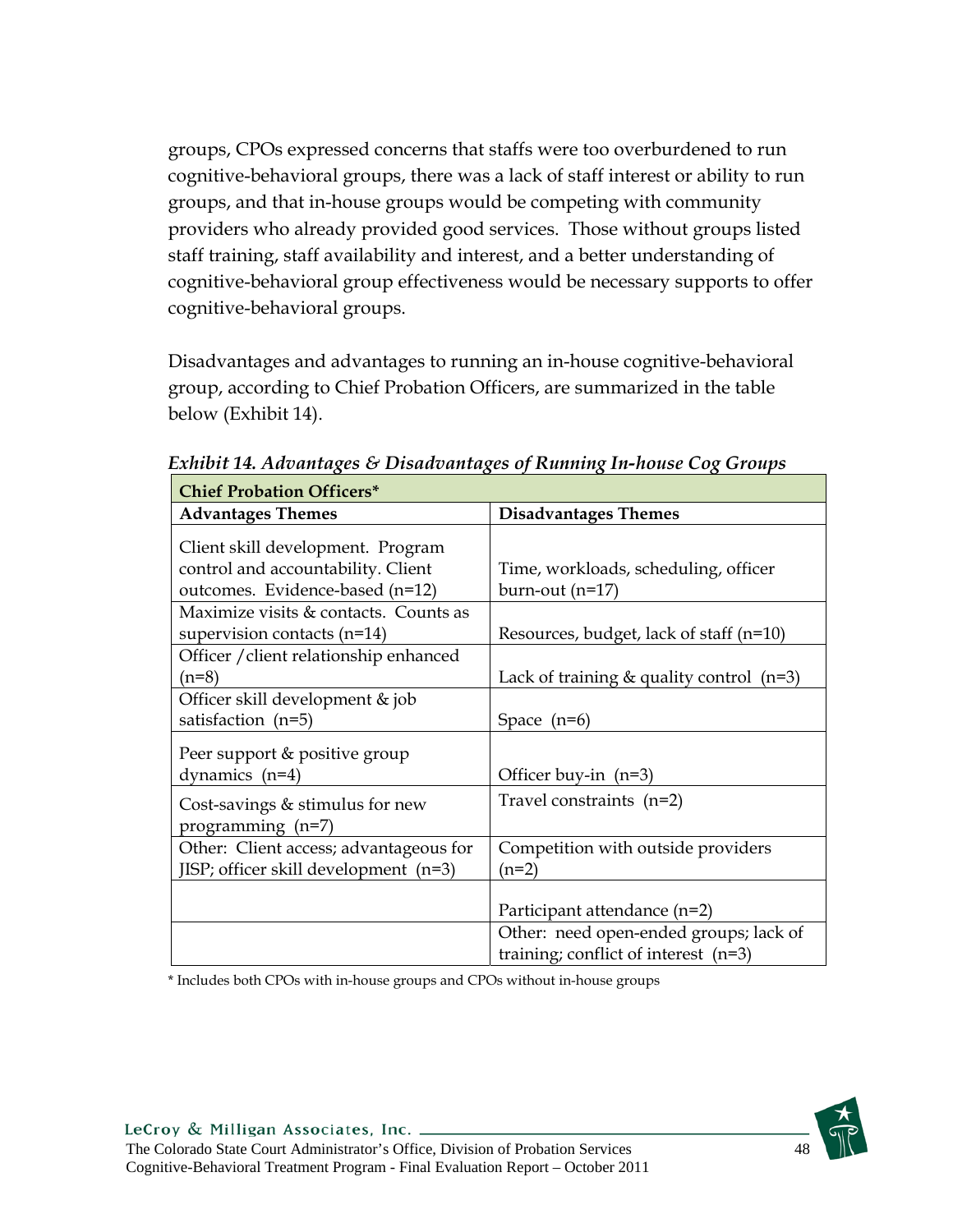Chief Probation Officers also offered suggestions to maximize the effectiveness of work with clients, such as building more collaborative relationships with community resources, contracting with agencies to provide cognitive-behavioral groups in the department, and co-facilitating groups with a PO and community therapist.

## **Training for Cog Group Facilitators**

There was a well-defined progression in preparing Probation Officers to become cognitive-behavioral group facilitators, developed through the Colorado Probation University, including facilitation skills training, courses in evidence-based practice and cognitive behavioral principles, and facilitator training in *Thinking for a Change*. Training quality was very high, with up to 6 experienced trainers able to teach the courses. Participant reactions to the training were positive.

Fidelity to the *T4C* curriculum during the trainings appeared strong, which is an important first step to achieving fidelity in group implementation. The following is a brief summary of the *Thinking for a Change* training that was observed.

*Thinking for a Change (T4C)* is a 28 hour course taught in four consecutive days. For the April 2009 course, there were three lead trainers and two additional support trainers who helped to facilitate small group teaching practice (called "teach backs"). All 21 trainees that initially signed up did attend and complete the training, representing 10 probation districts. Most trainees reported no prior experience facilitating groups, with the exception of 4 individuals who reported a small amount of co-facilitation experience, and one who was a caseworker for 25 years. The trainees' expressed goals for the training centered on the following themes:

- To be a good facilitator, learn facilitation skills, learn more cog group techniques and methods
- To be able to provide more groups in house, to supplement motivational interviewing with cog based groups, use more evidence-based approaches inhouse
- To learn how to motivate clients who don't want to be there, how to deal with challenges to authority

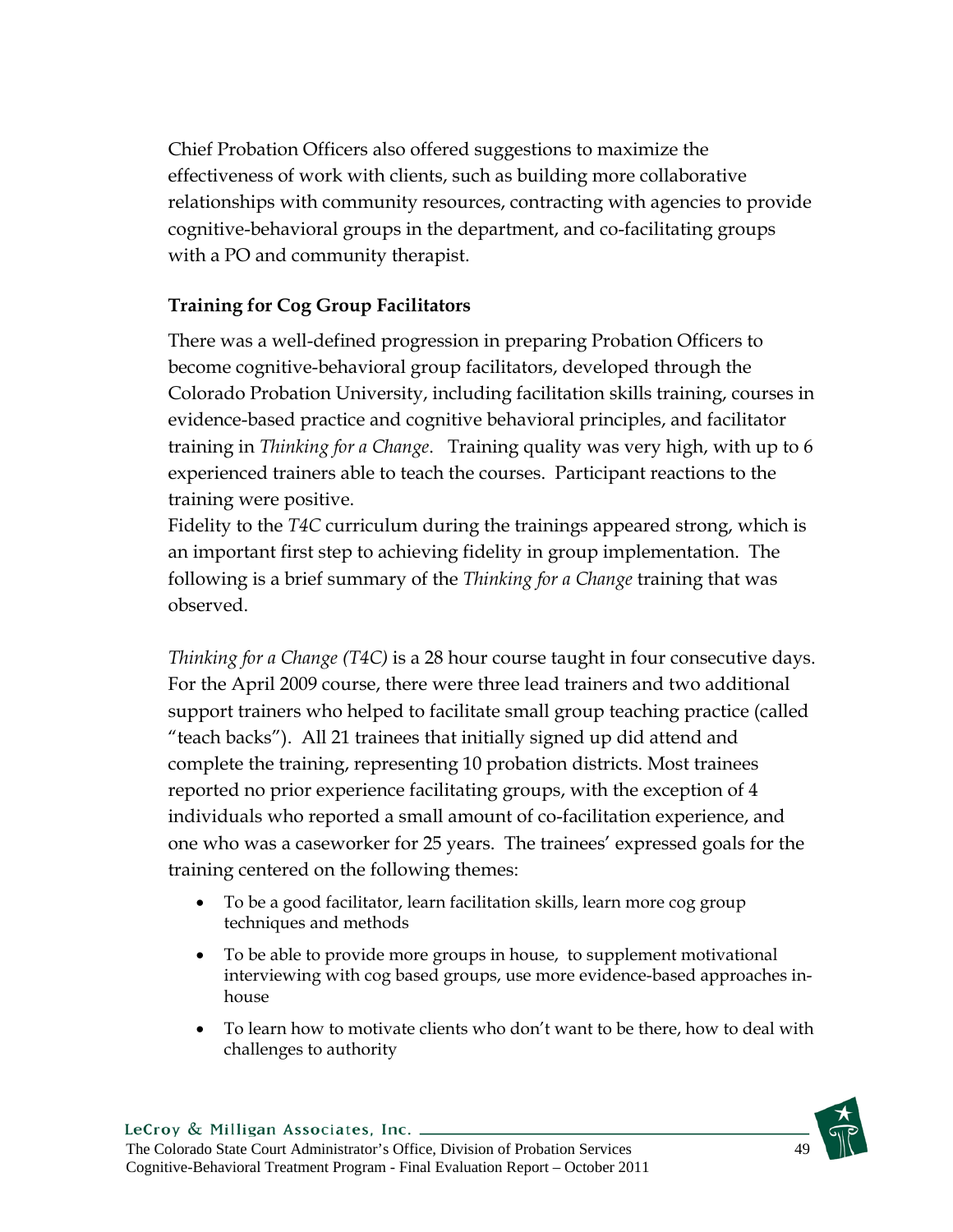- To get some curriculum and learn the curriculum, get a more structured curriculum
- To understand what clients go through when they are referred to in-house or community cog groups
- To help clients redirect their lives, help them make some changes, provide them tools and skills for making better decisions
- To learn how to tailor groups to female, mental health clients, Spanish groups, different populations

Exhibit 15 below summarizes the assessment of the trainers' knowledge and skill, participant reactions to the training, and weaknesses or challenges observed or noted during the training.

## *Exhibit 15. Observational Assessment of T4C Training Course Aspects*  **Trainer Knowledge:**

The trainers exhibited strong knowledge of the curriculum structure, the theoretical basis of cognitive behavioral training, social skills training methods, adult learning approaches, and facilitation methods. Trainers followed the *Thinking for a Change* Training curriculum with very high fidelity, showing very few and only minor changes to any of the training modules. The trainers used relevant examples and tied content to the experiences and reality of participants. The trainers' abilities to model all the curriculum skills, e.g. role play, coaching social skills, giving instructions, summarizing lessons were excellent. Trainers provided many helpful organization hints during the training, such as how to organize one's binder, or prepare handouts for clients, etc.

### **Participant Reactions**

Participants interacted with the material throughout the training with enthusiasm and interest, as evidenced by readily volunteering during discussion, talking about content during the breaks, and arriving well prepared for each training day by completing homework if necessary. Trainees were observed to be discussing and applying the social skills to their personal life experiences. Most participants showed good grasp of the concepts and good facilitation skills. Trainers commented on the high caliber of this training cohort. There was a strong feeling of camaraderie among participants.

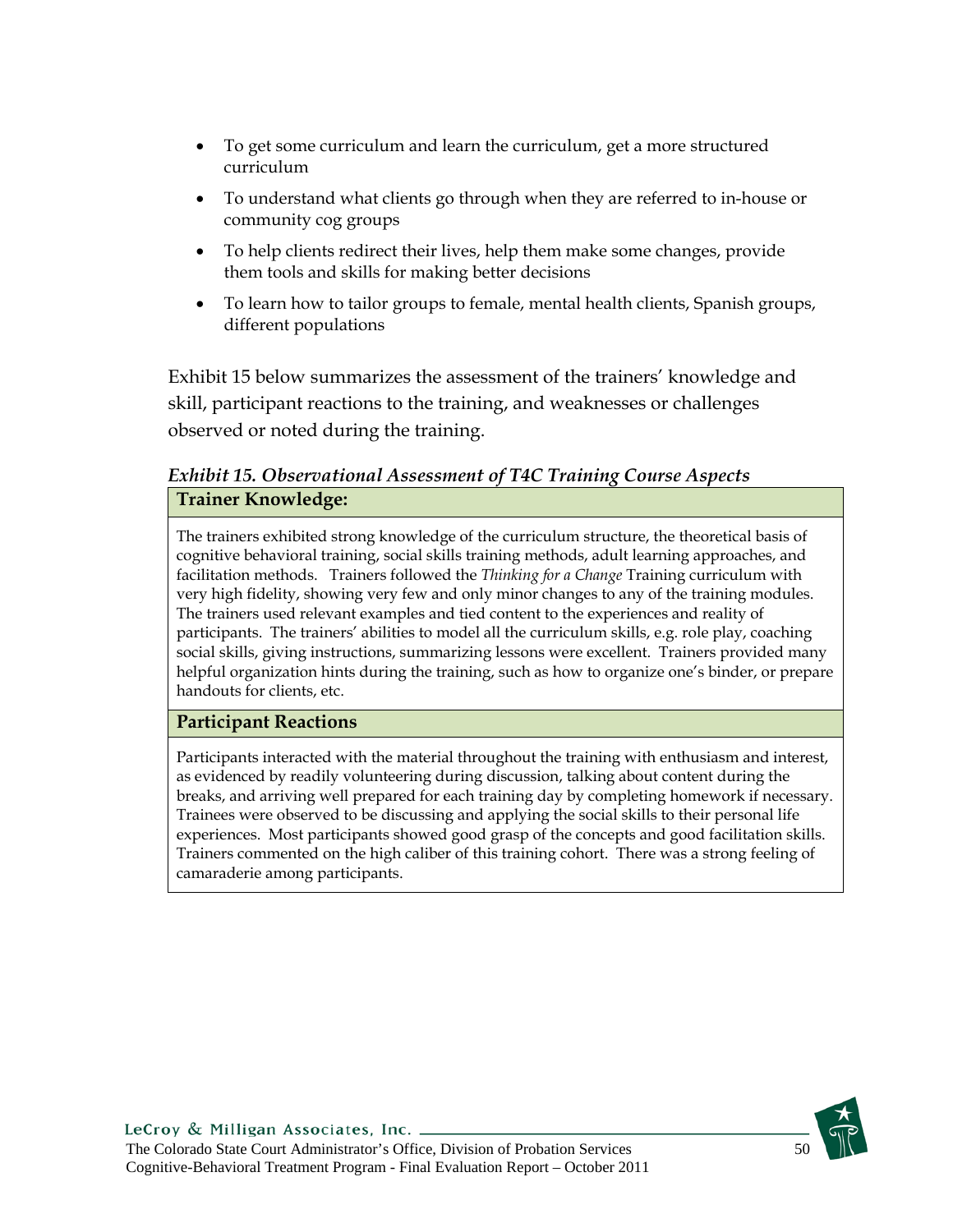#### **Weaknesses or challenges in the** *T4C* **training**

Very few weaknesses were observed in the overall fidelity of the training or trainer skill level.

- One area observed to be confusing and difficult for participants were the lessons on problem-solving skills. Trainees had the most difficulty in grasping the problem solving steps. These lessons occur on days 3 and 4 of the training and are very complex. Due to complexity of the problem solving lessons, and it being taught late in the training these steps are likely to be least retained by participants. Participant comments included: "I had a hard time wrapping my head around the steps", "I had a hard time following the lesson plan", "People will never be able to remember all those steps". Trainers emphasized the need for a lot of prep work on the problem-solving lessons and need for adequate time to teach the lesson. Trainers also related that the section was being revised by the developers and they hoped for an improvement.
- Another observation was that participants were confused about when trainers were in "role" during a demonstration and when they came out of role to teach content or make remarks. A suggestion would be to use a sign labeled "in role" or "out of role" to cue the training audience. As the trainers demonstrated lessons for the participants, it would also help to more clearly identify which skill and lesson was being demonstrated to help set the audience's anticipatory set.

Follow-up and ongoing professional development for new cognitivebehavioral group facilitators was limited. Less than a third of officers reported receiving feedback or supervision on their group work and no formal quality assurance process was in place. In response to this need, LeCroy  $\&$ Milligan Associates assisted DPS in developing a Cognitive-Behavioral Group Skills/Knowledge Checklist (see Appendices for the tool) that could be used for self-assessment and in staff supervision of the probation officer facilitators.

## **Summary of Implementation Study Findings Related to Fidelity and Outcome Evaluation**

Thus, as detailed in the 2009 report, the implementation study resulted in a number of findings with regard to the program, personnel, and probation clients. The summary of findings above helps to provide a snapshot of the implementation of cognitive-behavioral programs in Colorado. The full Implementation Report (LeCroy & Milligan Associates, 2009) provides more detailed information on all the topics discussed. For the current report, it is particularly important to highlight the findings that have a direct relationship to the fidelity and outcome evaluation questions. The following Exhibit 16 details the key findings as they relate to the rest of this evaluation.

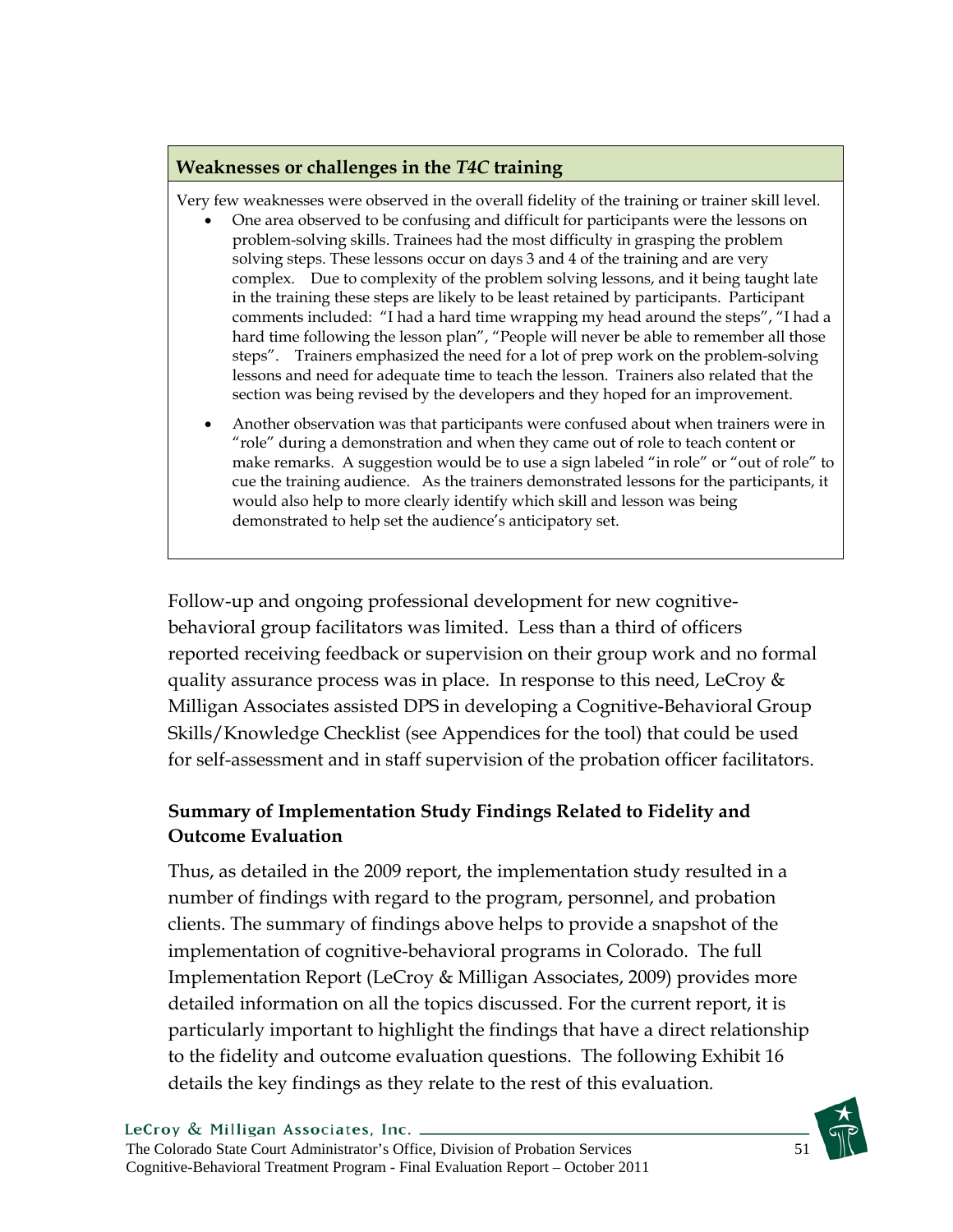| Area                        | <b>Key Findings</b>                                                                                                                                                                                                                                                                                                                                                                                                                                                                                           | <b>Relationship to Fidelity</b><br>& Outcome Evaluation                                                                                                                             |
|-----------------------------|---------------------------------------------------------------------------------------------------------------------------------------------------------------------------------------------------------------------------------------------------------------------------------------------------------------------------------------------------------------------------------------------------------------------------------------------------------------------------------------------------------------|-------------------------------------------------------------------------------------------------------------------------------------------------------------------------------------|
| Program<br><b>Structure</b> | Type & Number of Courses - Although<br>Colorado Probation has used a total of eight<br>different cognitive-behavioral curricula in the<br>last three years, officers reported that Thinking<br>for a Change (n=32) and Why Try (n=7) are the<br>most frequently used curricula. Thinking for a<br>Change is used the most with different types of<br>caseloads, both for juveniles and adults. The<br>Why Try curriculum is used primarily with<br>juvenile intensive and juvenile sex offender<br>caseloads. | Based on this finding, as well<br>as discussions with DPS staff,<br>it was decided to focus on<br>Thinking for a Change and Why<br>Try for the fidelity and<br>outcome evaluations. |
| Program<br><b>Structure</b> | <b>Judicial Districts Implementing Programs -</b><br>Thirteen of the 23 departments are<br>implementing cognitive-behavioral groups in<br>Colorado. The judicial districts with the<br>highest number of officers conducting groups<br>are in the Denver metropolitan area (i.e.,<br>Districts 1, 2, & 17).                                                                                                                                                                                                   | Based on this finding, it was<br>decided to concentrate<br>outcome data collection on<br>Districts 1, 2 (adult), 4, 8, 10,<br>17, & 21.                                             |
|                             | Barriers to Implementation - Lack of staff<br>was the barrier to program implementation<br>most frequently reported by Chief Probation<br>Officers.                                                                                                                                                                                                                                                                                                                                                           | Further investigation of the<br>barriers to program<br>implementation was<br>conducted as part of the<br>fidelity evaluation.                                                       |
|                             |                                                                                                                                                                                                                                                                                                                                                                                                                                                                                                               |                                                                                                                                                                                     |
| Groups                      | Retention - It may take up to three months to<br>fill a group. The majority (71%) of facilitators<br>over-enroll to compensate for clients dropping<br>out. Some facilitators expect nearly one-third<br>to one-half of clients to drop out of their<br>group.                                                                                                                                                                                                                                                | Retention was examined as<br>part of the outcome<br>evaluation.                                                                                                                     |
|                             |                                                                                                                                                                                                                                                                                                                                                                                                                                                                                                               |                                                                                                                                                                                     |

*Exhibit 16. 2009 Implementation Study Findings* 

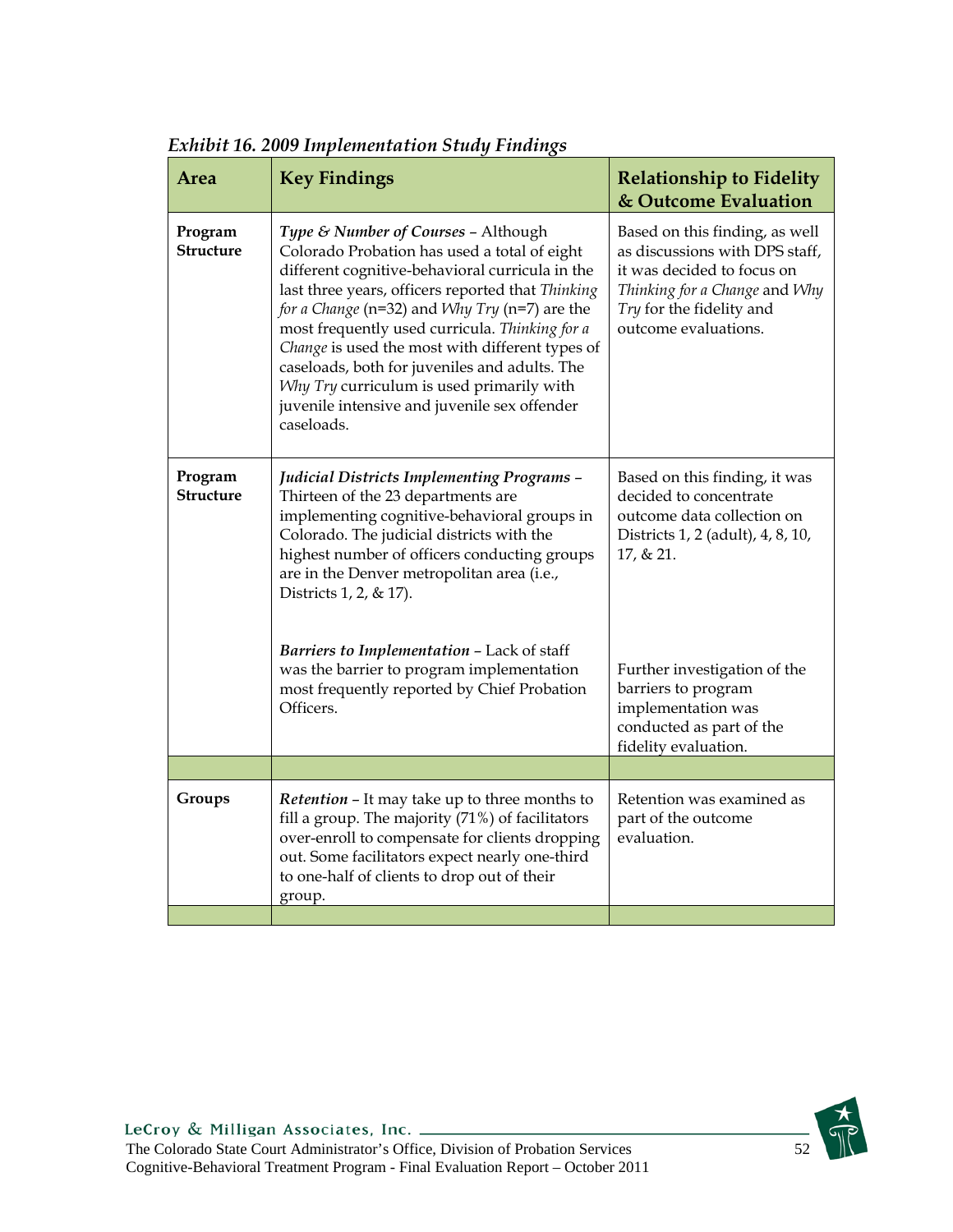| Curriculum                                 | <b>Facilitator Perceptions of the Curriculum -</b><br>Reported concerns about the curriculum<br>include some lessons being confusing, the<br>length and intensity of the course, and travel<br>(due to budgetary constraints).                                                                                                                                                                                                  | As part of the fidelity<br>evaluation, facilitators were<br>asked to provide feedback on<br>curriculum.                             |
|--------------------------------------------|---------------------------------------------------------------------------------------------------------------------------------------------------------------------------------------------------------------------------------------------------------------------------------------------------------------------------------------------------------------------------------------------------------------------------------|-------------------------------------------------------------------------------------------------------------------------------------|
|                                            | Modifications - 22% of officers reported<br>modifying the curriculum.                                                                                                                                                                                                                                                                                                                                                           | Data was collected on the<br>number of facilitators making<br>modifications as well as the<br>types of modifications being<br>made. |
|                                            |                                                                                                                                                                                                                                                                                                                                                                                                                                 |                                                                                                                                     |
| Training &<br>Post-<br>Training<br>Support | Post-Training Support - Follow-up with new<br>trainees is only done on an ad-hoc basis that is<br>initiated by the new trainee, and no refresher<br>trainings currently exist. Departmental<br>support and feedback appears limited, with<br>only 31% of officers reporting that they<br>received feedback from their department<br>about their performance in running groups.                                                  | DPS already designed a tool<br>to help improve follow-up in<br>this area.                                                           |
| Training &<br>Post-<br>Training<br>Support | Length of time from Training to Course<br>Implementation-- Best practices indicate that<br>it is important for facilitators to facilitate a<br>session within 6 months of being trained.<br>Approximately 76% of trained facilitators<br>started facilitating a course within 6 months of<br>training. About 18% of facilitators who were<br>trained had still not facilitated a session<br>within 6 months after the training. | Additional data was collected<br>on why some individuals<br>who were trained did not go<br>on to facilitate a course.               |
|                                            |                                                                                                                                                                                                                                                                                                                                                                                                                                 |                                                                                                                                     |
| Stakeholder<br>Perceptions                 | <b>Probation Client Impact - Probation clients</b><br>reported learning a variety of skills in the<br>programs, including thinking before acting,<br>being more positive, managing conflict more<br>calmly, and refusing alcohol and drugs in<br>pressure situations. Scheduling problems and<br>the high number of sessions were negative<br>aspects noted by clients.                                                         | Outcome data was collected<br>examining the impact of the<br>program on probation clients.                                          |

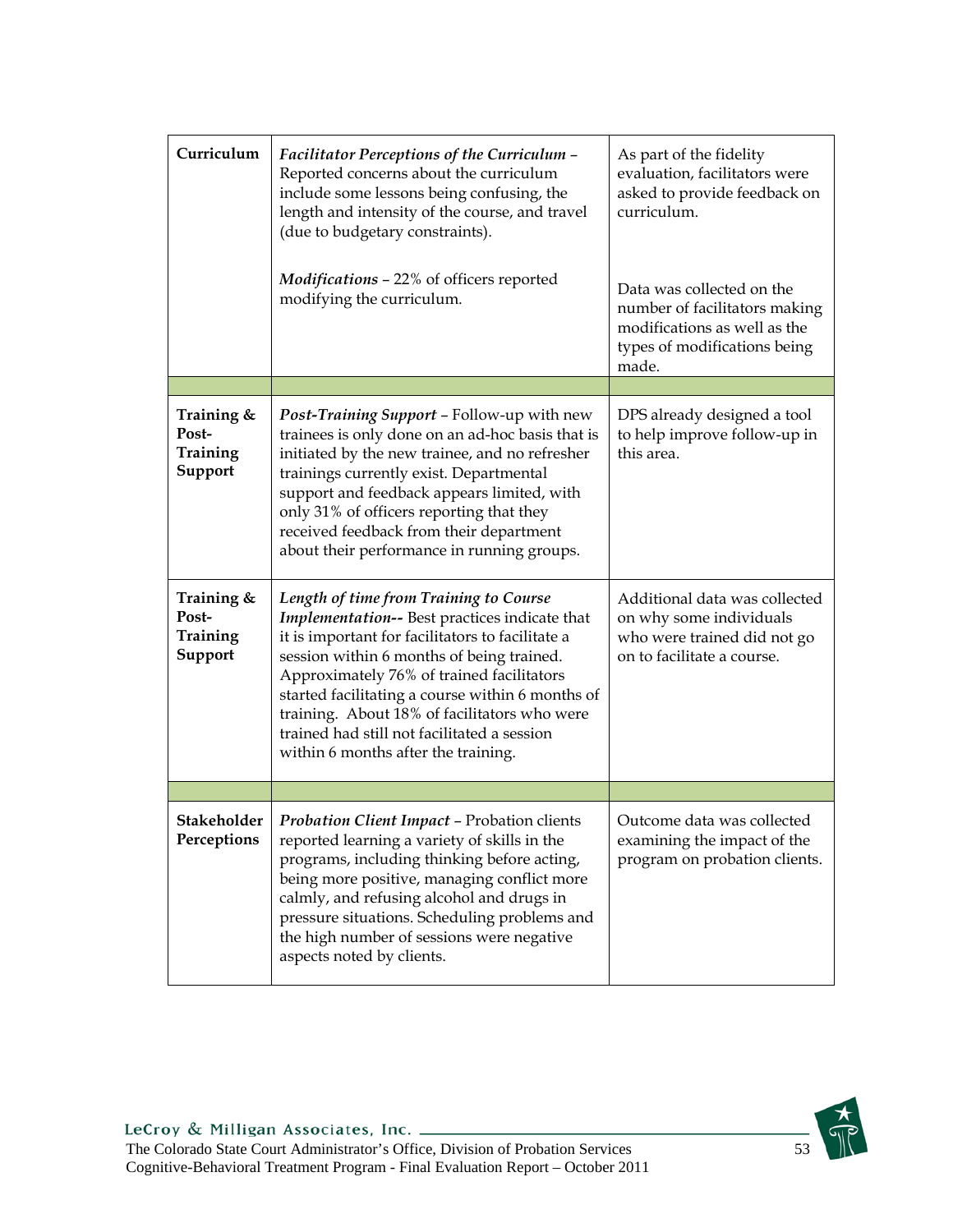## **Survey of Facilitators who did not Implement a Course**

During Year 1 of this project, it was observed that some of the facilitators who were trained in *Thinking for a Change* did not go on to facilitate sessions. Thirty-eight percent (38%) of the officers reported that they started their own groups within one week to two months after they were trained. The remaining officers started their own groups from three to six months after training (38%), and over six months (18%) after being trained in cog group facilitation. Findings are shown in Exhibit 17 below.

|                            | Time from Training to First Cog Group |                 |                  |                         |    |  |  |
|----------------------------|---------------------------------------|-----------------|------------------|-------------------------|----|--|--|
| <b>District</b>            | 1 week-<br>2 months                   | $3-6$<br>months | over<br>6 months | <b>Total</b><br>Unknown |    |  |  |
| Total # officers           | 17                                    | 17              |                  |                         | 44 |  |  |
| <b>Percent of officers</b> | 38%                                   | 38%             | 18%              | 5%                      |    |  |  |

*Exhibit 17. Time from Training to Implementation to First Cog Groups* 

According to the Colorado Probation University, professional development catalog, a requirement of taking the *Thinking for a Change* training is a commitment to start running groups within 6 months of completing the course. The need to implement groups shortly after receiving training has been emphasized by curriculum developers as a strategy to ensure greater program fidelity.

In order to collect additional information on this topic, individuals who had participated in training since the year 2000 were surveyed to ask if they had facilitated a *Thinking for a Change* course since they had been trained. If they had not, then additional information was obtained as to why or what could help increase their likelihood of facilitating a course. Thirty-four individuals participated in this survey. Findings are presented below.

The following Exhibit (18) shows the percent of trained facilitators who have facilitated a course (Facilitated), have not facilitated a course but plan to (Plan to Facilitate), and those who have not and do not plan to facilitate a course (Never Intend to Facilitate). Almost a quarter of survey participants have not facilitated a course and do not plan to facilitate one.

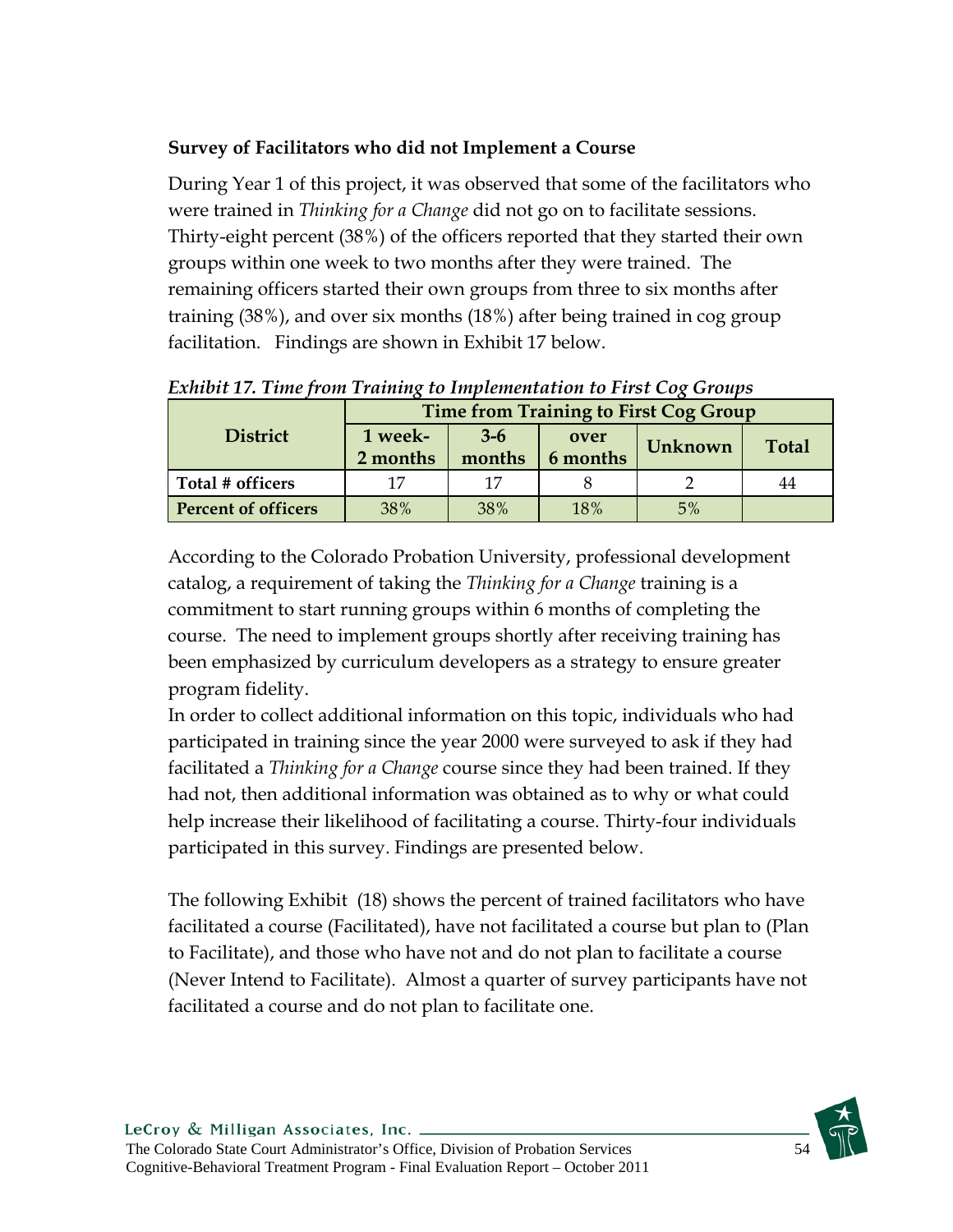

*E Exhibit 18. P Percent of F Facilitators s who Have e or Plan to o Facilitate*

The 53% of survey participants who *have* facilitated a course, were asked no other questions on this survey, as the remainder of the questions pertain to individuals who have not yet facilitated a course.

The eight survey participants (23.5%) who have not yet facilitated a course but intend to, were asked when they intend to facilitate a course. Three of them indicated within the next 12 months and the other five indicated within the next 24 months. None of them indicated that they planned to within the next 6 m months.

These same individuals were asked to indicate the reasons that they have not yet facilitated a course. They were able to check as many of the reasons as apply. Findings are shown in the Exhibit below. Six of these survey participants indicated that it was because they were too busy with other work related duties to facilitate a course. t<br>k-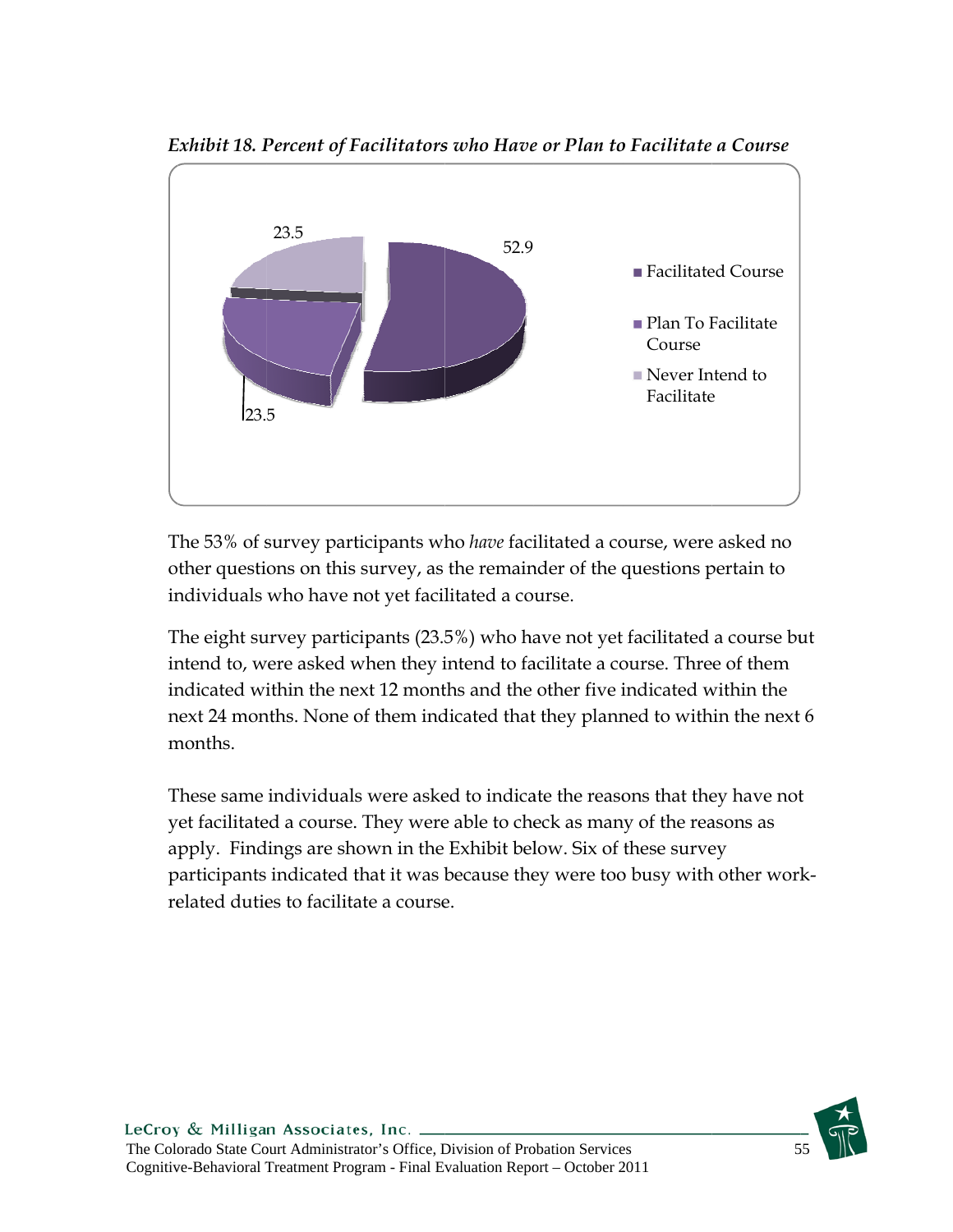*Exhibit 19. Reasons Probation Officers Have Not Yet Facilitated a Course (of those who plan to facilitate)\* (n = 8)*

| <b>Reason</b>                                                              | Percent |
|----------------------------------------------------------------------------|---------|
| I am too busy with other work-related duties to facilitate a course        | 75%     |
| <b>Other</b>                                                               | 75%     |
| I I do not feel there is enough incentive for me to facilitate a course    | 50%     |
| I do not feel supported by my district to facilitate a course              | 25%     |
| I do not feel confident enough to facilitate a course                      | 12.5%   |
| I I do not feel I know enough (in terms of content) to facilitate a course | 12.5%   |
| I do not have the resources to facilitate a course                         |         |
| I do not believe that the course is an effective approach for probation    |         |
| <b>clients</b>                                                             |         |
|                                                                            |         |

\*Participants could indicate more than one response, thus percents do not total to 100%.

Findings were similar for survey participants who never intend to facilitate a course. They were asked the same questions and the majority of them also indicated it was because they were too busy with other work related duties, as shown in Exhibit 20.

*Exhibit 20. Reasons Probation Officers Do Not Intend to Facilitate a Course\* (n=8)*

| Reason                                                                   | Percent |
|--------------------------------------------------------------------------|---------|
| I am too busy with other work-related duties to facilitate a course      | 100%    |
| Other                                                                    | 62.5%   |
| I do not feel confident enough to facilitate a course                    | 25%     |
| I do not feel I know enough (in terms of content) to facilitate a course | 12.5%   |
| I do not feel supported by my district to facilitate a course            |         |
| I do not have the resources to facilitate a course                       |         |
| I I do not feel there is enough incentive for me to facilitate a course  |         |
| I do not believe that the course is an effective approach for probation  |         |
| clients                                                                  |         |
|                                                                          |         |

\*Participants could indicate more than one response, thus percents do not total to 100.

Participants in both groups, *Plan to Facilitate* and *Never Intend to Facilitate*, also marked "Other" in response to this question. Below is a list of the reasons that were written in for these questions.

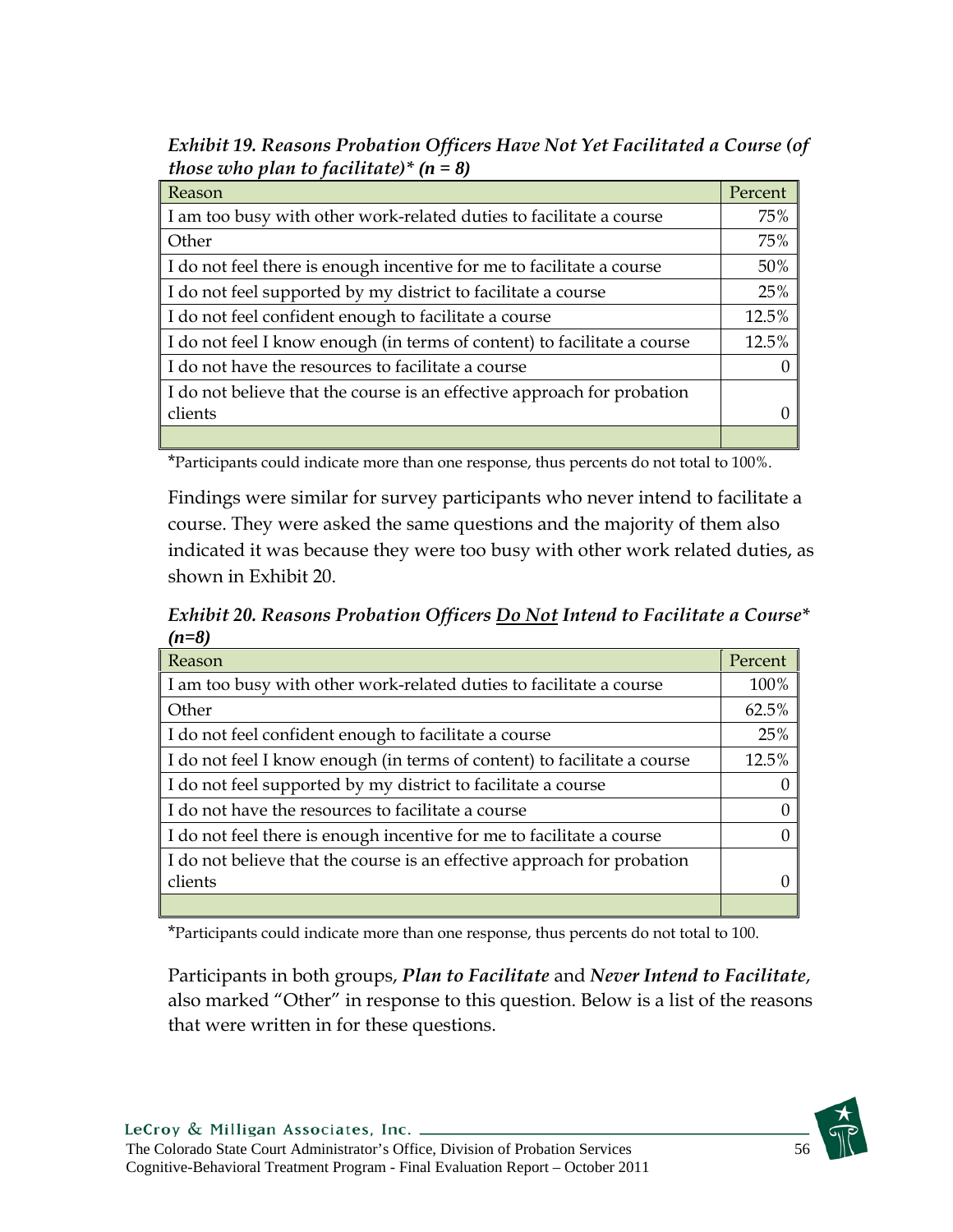| <b>Response</b><br>Group                   | Reasons for not facilitating a course                                                                                                                                                                  |
|--------------------------------------------|--------------------------------------------------------------------------------------------------------------------------------------------------------------------------------------------------------|
| Plan to<br>Facilitate                      | I had planned to do a course and then was moved to a new unit<br>in May 2010, and plans for this had to be put on hold.                                                                                |
| a Course                                   | I do not feel comfortable teaching.                                                                                                                                                                    |
|                                            | The opportunity has not posed itself.                                                                                                                                                                  |
|                                            | I have not had enough youth in the area to facilitate one.                                                                                                                                             |
|                                            | No co-facilitator is available.                                                                                                                                                                        |
|                                            | I have changed job duties 4 times since taking the class.                                                                                                                                              |
| <b>Never</b>                               | I prefer to teach Reason and Rehabilitation.                                                                                                                                                           |
| <b>Intend</b> to<br>Facilitate<br>a Course | I am now running Victim Empathy groups instead.                                                                                                                                                        |
|                                            | Closed groups which are always effective w/this population due<br>to incarceration rates over the course of time which means they<br>have to start over, but the group may not start for another year. |
|                                            | Zero time while at work to do anything else.                                                                                                                                                           |
|                                            | I do not do supervision, but rather, write PSI's.                                                                                                                                                      |

*Exhibit 21. Reasons for Not Facilitating a Course* 

Survey participants in both groups were also asked to list any factors they could think of that would increase their likelihood of facilitating a *Thinking for a Change* course. Key themes are listed below.

- Need a co-facilitator or partner.
- Need to reduce other work duties; no time for anything else right now.
- Need support from department.
- Would need refresher training; was not an easy class to get through.
- More interested in using other curricula (i.e. *Reason and Rehabilitation* or *Why Try*).
- Would do it if supervisor required it; would prefer to be in supervision before facilitating it.
- Need to modify it so is not a closed group class.

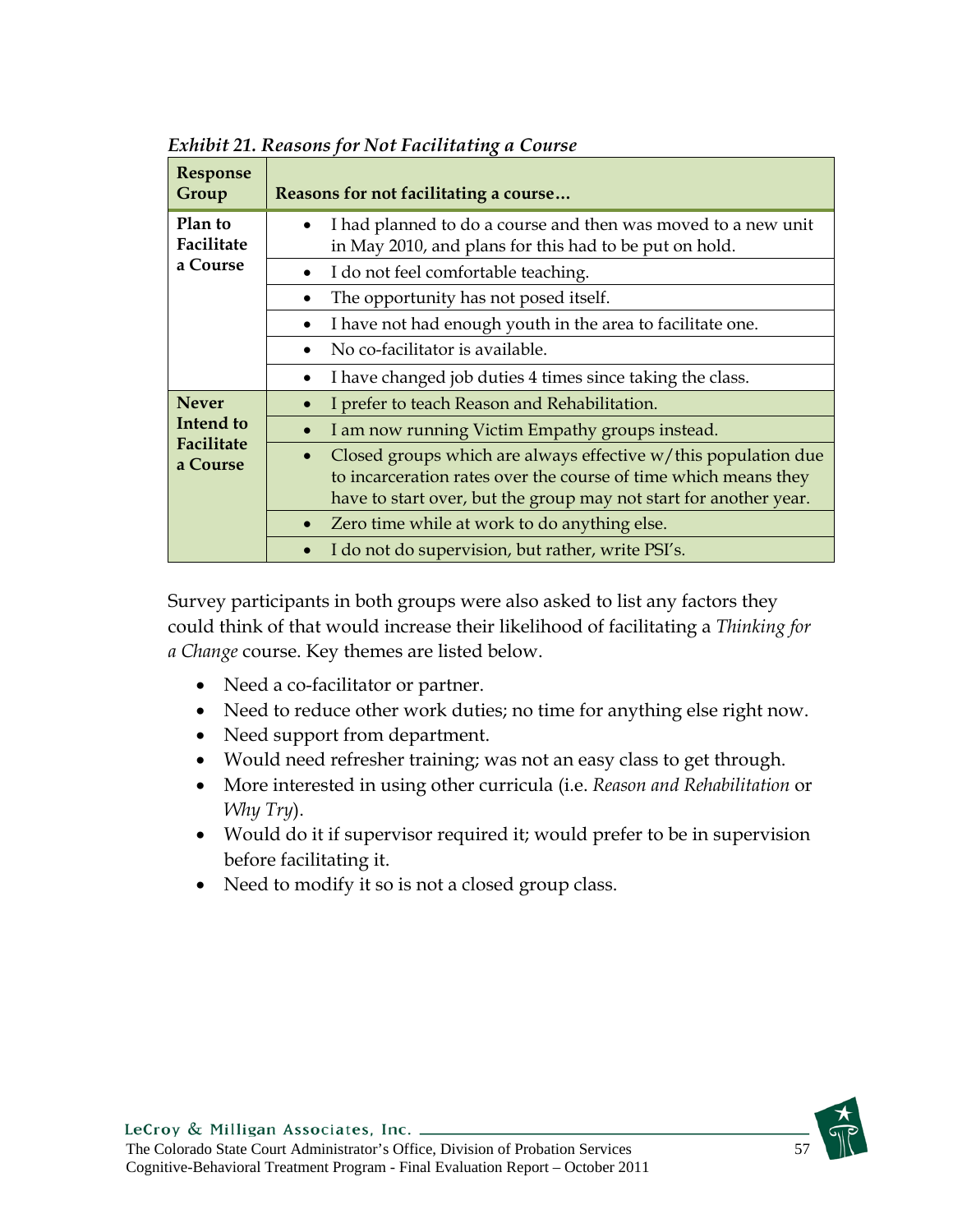## **Phase 3: Fidelity Evaluation Findings**

During Years 2 and 3 (2010-2011), the following specific aspects of the program were examined related to program fidelity:

- *Structure* The level of fidelity among factors related to the structure of courses (e.g., recruitment of clients, length of sessions, termination guidelines, and use of extra-curricular activities); and
- *Delivery*  The level of fidelity in the delivery of lessons (i.e., examination of the extent and type of modifications being made to lesson plans).

The fidelity data was collected using several different measures: a facilitator focus group in Year 2, lesson information sheets in Years 2 and 3, and a survey of the Chief Probation Officers in Year 3. Findings for each of these measures is presented below, followed by a brief summary of overall fidelity findings.

## **Facilitator Focus Group**

The facilitator focus group was comprised of nine participants (including one facilitator who provided responses to the questions by email and another who was unable to attend was interviewed separately), all of whom were currently facilitating (or co-facilitating) a group. Of the nine facilitators providing information, eight were running *Thinking for a Change* groups while one was running a *Why Try* group. All facilitators appeared comfortable discussing issues relating to the fidelity of the programs and were candid in their responses. The focus group discussion provided a number of interesting and informative insights into all five of the reference points employed as a framework to guide the fidelity evaluation and as a gauge of facilitator satisfaction. The reference points were as follows: (1) course materials (e.g., lesson plans); (2) training, preparation, and post-training support (i.e., any elements related to ensuring that they as facilitators are prepared for running a group); (3) logistical factors impacting the delivery of courses (e.g., resource challenges); (4) modifications to the course (including alterations to the lesson plans and/or the addition of activities to the course); and (5) delivery challenges (including the materials provided for the course).

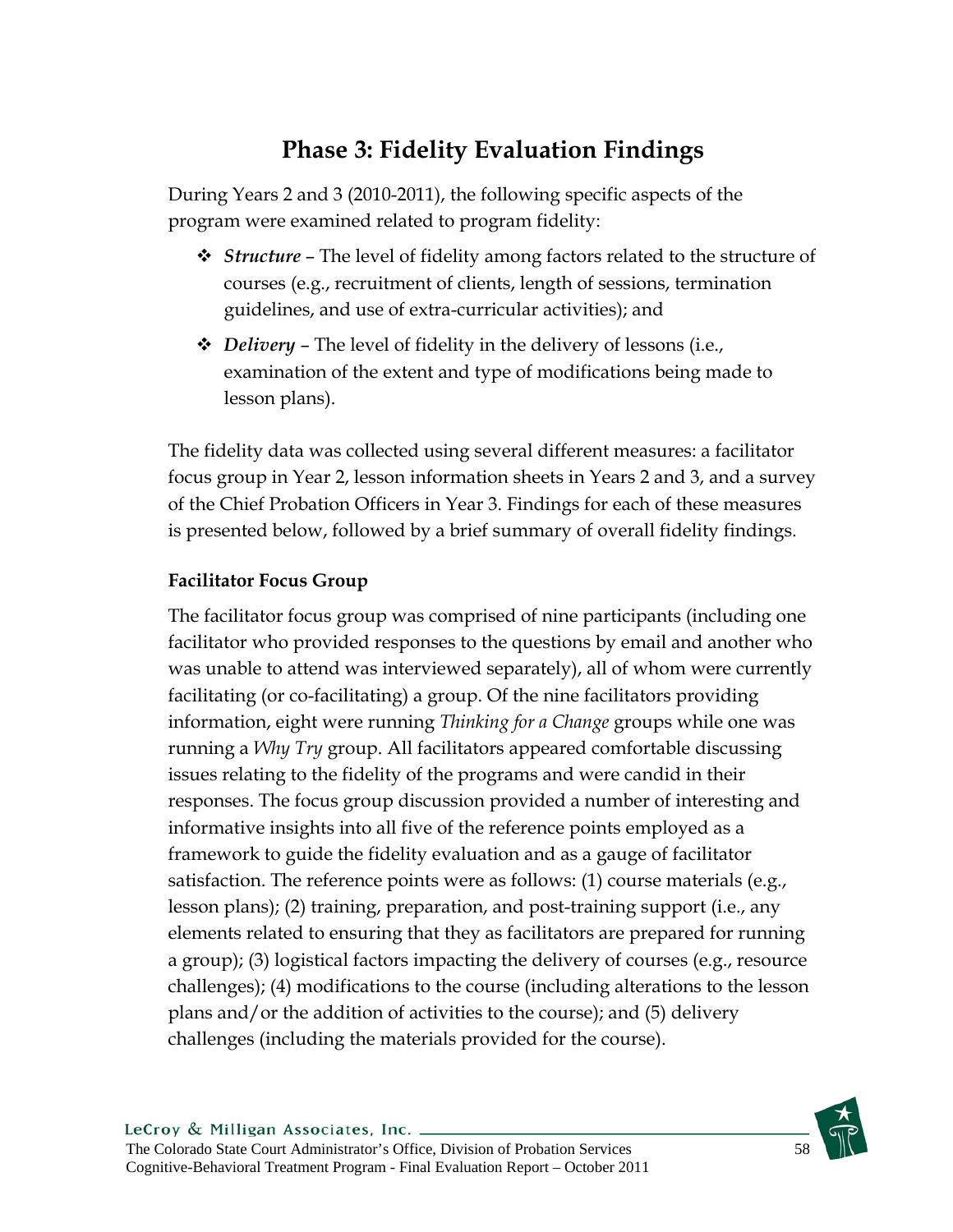Specific information provided for each of the reference points included the following:

- *Course Materials* there were a number of concerns raised with regard to the fact that both the *Thinking for a Change* and *Why Try* materials were "out-dated." These concerns included the fact that many of the examples used in the materials relate to events from 10-15 years ago and that activities were still presented via transparencies (rather than through the use of more modern means including PowerPoint). It should be noted that although facilitators reported that some *Why Try*  materials were outdated, the situation did not appear to be as problematic due to the fact that each lesson includes a menu of options to choose from.
- *Training, Preparation, and Post-Training Support* facilitators indicated that although the training was comprehensive and effective, there was very little post-training support other than through informal channels (e.g., personally contacting trainers to ask questions). In addition, there was a discussion regarding the extent to which supervision should be mandated for facilitators running their first course. Some individuals believed that at the very least the first course should be taught with a co-facilitator. Other participants pointed to the fact that although it would be useful to co-facilitate the first group, there were often resource issues to be considered, especially for the smaller offices.
- *Logistic Factors Impacting the Delivery of Courses* participants indicated that they had for the most part been able to secure facilities and equipment for the delivery of courses. In some cases there was difficulty securing some equipment relating to the delivery of materials such as overhead projectors.
- *Modifications to the Course* it was suggested that a number of alterations are made to both *Why Try* and *Thinking for a Change* course materials by facilitators and that these tend to fall into one of two categories: (1) modifications to the lesson plans, and (2) additions to the course that do not directly relate to lesson plans but are implemented in order to enhance the experience of probation clients. For lesson plan

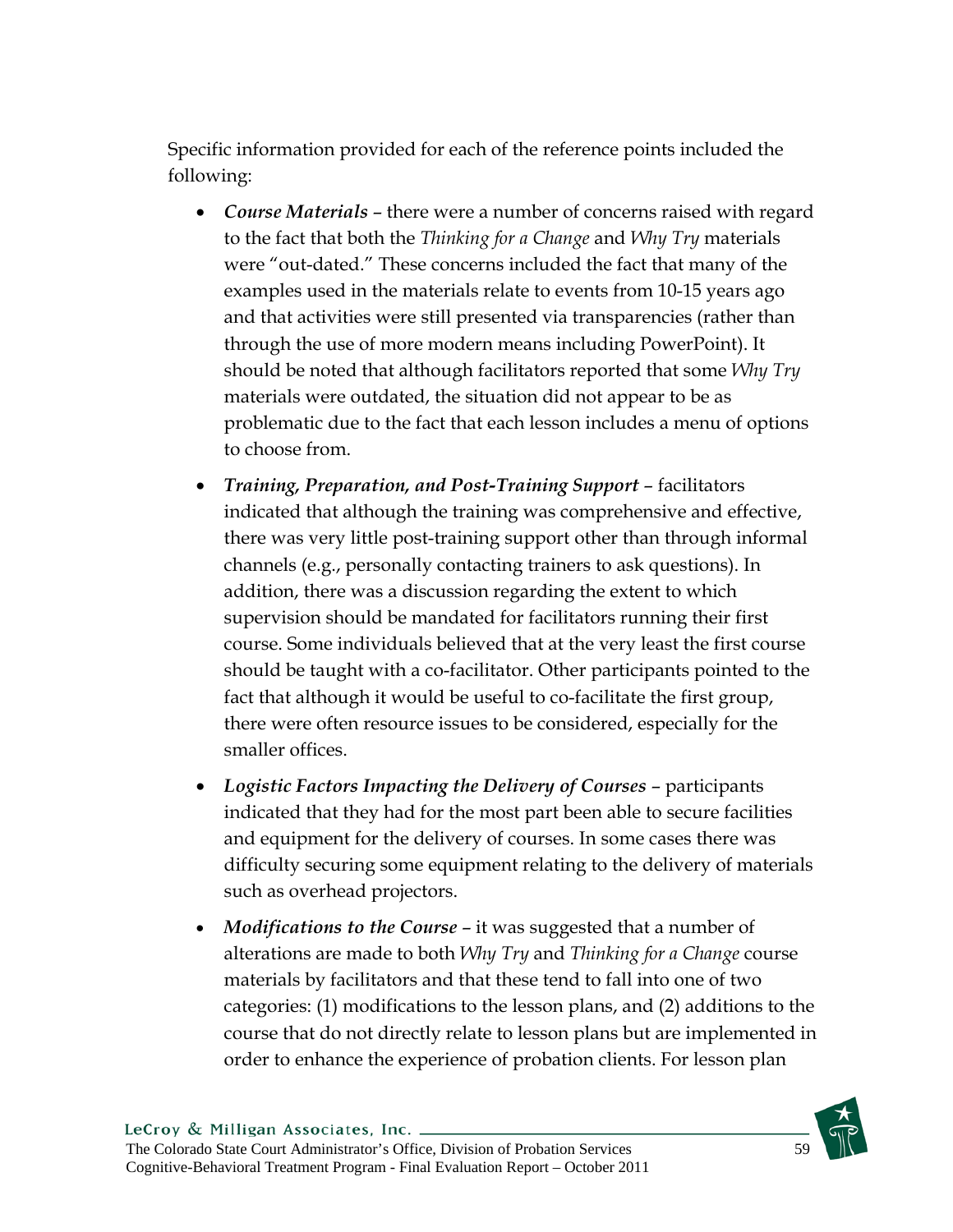modifications, the majority of alterations relate to materials that are out-dated. In terms of the additions to both the *Why Try* and *Thinking for a Change* courses, according to information provided by facilitators, these are made in order to either maintain the interest of probation clients or to enhance retention rates. A number of creative practices have been developed to increase interest. For example, one facilitator has incorporated a drum circle into the group as a way of enhancing the experience of probation clients. As for the modifications related to retention rates, six of the nine facilitators reported implementing some sort of incentive program for attendance (e.g., drawings for gift cards).

 *Delivery Challenges* – Apart from materials being out-dated, facilitators report that one of the greatest challenges is that there are so few individuals willing to run groups and, as such, they are often in a position where they have to run more than one group per year. This concern was augmented by the fact that there appeared to be very little "reward" for facilitating other than the gratification of assisting probation clients. Specifically, facilitators indicated that the running of a group did not impact their case load or other duties. A number of facilitators indicated that it would be worthwhile to formally investigate why many of those trained to deliver courses do not subsequently conduct a course.

#### **Lesson Implementation Findings**

**Lesson Information Sheet** – In order to formally track the modifications being made to the proscribed lesson plans, *Lesson Information Sheets* were developed for facilitators (see Appendix B: Lesson Information Sheets). Facilitators were asked to complete a *Lesson Information Sheet* after each session. These sheets provided information regarding any modifications that the facilitator made to a lesson (including providing a rationale for the modification) as well as any additions made to the lesson in order to enhance the experience of probation clients.

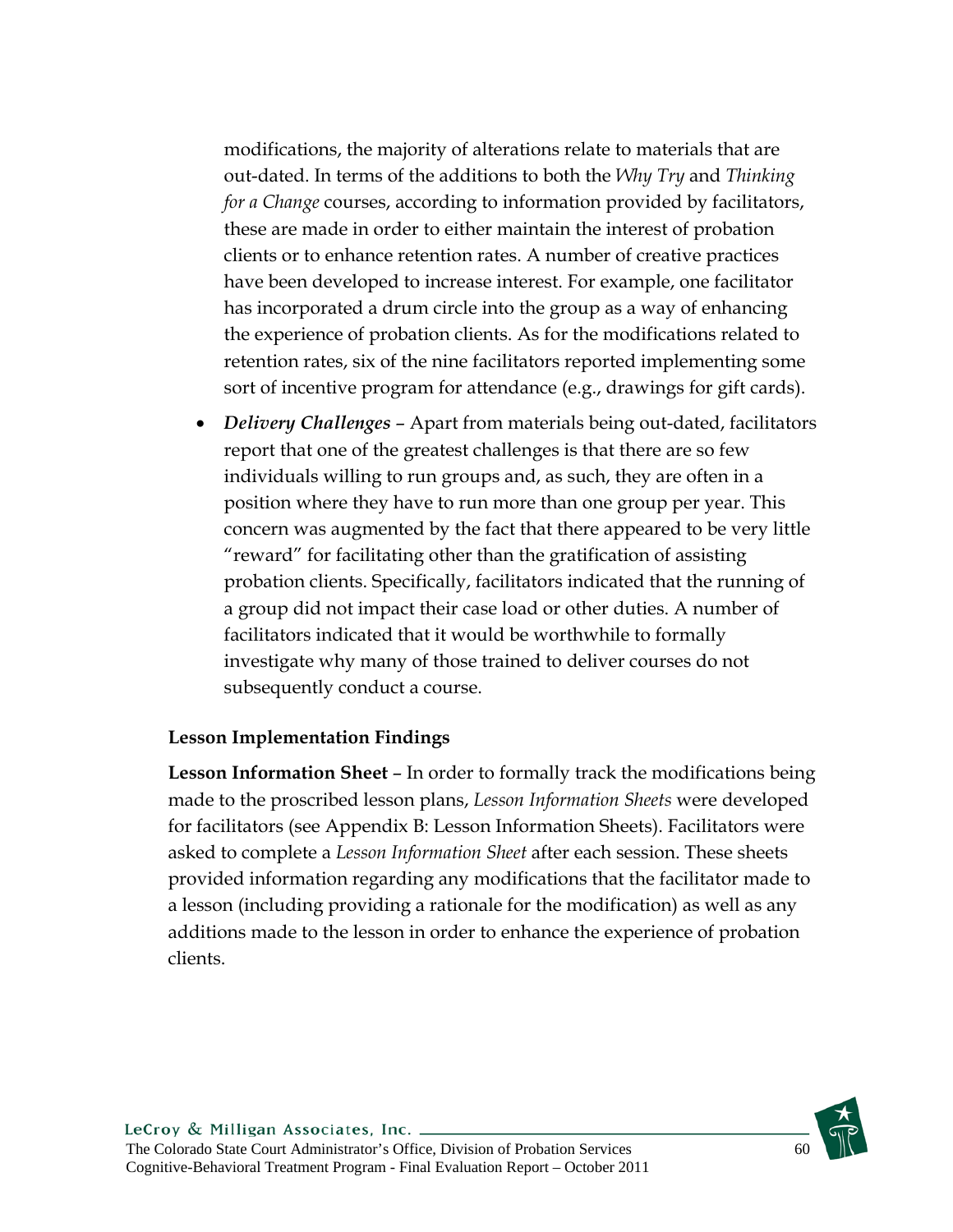The following table (Exhibit 22) includes data on Lesson Information Sheets collected since January 2010 in both *Thinking for a Change* and *Why Try* classes. A preliminary summary of findings was included in the Year 2 report, but the table below now includes the additional data gathered during Year 3. In examining Exhibit 22, it should be noted that the column titled Total Number of Potential Deliveries reflects the fact that during the study period, there were 12 full courses of *Thinking for a Change* and 3 full courses of *Why Try*. Six Lesson Information sheets corresponded to multiple lessons (i.e. the facilitator only did one sheet for a series of lessons). These could not be included in the analyses in this table.

Boxes that are shaded in the last two columns indicate whether a higher percent of facilitators modified the curriculum or delivered it unmodified. Lessons where it was tied were not highlighted. There are 13 lessons where more than 50% of facilitators (who completed information sheets) modified the lesson. The highest percent of facilitators modified Lesson 22, the last session on "selfevaluation". Lessons 2-4 of *T4C* are listed as optional by the curriculum authors, as they primarily review basic social skills, e.g. listening and asking questions. Fidelity was most frequently maintained with lessons 18 and 19, which deal with problem description and setting goals.

| Lesson<br><b>Number</b> | <b>Total Number</b><br>of Potential<br>Deliveries* | Number of<br>Lesson<br>Information<br><b>Sheets</b><br>Obtained | Number of<br><b>Facilitators</b><br><b>Modifying the</b><br>Lesson<br>$N (%)^*$ | Number of<br><b>Facilitators</b><br>Delivering the<br>Lesson<br><b>Unmodified</b><br>$N($ %) |
|-------------------------|----------------------------------------------------|-----------------------------------------------------------------|---------------------------------------------------------------------------------|----------------------------------------------------------------------------------------------|
| 1                       | 15                                                 | 12                                                              | 7(58%)                                                                          | 4(33%)                                                                                       |
| $\overline{2}$          | 15                                                 | 11                                                              | 7(64%)                                                                          | $4(36\%)$                                                                                    |
| 3                       | 15                                                 | 10                                                              | $6(60\%)$                                                                       | $4(40\%)$                                                                                    |
| 4                       | 15                                                 | 11                                                              | 6(55%)                                                                          | $4(36\%)$                                                                                    |
| 5                       | 15                                                 | 13                                                              | 8(62%)                                                                          | 5(38%)                                                                                       |
| 6                       | 15                                                 | 11                                                              | 7(63%)                                                                          | $4(36\%)$                                                                                    |
| 7                       | 15                                                 | 12                                                              | 7(58%)                                                                          | 5(42%                                                                                        |
| 8                       | 15                                                 | 10                                                              | $5(50\%)$                                                                       | $5(50\%)$                                                                                    |
| 9                       | 15                                                 | 12                                                              | $5(42\%)$                                                                       | 7(58%)                                                                                       |
| 10                      | 15                                                 | 10                                                              | $4(40\%)$                                                                       | $6(60\%)$                                                                                    |
| 11                      | 15                                                 | 10                                                              | $4(40\%)$                                                                       | $6(60\%)$                                                                                    |
| 12                      | 12                                                 | 10                                                              | $4(40\%)$                                                                       | $6(60\%)$                                                                                    |

#### *Exhibit 22. Lesson Information Sheet Data*

#### LeCroy & Milligan Associates, Inc. \_

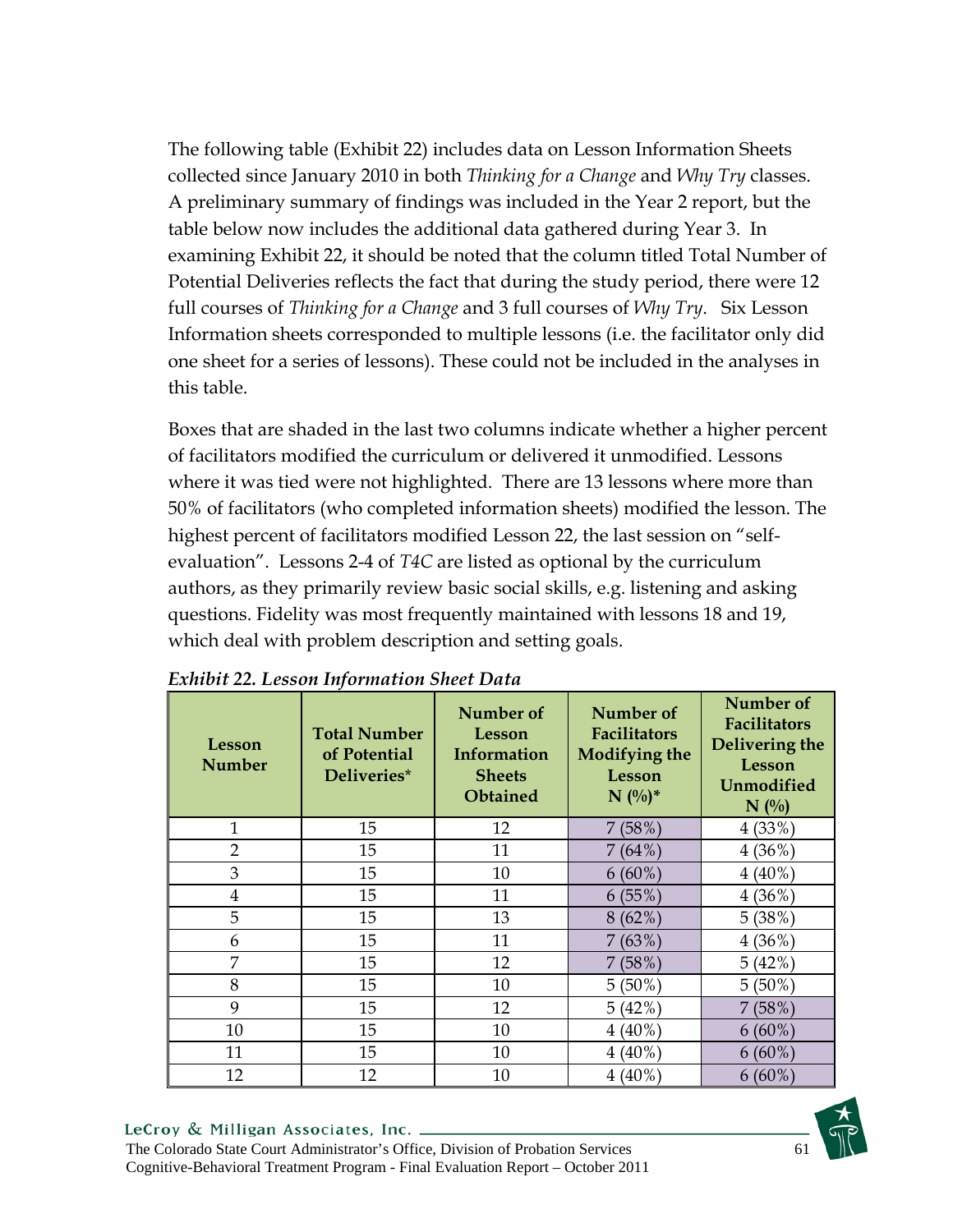| 13 | 12 | 11 | 6(55%)    | 5(45%)    |
|----|----|----|-----------|-----------|
| 14 | 12 | 10 | $5(50\%)$ | $5(50\%)$ |
| 15 | 12 | 11 | 6(55%)    | 5(45%     |
| 16 | 12 | 10 | $5(50\%)$ | $5(50\%)$ |
| 17 | 12 | 10 | $6(60\%)$ | $4(40\%)$ |
| 18 | 12 | 10 | $3(30\%)$ | $7(70\%)$ |
| 19 | 12 | 9  | $1(11\%)$ | $8(89\%)$ |
| 20 | 12 | 11 | $6(55\%)$ | 5(45)     |
| 21 | 12 | 11 | 6(55%)    | 5(45%)    |
| 22 | 12 | 8  | 7(88%)    | 1(13%)    |
|    |    |    |           |           |

\*Percent is calculated out of the number of lesson sheets obtained, not total deliveries. Numbers and percents may not total as some facilitators did not indicate whether or not they modified the lesson or due to rounding.

While a finding that 13 lessons were modified by over 50% of facilitators may seem high, a review of additional data on the types of modifications made in *Thinking for a Change*, reveals that most of the modifications were minor. Minor revisions include: changing a single activity/skit, postponing some information to the next section, adding in some additional methods to encourage engagement or participation, adding different examples/analogies to the session, and adding additional review of previous topics. In addition, it should be noted that some added activities were done by certain groups at every session, perhaps increasing their impact on participants. For example, one facilitator used a drumming circle to begin the lessons. Another facilitator added brain teasers, snacks, and time for announcements, which may have changed the experience of the program. Also, some facilitators added in tips or additional information directly related to the key cognitive behavioral outcomes of this program. For example, one facilitator added in teaching on "RIC" which stands for "Recognizing our thinking, Identifying the risk, and Changing it to something less risky." While similar *content* is found in the curriculum, the *acronym* to help them remember it is not. Most of these tips were also minor and are unlikely to play a major role in differences in outcomes.

The more significant modifications that were made include skipping lessons, and shortening session activities due to time constraints. Skipped and combining lessons are the changes that are most significant and may impact outcomes. It should be noted that the curriculum does, however, consider some lessons optional (lessons 2-4 in *T4C*).

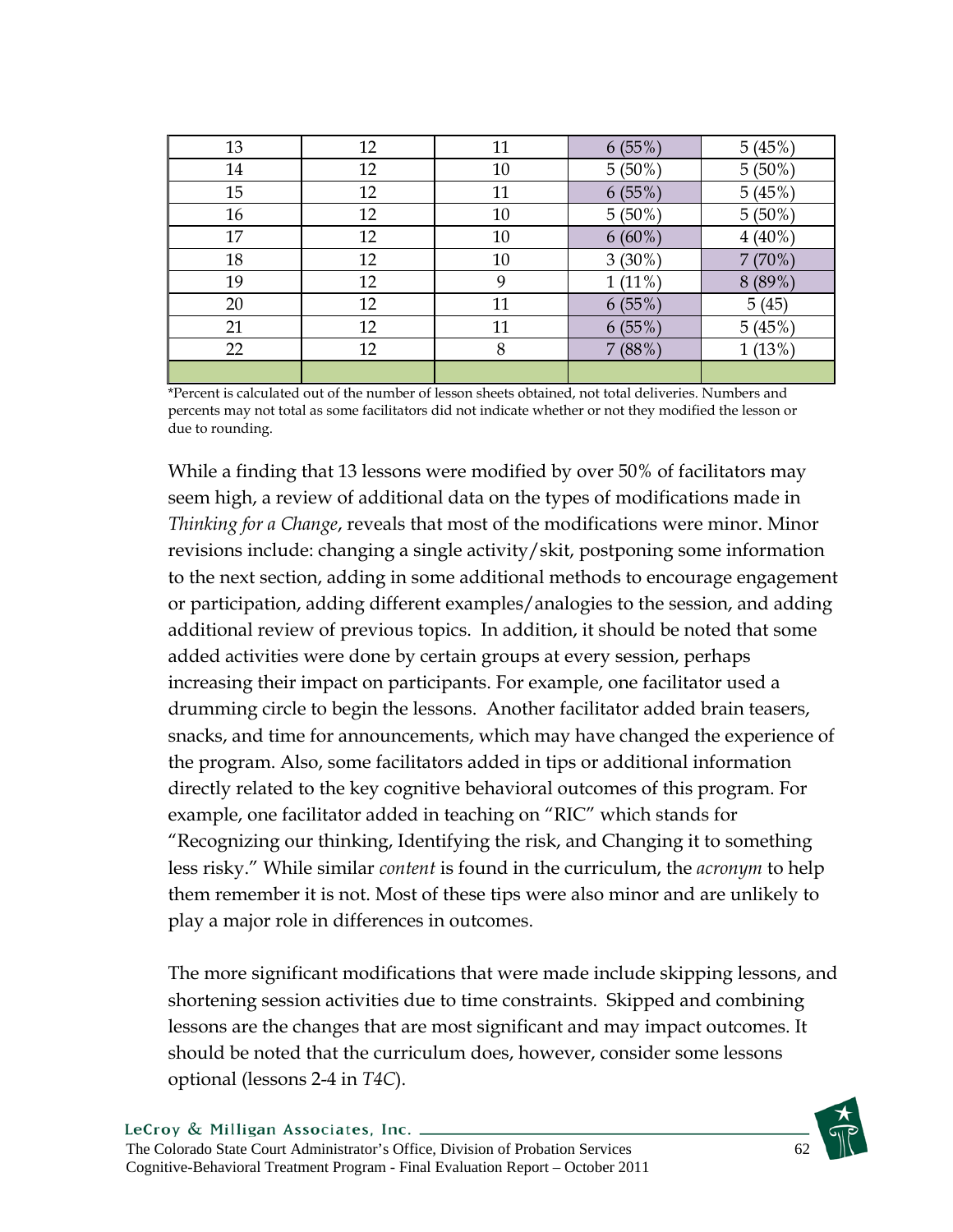The following table (Exhibit 23) provides information on some of the notable changes that were made by districts in the *Thinking for a Change* groups. These include skipped, combined, or shortened lessons. Some changes to content and additions are also noted. A detailed list by each district will be provided to Colorado Probation in another document.

*Exhibit 23. Examples of Changes Made to the Thinking for a Change Curriculum* 

| Thinking for a Change Modifications and Additions                                                                         |
|---------------------------------------------------------------------------------------------------------------------------|
| Changes in length or number of lessons or activities                                                                      |
| -did not do lesson 1                                                                                                      |
| -did not do optional lessons 2,3,4                                                                                        |
| -skipped lesson 4                                                                                                         |
| -skipped lesson 10                                                                                                        |
| -skipped lesson 13;did not finish lesson 13                                                                               |
| -skipped lesson 14                                                                                                        |
| -combined lessons 7, 8, 9                                                                                                 |
| -combined lessons 10, 11, 12                                                                                              |
| -combined lessons 13, 14, 15                                                                                              |
| -spent extra time practicing the "3 step" in lesson 17                                                                    |
| -skipped optional lesson 3 as related section in lesson 2 seemed easy                                                     |
| -split lesson between 2 days                                                                                              |
| -did not review lesson 4                                                                                                  |
| -reviewed lesson 11 briefly as lesson 11 and 12 are very similar; started on lesson 13                                    |
| -skipped homework review, or did homework in class<br>-didn't have time to complete lesson 7 so finished it the next week |
| -did more brief discussion of problem solving steps; walked through problem                                               |
| solving instead                                                                                                           |
| -don't' do the self assessment (lesson 22), discuss it verbally                                                           |
| -gave exit questionnaires                                                                                                 |
| Changes in teaching approach or format of activity                                                                        |
| -changed number of skits                                                                                                  |
| -used both facilitators                                                                                                   |
| -did not assign homework or reviewed it in class                                                                          |
| -list what they think about how probation controls their behavior                                                         |
| -taught RIC-which is "recognizing our thinking, identifying the risk, and changing                                        |
| it to something less risky"                                                                                               |
| -helped them develop "bigger" more broad attitudes and beliefs                                                            |
| -focused heavily and reinforced thoughts, feelings, attitudes/beliefs                                                     |
| -did role playing                                                                                                         |
| -cut down time on brainstorming/charting                                                                                  |
| -did not do the structured learning skill check list; discussed coaching and what                                         |
| skills they need as individuals                                                                                           |

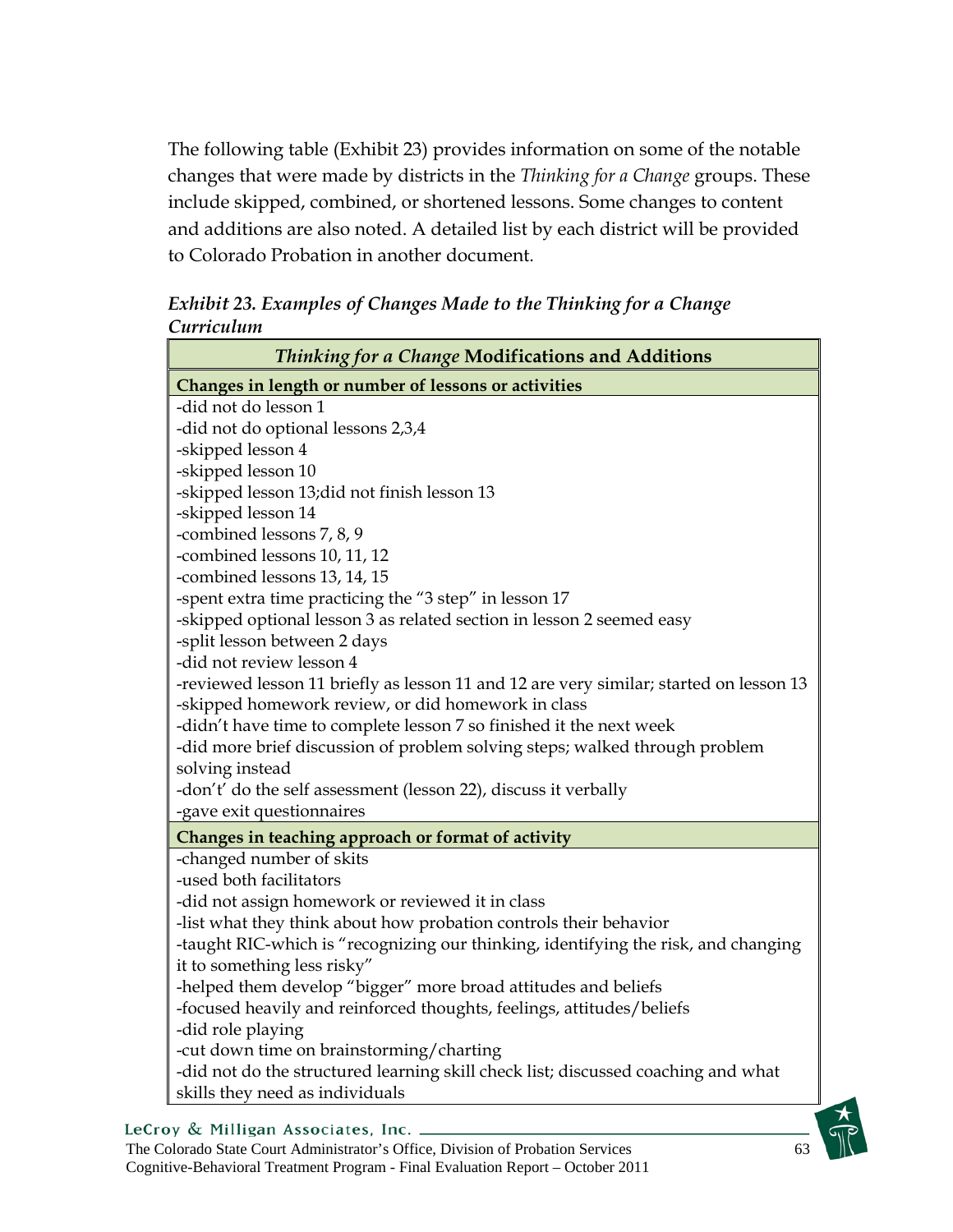| -watched Breakfast Club or didn't watch Breakfast Club video                                    |
|-------------------------------------------------------------------------------------------------|
| -did quizzes                                                                                    |
| -did social skill examples                                                                      |
| -set up the role play differently; changed modeling scenario                                    |
| -have all the clients come up with a 3-step enactment                                           |
| -did not use Glick's pocket analogy because most participants are not violent; do               |
| talk about choices                                                                              |
| -changed name of girl in curriculum "Shewan" as previous group saw that as racial               |
| profiling                                                                                       |
| -wrote in additional class rules                                                                |
| -gave a midterm                                                                                 |
| -shared a song about facts/goals that a previous group facilitator had developed                |
| -facilitators did extra modeling and review                                                     |
| -did not discuss social skills list, but gave it to them to think about                         |
| -spent extra time on skill of "responding to feelings of others"                                |
| -added anger management questionnaire/checklist                                                 |
| -gave the class a 20 question test in order to pass the class                                   |
|                                                                                                 |
| -do not include props as don't have enough space                                                |
| Creative recruitment or retention methods                                                       |
| -added incentives ; with every 3 <sup>rd</sup> consecutive attendance, client receives one time |
| pull from incentives bag with gift cards                                                        |
| -provide snacks                                                                                 |
| -start each session with brain teaser and announcements                                         |
| -added being your own Valentine discussion for Valentine's day                                  |
| -added funny clips between slides                                                               |
| -encouraged networking for employment opportunities; discussed available                        |
| employment                                                                                      |
| -wrote on a piece of paper something positive about other participants                          |
| -had participants do a brief evaluation of group to obtain feedback about things to             |
| improve for future groups                                                                       |
| -do drum circle                                                                                 |
| -gave out tootsie pops                                                                          |
| -give clients a feeling word list                                                               |

\* Findings are only reported for the Thinking for the Change classes, due to the complexity of assessing the fidelity of the flexible *Why Try* curricula.

All three *Why Try* youth groups were held in District 17. *Why Try* is not included in this review of specific modifications by district (above), as the curriculum is much more flexible and fidelity is difficult to assess. Lesson Information Sheets suggest that the types of changes made in these youth classes were primarily spending additional time on behavior, motivation, and ground rules. Some changes were also made in the number of analogies done

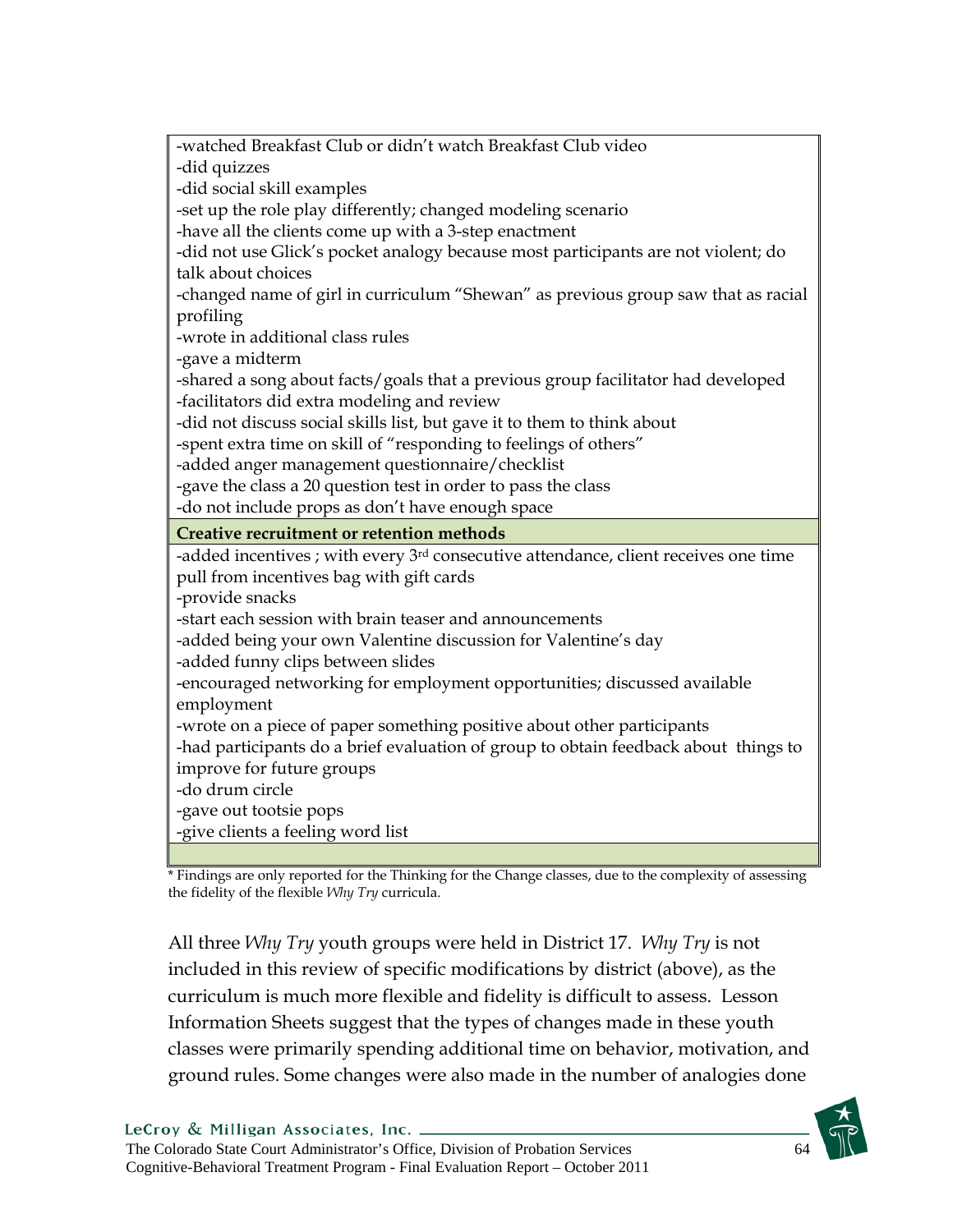at each session and the music. The youth curriculum allows a great deal more flexibility in how it is implemented, however, so fidelity is more difficult to assess. See the recommendations section for more information on recommendations regarding *Why Try*.

## **Findings from End of Project Chief Probation Officers Survey**

At the conclusion of Year 3, Chief Probation Officers from each of the judicial districts included in the evaluation were asked to respond to a survey designed to gather their overall impressions of the CBT program, its implementation over the three years, perceived barriers to implementation and overall satisfaction with the program. Eight chiefs responded to the survey; two probation officers (both had facilitated CBT groups) whose chief was unavailable also responded.

## **Perceptions of the impact of the CBT program probationer outcomes in their districts**

*Positive impacts*

- "We have noticed that clients who take CBT are more likely to progress from an enhanced level of supervision to standard probation."
- "The cognitive programs we are conducting in this district have had a tremendous impact on success rates - 82% of our female CBT graduates from two years ago have not picked up any new charges."
- "Clients report having better outcome in high risk and dangerous situations; clients that have completed are more open to others' opinions, letting to go of their old way of thinking and learning to agree to disagree with others. Better overall problem solving ability through thinking before acting."
- "I believe it teaches an alternative decision making model and helps in offenders learning critical reasoning skills."

### *Potential for positive impacts*

- "I believe the impact with juvenile clients has been low due to the difficulty in maintaining clients in the program sessions - several dropped out of the class, were placed into detention, and/or were unable to continue for various reasons. With those juveniles that did successfully complete all sessions of the program, there was improvement in their behavior and they were more likely to complete probation successfully."
- "I think it may be a small impact overall, based on the small number of offenders going through the programs."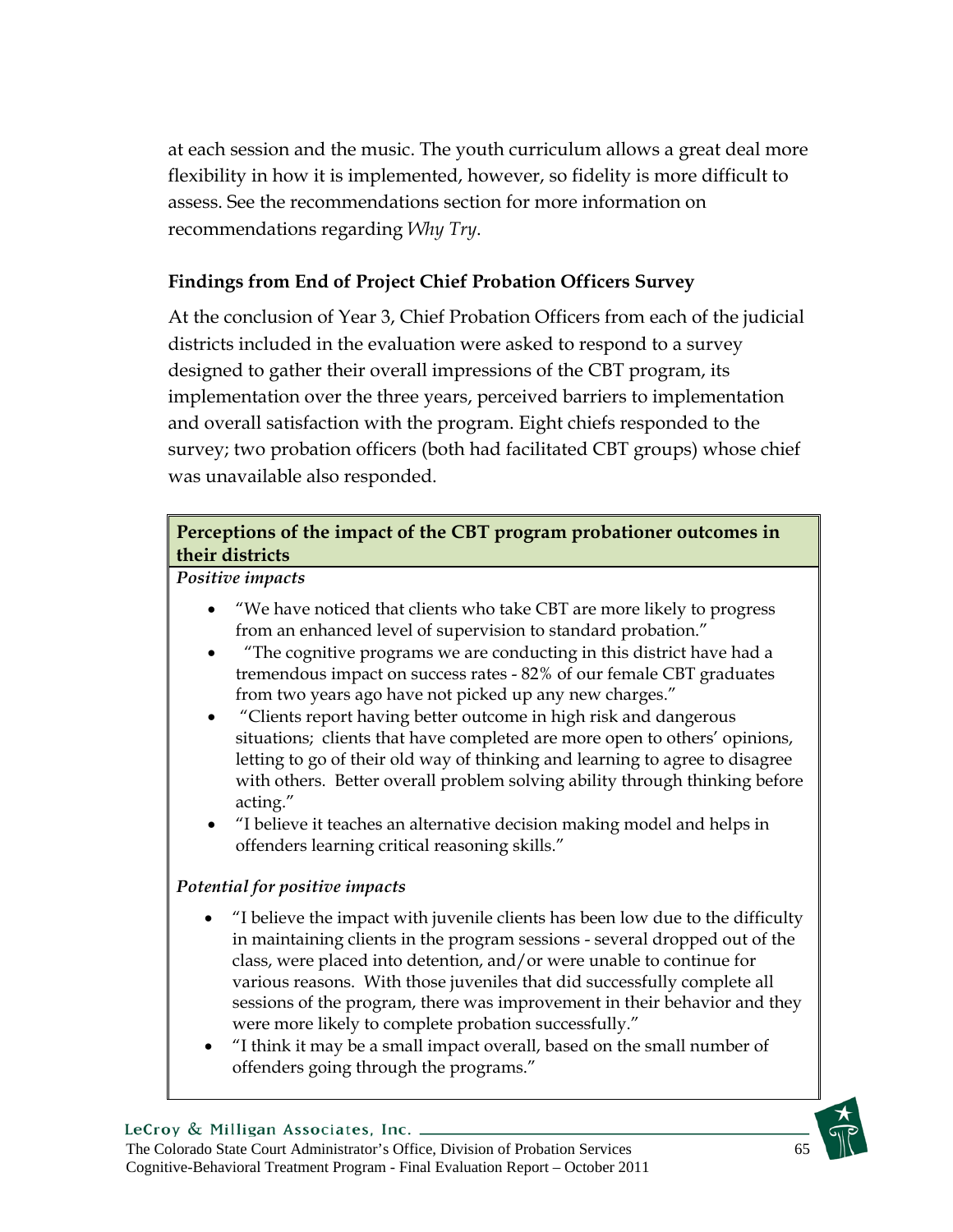*Probation officer/group facilitators perceptions were mixed* 

- "Clients who completed the program have been more successful in their completion of probation than they would have if they had not completed the course. The course gives probation clients more "tools" to help them problem-solve and develop social skills which I believe can help reduce recidivism."
- "I think it depends on the offender. Offenders invested in making changes and working the steps seem to do the best. They take the class at its face value and not try to make it more complicated then what we are teaching. They actually take it to their families and discuss the topics, so it forces the family to get involved. The offenders that didn't get anything from the class were usually skeptical from the beginning and had it in their heads they weren't going to like it."

### **Satisfaction with the CBT programs**

*Chiefs* 

- "I believe the CBT program we utilize in our district (*T4C*) is sufficient for our district provided those leading the groups stayed true to the model."
- "Very satisfied, particularly with the adjusted/ combined lessons and the addition of a facilitator."
- "Extremely satisfied with the implementation of the program. We have shown how important cog skills are in order to create behavior change."

### *Facilitator*

 "I am certified in three variations of this course, and Colorado's is my least favorite. It doesn't leave any room for open discussions. I think it is a little naive in the type of populations we are working with to provide the same curriculum. I like being able to work with someone at their level so they feel I am talking to them not down to them."

## **Recommendations for the field regarding the use of cognitive behavioral programs**

- "We have continuously been given client feedback that having a probation officer as the facilitator has been a great mentoring experiencing."
- "Everyone sentenced to probation should be ordered to complete Cog."
- "I believe the cognitive-based skill modeling/building should be an integral part of offender interactions with the PO, in individual meetings as well as more formal group settings."
- "Those trained to lead the groups need to be committed to ensuring fidelity to the curriculum. In addition, the program needs to be made a priority by staff and administration."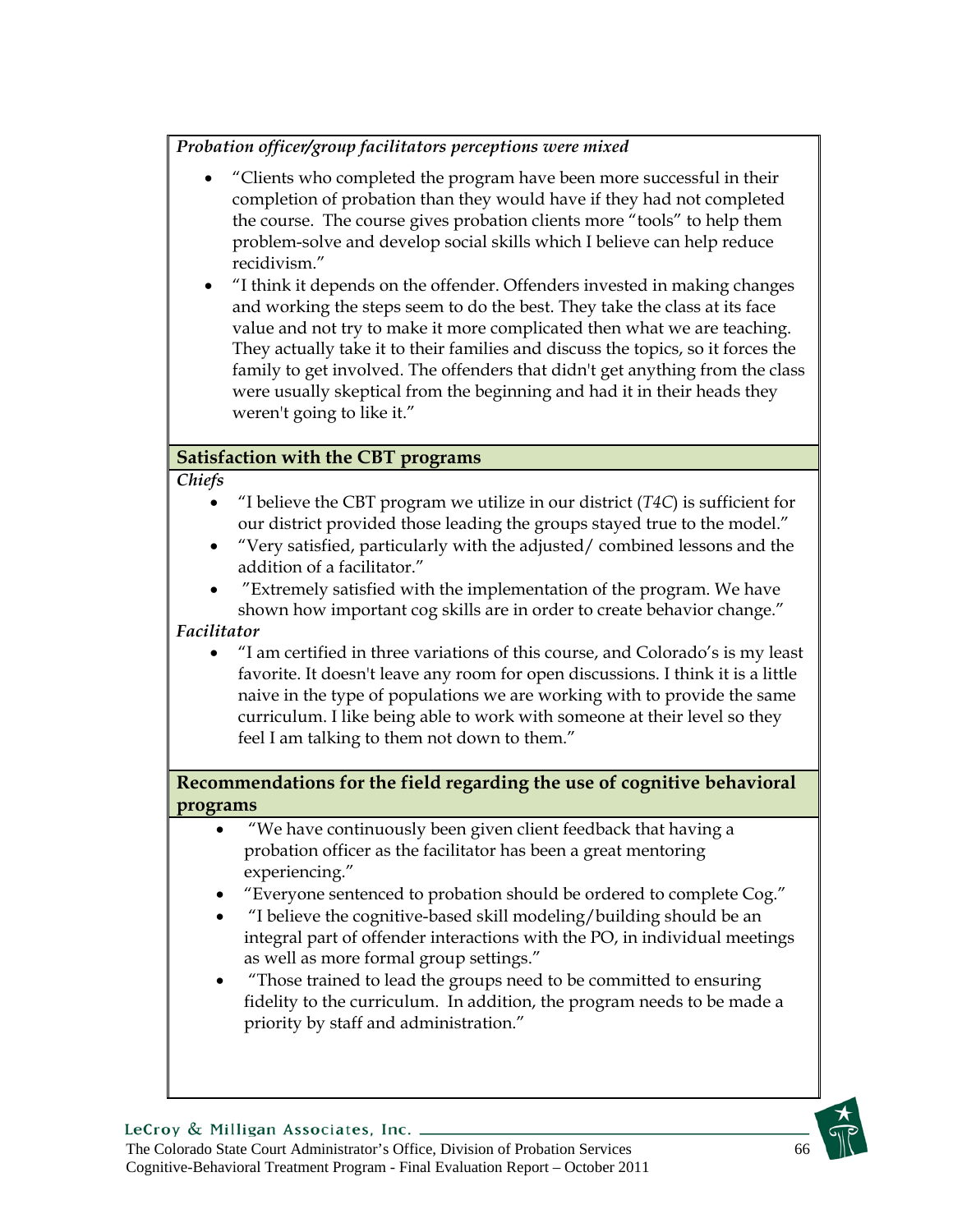- "I think that all probation officers should take the course in its entirety. One district did this at their department in a condensed version and the feedback was very positive). I would like to implement such a program for our Adult Probation Dept. I think staff can use these skills with their offenders during office visits and home visits, in a way similar to MI."
- "Train the right people. Have an after care Cog class that forces people to continue to work the steps even when the class is over, and lean more towards the R&R Cog class or the Life skills Cog classes" and "Having time to teach a course is a problem, so maybe look at reduction in officer's caseloads."

#### **Future directions**

#### *Need for increased capacity to serve clients in greater numbers*

- "It appears that the success of our district's cog groups have generated a multitude of referrals from probation officers (both state and private) and judges. We have a difficult time securing conference rooms and facilitators to meet the needs of the referrals. Additionally, because we are an urban and suburban district, it has been easy to coordinate weekly groups; however, we recognize if we were to serve a primarily rural population that this would need to be adjusted."
- "How can we continue to support these groups at low or no cost for offenders? Caseloads are increasing and staff is decreasing - probation officers may not have the time to commit to running Cog groups."
- "It would be beneficial if we had officers specifically assigned to running cog groups as we did back in the early 2000's (SDOP) officers. Mandatory for all ISP clients would be a plus."

#### *Probation officer/facilitator*

 A probation officer echoed "I hope that the study shows the benefit of cog to probation clients which results in expanding the program in every district. I think there is tremendous value in probation officers teaching the course to probation clients. They see us (PO's) in a different light and I think that gives them more respect for PO's and the entire judicial system. They realize that this is something that staff teaches, not because they have to, but because they believe in the program and want to teach it."

Exhibit 24 highlights comments regarding three things: 1) changes made in the Cog programs over the past three years, 2) local events that may have impacted outcomes, and 3) general environmental or policy influences that may have impacted the Cog programs.

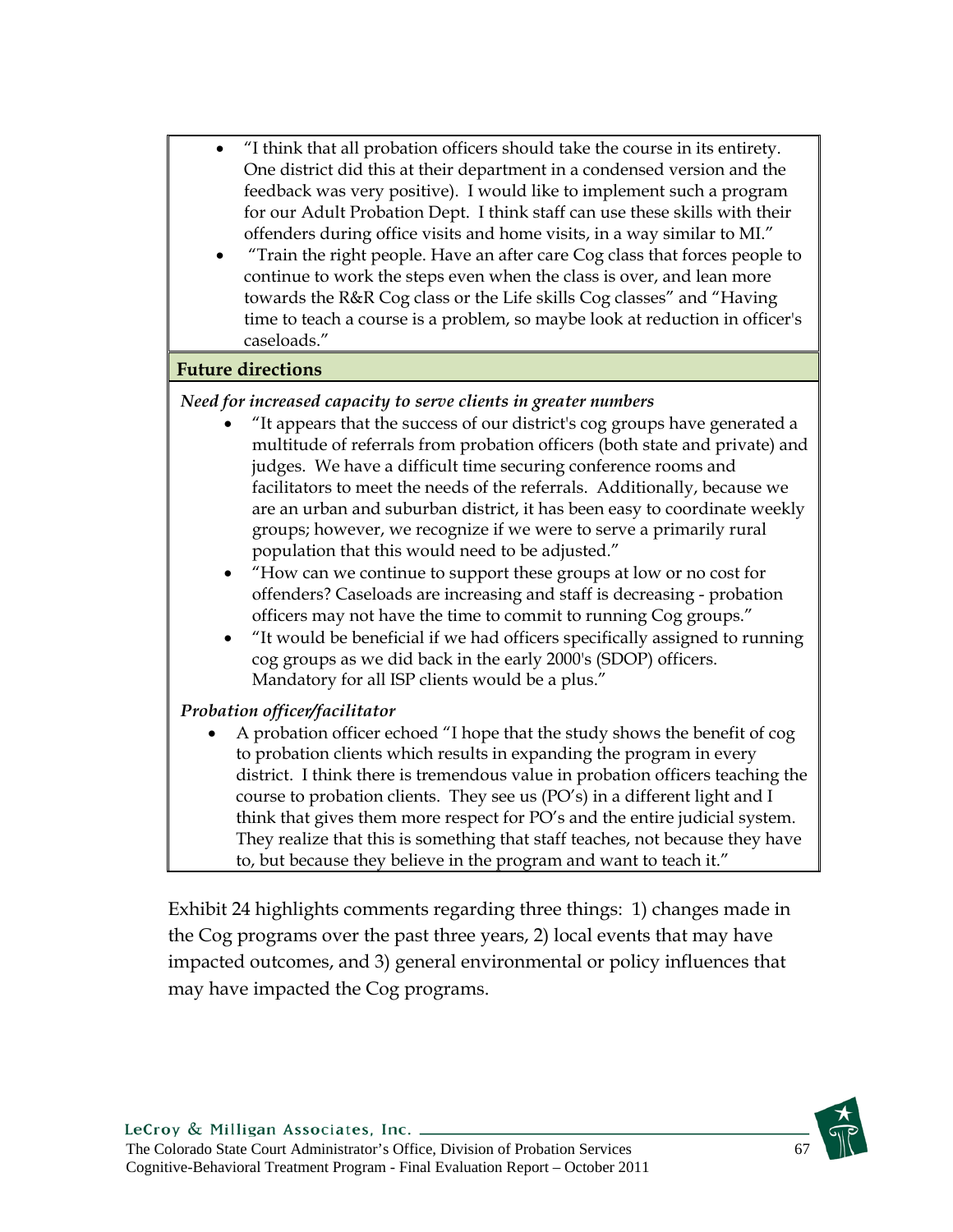## *Exhibit 24. Chief PO Perceptions about Implementation -Year 3*

#### **Changes made in the Cog groups over the past three years**

#### *Updated modes of presentation of curriculum*

• "Since I took the training  $4\frac{1}{2}$  years ago, the program now has a power point (finally!) instead of slides which is so helpful in teaching the class and much more modern. There are videos that I now have access to for some of the examples that we use throughout the course. This is so much better than clients watching me try out my acting skills yet again (as they do for several other lessons). The videos offer more variety to the course."

#### *Program may have become "too standardized"*

 $\cdot$  T think it is too cookie cutter. When I first started teaching cog we taught to our offenders (DOC, Probation, and Parole). Now it feels like we are trying to teach to meet a state standard that is simply unattainable; you can't compare urban experiences to suburban experiences. Otherwise, your lesson seems insincere."

#### *Adjustments made in the curriculum*

"Combining lessons to shorten the length of the overall program and making adjustments in curriculum to make it more easily related to a juvenile audience;" "Some lessons have been combined. Additionally, our district has attempted to have three facilitators in the groups during each lesson," and "Perhaps less consistently offered due to budget constraints and higher case load numbers."

#### **Local events that may have impacted program outcomes**

 $\bullet$  "There is always a crisis in group- we had a suicide recently of a group member. However, I don't believe every crisis has an impact on the outcome. Depending on the crisis, it can bring the group even closer together."

#### **General environmental or policy influences that may have impacted the program**

"Many of our clients are unemployed - we were able to offer the Cog programs at no cost to the offender."

"Very positive - our south county facilitators are both ISP officers and see it as an effective tool in conjunction with ISP - they also take regular clients off other officer's caseloads and get good feedback from the regular adult officers." "I believe local press on the high rate of ISP arrest had some impact."

A probation officer/facilitator expressed this: "There is a notion that everyone can be saved right now throughout the state. This leads officers to make a choice to refer to cog class rather than revoking a dangerous offender. On a local level we could do a better job of identifying who would benefit for from the class and referring that person over someone who is just being placed in their to create an illusion that treatment is completed."

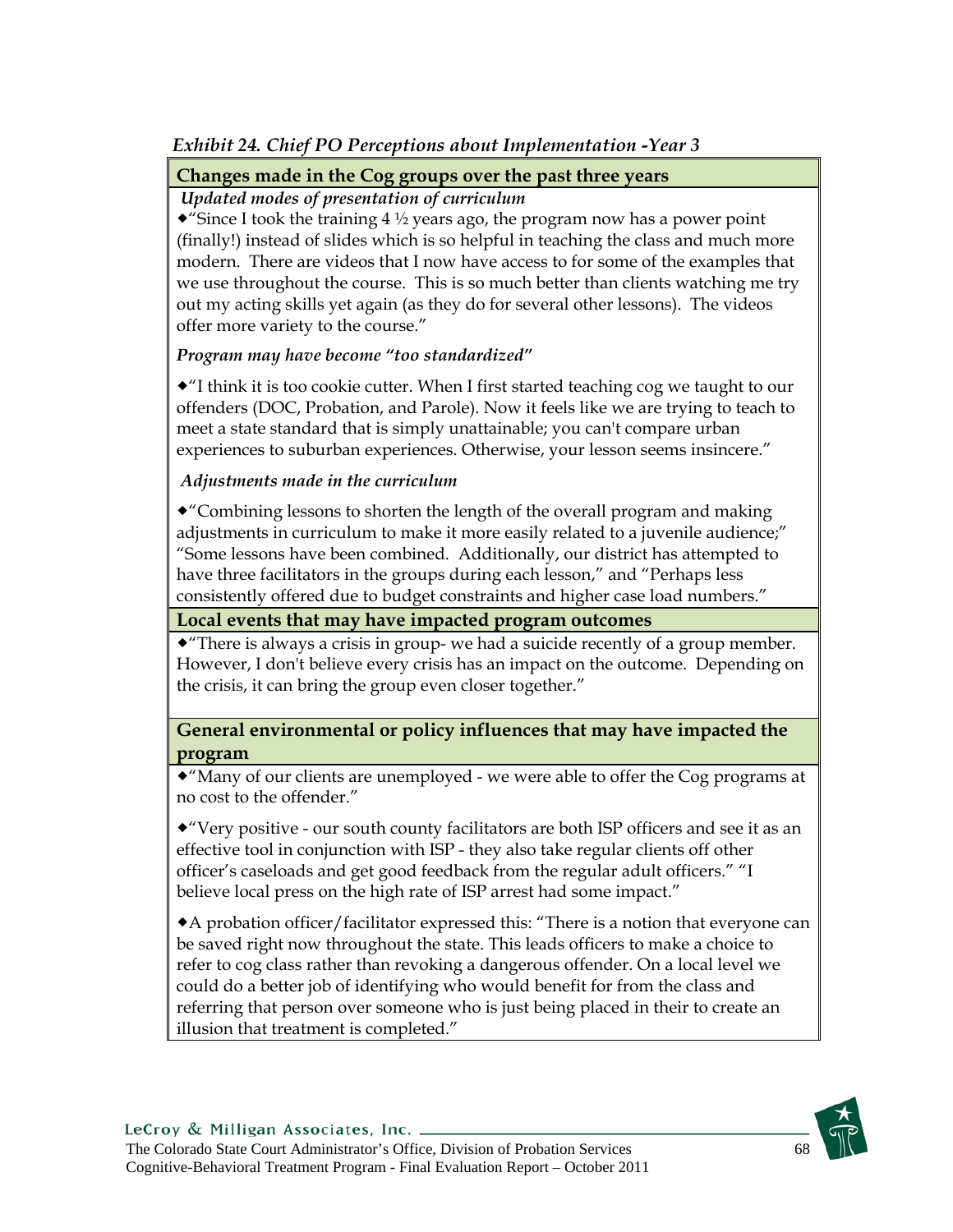## **Phase 4: Outcome Evaluation Findings**

The purpose of the outcome evaluation was to answer the following research question:

*What are the intermediate and long-term outcomes of those probationers who participate in Thinking for a Change or Why Try (e.g., attitudinal changes, problem solving skills, assertiveness, increased self-control, recognition of feelings, social cognitive biases, change in risk scores, successful completion rates of probation, recidivism rates during supervision)?* 

A total of 393 probation clients from seven judicial districts participated in the outcome evaluation. Sample characteristics are summarized in Exhibit 25.

| Lanton zo. Characteristics of Staag Furticipants |                                           |               |                |                          |  |  |
|--------------------------------------------------|-------------------------------------------|---------------|----------------|--------------------------|--|--|
| Characteristic                                   | Program $(n = 239)$                       |               |                | Comparison ( $n = 154$ ) |  |  |
| Gender                                           | #                                         | $\frac{0}{0}$ | #              | $\frac{0}{0}$            |  |  |
| Male                                             | 164                                       | (69%)         | 111            | (72%)                    |  |  |
| Female                                           | 55                                        | (23%)         | 41             | (27%)                    |  |  |
| Missing                                          | 20                                        | (8%)          | $\overline{2}$ | (1%)                     |  |  |
| Juvenile or Adult client?                        |                                           |               |                |                          |  |  |
| <b>Iuvenile</b>                                  | 111                                       | $(46\%)$      | 28             | (18%)                    |  |  |
| Adult                                            | 114                                       | (48%)         | 121            | (79%)                    |  |  |
| Missing                                          | 14                                        | (6%)          | 5              | (3%)                     |  |  |
| <b>Supervision type</b>                          |                                           |               |                |                          |  |  |
| Regular                                          | 77                                        | (32%)         | 106            | (69%)                    |  |  |
| Adult/juvenile intensive supervision             | 85                                        | (36%)         | 16             | (10%)                    |  |  |
| Female offending program                         | 19                                        | $(8\%)$       | $\overline{2}$ | $(1\%)$                  |  |  |
| Other                                            | 37                                        | (16%)         | 20             | (13%)                    |  |  |
| Missing                                          | 21                                        | (9%)          | 10             | (7%)                     |  |  |
| <b>Offense</b>                                   |                                           |               |                |                          |  |  |
| Felony                                           | 153                                       | (64%)         | 97             | (63%)                    |  |  |
| Misdemeanor                                      | 59                                        | (25%)         | 47             | (31%)                    |  |  |
| <b>Both</b>                                      | 6                                         | (3%)          | 3              | (2%)                     |  |  |
| Missing                                          | 21                                        | $(9\%)$       | $\overline{7}$ | (5%)                     |  |  |
| <b>Median Age</b>                                |                                           |               |                |                          |  |  |
| Juvenile clients only                            | 16 years                                  |               |                | No data                  |  |  |
| Adult clients only                               | 27                                        |               |                | 27.5                     |  |  |
| Missing                                          | 11.3%                                     |               |                | 33.8%                    |  |  |
| Mean age (SD)                                    |                                           |               |                |                          |  |  |
| Juvenile clients only                            | 15.8 years (1.07)                         |               |                | No data                  |  |  |
| Adult clients only                               | 29.43 years (9.45)<br>30.96 years (11.41) |               |                |                          |  |  |

#### **Characteristics of Study Participants**

| <b>Exhibit 25. Characteristics of Study Participants</b> |  |  |
|----------------------------------------------------------|--|--|
|                                                          |  |  |

Note: Percentages may not add to 100% due to rounding.

#### LeCroy & Milligan Associates, Inc. \_

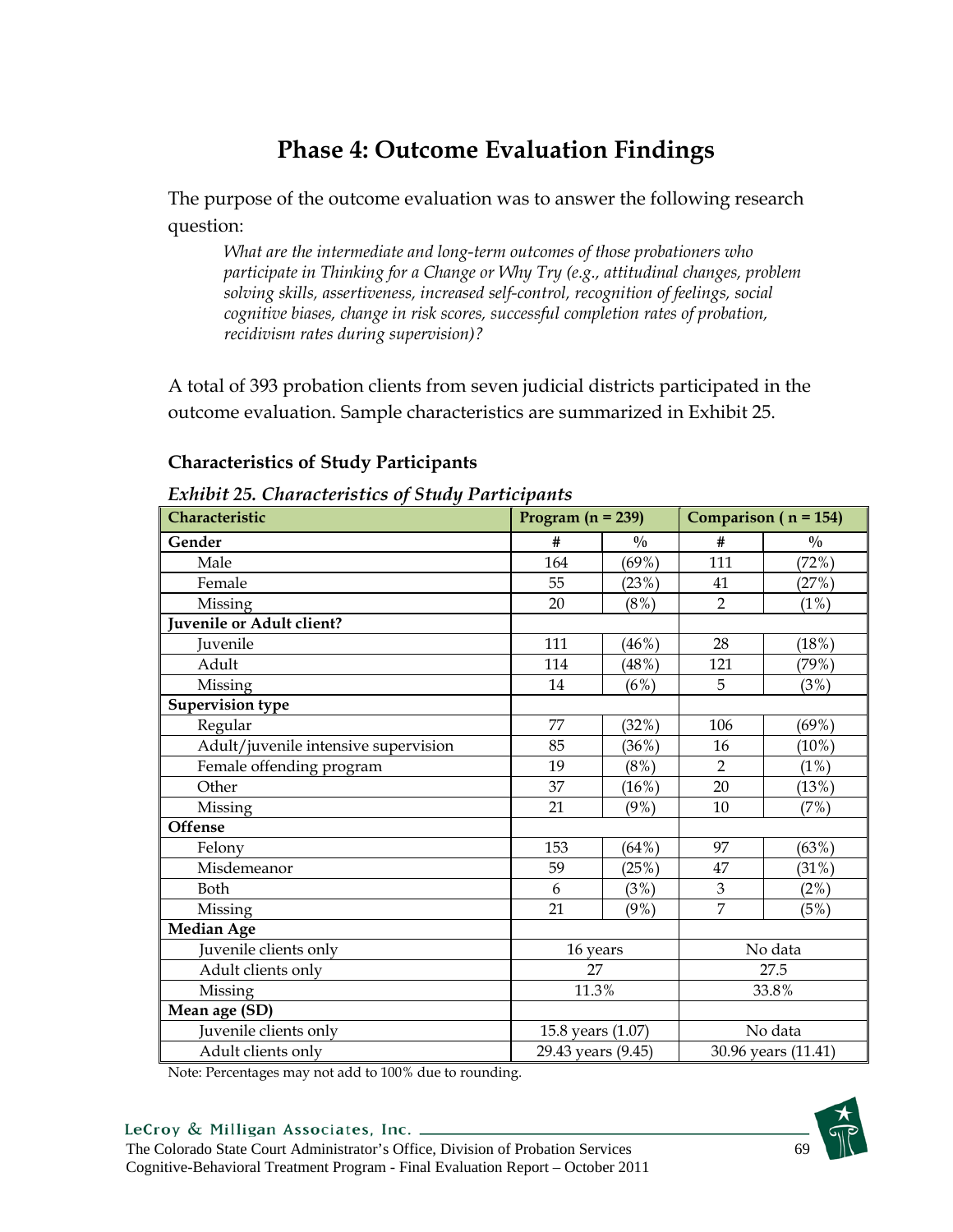## *Group Comparability*

CBT clients were comparable to comparison group clients in most regards (see Exhibit 25). Within adult clients, there were no significant age differences; within the juvenile sample, no age-related data were available for the comparison group. Given the small age range among the program group juveniles (12 – 17 years), it is reasonable to assume no significant age differences exist between program and comparison group juveniles. Because two treatment subgroups existed within the juvenile subsample (*Why Try* was instituted exclusively with juvenile probation clients), it was important to examine group comparability between each of the treatment groups (*Why Try* and *T4C*) and the juvenile subsample of the comparison group (Exhibit 25a). The majority of juvenile clients in each of the three groups were male and had committed a felony. The majority of juveniles in the *Why Try* and comparison groups were on regular supervision; such was not the case in the *T4C* group, where 56% were on juvenile intensive supervision. Full comparison is not possible however, as 15% of the data regarding supervision type is missing for the *T4C* group. The median age in the juvenile *T4C* and *Why Try* groups was 16 years. All subsequent analyses include the following groups: 1) the full sample: adults and juveniles combined, 2) the subsample consisting of all juvenile clients, and 3) the subsample consisting of all adult clients.

| -<br>$\sim$ $\sim$<br>. <b>r</b> |                             |               |                            |               |                         |               |  |
|----------------------------------|-----------------------------|---------------|----------------------------|---------------|-------------------------|---------------|--|
| Characteristic                   | <i>Why Try</i> $(n = 67)^*$ |               | $T4C$ (n =41) <sup>*</sup> |               | Comparison ( $n = 28$ ) |               |  |
| Gender                           | #                           | $\frac{0}{0}$ | #                          | $\frac{0}{0}$ | #                       | $\frac{0}{0}$ |  |
| Male                             | 57                          | (85%)         | 35                         | (85%)         | 20                      | (71%)         |  |
| Female                           | 10                          | (15%)         | $\mathbf{0}$               | (0%)          | 8                       | (29%)         |  |
| Missing                          | $\theta$                    | (0%)          | 6                          | (15%)         | $\boldsymbol{0}$        | $(0\%)$       |  |
| Supervision type                 |                             |               |                            |               |                         |               |  |
| Regular                          | 32                          | (48%)         | 12                         | (29%)         | 21                      | (75%)         |  |
| Juvenile intensive               | 18                          | (27%)         | 23                         | $(56\%)$      | 6                       | (21%)         |  |
| supervision                      |                             |               |                            |               |                         |               |  |
| Female offending program         | $\theta$                    | $(0\%)$       | $\theta$                   | $(0\%)$       | $\theta$                | $(0\%)$       |  |
| Other                            | 17                          | (25%)         | $\theta$                   | (0%)          | $\mathbf{1}$            | (4%)          |  |
| Missing                          | $\boldsymbol{0}$            | $(0\%)$       | 6                          | (15%)         | $\theta$                | $(0\%)$       |  |

*Exhibit 25a. Characteristics of Juvenile Study Participants*

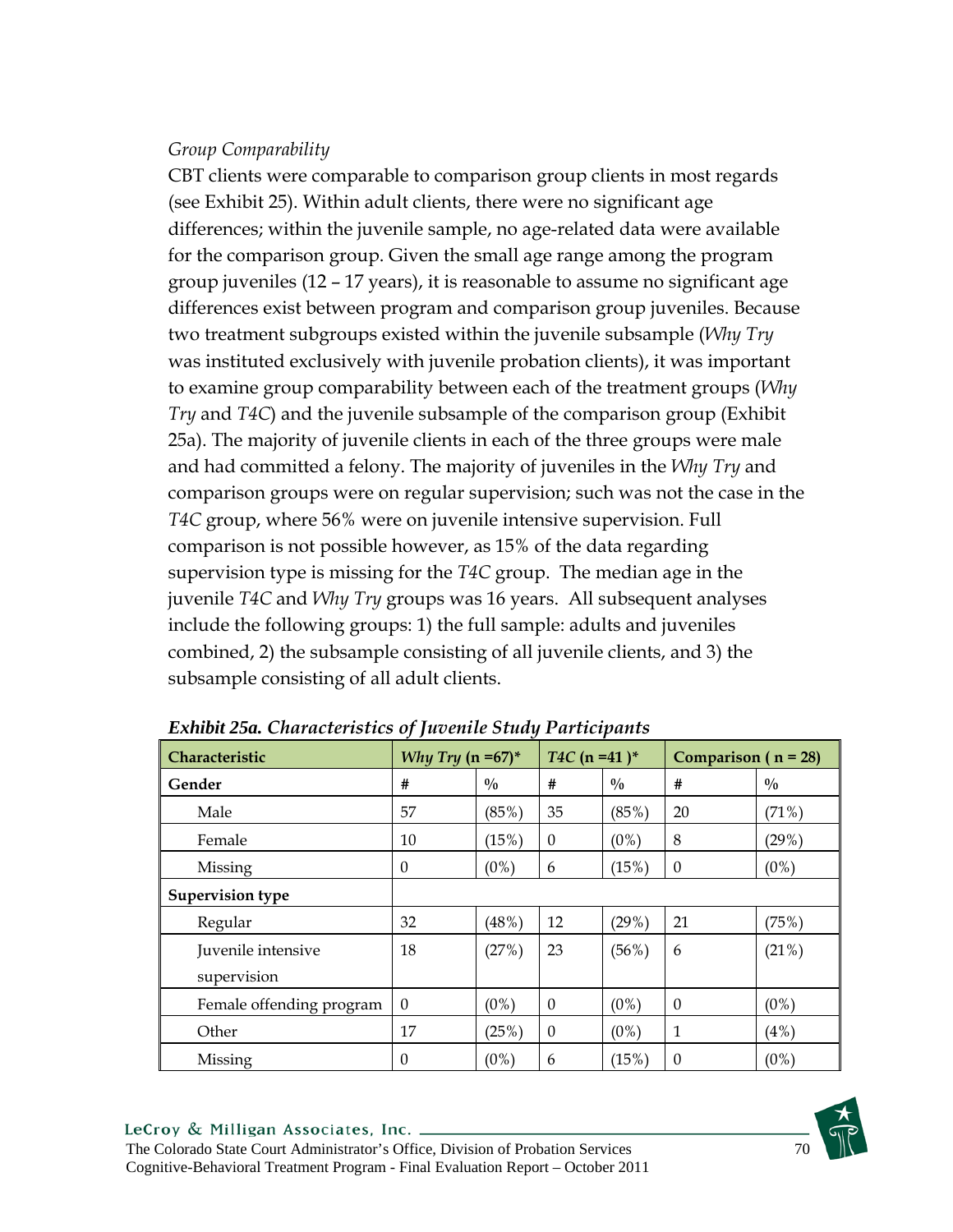| <b>Characteristic</b> | $T4C$ (n =41) <sup>*</sup><br><i>Why Try</i> (n = 67) <sup>*</sup> |       | Comparison $(n = 28)$ |         |          |         |
|-----------------------|--------------------------------------------------------------------|-------|-----------------------|---------|----------|---------|
| <b>Offense</b>        |                                                                    |       |                       |         |          |         |
| Felony                | 37                                                                 | (55%) | 21                    | (51%)   | 11       | (39%)   |
| Misdemeanor           | 28                                                                 | (42%) | 14                    | (34%)   | 16       | (57%)   |
| <b>Both</b>           | $\Omega$                                                           | (0%)  | $\Omega$              | $(0\%)$ | $\Omega$ | $(0\%)$ |
| Missing               | $\overline{2}$                                                     | (3%)  | 6                     | (15%)   | 1        | (4%)    |
| <b>Median Age</b>     | 16 years                                                           |       | 16 years              |         | No data  |         |
| Missing               | $1\%$                                                              |       | 15%                   |         | 100%     |         |
| Mean age (SD)         | 16 years (1.00)                                                    |       | 16 years (1.18)       |         | No data  |         |
| Missing               | 1%                                                                 |       | 15%                   |         | 100%     |         |

Note: percentages may not add to 100% due to rounding.

\*Type of program for three juveniles was unavailable; therefore # in *Why Try* and *T4C* do not sum to 111.

Risk assessments are conducted for probation clients close to the time their probation begins and approximately every six months, thereafter. Colorado Probation Departments use the Level of Supervision Inventory (LSI) for adult clients and the Colorado Youth Offender Level of Supervision Inventory (CYOLSI) for juveniles. Scores on the LSI ranging 0-18 indicate minimum risk of reoffending, 19-28: medium risk and 29-54: maximum risk. CYOLSI scores ranging 0-20 indicate minimum risk, 21-30: medium, and 31-84: maximum risk.

The program and comparison groups were very similar in all but one regard: while the juvenile clients from *Why Try*, *T4C*, and the comparison group began the study with comparable CYOLSI scores, there were statistically significant differences among the adult clients on the LSI risk index, favoring the comparison group (i.e., the comparison group had lower risk scores). The mean LSI score for the CBT group was  $26.42$  (SD = 6.67); the mean score for the comparison group was  $23.66$  (SD =  $8.50$ ) (see Exhibit 26).

These scores would intuitively seem to indicate that the CBT group adults started off at higher risk. It is important to emphasize that the mean risk scores for both the cog group *and* the comparison group fall well within the medium risk range, 19 – 28. Further, because the LSI was administered at vastly different times with regard to when clients began probation services, it is not possible to draw sound conclusions from the baseline LSI scores.

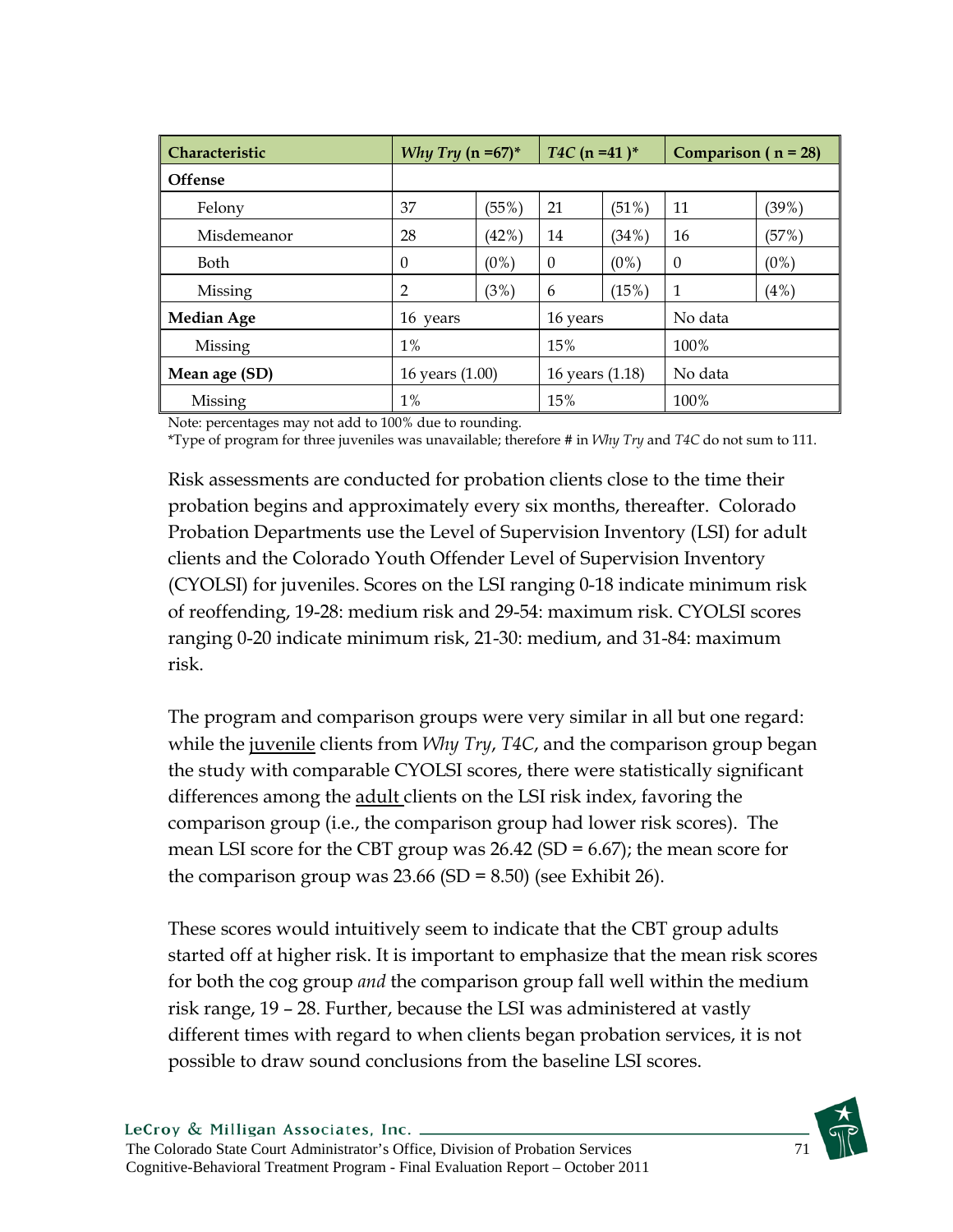# **Program (n = 166) Comparison (n = 95) LSI/CYOLSI Scores**  Juveniles clients only 27.55 (10.08) 25.71 (10.68) *Why Try* (n = 51) 27.67 (10.70) *T4C* (n = 34) 27.38 (9.22) Adult clients only 26.42 (6.67) 23.66 (8.50) Missing 20.9% 7.1%

### *Exhibit 26. Baseline LSI/CYOLSI Scores*

Note: Shaded areas indicate that group differences were statistically significant.

*Characteristics of the Outcome Measure for Cognitive Changes in Clients* Clients participating in either the *Why Try* or *Thinking for a Change* programs completed a 71-item assessment, the Pre/Post Treatment Client Survey, at program enrollment, and again upon program completion or upon their early exit from the program. A full description of the construction of this instrument is included in the outcome evaluation methodology section of this report.

The development of the outcome instrument was based on an extensive review of the literature. The five cognitive factors were tapped through adapted versions of a number of published scales. Scale and sub-scale internal consistency reliability statistics are summarized in Exhibit 27 below. This shows internal consistency across items in measuring the key outcomes. Internal consistency for Locus of Control, Problem Solving, Self-Control (Full scale), and the Temper subscale of Self-Control is good. Internal consistency for the four-item Impulsivity and Risk-Seeking subscales, and Effect of Cognitive Biases on Decision-Making scale is acceptable. Internal consistency for the Avoid Challenging Tasks, Prefer Physical Activities over Mental Activities, and Self-Centeredness subscales and the Recognition of Feelings scale is low. Internal consistency is dependent on the number of items in a scale; therefore smaller subscales are expected to be somewhat lower than the full scale from which they are taken. The full outcome instrument with items from the scales and subscales follows in Exhibit 28.

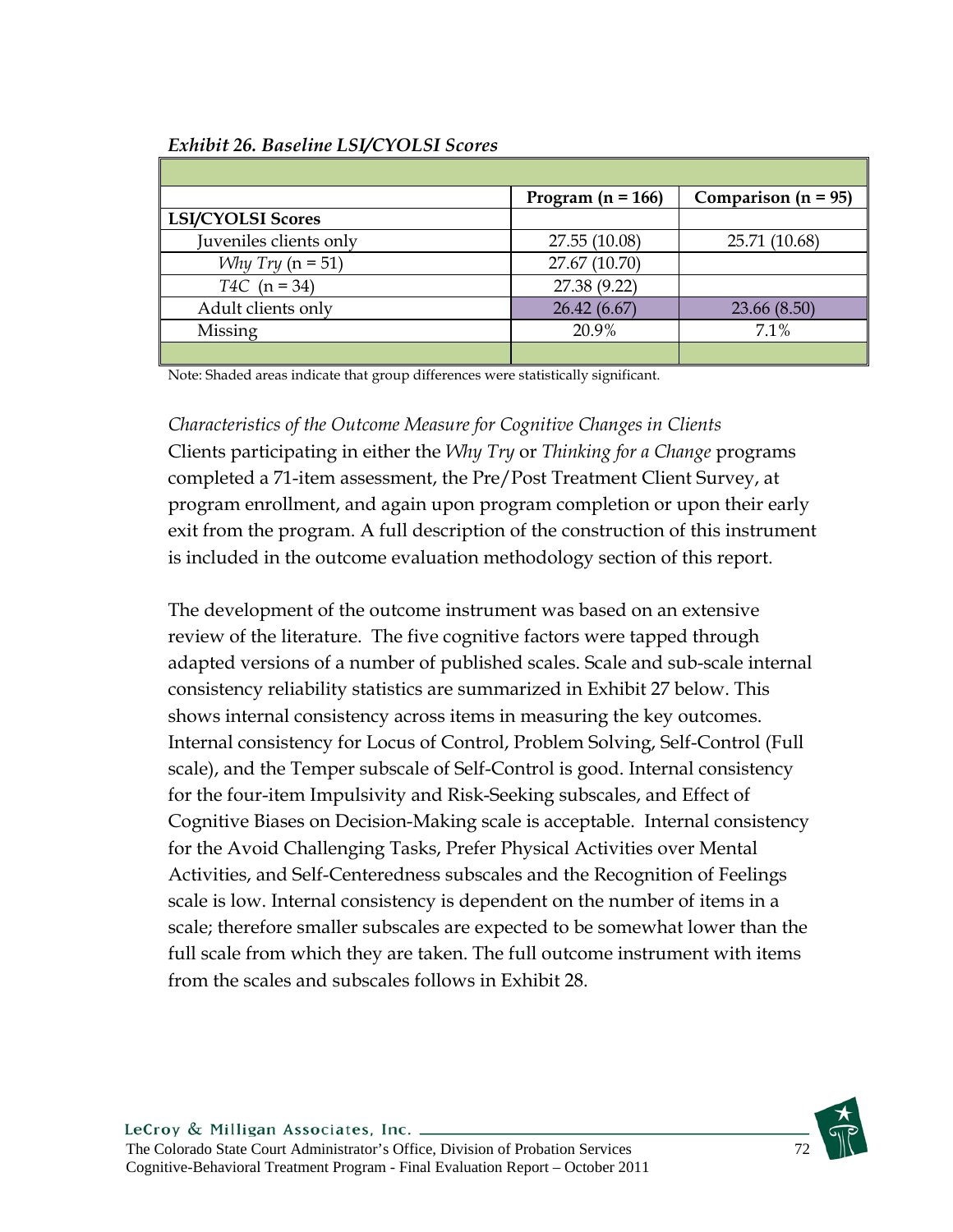| Scale                                                                     | $#$ of<br><b>Items</b> | Degree of reliability |            | Desired direction                                                                  |
|---------------------------------------------------------------------------|------------------------|-----------------------|------------|------------------------------------------------------------------------------------|
| <b>Locus of Control</b>                                                   | 17                     | .76                   | Good       | High score indicates strong<br>internal locus of control                           |
| <b>Problem Solving</b>                                                    | 24                     | .86                   | Good       | High score indicates an<br>increased ability to engage in<br>problem solving       |
| Self-Control<br>(Full scale)                                              | 24                     | .84                   | Good       | High score indicates greater<br>self-control                                       |
| Impulsivity                                                               | 4                      | .73                   | Acceptable | High Score indicates a<br>tendency to be less impulsive                            |
| Challenging tasks                                                         | 4                      | .68                   | Low        | High score indicates a reduced<br>tendency to avoid challenging<br>tasks           |
| Risk-Seeking                                                              | 4                      | .78                   | Acceptable | High score indicates a<br>tendency to avoid risky<br>behavior                      |
| <b>Physical Activities</b>                                                | $\overline{4}$         | .61                   | Low        | High score indicates a<br>preference for mental activity<br>over physical activity |
| Self-Centeredness                                                         | 4                      | .52                   | Low        | High score indicates a<br>tendency to be less self-<br>centered                    |
| Temper                                                                    | 4                      | .80                   | Good       | High score indicates a greater<br>ability to control one's temper                  |
| <b>Recognition of</b><br>Feelings                                         | 9                      | .60                   | Low        | High score indicates a greater<br>ability to recognize feelings                    |
| <b>Effect of Cognitive</b><br><b>Biases on Decision-</b><br><b>Making</b> | 13                     | .70                   | Acceptable | High score indicates less impact<br>of cognitive biases in decision-<br>making     |
|                                                                           |                        |                       |            |                                                                                    |

*Exhibit 27. Scale and Subscale Characteristics of Probation Client Survey* 

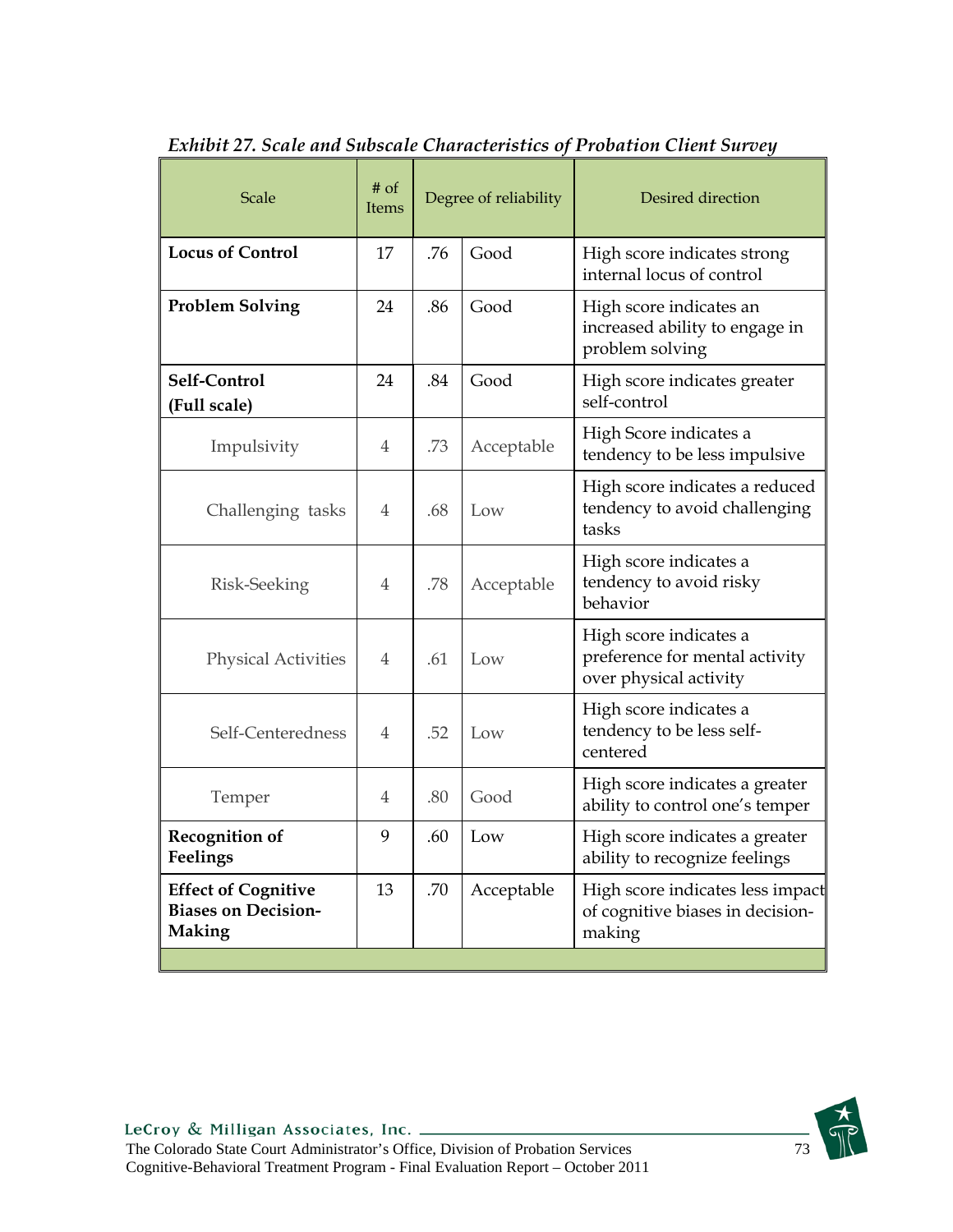| Scale/          | <b>Survey Item</b>                                                                            |  |  |  |  |  |  |  |
|-----------------|-----------------------------------------------------------------------------------------------|--|--|--|--|--|--|--|
| <b>Subscale</b> |                                                                                               |  |  |  |  |  |  |  |
|                 | 1. When I am stressed out, I can't stop my muscles from tightening up                         |  |  |  |  |  |  |  |
|                 | 4. I am sure I can successfully deal with any future problems (r)                             |  |  |  |  |  |  |  |
|                 | 23. The only way I can control my problems is through luck                                    |  |  |  |  |  |  |  |
|                 | 24. I try to avoid things that I know will be difficult to do (r)                             |  |  |  |  |  |  |  |
|                 | 29. Most of what happens to me is probably just due to luck                                   |  |  |  |  |  |  |  |
|                 | 32. People are who they are because of things they can't control                              |  |  |  |  |  |  |  |
|                 | 36. I can only control my problems if someone else helps me                                   |  |  |  |  |  |  |  |
|                 | 38. My mistakes and problems are my responsibility to deal with (r)                           |  |  |  |  |  |  |  |
| Locus of        |                                                                                               |  |  |  |  |  |  |  |
| Control         | 41. My problems will always take up a lot of my time in my life                               |  |  |  |  |  |  |  |
|                 | 46. Becoming a success can be done through hard work, luck has nothing to do with it (r)      |  |  |  |  |  |  |  |
|                 | 48. My life is controlled by outside things                                                   |  |  |  |  |  |  |  |
|                 | 50. When I am in a difficult situation I can't stop myself from breathing fast                |  |  |  |  |  |  |  |
|                 | 52. I believe a person can do whatever they want in this world if they try hard enough (r)    |  |  |  |  |  |  |  |
|                 | 54. Everyone knows that your future is based on luck                                          |  |  |  |  |  |  |  |
|                 | 61. When I make plans, I am sure that I can make them work (r)                                |  |  |  |  |  |  |  |
|                 | 67. I can't help fix my problems without professional help                                    |  |  |  |  |  |  |  |
|                 | 69. I know why my problems are different in different situations $(r)$                        |  |  |  |  |  |  |  |
| Problem-        | 15. Many of my problems are way too complicated for me to solve (r)                           |  |  |  |  |  |  |  |
| solving         | 34. I can usually think up creative ways to solve a problem                                   |  |  |  |  |  |  |  |
|                 |                                                                                               |  |  |  |  |  |  |  |
|                 | 30. The first thing I do when I run into a problem is try to figure out exactly what the      |  |  |  |  |  |  |  |
|                 | problem is                                                                                    |  |  |  |  |  |  |  |
|                 | 11. When I go into a new situation I am sure that I can handle problems that might come up    |  |  |  |  |  |  |  |
|                 | 44. When I make decisions, I am usually happy with them later on                              |  |  |  |  |  |  |  |
|                 | 22. When I make plans to solve a problem, I am sure I can make them work                      |  |  |  |  |  |  |  |
|                 | 17. I trust myself that I can solve new and hard problems                                     |  |  |  |  |  |  |  |
|                 | 43. I can usually solve a problem even if it looks like there is no answer                    |  |  |  |  |  |  |  |
|                 | 65. When I run into a problem, I am usually not sure whether I can handle the situation (r)   |  |  |  |  |  |  |  |
|                 | 60. I think I can solve most of my problems if I have enough time and I try hard enough       |  |  |  |  |  |  |  |
|                 | 27. After I make a decision, things usually turn out the way I thought they would             |  |  |  |  |  |  |  |
| Self-Control    |                                                                                               |  |  |  |  |  |  |  |
| Subscales       |                                                                                               |  |  |  |  |  |  |  |
|                 | 6. I often do things that make me feel good right now, even if it means I might pay for it in |  |  |  |  |  |  |  |
|                 |                                                                                               |  |  |  |  |  |  |  |
|                 | the future $(r)$                                                                              |  |  |  |  |  |  |  |
| Impulsivity     | 70. I don't think much about getting ready for the future (r)                                 |  |  |  |  |  |  |  |
|                 | 64. I care more about what happens to me in the short run than in the long run (r)            |  |  |  |  |  |  |  |
|                 | 40. I often do things on the spur of the moment without stopping to think (r)                 |  |  |  |  |  |  |  |
| Avoidance of    | 5. It really bothers me when other people are having problems                                 |  |  |  |  |  |  |  |
| Challenging     | 66. I try to look out for myself first, even if it means making things hard for other people  |  |  |  |  |  |  |  |
| Tasks           | 8. I will try to get things I want even when I know it's causing problems for other people    |  |  |  |  |  |  |  |
|                 | 10. If things I do upset people, it's their problem not mine                                  |  |  |  |  |  |  |  |
|                 | 21. Excitement and adventure are more important to me than being safe and secure              |  |  |  |  |  |  |  |
|                 | 9. Sometimes I will take a risk just for the fun of it                                        |  |  |  |  |  |  |  |
| Risk taking     | 37. I like to test myself every now and then by doing something a little risky                |  |  |  |  |  |  |  |
|                 | 3. I sometimes find it exciting to do things that might get me in trouble                     |  |  |  |  |  |  |  |
|                 |                                                                                               |  |  |  |  |  |  |  |
|                 | 62. I seem to have more energy and a greater need to do things than most people my age        |  |  |  |  |  |  |  |
| Physical        | 45. I almost always feel better when I'm on the move than when I am sitting and thinking      |  |  |  |  |  |  |  |
| Activities      | 53. If I had a choice, I would almost always rather do something physical than something      |  |  |  |  |  |  |  |
|                 | mental                                                                                        |  |  |  |  |  |  |  |
|                 | 18. I like to get out and do things more than I like to read or think about things            |  |  |  |  |  |  |  |

*Exhibit 28. Pre/Post Treatment Client Survey Items* 

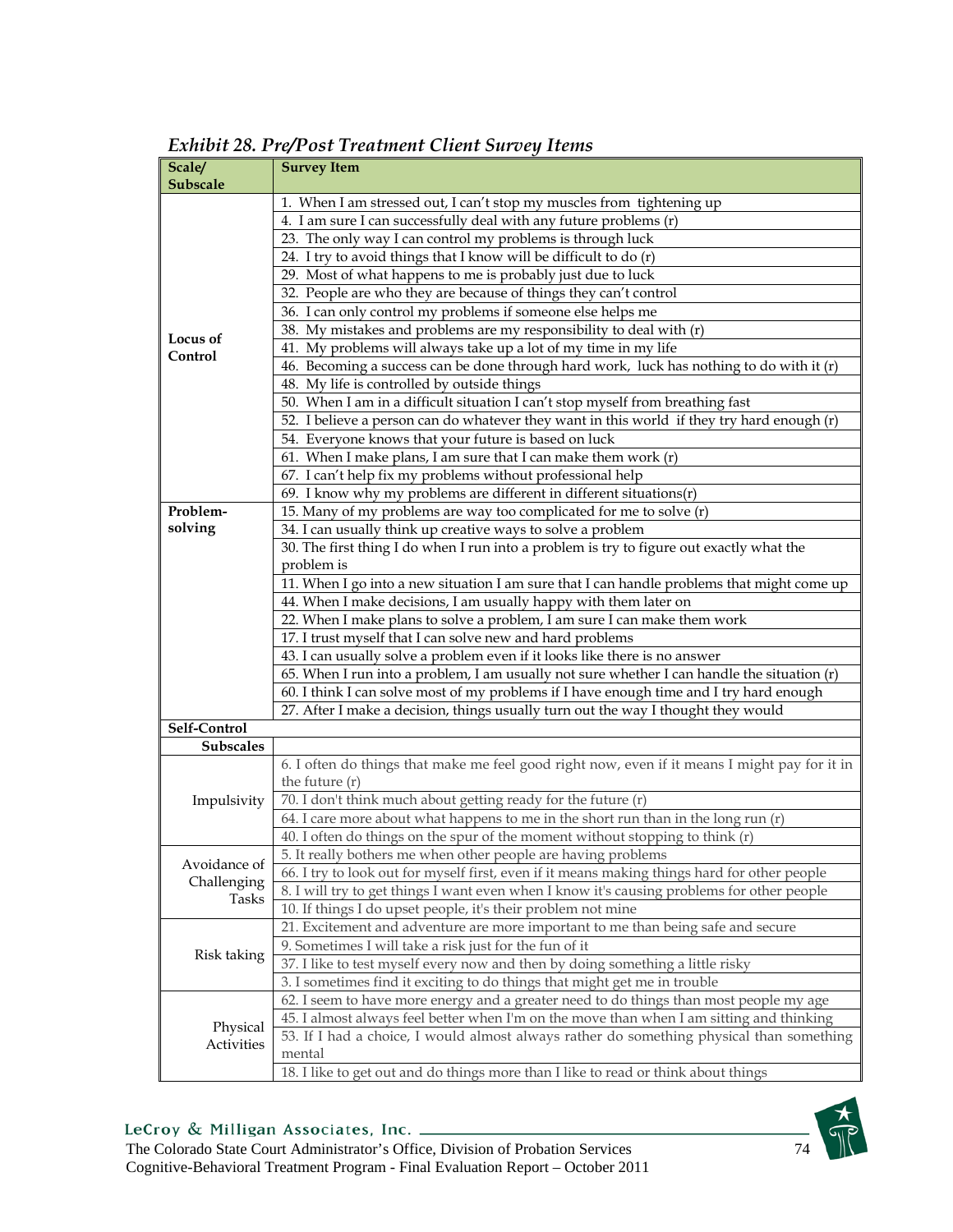| Scale/                        | <b>Survey Item</b>                                                                               |
|-------------------------------|--------------------------------------------------------------------------------------------------|
| Subscale                      |                                                                                                  |
|                               | 5. It really bothers me when other people are having problems                                    |
| Self-Centered                 | 66. I try to look out for myself first, even if it means making things hard for other people (r) |
|                               | 8. I will try to get things I want even when I know it's causing problems for other people (r)   |
|                               | 10. If things I do upset people, it's their problem not mine(r)                                  |
|                               | 16. When I'm really angry, other people better stay away from me (r)                             |
|                               | 59. When I'm angry at people, I feel more like hurting them than talking to them about why       |
| Temper                        | I'm angry $(r)$                                                                                  |
|                               | 58. I lose my temper pretty easily (r)                                                           |
|                               | 68. When I have an argument with someone it's hard for me to talk calmly about it without        |
|                               | getting upset (r)                                                                                |
|                               | 20. I generally pay attention to my feelings                                                     |
|                               | 14. I often daydream about myself                                                                |
|                               | 25. I'm always trying to figure myself out                                                       |
| <b>Recognition of</b>         | 56. I never take a hard look at myself (r)                                                       |
| Feelings                      | 35. I know the way my mind works when I work through a problem                                   |
|                               | 49. I'm quick to notice changes in my mood                                                       |
|                               | 12. I think about myself a lot                                                                   |
|                               | 42. I'm constantly thinking about my reasons for doing things                                    |
|                               | 57. I sometimes reflect or think about who I am                                                  |
|                               | 33. WhenImakeabaddecision I usually think everyone else is doing it so why shouldn't I (r)       |
|                               | 2. I think that most people would make the same decisions I do $(r)$                             |
|                               | 63. I believe that people get what they deserve in this world (r)                                |
|                               | 6. I often do things that make me feel good right now, even if it means I might pay for it in    |
|                               | the future $(r)$                                                                                 |
|                               | 71. I try to do the right thing even if I know that my friends would do something different      |
|                               | 26. When I make a decision, I usually go with my gut feelings instead of thinking too much       |
| <b>Effect</b> of              | about it $(r)$                                                                                   |
| Cognitive<br><b>Biases on</b> | 51. I believe that some of the bad decisions I make are due to the hard life I have had (r)      |
| Decision-                     | 28. I believe it is important to think as much as possible before making a decision about        |
| Making                        | something                                                                                        |
|                               | 19. If someone wants me to do something I don't want to, I will do the opposite (r)              |
|                               | 7. When I make a decision it is important for me to check with other people to see if it was     |
|                               | the right decision (r)                                                                           |
|                               | 64. I care more about what happens to me in the short run than in the long run (r)               |
|                               | 40. I often do things on the spur of the moment without stopping to think (r)                    |
|                               | 39. I don't understand people who waste a whole bunch of time thinking before making a           |
|                               | decision; they should just go with what they already know (r)                                    |
|                               |                                                                                                  |

Note: (r) indicates that the item was reverse-scored, such that a 'strongly agree' response to a negativelyworded item was scored the same as a 'strongly *dis*agree' response to a positively-worded item.

## **Program Completion and Attrition**

A critical issue in probation treatment programs is client completion rate. This is considered critical because limited participation raises questions about program fidelity and overall fit of a given program to the target population receiving it.

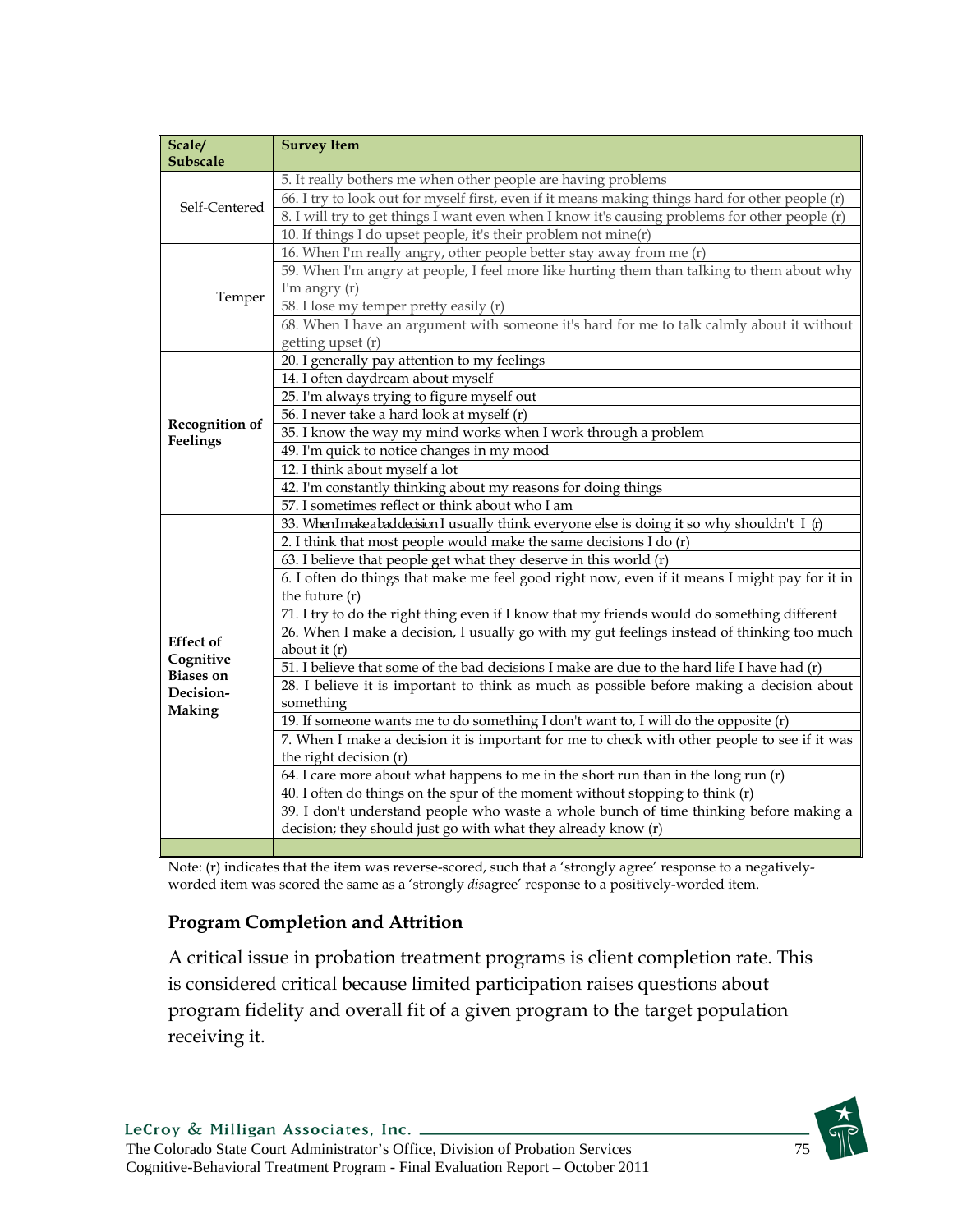Overall, of 239 clients, 129 (54%) completed their program with three or fewer absences; 85 (36%) did not complete their program. Completion information was unavailable for 25 (10.5%) clients. Among 111 enrolled *juvenile* clients, 62 (56%) completed the program with three or fewer absences (*Why Try* = 35; *T4C* = 27); 37 (33%) did not complete their program. Data were unavailable for 12 (8%) CBT group juveniles. Among 114 *adult* clients, 56 (49%) completed their program with fewer than three absences and 43 (38%) did not complete their program. Data for 15 (13%) adult CBT group clients were unavailable.

|                  | Completers | $\frac{0}{0}$ | Non-completers | $\frac{0}{0}$ |
|------------------|------------|---------------|----------------|---------------|
| Adults           | 56         | 49%           | 43             | 38%           |
| <b>Juveniles</b> | 62         | 56%           | 37             | 33%           |
| Why Try          | 35         |               | 27             |               |
| T <sub>4</sub> C |            |               | 10             |               |

*Exhibit 29. CBT Program Completion Rates for Adults and Juveniles*

In cases where a CBT client did not complete the program, probation officers were asked to report the reason for client non-completion, if known. Responses from available data are summarized in Exhibit 30.

*Exhibit 30. Probation Officer-reported Reasons for CBT Client Program Noncompletion (n = 100)*

| <b>Reason</b>                                             | Percentage |  |
|-----------------------------------------------------------|------------|--|
| <b>Excessive absences</b>                                 | 23%        |  |
| Incarcerated                                              | 21%        |  |
| Absconded                                                 | 18%        |  |
| Other (e.g. medical, tested positive for marijuana, early | 13%        |  |
| termination of probation, full-time job)                  |            |  |
| Warrant                                                   | 7%         |  |
| <b>Back to school</b>                                     | 4%         |  |
| Failure to comply with program rules                      | 4%         |  |
| Undergoing in-patient treatment                           | 4%         |  |
| Never came                                                | 3%         |  |
| Aged out (juvenile probation client turned 18)            | $1\%$      |  |

Note: No reason reported in 10 cases

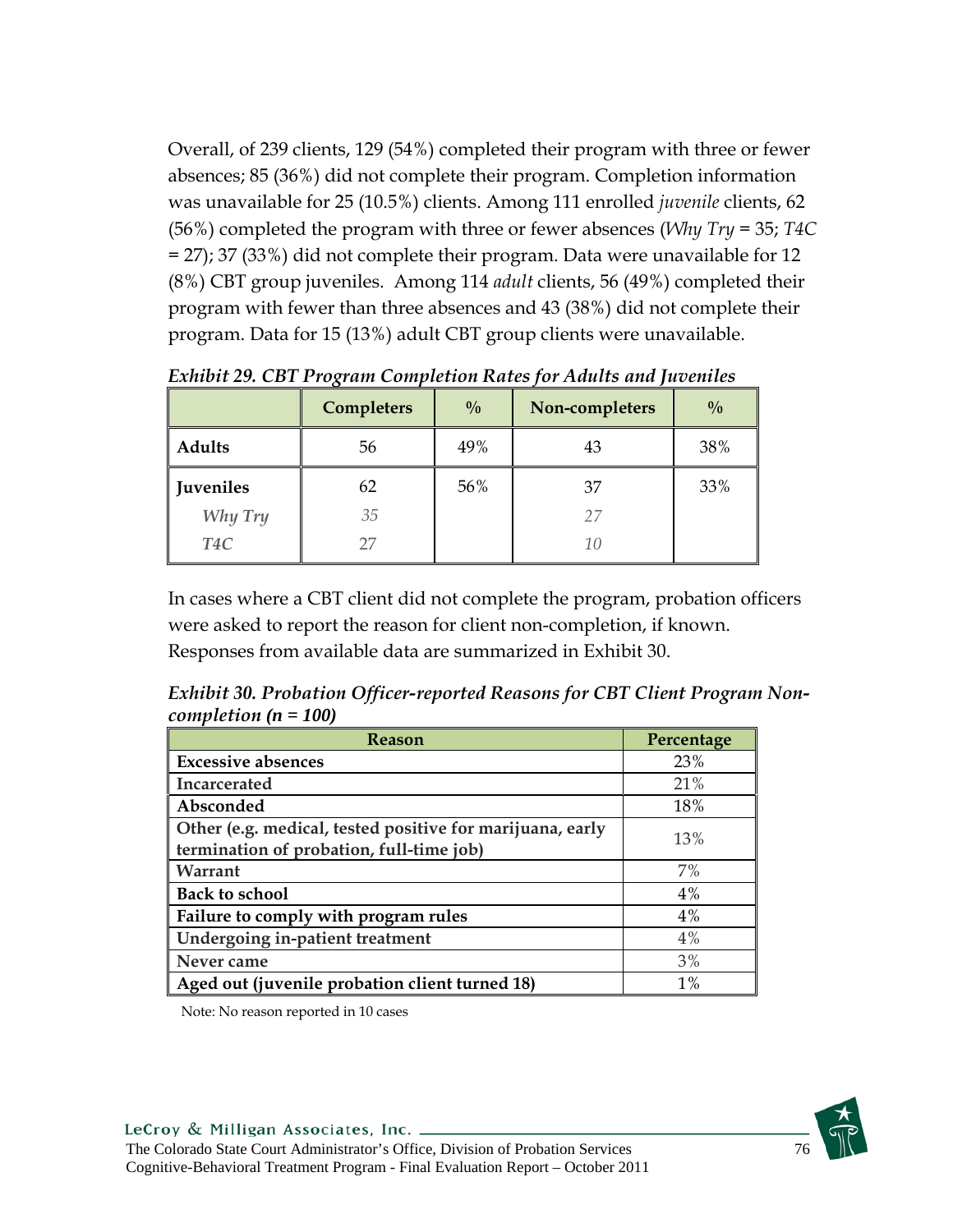When possible, clients themselves were asked why they had not completed their CBT program. No information was received from juvenile program noncompleters; responses were received from only 14 adult non-completers and are not dissimilar to those given by probation officers:

- *My instructor discharged me from her class due to absences.*
- *Daycare and my PO had me put in jail.*
- *I felt like the POs shouldn't be teaching these types of classes.*
- *I messed up, had a few drinks, blew a hot BA, got embarrassed and didn't come.*
- *I should have asked for the days off work so I could come to class.*
- *I was struggling with sobriety issues and was told to go to rehab.*
- *Other felt it was not fair for me to have a medical marijuana card and still join in class.*
- *I went to county jail and got kicked out.*
- *I was severely depressed and needed therapy; due to non-payment for a month, I got kicked out.*

It was important to compare characteristics of CBT clients who completed their programs with CBT clients who did not, as this could highlight recommendations for improving retention rates. For juvenile clients who did not complete their program, scores on their most recently completed CYOLSI (n = 25, *M* = 32.20, *SD*= 5.98), were significantly higher, *t*(60) = 3.76 *p* < .001, than for clients who completed their program (n = 37, *M* = 24.92 *SD*= 9.25).

A similar story emerged in the adult subsample where the non-completer mean LSI score (n = 39, M = 28.33, SD = 6.96) was significantly higher, *t*(80 = 3.76 *p* = .03, than for adult program completers ( $n = 43$ ,  $M = 25.19$ ,  $SD = 6.30$ ). As probation departments enroll clients into CBT programs, special attention should be given to both adults and juveniles scoring highest on LSI/CYOLSI.

In all other respects, CBT program completers and non-completers were comparable (Exhibit 31).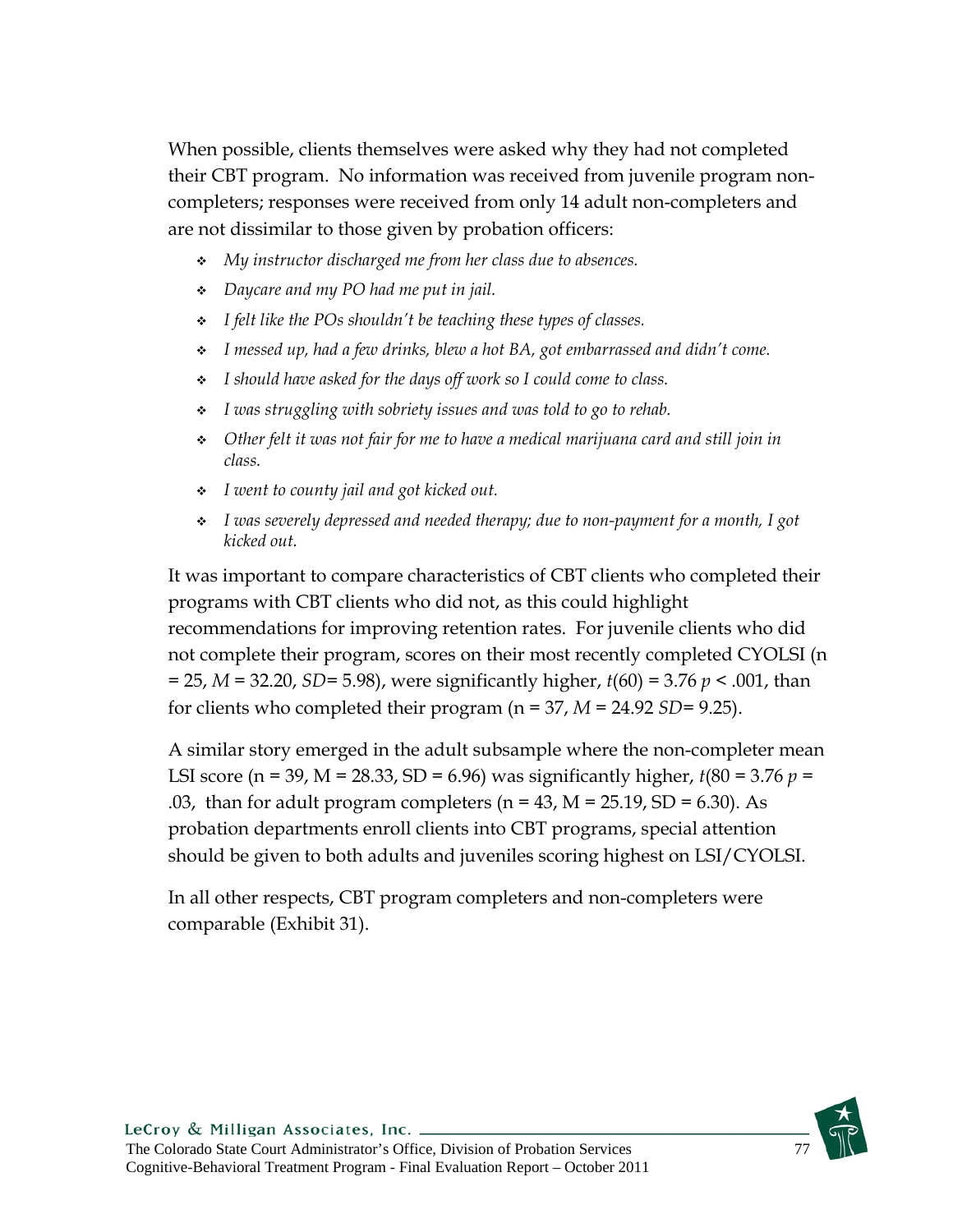| o                                       |                    |                   |  |
|-----------------------------------------|--------------------|-------------------|--|
|                                         | Did not complete   | Completed program |  |
| Program clients descriptive             | program $(n = 85)$ | $(n = 129)$       |  |
| (at baseline/ pre- survey)              | $\boldsymbol{M}$   | $\boldsymbol{M}$  |  |
|                                         | (SD)               | (SD)              |  |
| <b>LSI/CYOLSI</b>                       | $30.41*$           | $24.42*$          |  |
|                                         | (7.08)             | (8.83)            |  |
| Juveniles                               | $32.9*$            | 24.02*            |  |
|                                         | (6.55)             | (10.72)           |  |
| <b>Adults</b>                           | $28.5*$            | 24.83*            |  |
|                                         | (6.79)             | (6.45)            |  |
|                                         | 22.72              | 22.63             |  |
| Age                                     | (9.17)             | (9.71)            |  |
| <b>Locus of Control</b>                 | 46.22              | 44.20             |  |
|                                         | (11.01)            | (12.84)           |  |
|                                         | 52.44              | 54.76             |  |
| <b>Problem Solving</b>                  | (10.99)            | (10.63)           |  |
| Self-Control (Full scale)               | 114.04             | 115.58            |  |
|                                         | (18.98)            | (19.55)           |  |
| Impulsivity                             | 19.15              | 19.57             |  |
|                                         | (5.05)             | (5.38)            |  |
| Avoidance of                            | 19.49              | 19.73             |  |
| <b>Challenging Tasks</b>                | (4.88)             | (4.71)            |  |
| Risk-Seeking                            | 19.37              | 20.23             |  |
|                                         | (5.57)             | (5.55)            |  |
| Preference for Physical Activity        | 19.11              | 18.47             |  |
|                                         | (5.47)             | (4.80)            |  |
| Self-Centeredness                       | 18.15              | 19.08             |  |
|                                         | (4.79)             | (5.55)            |  |
| Temper                                  | 18.96              | 18.72             |  |
|                                         | (6.05)             | (5.99)            |  |
|                                         | 38.35              | 37.71             |  |
| <b>Recognition of Feelings</b>          | (8.06)             | (7.50)            |  |
|                                         | 59.94              | 61.79             |  |
| <b>Cognitive Biases/Decision-Making</b> | (10.67)            | (10.30)           |  |

*Exhibit 31. Characteristics of Program Non-completers Versus Completers* 

\* Statistically significant at *p* < .05

Intention to treat (ITT) analyses were conducted and are reported for each of the scales and subscales described, on the two groups (program and comparison) in the full sample of probation clients. Full application of ITT could not be performed, as complete outcome data were not available for 100% of program participants.

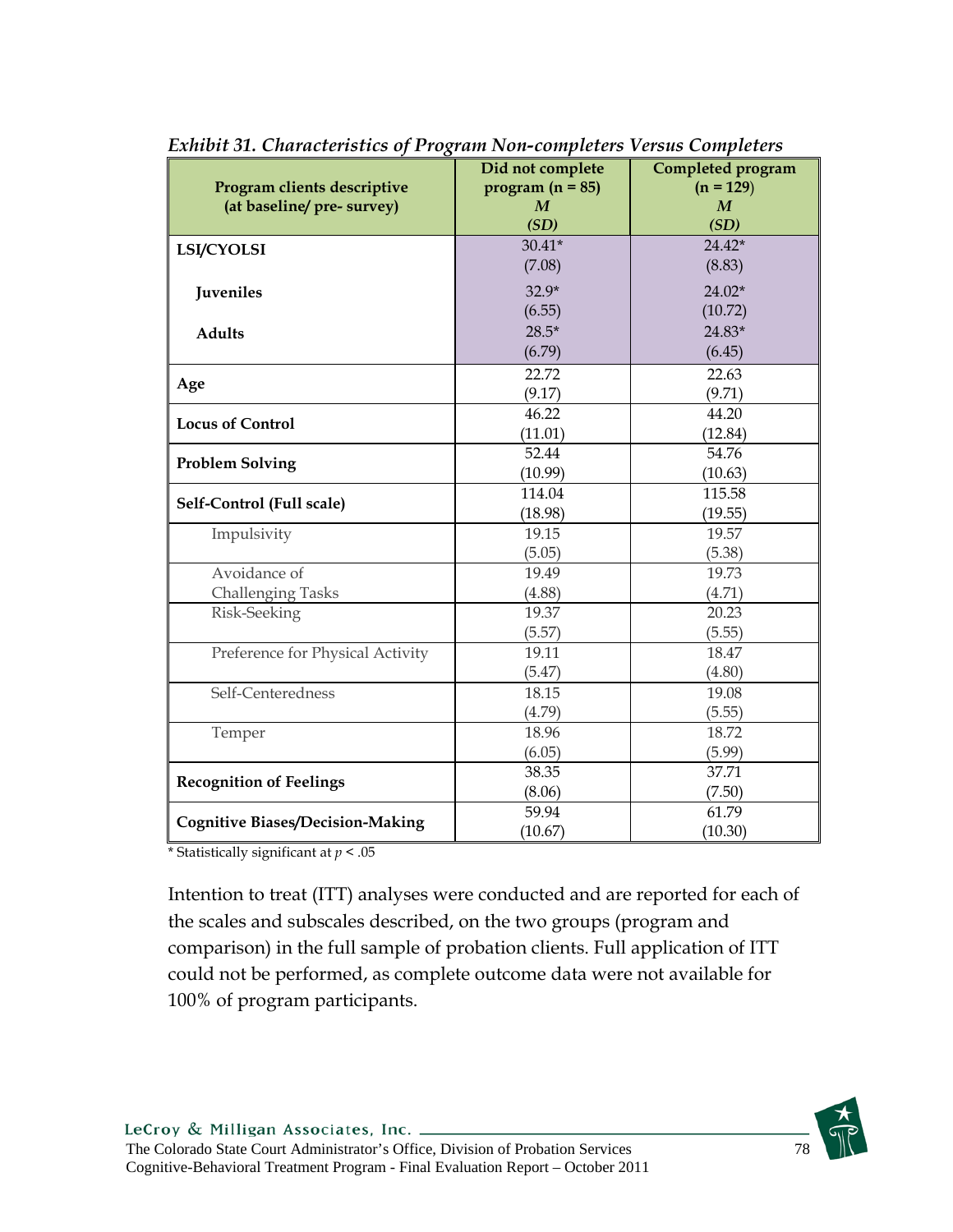ITT is conducted to avoid misleading artifacts that can arise out of treatment attrition. While completers and non-completers in the program sample are similar in most respects, it remains that among non-completers, higher scores were observed on an important risk assessment, the Level of Supervision Inventory/Colorado Young Offender Level of Supervision Inventory (LSI/CYOLSI). If clients who are at greater risk drop out of the program at a higher rate, the benefits of the program could be inflated should those noncompleters be excluded from post-program analyses.

In addition to ITT analyses, an efficacy subset analysis was also conducted as a means to evaluate the benefits of exposure to cognitive-behavioral programming among clients who did not receive the complete dosage. These results are summarized in Exhibit 32. The proportion of clients who showed improvements on nine of the eleven measured outcomes was highest among completers; on two of the outcomes, 'Avoidance of challenging tasks 'and 'selfcenteredness', the highest proportion of clients showing improvements was among the program non-completers.

| Outcomes by group                                       | Completed<br>program<br>$(n = 129)$<br>Percent<br>who improved | Comparison<br>group<br>$(n = 154)$<br>Percent<br>who improved | Did not complete<br>program<br>$(n = 85)$<br>Percent<br>who improved |
|---------------------------------------------------------|----------------------------------------------------------------|---------------------------------------------------------------|----------------------------------------------------------------------|
| <b>Locus of Control</b>                                 | 55%                                                            | 54%                                                           | 36%                                                                  |
| <b>Problem Solving</b>                                  | 65%                                                            | 44%                                                           | 43%                                                                  |
| Self-Control (Full scale)                               | 65%                                                            | 46%                                                           | 50%                                                                  |
| Impulsivity                                             | 61%                                                            | 33%                                                           | 39%                                                                  |
| Avoidance of<br><b>Challenging Tasks</b>                | 56%                                                            | 45%                                                           | 62%                                                                  |
| Risk-Seeking                                            | 62%                                                            | 43%                                                           | 56%                                                                  |
| Preference for<br>Physical Activity                     | 41%                                                            | 37%                                                           | 35%                                                                  |
| Self-Centeredness                                       | 51%                                                            | 39%                                                           | 56%                                                                  |
| Temper                                                  | 56%                                                            | 41%                                                           | 33%                                                                  |
| <b>Recognition of Feelings</b>                          | 58%                                                            | 48%                                                           | 43%                                                                  |
| <b>Effect of Cognitive Biases</b><br>on Decision-Making | 58%                                                            | 45%                                                           | 53%                                                                  |
| <b>Missing Data</b>                                     | 21%                                                            | 43%                                                           | 76%                                                                  |
|                                                         |                                                                |                                                               |                                                                      |

### *Exhibit 32. Outcomes by Program Status*

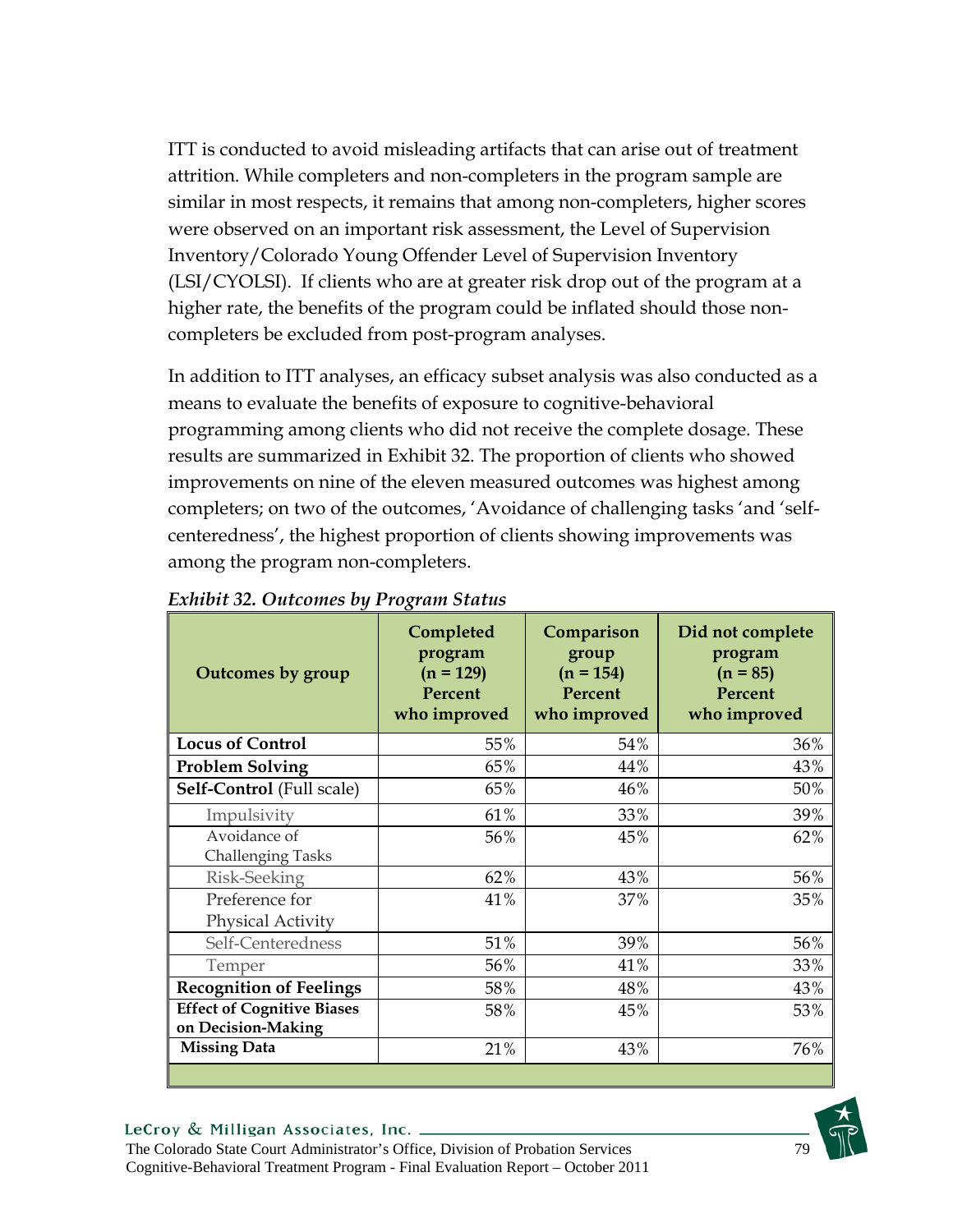## **Recidivism**

Client recidivism included any new misdemeanor or felony filing for a criminal offense. Technical probation violations were not considered acts of recidivism. Due to the timeline of this study only one follow-up at 30 days following exit from program was possible. Additional follow-up is recommended at 6 and 12 months, and longer if desired.

One juvenile from the comparison group, with a reported CYOLSI of 39, and two within the program group for whom no CYOLSI data were available, recidivated within 30 days following exit from the program

Eight adults from the comparison group with LSI scores ranging from 6 to 47 and 15 adults from the program group with LSI scores ranging from 21 to 40 recidivated within the same timeframe. Statistical differences between groups on recidivism outcomes could not practically be computed given the low occurrence across both groups.

## **Reported Behavioral Change among Probationers**

While most studies of CBT focus on recidivism as the sole indicator of behavioral change among probationers, this study sought to assess other behavioral changes related to the social and cognitive skills taught by the Cog group curriculum. The *Post-Treatment Behavioral Assessment* (see Appendix E) was completed immediately following program completion by the Supervising Probation Officers, to rate their clients who had participated in the CBT program. The assessment included a seven-point scale ranging from 1 (*No change)* to 7 (*Significant positive change)* on the following five dimensions: locus of control, problem-solving skills, self control, recognition of feelings, and the effect of cognitive biases on decision-making.

Data were available for 130 clients who completed Cog programs. Findings show over 90% of all clients were rated as having made some positive change (scores ≥2) in their locus of control, problem-solving skills, self-control, and recognition of feelings. In addition, over 40% were rated as having made *substantial* positive change (score ≥5) on all five scales of behavioral change.

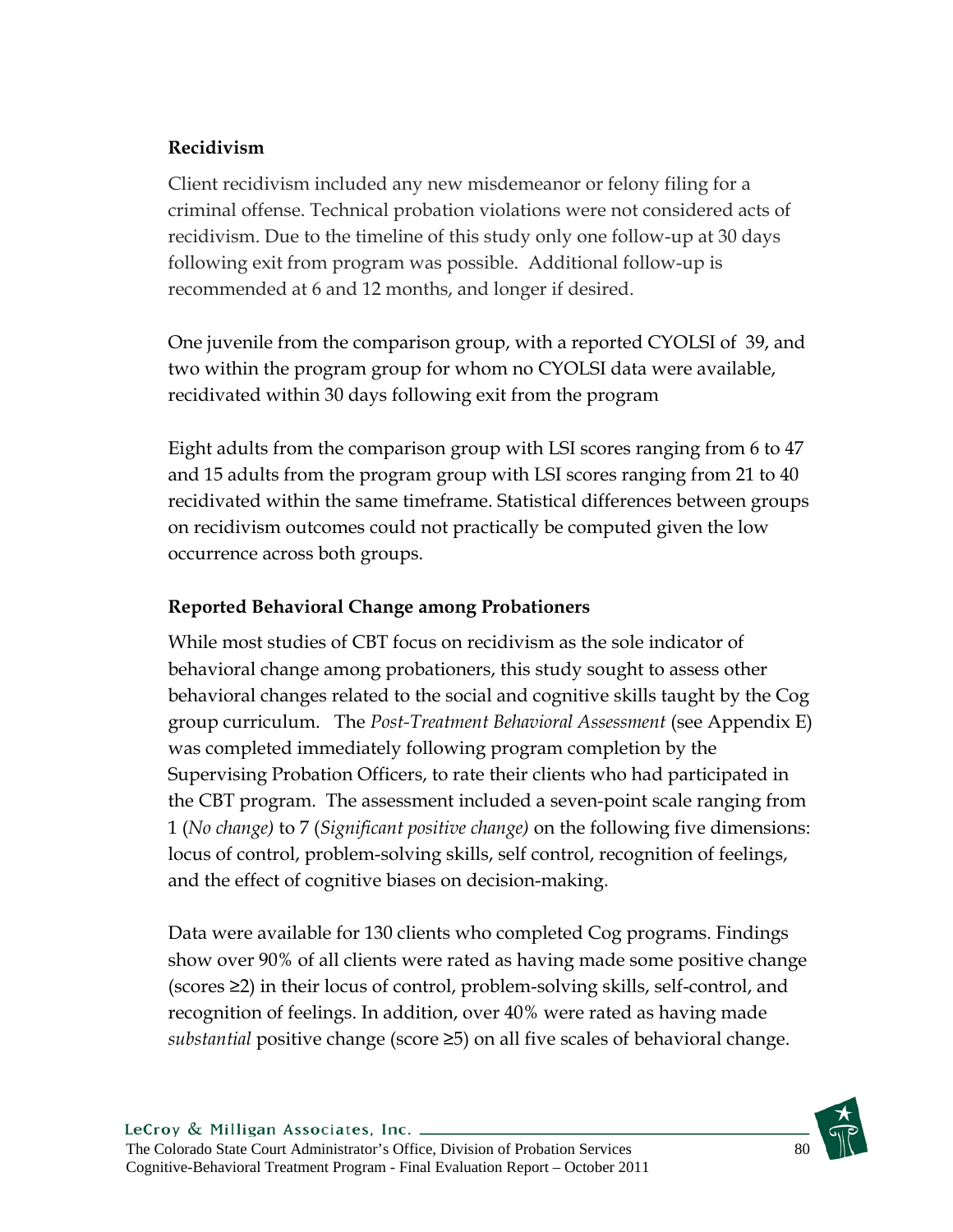PO assessment of client change among juveniles showed almost 90% made some progress, and about 20-30% made *substantial* progress on locus of control, problem-solving skills, self control, recognition of feelings and decision-making. Among the 49 adults for whom data were available, well over 90% were reported to have made some positive change on all 5 scales.

## **Program Effects Over Time**

Exhibit 33 below summarizes the results of analyses to test for change over time in specific cognitive skills in study participants. The first four columns show the group means and standard deviations for each of the measured outcomes when clients completed their first assessment (pre-) and their second assessment (post-). The far-right column, labeled *p*, shows the statistical significance levels for the observed time-by-group statistic with shaded areas highlighting statistically significant effects. The difference between the program and comparison groups over time is statistically significant if it cannot be explained by chance alone. A p-value of equal-to or less-than .05 means that the probability of the amount of difference we see between the groups being due to chance alone, and not the effect of participation in the CBT program, is only 5% or less. One complication with p-values is that they are influenced by the size of the sample included in the analyses. With a very large sample, it is easier to achieve statistical significance. For this reason, it is often helpful to report a measure of the size or magnitude of the program effect, which is not influenced by sample size. Partial Eta squared was calculated for each of the measured outcomes in the analyses and are reported to the right of the p-values. Since our interest is in the effect of the cognitive-behavioral program, the effect of time alone is not reported.

While change over time may be observed in clients across both groups, it is of greatest interest to evaluate the change over time accounted for by participation in the cognitive-behavioral program, *over and above* changes that occurred due to unmeasured events, e.g. maturation, especially among juvenile clients, and probation status, in general.

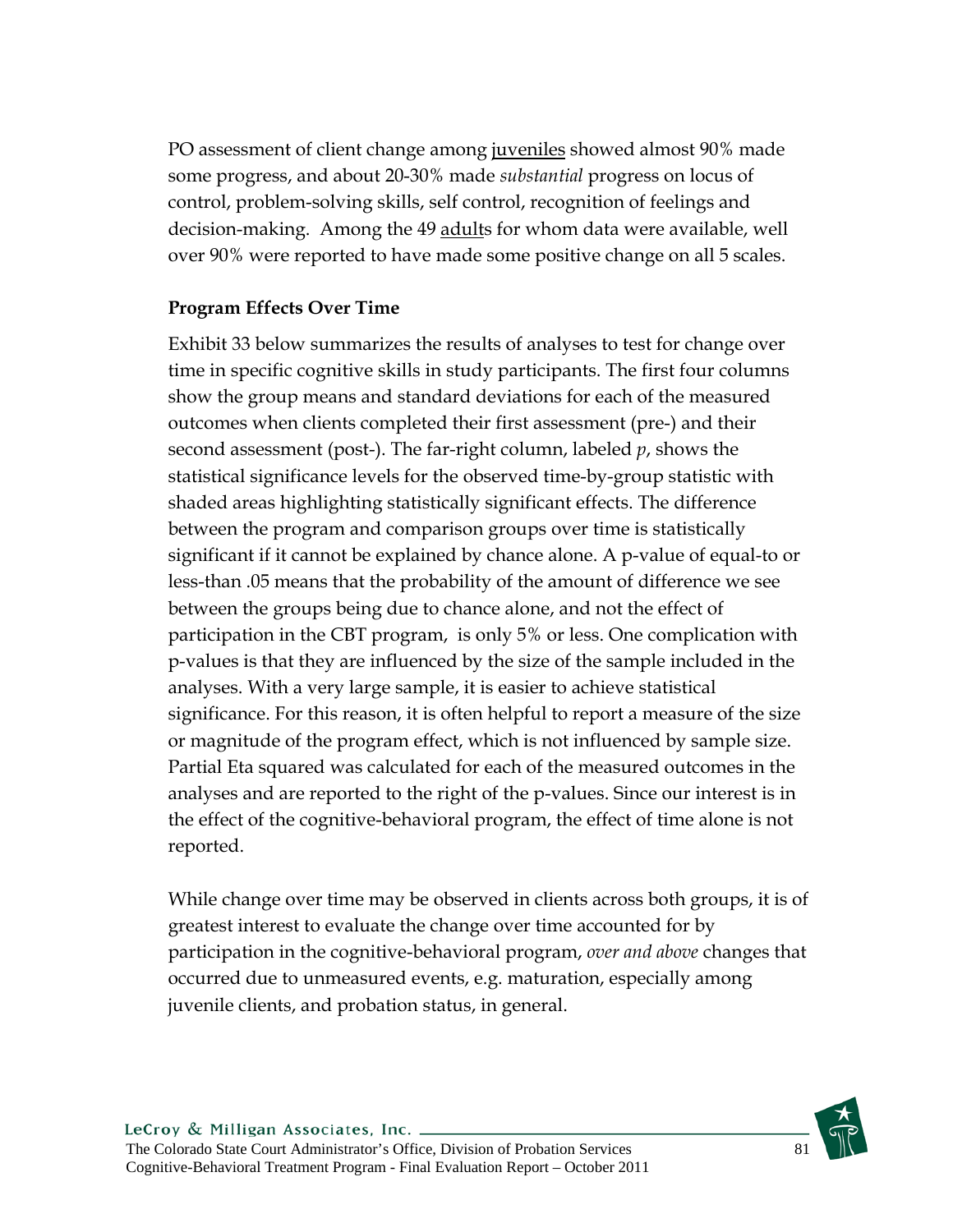CBT program participants, in contrast to the comparison group, are shown to have made greater strides overall. The magnitude of the difference between program clients and comparison group clients was statistically significant on four of the measured outcomes. For instance,

- Program clients reported increased confidence in their problem-solving aptitude, while comparison group clients showed no real change
- Program clients showed significant gains in self-control, while comparison group clients showed a modest loss
- Program clients made significant positive strides in controlling their tendency toward impulsive behaviors
- Program clients improved significantly to avoid a tendency toward self-centeredness, while the comparison group declined modestly.<sup>×</sup>
- Program clients improved in their ability to keep their own cognitive biases from affecting their decision-making process.

On the other hand, referring again to Exhibit 33, neither the program clients nor the comparison clients made significant improvement in maintaining a more internal locus of control, therefore, there is no *statistically significant* change over time for either group. Similarly, while the CBT clients improved somewhat in their recognition of feelings, the comparison group made comparable improvements, so there is no statistically significant difference between the groups. Since the comparison group improved too, the improvement would not be attributable to CBT program effects. It appears the program is most likely to impact cognitive processes such as problem-solving and self-control. However, measures that were more focused on emotions showed less change, as seen in the scales measuring risk-seeking, recognizing feelings and controlling temper outbursts .

<u>.</u>

<sup>×</sup> This difference was not detected when adults and juveniles were analyzed separately where some cases were excluded from analyses due to missing age-related data.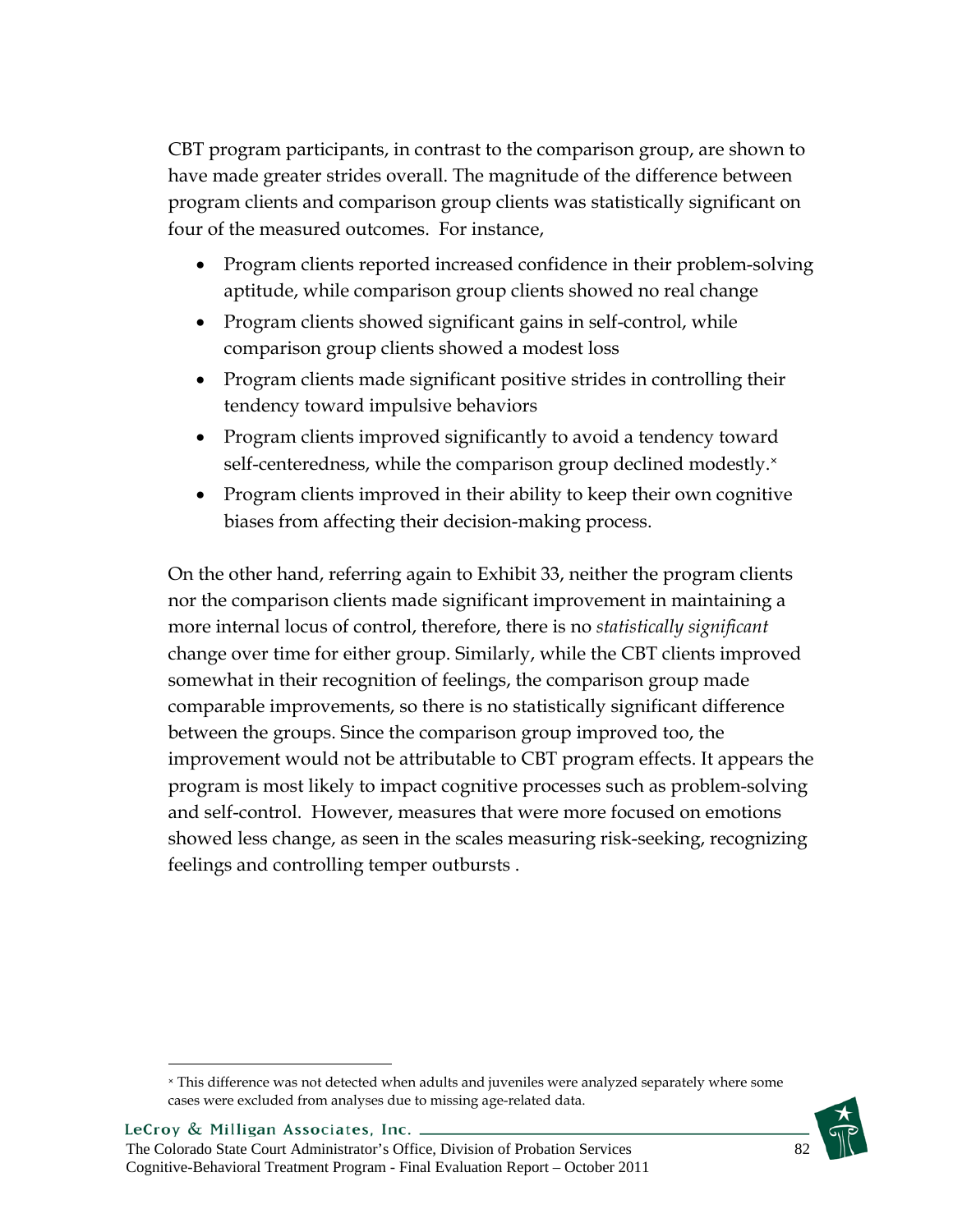|                                          | Program group |           | Comparison group |          |        |                                      |
|------------------------------------------|---------------|-----------|------------------|----------|--------|--------------------------------------|
|                                          | Pre-          | Post-     | Pre-             | Post-    | $p-$   | <b>Partial Eta</b><br><b>Squared</b> |
|                                          | $(n=239)$     | $(n=129)$ | $(n=154)$        | $(n=89)$ | value  | $.138*$                              |
| <b>Outcomes</b>                          | M(SD)         | M(SD)     | M(SD)            | M(SD)    |        |                                      |
| Locus of control                         | 91.30         | 92.03     | 95.19            | 95.49    |        |                                      |
|                                          | (12.49)       | (13.38)   | (11.75)          | (13.24)  | 0.69   | .001                                 |
| Problem solving                          | 54.05         | 57.50     | 58.40            | 58.73    |        |                                      |
|                                          | (10.87)       | (10.45)   | (10.78)          | (11.61)  | 0.05   | .029                                 |
| Self-control (Full scale)                | 115.55        | 121.53    | 127.20           | 126.70   |        |                                      |
|                                          | (19.54)       | (17.45)   | (17.27)          | (18.36)  | 0.01   | .055                                 |
| Impulsivity                              | 19.43         | 20.93     | 21.68            | 21.39    |        |                                      |
|                                          | (5.28)        | (4.65)    | (4.86)           | (4.67)   | < 0.00 | .090                                 |
| Avoidance of<br><b>Challenging Tasks</b> | 19.75         | 20.74     | 20.78            | 21.14    |        |                                      |
|                                          | (4.82)        | (4.12)    | (4.85)           | (4.12)   | 0.20   | .013                                 |
| Risk-Seeking                             | 19.94         | 21.49     | 22.33            | 22.35    |        |                                      |
|                                          | (5.66)        | (5.06)    | (4.97)           | (5.42)   | 0.18   | .014                                 |
| Mental vs.                               | 18.74         | 17.95     | 18.94            | 19.28    |        |                                      |
| Physical Activity                        | (5.04)        | (4.27)    | (4.38)           | (4.34)   | 0.64   | .002                                 |
| Self-Centeredness                        | 18.79         | 19.63     | 21.06            | 20.82    |        |                                      |
|                                          | (4.58)        | (4.07)    | (3.75)           | (4.14)   | 0.02   | .043                                 |
| Temper                                   | 18.83         | 20.17     | 22.20            | 22.12    |        |                                      |
|                                          | (6.05)        | (5.76)    | (5.04)           | (5.65)   | 0.09   | .023                                 |
| Recognizing feelings                     | 37.79         | 39.33     | 38.99            | 39.49    |        |                                      |
|                                          | (7.70)        | (7.48)    | (7.19)           | (7.54)   | 0.21   | .013                                 |
| Cognitive biases                         | 61.20         | 63.40     | 65.43            | 65.42    |        |                                      |
| decisions                                | (10.71)       | (10.66)   | (10.30)          | (10.37)  | 0.03   | .039                                 |
|                                          |               |           |                  |          |        |                                      |

*Exhibit 33. Changes in Outcomes Among Program clients versus Comparison clients, Adults and Juveniles Combined* 

Note: Shaded areas indicate that pre- to post- group differences were statistically significant. \*Partial Eta Squared is a measure of the magnitude of the effect size, where < .02 is a 'small' effect size; .02 - .07 is a 'medium' effect size; > .07 is a 'med-large' to 'large effect size.

Statistical analyses were conducted on juvenile clients within the sample separately from adult clients to evaluate the differential effects of the cognitive behavioral programs on these subsets of probation clients. The results of these analyses are summarized in Exhibits 34 and 35.

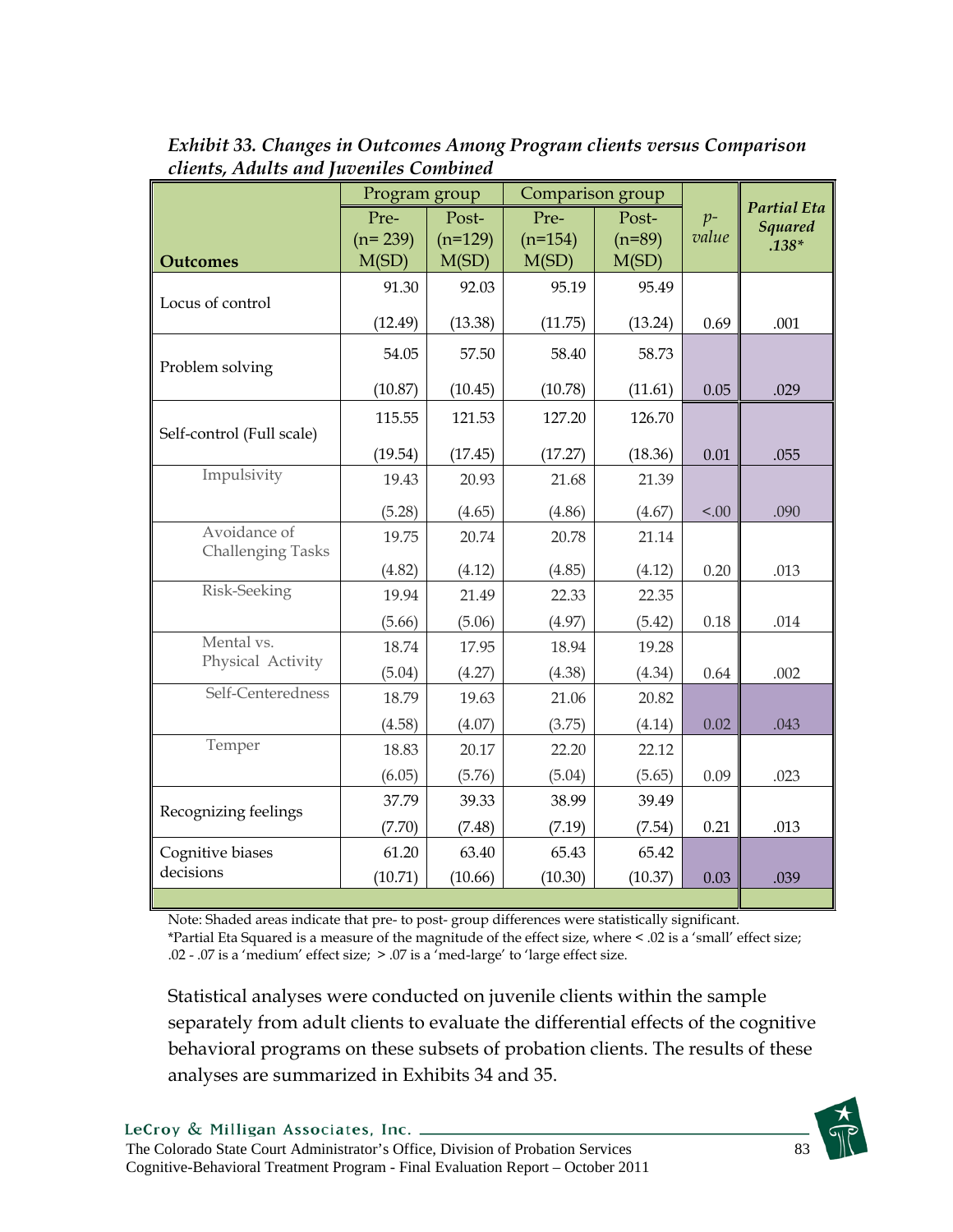Among juvenile clients, those in the program group improved significantly over clients in the comparison group on the impulsivity self-control subscale. Other program effects observed within the full sample were not observed in the subsample of juvenile clients. It is surprising that the other measures did not show any significant differences between the groups. However, outcomes may have been difficult to discern given the small sample size and the fact that both groups mature during the course of the study.

|                                                                    | Juveniles: program<br>group |                            |                           | Juveniles: comparison<br>group | $p-$  | Partial<br>Eta           |
|--------------------------------------------------------------------|-----------------------------|----------------------------|---------------------------|--------------------------------|-------|--------------------------|
| <b>Outcomes</b>                                                    | Pre-<br>M(SD)<br>$(n=94)$   | Post-<br>M(SD)<br>$(n=45)$ | Pre-<br>M(SD)<br>$(n=25)$ | Post-<br>M(SD)<br>$(n=12)$     | value | <b>Squared</b><br>$*422$ |
| Locus of Control                                                   | 87.49<br>(12.78)            | 89.06<br>(10.85)           | 90.48<br>(12.62)          | 101.42<br>(9.19)               | .18   | .063                     |
| Problem Solving                                                    | 51.02<br>(10.79)            | 55.39<br>(9.98)            | 52.13<br>(10.29)          | 58.71<br>(11.90)               | .42   | .023                     |
| Self-Control (Full scale)                                          | 108.36<br>(18.78)           | 117.36<br>(17.84)          | 119.04<br>(13.12)         | 127.10<br>(19.12)              | .12   | .083                     |
| Impulsivity                                                        | 18.12<br>(5.47)             | 20.30<br>(4.55)            | 21.13<br>(4.18)           | 21.30<br>(4.88)                | .01   | .191                     |
| Avoidance of<br><b>Challenging Tasks</b>                           | 18.65<br>(4.56)             | 19.92<br>(4.23)            | 17.84<br>(4.01)           | 21.28<br>(4.23)                | .67   | .006                     |
| Risk-Seeking                                                       | 18.74<br>(5.49)             | 20.68<br>(5.42)            | 20.28<br>(4.72)           | 22.29<br>(5.71)                | .79   | .003                     |
| Mental vs.<br>Physical Activity                                    | 18.87<br>(4.90)             | 18.29<br>(4.29)            | 18.48<br>(4.24)           | 19.42<br>(4.44)                | .59   | .010                     |
| Self-Centeredness                                                  | 17.66<br>(4.68)             | 19.32<br>(4.39)            | 19.24<br>(3.97)           | 20.88<br>(4.13)                | .14   | .072                     |
| Temper                                                             | 16.63<br>(6.57)             | 18.36<br>(6.16)            | 20.58<br>(5.28)           | 21.90<br>(5.88)                | .78   | .003                     |
| Recognition of Feelings                                            | 35.98<br>(7.68)             | 37.30<br>(6.73)            | 38.83<br>(6.21)           | 39.05<br>(7.41)                | .33   | .033                     |
| <b>Effect of Cognitive</b><br><b>Biases on Decision-</b><br>Making | 57.97<br>(10.80)            | 59.81<br>(9.71)            | 64.32<br>(8.55)           | 64.78<br>(10.90)               | .92   | .000                     |
| <b>CYOLSI</b>                                                      | 27.55<br>(10.08)            | 27.14<br>(8.00)            | 25.71<br>(10.68)          | 23.52<br>(9.43)                | .47   | .012                     |

*Exhibit 34. Changes in Outcomes Among Juvenile Program Clients Versus Comparison Clients* 

Note: Shaded areas indicate that pre- to post- group differences were statistically significant.

\* Partial Eta Squared is a measure of the magnitude of the effect size, where < .02 is a 'small' effect size; .02 - .07 is a 'medium' effect size; > .07 is a 'med-large' to 'large effect size.

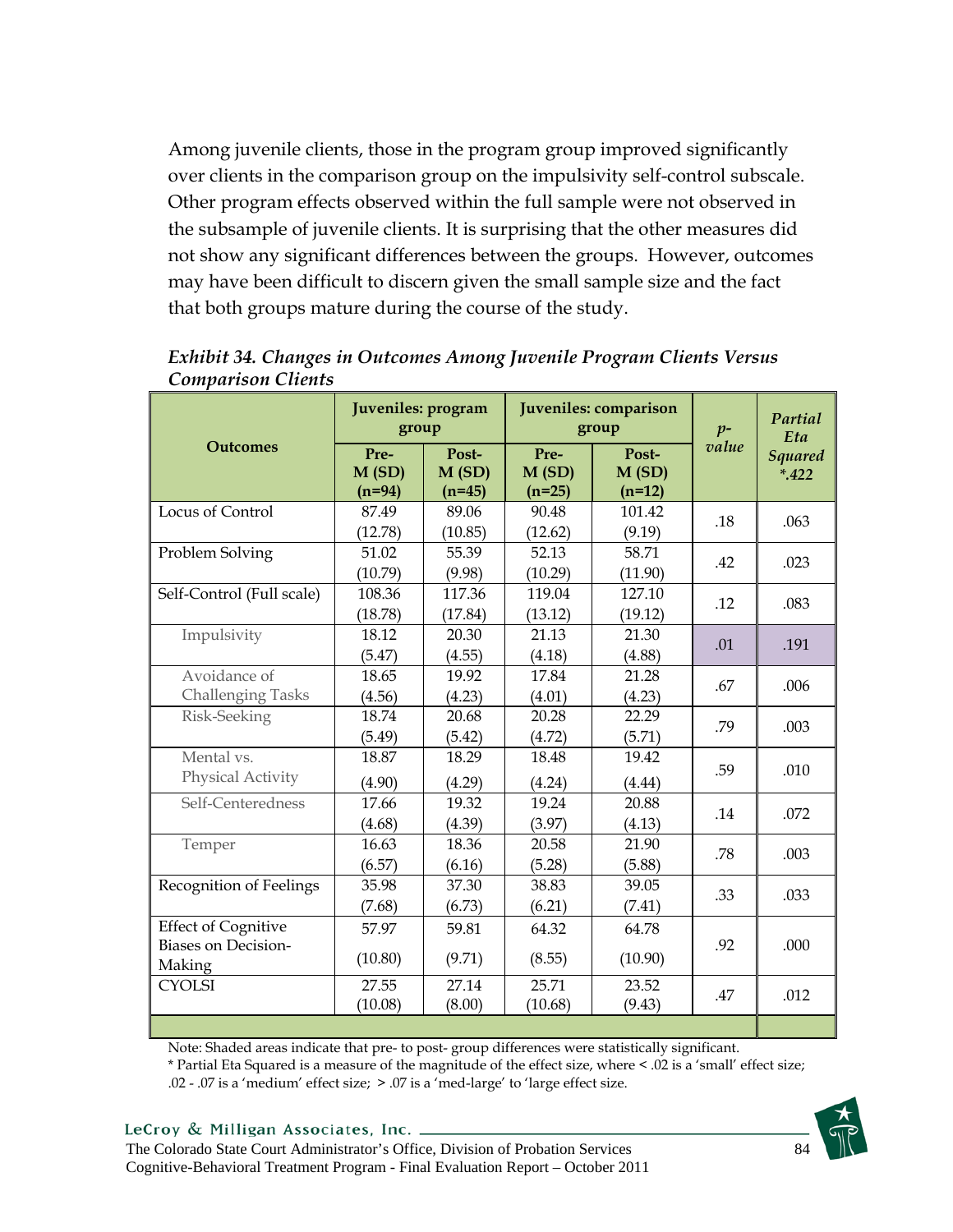Within the adult sample, program effects were observed across multiple outcomes. Consistent with the juvenile subsample, adult program clients improved significantly in their ability to refrain from impulsive behaviors.

Further, adults in the cognitive-behavioral program also showed significant gains in their problem-solving behaviors, while comparison group clients showed a slight decrease in this domain. Adult program clients made considerable gains in their overall level of self-control, while comparison group clients showed a measurable loss in this area. Adult program clients also showed significant improvement in a tendency toward allowing their cognitive biases to influence their decision making behaviors. Comparison group clients showed no gains on this outcome. Group LSI differences at pretest were statistically controlled for in the initial analyses of program effects on the adult sample. Subsequent analyses, excluding those controls, issued identical results with regard to pre- to post- program effects. While it remains that the groups (adults only) differed at pretest in terms of their overall risk index, this difference was unrelated to CBT program effects. Risk score change over time from pre- to post- did not differ significantly by group.

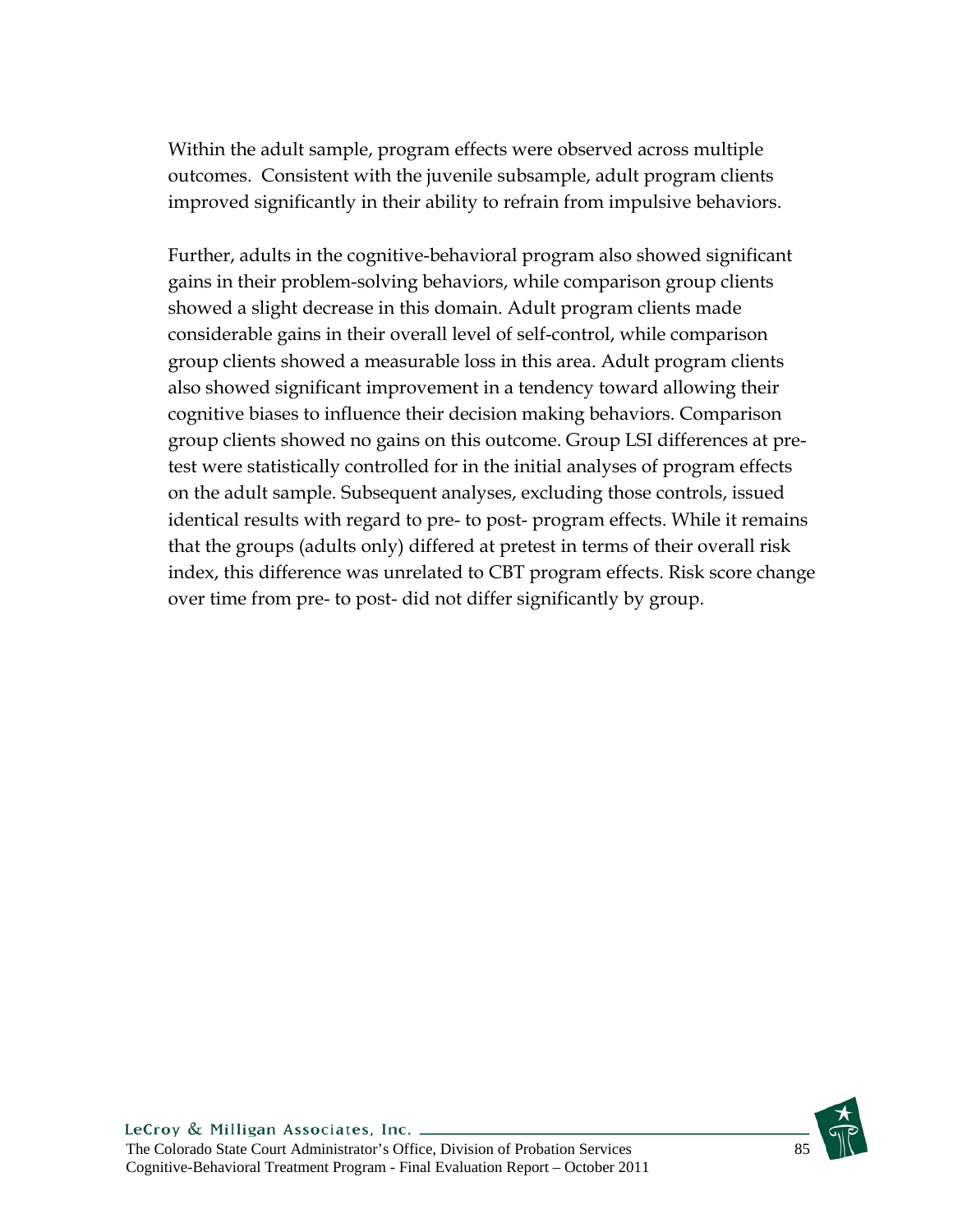| <b>Outcomes by group</b>                 | Adults: program group     |                            | <b>Adults: comparison</b><br>group |                            | $p-$  | Partial<br>Eta            |
|------------------------------------------|---------------------------|----------------------------|------------------------------------|----------------------------|-------|---------------------------|
| (change pre- to post-)                   | Pre-<br>M(SD)<br>$(n=95)$ | Post-<br>M(SD)<br>$(n=68)$ | Pre-<br>M(SD)<br>$(n=120)$         | Post-<br>M(SD)<br>$(n=72)$ | value | <b>Squared</b><br>$.142*$ |
| Locus of Control                         | 94.48<br>(11.31)          | 94.79<br>(13.45)           | 96.30<br>(11.31)                   | 95.43<br>(13.69)           | .54   | .004                      |
| Problem Solving                          | 56.75<br>(10.39)          | 59.72<br>(9.66)            | 59.65<br>(10.47)                   | 58.71<br>(11.90)           | .02   | .055                      |
| Self-Control (Full scale)                | 121.35<br>(18.27)         | 124.7<br>(15.63)           | 129.00<br>(17.61)                  | 127.10<br>(19.12)          | .04   | .044                      |
| Impulsivity                              | 20.48<br>(4.87)           | 21.56<br>(4.23)            | 21.79<br>(4.10)                    | 21.30<br>(4.88)            | .01   | .073                      |
| Avoidance of<br><b>Challenging Tasks</b> | 20.51<br>(4.87)           | 21.26<br>(3.93)            | 21.42<br>(4.80)                    | 21.28<br>(4.23)            | .39   | .008                      |
| Risk-Seeking                             | 20.78<br>(5.70)           | 22.27<br>(4.62)            | 22.77<br>(4.93)                    | 22.29<br>(5.71)            | .08   | .032                      |
| Mental vs.<br>Physical Activity          | 18.68<br>(5.17)           | 17.90<br>(4.35)            | 19.04<br>(4.42)                    | 19.42<br>(4.44)            | .32   | .011                      |
| Self-Centeredness                        | 19.77<br>(4.29)           | 19.82<br>(3.80)            | 21.43<br>(3.60)                    | 20.88<br>(4.13)            | .11   | .028                      |
| Temper                                   | 20.82<br>(4.93)           | 21.67<br>(4.65)            | 22.53<br>(4.95)                    | 21.90<br>(5.88)            | .12   | .026                      |
| Recognition of Feelings                  | 39.93<br>(7.42)           | 41.33<br>(6.72)            | 39.03<br>(7.41)                    | 39.05<br>(7.41)            | .11   | .027                      |
| Cognitive<br>Biases/Decision-Making      | 63.90<br>(10.00)          | 66.21<br>(9.56)            | 65.65<br>(10.63)                   | 64.78<br>(10.90)           | .02   | .055                      |
| LSI                                      | 26.42<br>(6.67)           | 24.58<br>(7.92)            | 25.71<br>(10.68)                   | 22.73<br>(8.73)            | .59   | .002                      |

*Exhibit 35. Changes in Outcomes Among Adult Program Clients Versus Comparison Clients* 

Note: Shaded areas indicate that pre- to post- group differences were statistically significant. \*Partial Eta Squared is a measure of the magnitude of the effect size, where < .02 is a 'small' effect size; .02 - .07 is a 'medium' effect size; > .07 is a 'med-large' to 'large effect size.

## **Study limitations**

While the outcome study addresses several of the validity threats described in the literature regarding evaluation of CBT programs with probation clients, it was not possible to eliminate all threats exhaustively.

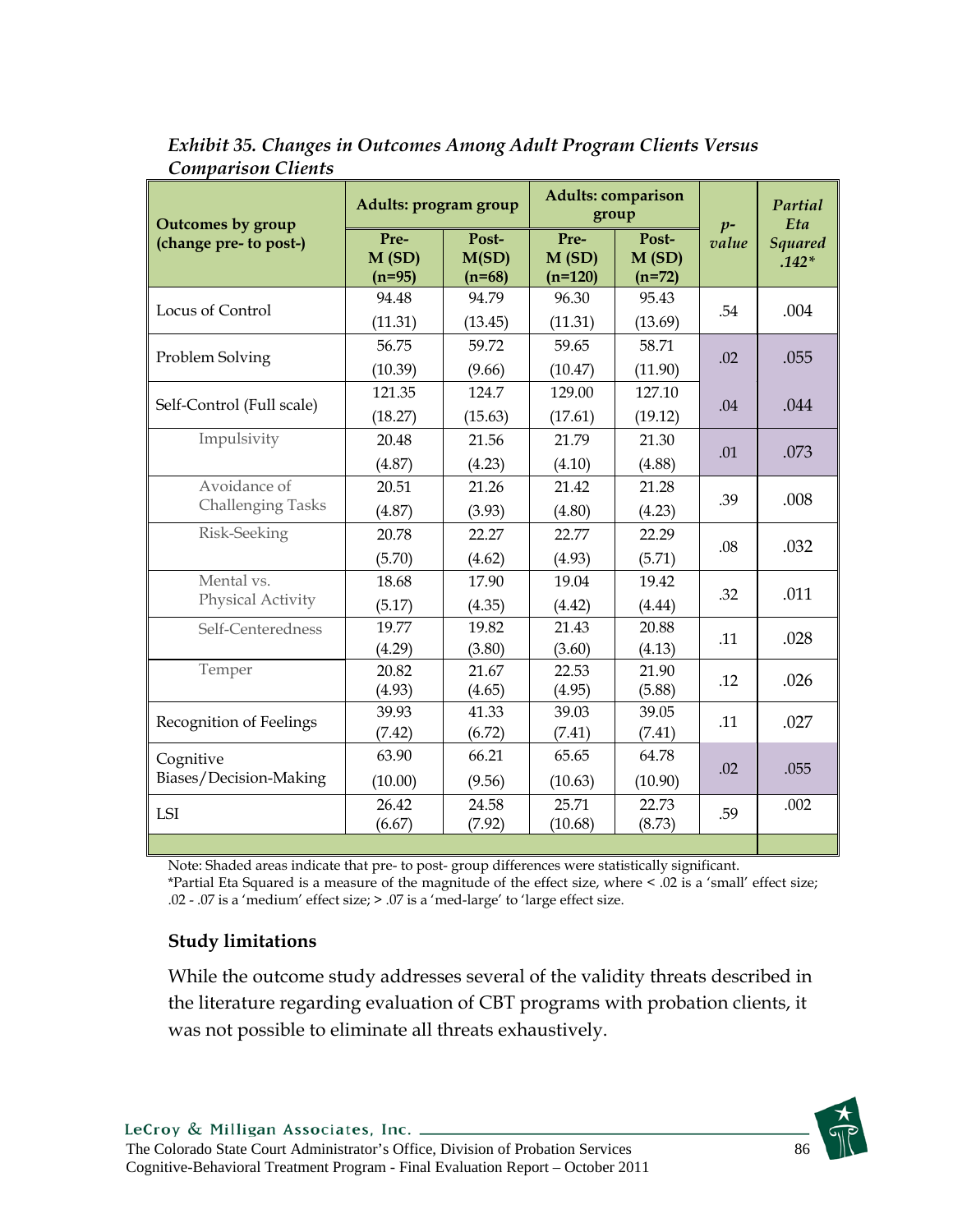For example, short outcome follow-up periods from program completion (or early exit) threaten the degree to which we would have confidence in the strength of the program's effects on recidivism, and to a lesser extent, the intermediate cognitive changes.

A second limitation in assessing the effects of the CBT program is the result of inconsistent timing of risk assessments conducted on clients relative to their enrolling in the CBT program. Valid comparisons of baseline risk scores can only be made if the relative time of risk assessment is also comparable across probation clients. In other words, if one client has an LSI score of 27, three months prior to enrolling in CBT, and a second client has an LSI score of 23 on the day he begins the CBT program, we cannot confidently conclude that client one had a lower risk score than client two at the time of program enrollment, because it is impossible to account for external events and circumstances that may have influenced a change in risk scores over the three months for client one.

While the internal consistency of the scales used in the study was generally good, three of the self-control subscales (avoidance of challenging tasks, preference for physical over mental activities, and self-centeredness) that had only four items and one nine-item scale, recognition of feelings, were low. Low internal consistency indicates that the individual items were not measuring precisely the same latent construct. Greater measurement precision can enhance the ability to detect program effects; however, such precision is not always attainable, especially with constructs within constructs, as with the self-control subscales. Review of the literature, examination of the *T4C* and *Why Try* curricula, and discussions with key program and evaluation personnel, informed construction of the final outcome instrument, which ultimately focuses on five key cognitive factors (See Bush, et al., 1997) addressed in the curricula.The intent was to maximize the opportunity to document positive change as a result of the program.

Attrition is one of the most challenging issues to many program outcome evaluations. All available data were included in the outcome analyses, including some post-treatment data for clients who left the program early, in keeping with the 'Intent to treat' analysis design. This type of intention-to-treat analysis cannot minimize bias from lack of follow up data, that is, CBT clients whose outcome status is unknown.

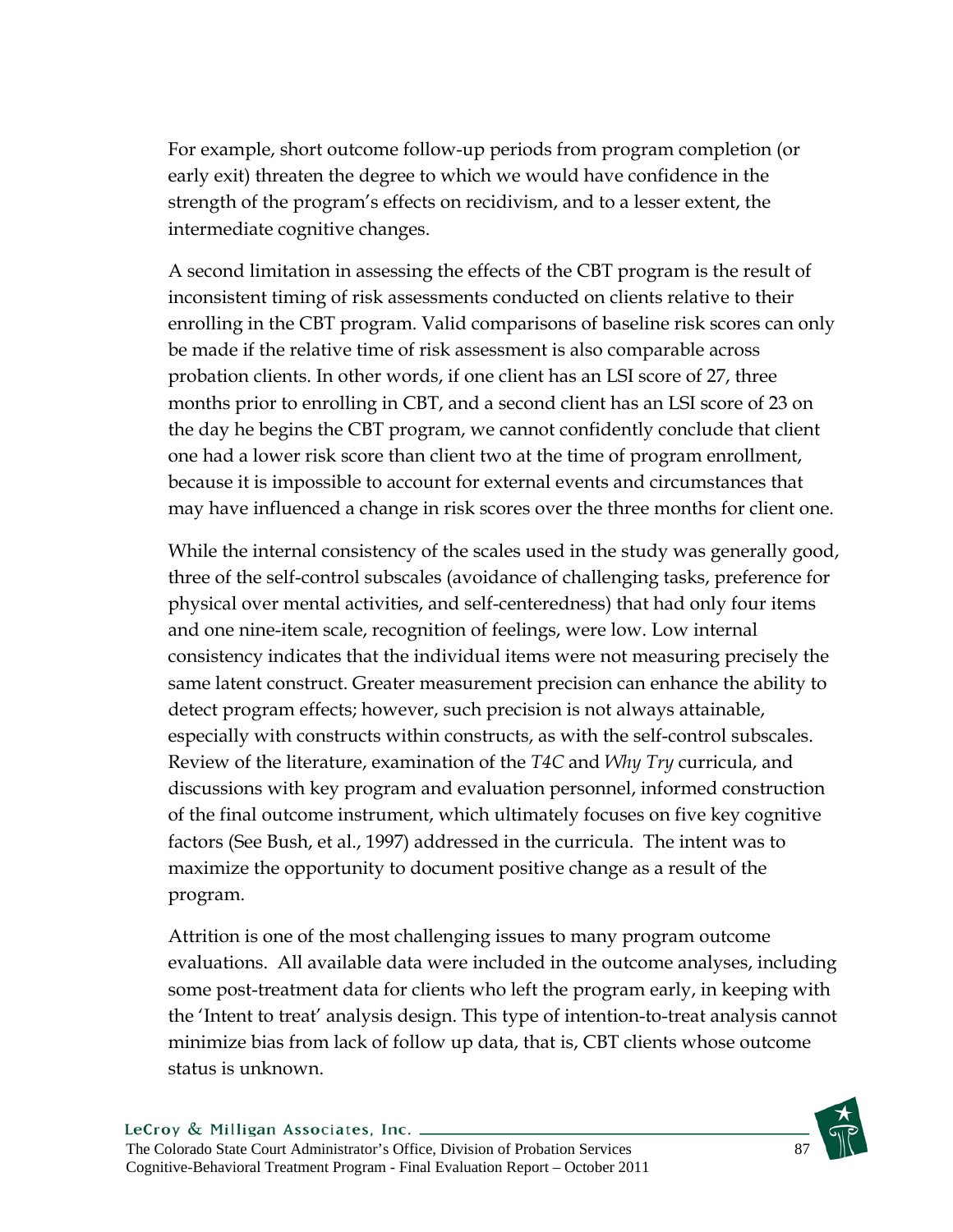# **Conclusions and Recommendations**

The implementation of cognitive behavioral training (CBT) interventions by the Colorado Probation was a "real-world" application, much like programs examined in the Lowenkamp, et al. study. The intervention was delivered by probation officers, working within their districts with their clients. This study, however, was expressly designed to examine changes in probation clients' cognitions and other intermediate outcomes related to recidivism (see, for instance, Bonta, et al., 2011). It is in this regard that this study makes an important contribution to Cognitive-Behavioral Programs literature. While recidivism rates among Colorado CBT clients and comparison group clients were compared, as noted earlier, there were relatively few new offenses overall within the timeframe in which these data were collected. Recidivism can be further examined by the Division of Probation Services as follow-up data becomes available. Given the proximal relation between the CBT intervention and the targeted changes in cognitions, it is these outcomes which are best suited to inform and guide improvements to the CBT programs offered to clients across Colorado's judicial districts.

## *Changes in intermediate outcomes*

Of particular interest are the significant, positive, pre- to post- findings related to the effects of CBT clients' cognitive biases on their decision-making. This can be seen as a measure related to cognitive restructuring, as it seeks to measure changes in ways of thinking. A cognitive behavioral approach, and in particular, the *Thinking for a Change* curriculum, is supported here as a means to assist clients in identifying and moderating their cognitive biases (e.g. "it is important to trust my gut feelings, instead of thinking too much about the decision") when making decisions.

Another of the over-arching goals of cognitive behavioral programs is to teach offenders to manage their own behavior by engaging in processes that develop self-control. Significant positive change from pre- to post- on the full self-control scale, as well as the impulsivity subscale provides strong evidence that the Colorado CBT program had positive impact with their clients.

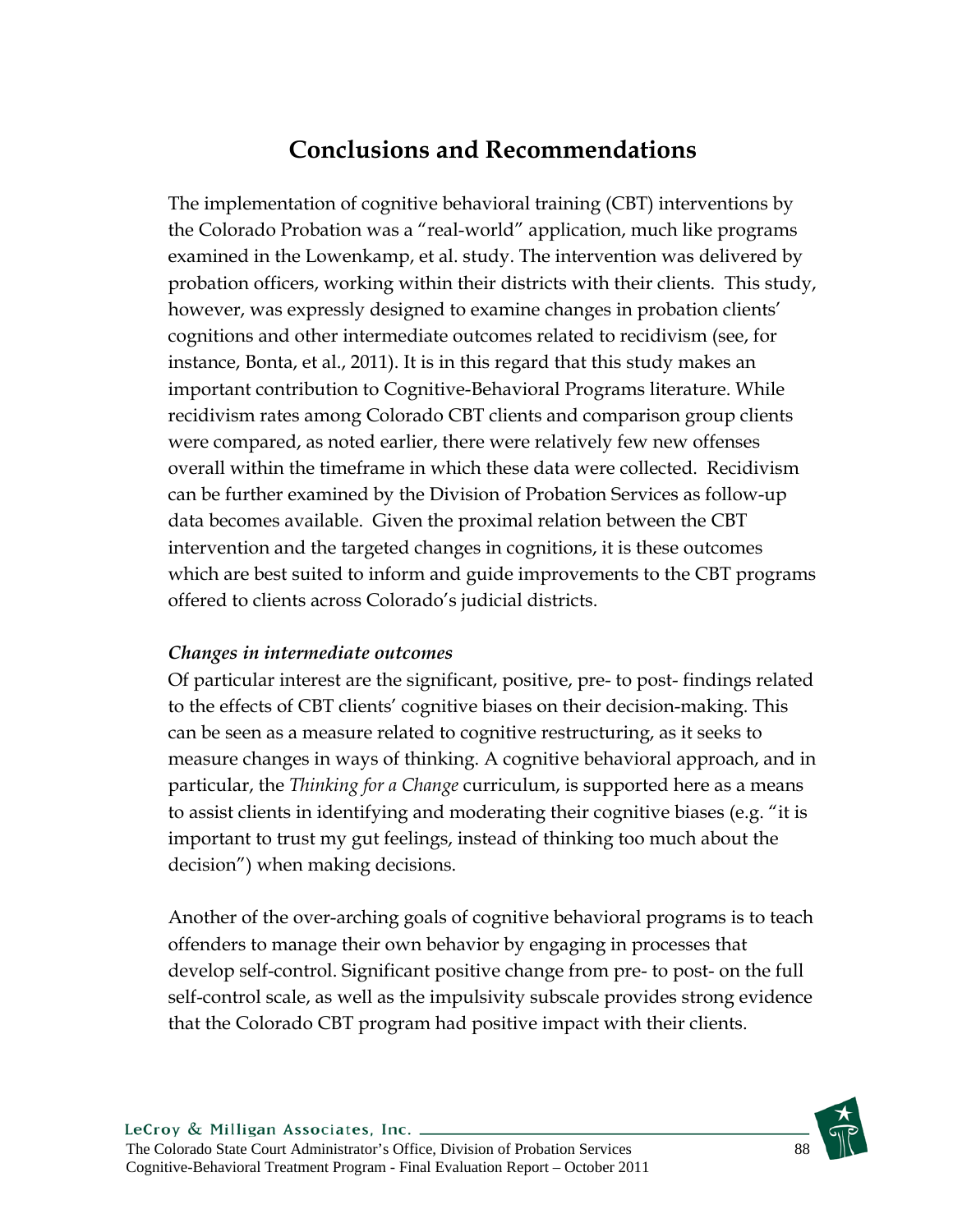Problem-solving demands that an individual consider the range of options they have available in a given situation, assess the possible consequences of the options, and decide which of the options is most likely to result in their desired outcome. Social problem-solving deficits have been associated with career criminal behavior and recidivism (Ross & Fabiano, 1985). An important behavioral component of CBT is putting cognitive changes to use in problemsolving, a primary skill taught through the *T4C* curriculum, which focuses on slowing down the thought process and considering an expanded array of alternatives. While adults in the comparison group showed no real improvement, adults in the CBT group improved significantly from pre- to post- on a measure of problem-solving skills. However, measures that were more focused on emotions showed less change, as seen in the scales measuring risk-seeking, recognizing feelings and controlling temper outbursts. This aspect of the *T4C* curriculum may not be as well developed for this population.

While juvenile clients in both the CBT group and in the comparison group made significant improvements, there were no significant differences between the groups. As children develop, their problem-solving skills are learned and refined. It is not surprising, therefore, that at pre-test, the youth in this study scored significantly lower (an average 5 to 6 points) in problem-solving than did the adults. It also follows that the problem-solving skills of youth in both the CBT and comparison groups would grow over the course of the study, as would be expected of typically-developing youth (Juvenile clients improved on average 5.6 points; adults in the CBT group improved an average 3.1 points on the same measure). Any impact of the CBT program on problem-solving skills among juvenile probation clients is dwarfed by the impact of maturation over time on both the CBT and comparison groups.

Outcome findings can be seen as robust, considering that 54% of the program group received complete dosage and analysis includes outcomes for high risk non-completers. Non-completers did not show nearly the improvement observed in those who participated in one of the CBT programs through fruition and these non-completers' scores dragged down the program effect. This suggests that the impact of receiving the whole dosage would have likely been even greater if these higher risk clients' scores were not included in the analyses.

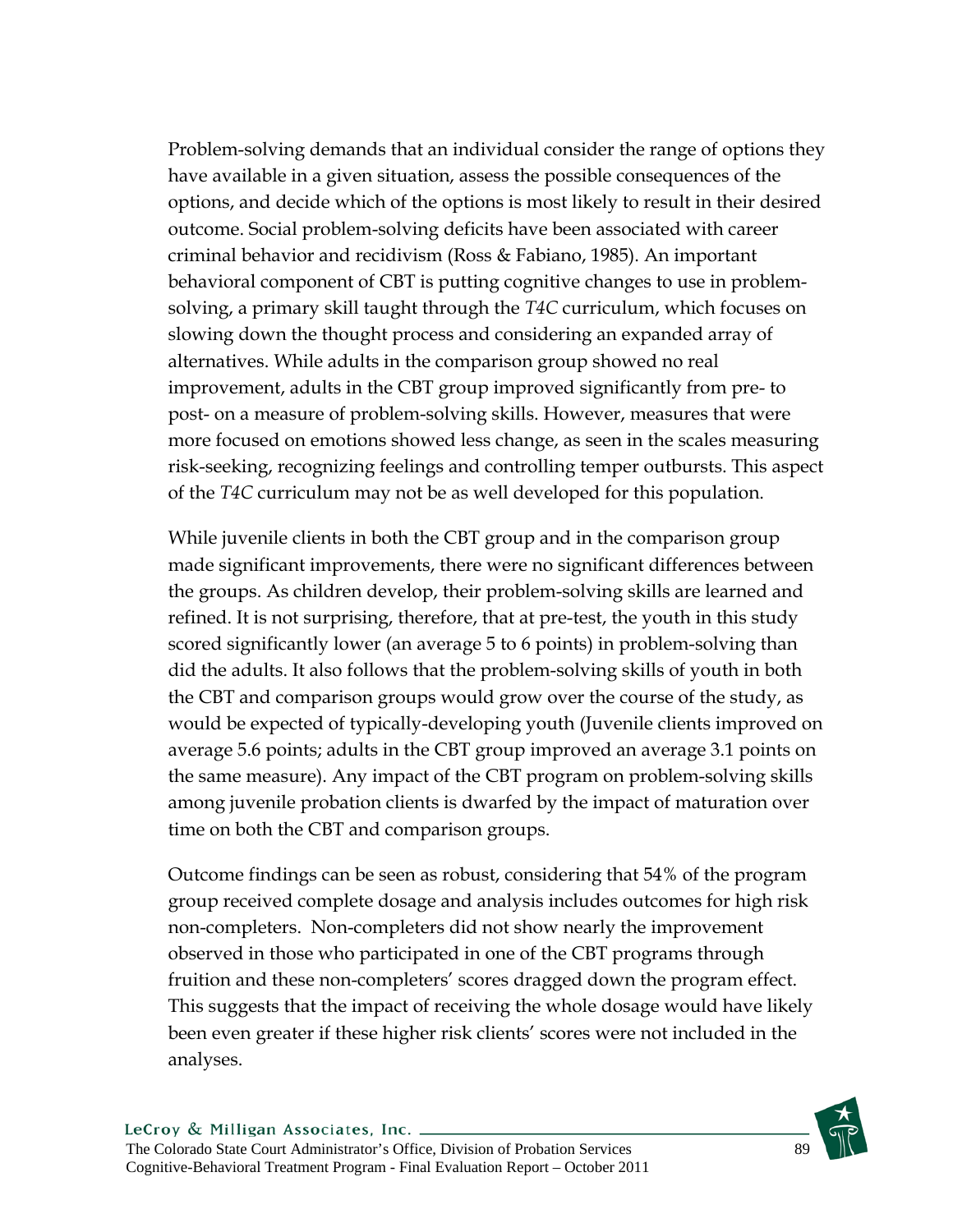## *Recidivism*

At the time of this report, insufficient time had passed for solid analysis of recidivism related to program participation. It is recommended that the Division of Probation Services examine recidivism rates at regular intervals, beginning at six months out from program completion (completers), six months from program exit for non-completers, and six months from the initial follow-up. Colorado Probation should examine follow-up data by risk-level and age of offender.

## *Retention is Challenging*

A critical issue in probation treatment programs is client completion rate. Overall, 54% of clients completed the program with three or few absences, which is similar to past experience in Colorado cog programs. The main reasons for non-completion were excessive absences, incarceration and absconding. Non-completers also exhibited higher risk scores. Retention is challenging. Programs should implement more appropriate methods to retain the highest risk clients, by strengthening the client-PO relationship and using appropriate group incentives.

## *Facilitator Training*

CBT probation officers across each of the Colorado judicial districts received high-quality training in the facilitation of their CBT programs, which arguably contributes to the overall positive outcomes observed in the CBT probation client outcomes. The provision of ongoing support and follow-up training are essential components of a process aimed at strengthening the skills of the facilitators and maintaining fidelity to the CBT curriculums and cost-effective, creative ways to achieve this should be developed.

## *Relation of fidelity to curriculum with positive program outcomes*

In general there appeared to be strong adherence to the core curriculum structure, activities and content, with relatively minor modifications made such as shortening a lesson due to time constraints. It did not appear that any one district made substantively more changes to any one or more lessons than any other district. A number of the lesson modifications were designed to keep energy and interest high; they functioned as incentives to client engagement, as opposed to constituting any substantive changes in lesson

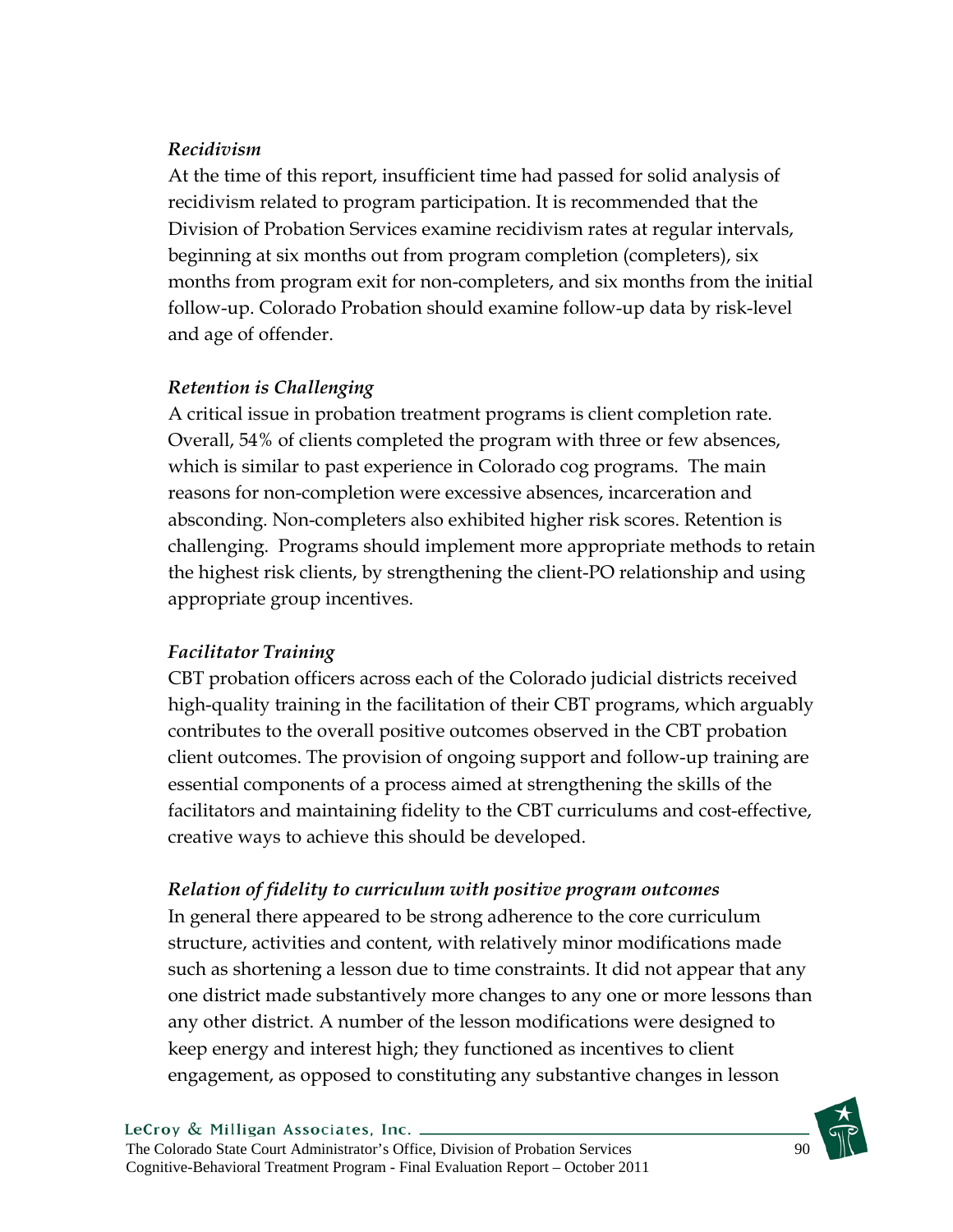content. This speaks to the importance of the learning environment being conducive to active engagement, so that curriculum content can be absorbed during each session. Training in techniques and methods of adult learning could be incorporated in follow-up mentoring of new facilitators.

In T4C there were a relatively small number of changes made such as combining lessons, reducing the number of lessons, varying the overall length (number of weeks) of the intervention, making minor additions to lessons such as use of new acronyms or mnemonics for retention, or creating updated role-play content. These modifications should be monitored to assure that program drift from fidelity does not happen over time. A systematic review of the components and structure of *Why Try* should be undertaken due to the flexible nature of the curriculum. Without this clear outlining of the sequence and structure, it is difficult to replicate the curriculum with fidelity.

## *Appropriate Populations served*

Colorado Probation Services addressed the appropriate subpopulations (juveniles and med to high risk offenders) as identified by research literature. The positive outcomes observed with high risk adults in this study further support the claim that CBT programs are effective with this population. Similar strong program effects were not seen with juveniles. Therefore, it is recommended that CBT programs continue to be offered to high and medium risk adults and that further study is warranted of programming with juveniles.

## *Outcomes are Program-specific*

The outcomes reported here can be confidently interpreted as *Thinking for a Change* program effects. As noted, because the number of clients who received the *Why Try* curriculum was so small, exclusion of their outcome data made no difference in any of the outcome analyses. More study should be devoted to *Why Try*. Because of the nature of this program, it would necessitate more controlled implementation and fidelity, a multi-methods approach with qualitative methods to better reveal the unique characteristics of the program, and a larger sample size. These approaches were not currently possible within the level of *Why Try* implementation in Colorado.

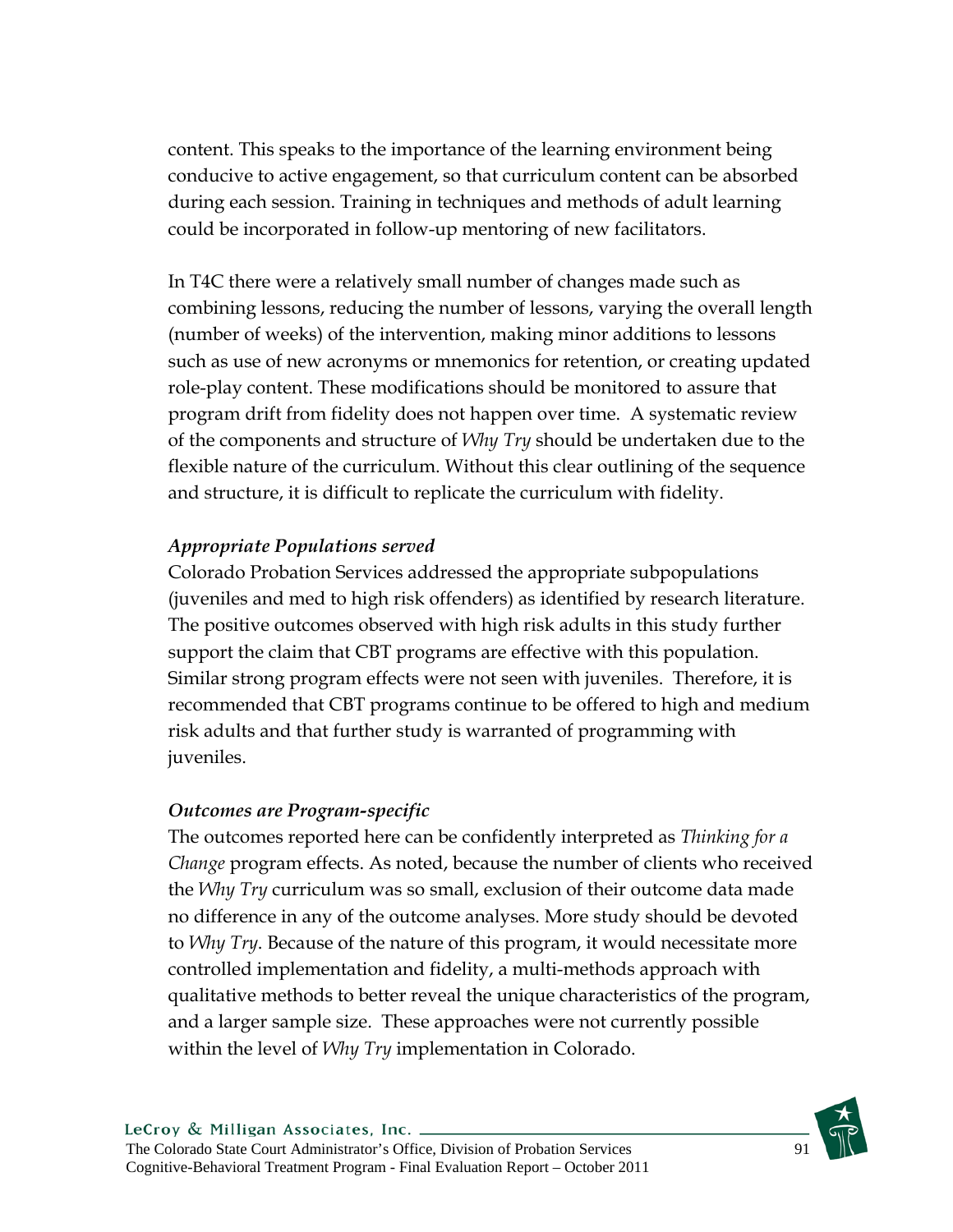## **References**

Allen, L.C., MacKenzie, D.L., & Hickman, L.J. (2001). The effectiveness of cognitive behavioral treatment for adult offenders: A methodological, qualitybased review. *International Journal of Offender Therapy and Comparative Criminology* 45(4): 498-514.

Antonowicz, D.H. & Ross, R.R. (1994). Essential components of successful rehabilitation programs for offenders. *International Journal of Offender Therapy and Comparative Criminology* 38(2): 97-104.

Armstrong, T.A. (2003). The effect of moral reconation therapy of the recidivism of youthful offenders: A randomized experiment. *Criminal Justice and Behavior* 30(6): 668-687.

Bonta, J., Bourgon, G. Rugge, T., Scott, T., Yessine, A., Gutierrez, L. & Li, J. (2011). An experimental demonstration of training probation officers in evidence-based community supervision. *Criminal Justice and Behavior* 38 (11): 1127-1148.

Calley, N. (2007). Integrating theory and research: the development of a research-based treatment program for juvenile male sex offenders. *Journal of Counseling & Development* 65(2): 131-142.

Garrido, V. & Morales, L.A. (2007). Serious (violence and chronic) juvenile offenders: A systematic review of treatment effectiveness in secure corrections, The Campbell Collaboration.

Gendreau, P. (1999). The forgotten issue in effective correctional treatment: program implementation. *International Journal of Offender Therapy and Comparative Criminology* 43(2): 180-187.

Gendreau, P. (2007). Influencing the "people who count": Some perspectives on the Reporting of meta-analytic results for prediction and treatment outcomes with offenders. *Criminal Justice and Behavior* 34(12): 1536-1559.

Golden, L.S., Gatchel, R.J., & Cahill, M.A. (2006). Evaluating the effectiveness of the National Institute of Corrections "*Thinking for a Change*" program among probationers. *Journal of Offender Rehabilitation, 42*, 55-73.

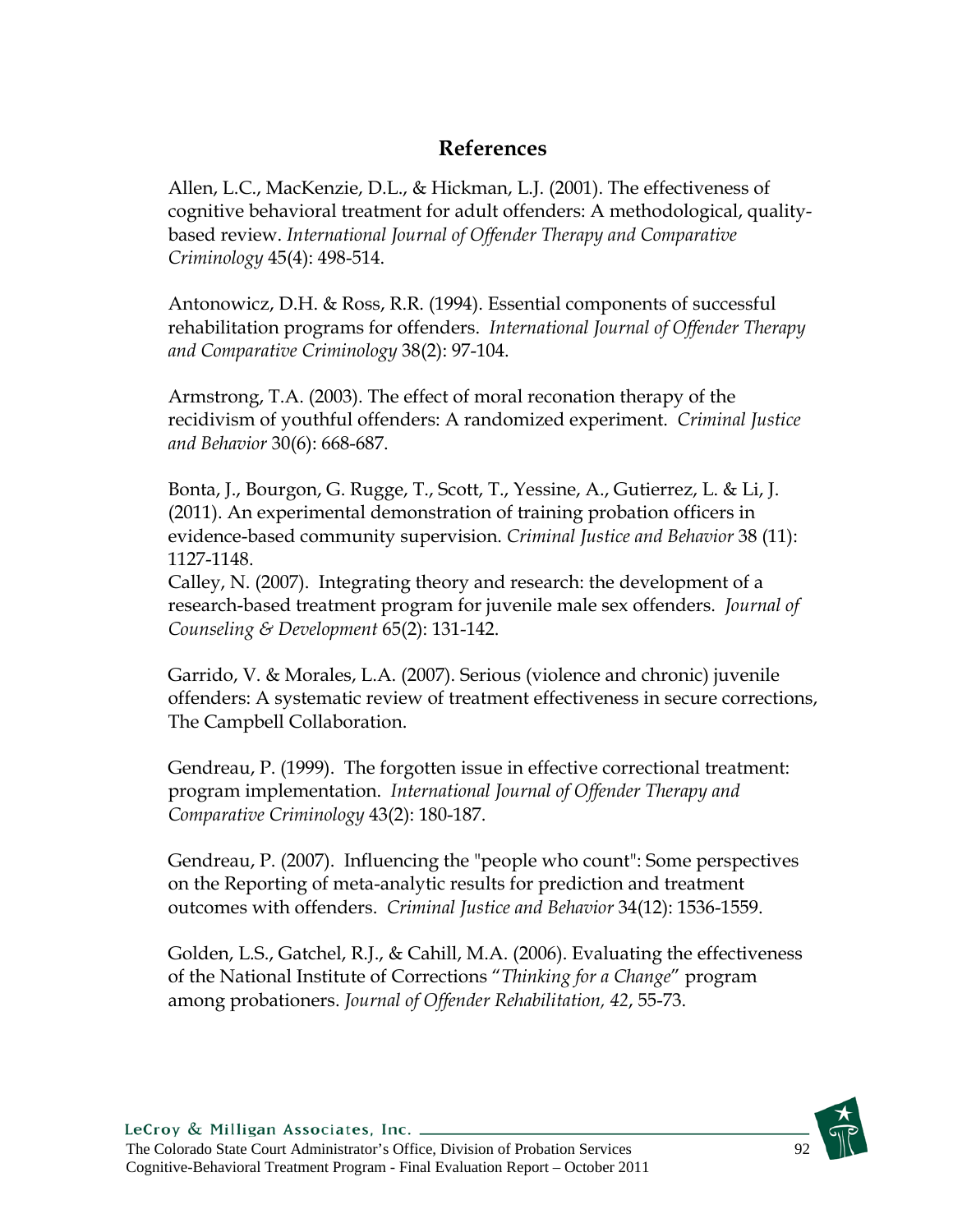Landenberger, N.A. & Lipsey, M.W. (2005). The Positive Effects of Cognitive-Behavioral Programs for Offenders: A Meta-Analysis of Factors Associated with Effective Treatment. *Journal of Experimental Criminology*.

LeCroy & Milligan Associates, Inc. (2009). *Colorado Probation Services Cognitive Behavioral Groups Implementation Study 2009*. LeCroy & Milligan Associates, Inc., Tucson, AZ.

Lipsey, M.W. & Cullen, F.T. (2007). The effectiveness of correctional rehabilitation: A review of systematic reviews. *Annual Review of Law and Social Science*; 3.

Lipsey, M.W., Landenberger, N.A., & Wilson, S.J. (2007). Effects of cognitivebehavioral programs for criminal offenders. *Campbell Collaboration Systematic Review*.

Lowenkamp, C.T., Hubbard, D., Makarios, M.D., & Latessa, E. J. (2009). A quasi-experimental evaluation of *Thinking for a Change*: A "real world" application. *Criminal Justice and Behavior February 2009 36:* 137-146*.*

Lowenkamp, C.T., Latessa, E.J., & Smith, P. (2006). Does correctional program quality really matter? The impact of adhering to the principles of effective intervention. *Criminology & Public Policy*, 5(3): 575-594.

Marques, J.K., Day, D.M. Nelson, C. & West, M.A. (1994). Effects of cognitivebehavioral treatment on sex offender recidivism: preliminary results of a longitudinal study. *Criminal Justice and Behavior* 21(1): 28-54.

McGuire, J., Bilby, C.L., Hatcher, R.M., Hollin, C.R., Hounsome, J., & Palmer, E.J. (2008). Evaluation of structured cognitive-behavioural treatment programmes in reducing criminal recidivism. *Journal of Experimental Criminology* 4: 21-40.

Moster, A., Wnuk, D.W., MA, & Jeglice, E.L. (2008). Cognitive Behavioral Therapy Interventions with Sex Offenders. *Journal of Correctional Health Care*  14(2): 109-121.

Pearson, F. (1999). A meta-analytic review of the effectiveness of correctionsbased treatments for drug abuse. *The Prison Journal* **79**(4): 384-410.

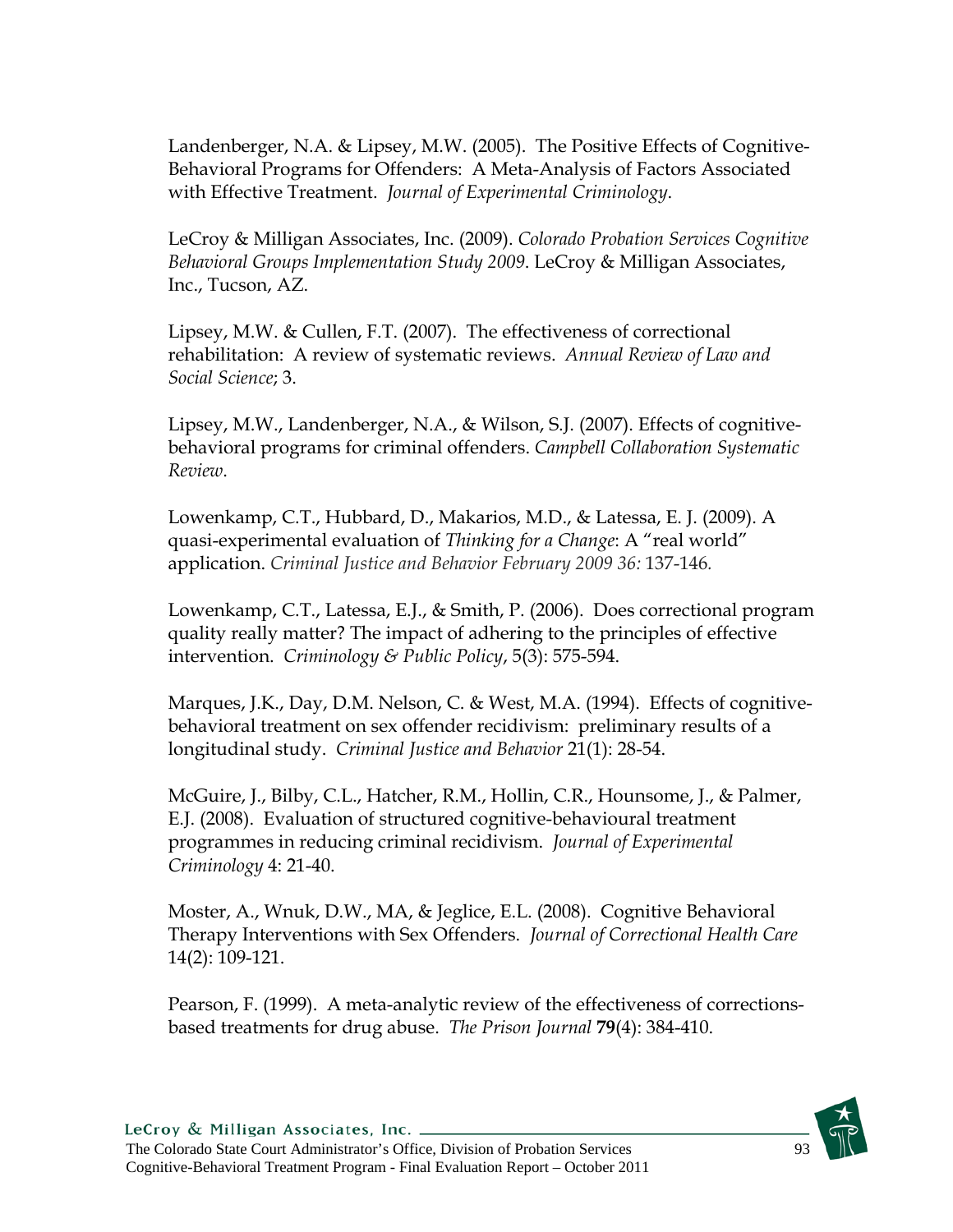Pearson, F. (2002). The effects of behavioral/cognitive-behavioral programs on recidivism. *Crime & Delinquency* 48(3): 476-496.

Pearson, F.S., Lipton, D.S., Cleland, C.M., & Yee. (2002). The effects of behavioral/cognitive-behavioral programs on recidivism. *Crime and Delinquency, 48(3)*, 476-496.

Przybylski, R. (2008). What works: effective recidivism reduction and riskfocused prevention programs--a compendium of evidence-based options for preventing new and persistent criminal behavior. Denver, CO, Colorado Department of Criminal Justice: 144.

Ross, R. R., & Fabiano, E. A. (1985). *Time to think: A cognitive model of delinquency prevention and offender rehabilitation*. Johnson City, TN: Institute of Social Sciences and Arts.

Schweitzer, R. & Dwyer, J. (2003). Sex crime recidivism: evaluation of a sexual offender treatment program. *Journal of Interpersonal Violence* 18(11): 1292-1310.

Wilson, D. B., Bouffard, L. A., & MacKenzie, D. L. (2005). A quantitative review of structured, group-oriented, cognitive-behavioral programs for offenders. *Journal of Criminal Justice and Behavior. 32(2)*, 172-204.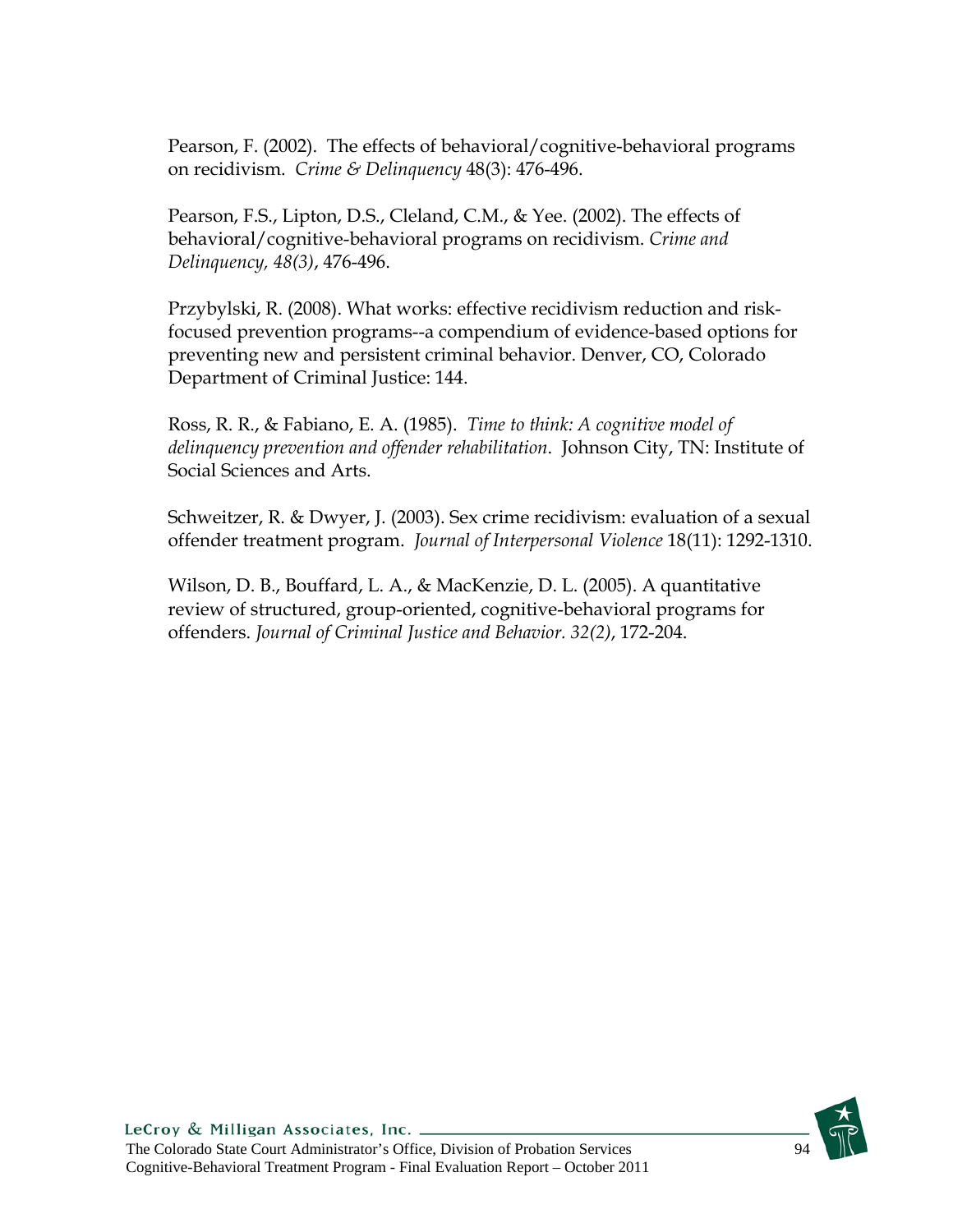# **Appendices**

| Appendix A: Description of Cog Group Curricula Used in Colorado      |  |
|----------------------------------------------------------------------|--|
|                                                                      |  |
|                                                                      |  |
|                                                                      |  |
|                                                                      |  |
|                                                                      |  |
|                                                                      |  |
|                                                                      |  |
|                                                                      |  |
|                                                                      |  |
| Appendix J: Cognitive Behavioral Group Skills/Knowledge Checklist120 |  |

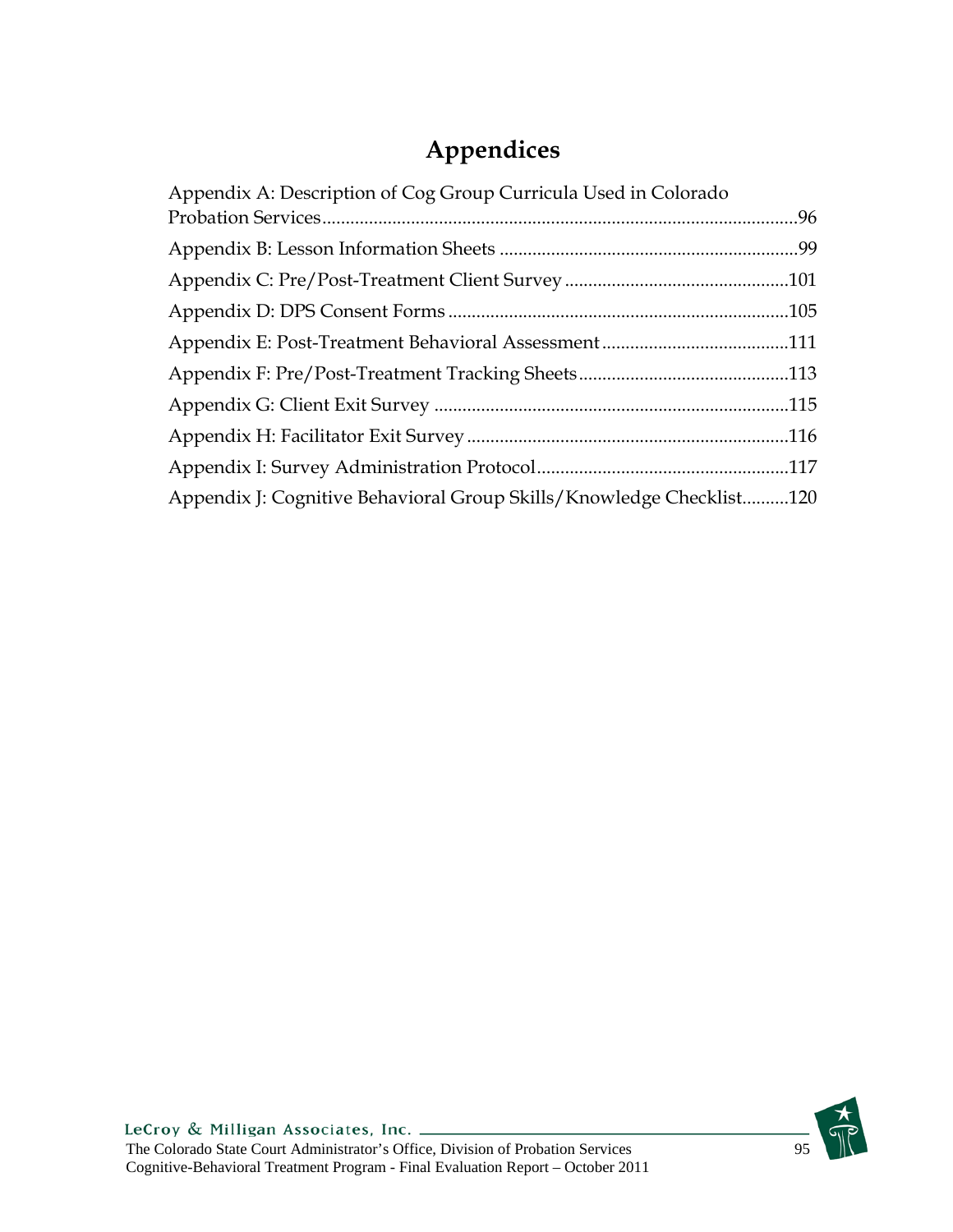## **Appendix A: Description of Cog Group Curricula Used in Colorado Probation Services**

| <b>Curricula Name</b> | <b>Number of Sessions/Lessons</b> | <b>Recommended Length (# weeks)</b> |
|-----------------------|-----------------------------------|-------------------------------------|
| Thinking for a        | 22 sessions                       | 11 or 22 weeks                      |
| Change                | $(1-1/2)$ to 2 hours per session) | (once or two per week)              |

#### **Key Concepts**

*Thinking for a Change* **(***T4C***)** (Glick, B., Bush, J. and Taymans, J., 1997) – The *T4C* curriculum uses problem solving as its core enhanced by cognitive restructuring and social skill interventions. The curriculum is appropriate for adult and youthful offenders. The cognitive restructuring concepts are introduced and emphasized during the initial eleven lessons, interspersed with critical social skills, which support the cognitive restructuring process. Then, in lessons 16-21, problem-solving techniques are taught, supported by cognitive selfchange and social skill development.

| <b>Why Try</b> | T<br>aries<br>d<br><b>ulico</b> | $-1$<br>aries |
|----------------|---------------------------------|---------------|
|                |                                 |               |

#### **Key Concepts**

*The Why Try* Program (Moore, C., 1996) is a strength-based approach to helping youth overcome their challenges and improve outcomes in the areas of truancy, behavior, and academics. It is based on principles from Solution Focused Brief Therapy, Social and Emotional Intelligence, and multi-sensory learning. The program teaches social and emotional principles to youth using a series of ten pictures (visual analogies). Each visual teaches a discrete principle, such as resisting peer-pressure, obeying laws and rules, and that decisions have consequences. The visual components are then reinforced by music and physical activities. The major learning styles—visual, auditory, and body-kinesthetic are all addressed. The developers have adapted materials for elementary, secondary and adult age groups.

|                      |             | .                |
|----------------------|-------------|------------------|
| Aggression           | 30 sessions | <b>10 weeks</b>  |
| Replacement          |             | (3 times weekly) |
| <b>Therapy (ART)</b> |             |                  |
|                      |             |                  |

#### **Key Concepts**

*Aggression Replacement Training® (ART®)* (Goldstein, A. and Glick, B., 1987) is a multimodal psycho-educational intervention designed to alter the behavior of chronically aggressive adolescents and young children. It has also been adapted for use with adults. The program incorporates three specific interventions: skill-streaming, anger-control training, and training in moral reasoning. *Skill-streaming* uses modeling, role-playing, performance feedback, and transfer training to teach prosocial skills. In *anger-control training,* participants must bring to each session one or more descriptions of recent anger-arousing experiences (hassles), and over the duration of the program they are trained in how to respond to their hassles. *Training in moral reasoning* is designed to enhance participants' sense of fairness and justice regarding the needs and rights of others and to train participants to imagine the perspectives of others when they confront various moral problem situations. The program relies on repetitive learning techniques to teach participants to control impulsiveness and anger and use more appropriate behaviors. In addition, guided group discussion is used to correct antisocial thinking. The ART® training manual presents program procedures and the curriculum in detail and is available in both English and Spanish editions.

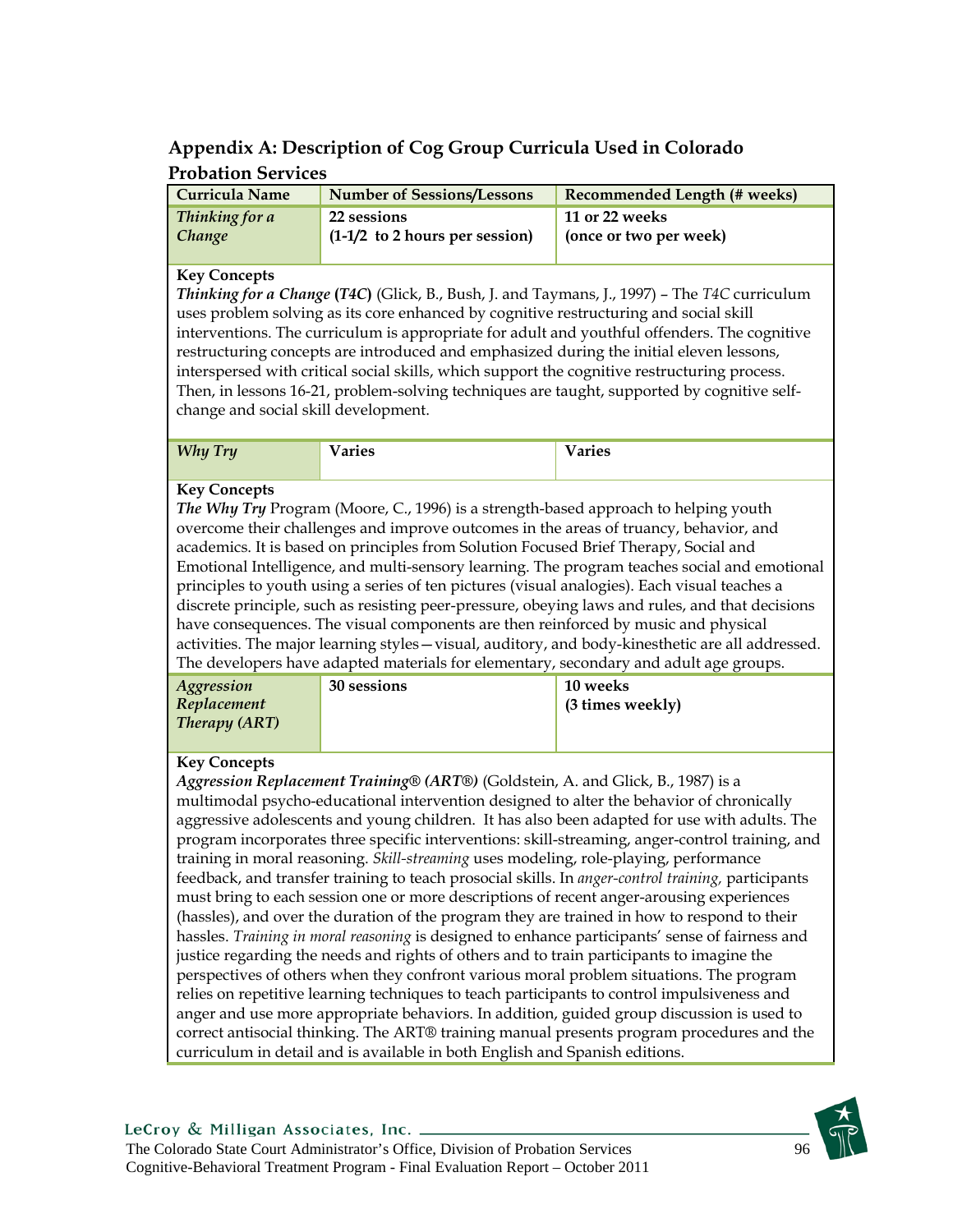| Curricula Name                                                                                                                                                                                                                                                                                                                                                                                                                                                                                                                                                                                                                                                                                                                                                                                                                                                                                                                                                                                                                                                                                                   | <b>Number of Sessions/Lessons</b>                                                                                                                                                | Recommended Length (# weeks)                                                                                                                                                                                                                                                                                                                                                                                                                                                                      |  |  |  |
|------------------------------------------------------------------------------------------------------------------------------------------------------------------------------------------------------------------------------------------------------------------------------------------------------------------------------------------------------------------------------------------------------------------------------------------------------------------------------------------------------------------------------------------------------------------------------------------------------------------------------------------------------------------------------------------------------------------------------------------------------------------------------------------------------------------------------------------------------------------------------------------------------------------------------------------------------------------------------------------------------------------------------------------------------------------------------------------------------------------|----------------------------------------------------------------------------------------------------------------------------------------------------------------------------------|---------------------------------------------------------------------------------------------------------------------------------------------------------------------------------------------------------------------------------------------------------------------------------------------------------------------------------------------------------------------------------------------------------------------------------------------------------------------------------------------------|--|--|--|
| <b>Moral Reconation</b><br><b>Therapy (MRT)</b>                                                                                                                                                                                                                                                                                                                                                                                                                                                                                                                                                                                                                                                                                                                                                                                                                                                                                                                                                                                                                                                                  | 16 units<br>(session length varies)                                                                                                                                              | 3-6 months<br>(1-2 times weekly)                                                                                                                                                                                                                                                                                                                                                                                                                                                                  |  |  |  |
| <b>Key Concepts</b><br>Moral Reconation Therapy (MRT) (Little and Robinson, 1988) is a systematic treatment<br>strategy that seeks to decrease recidivism among juvenile and adult criminal offenders by<br>increasing moral reasoning. Its cognitive-behavioral approach combines elements from a<br>variety of psychological traditions to progressively address ego, social, moral, and positive<br>behavioral growth. MRT takes the form of group and individual counseling using structured<br>group exercises and prescribed homework assignments. The MRT workbook is structured<br>around 16 objectively defined steps (units) focusing on seven basic treatment issues:<br>confrontation of beliefs, attitudes, and behaviors; assessment of current relationships;<br>reinforcement of positive behavior and habits; positive identity formation; enhancement of<br>self-concept; decrease in hedonism and development of frustration tolerance; and<br>development of higher stages of moral reasoning. In 2008 MRT became a SAMHSA evidence-<br>based program. Numerous studies have been conducted. |                                                                                                                                                                                  |                                                                                                                                                                                                                                                                                                                                                                                                                                                                                                   |  |  |  |
| Reasoning and<br>Rehabilitation                                                                                                                                                                                                                                                                                                                                                                                                                                                                                                                                                                                                                                                                                                                                                                                                                                                                                                                                                                                                                                                                                  | 36 sessions<br>(2 hours per session)                                                                                                                                             | 18 weeks<br>(2 times per week)                                                                                                                                                                                                                                                                                                                                                                                                                                                                    |  |  |  |
| <b>Key Concepts</b><br>Reasoning and Rehabilitation (R&R)- (Ross, Fabiano, & Diemer-Ewies, 1989) is widely used<br>throughout the Canadian correctional system, as well as in a number of states in the US. This<br>curriculum follows a psycho-educational approach using a variety of techniques such as role-<br>playing, case studies, modeling demonstration, overviews and reading. This curriculum is<br>appropriate for adults and youthful offenders. The curriculum includes 9 modules: Problem<br>Solving, Social Skills, Negotiation Skills, Managing Emotions, Creative Thinking, Values<br>Enhancement, Critical Reasoning, Skills in Review, and Cognitive Exercises.                                                                                                                                                                                                                                                                                                                                                                                                                             |                                                                                                                                                                                  |                                                                                                                                                                                                                                                                                                                                                                                                                                                                                                   |  |  |  |
| <b>Problem Solving</b><br><b>Skills</b> for<br><b>Offenders (PSSO)</b>                                                                                                                                                                                                                                                                                                                                                                                                                                                                                                                                                                                                                                                                                                                                                                                                                                                                                                                                                                                                                                           | <b>Varies</b>                                                                                                                                                                    | 30 hour program,<br>(10 days, 3 hours/day)                                                                                                                                                                                                                                                                                                                                                                                                                                                        |  |  |  |
| <b>Key Concepts</b>                                                                                                                                                                                                                                                                                                                                                                                                                                                                                                                                                                                                                                                                                                                                                                                                                                                                                                                                                                                                                                                                                              | to effective problem solving. PSSO is appropriate for adult and youthful offenders. This<br>after completing instructional unit) emphasizes the importance of skill application. | Problem Solving Skills for Offenders (Taymans, J. & Parese, S., 1998). - The PSSO (also named<br>PSSA-Problem Solving Skills in Action) curriculum teaches offenders basic social skills critical<br>curriculum was developed to meet the need for a short term training experience offered to<br>relatively large groups of offenders (16-20 offenders). The scripted instructional unit focuses<br>upon skill acquisition while the transfer training (transfer coaching) component (6-10 weeks |  |  |  |

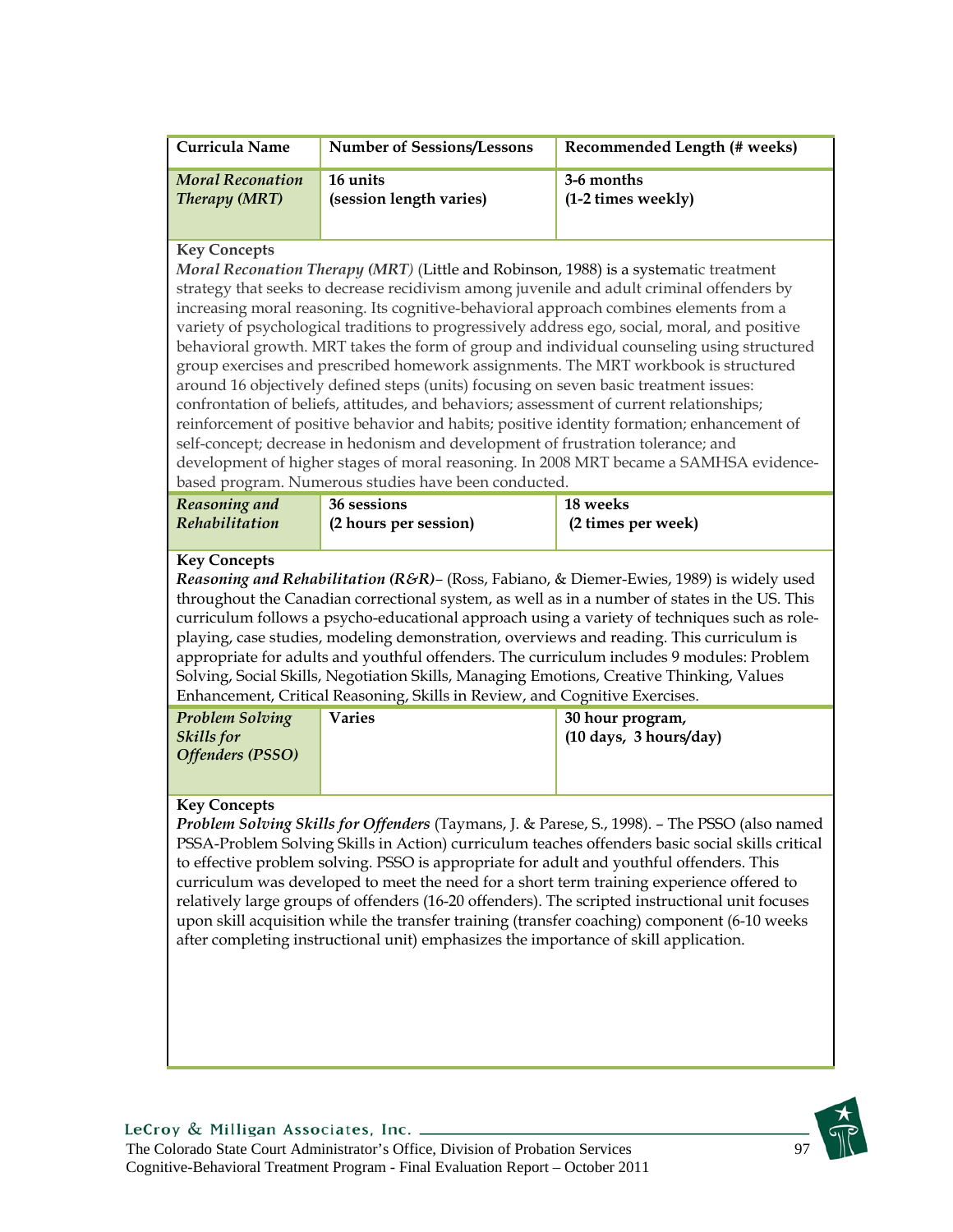| Curricula Name                                                                                                                                                                                                                                                                                                                                                                                                                                                                                                                                                                                                                                                                                                                                                                                                                                                                                                                                                                                             | <b>Number of Sessions/Lessons</b>                                                                                        | Recommended Length (# weeks)                       |  |  |  |  |  |
|------------------------------------------------------------------------------------------------------------------------------------------------------------------------------------------------------------------------------------------------------------------------------------------------------------------------------------------------------------------------------------------------------------------------------------------------------------------------------------------------------------------------------------------------------------------------------------------------------------------------------------------------------------------------------------------------------------------------------------------------------------------------------------------------------------------------------------------------------------------------------------------------------------------------------------------------------------------------------------------------------------|--------------------------------------------------------------------------------------------------------------------------|----------------------------------------------------|--|--|--|--|--|
| Relapse                                                                                                                                                                                                                                                                                                                                                                                                                                                                                                                                                                                                                                                                                                                                                                                                                                                                                                                                                                                                    | <b>Varies</b>                                                                                                            | <b>Varies</b>                                      |  |  |  |  |  |
| <b>Prevention</b>                                                                                                                                                                                                                                                                                                                                                                                                                                                                                                                                                                                                                                                                                                                                                                                                                                                                                                                                                                                          |                                                                                                                          |                                                    |  |  |  |  |  |
| <b>Therapy (RPT)</b>                                                                                                                                                                                                                                                                                                                                                                                                                                                                                                                                                                                                                                                                                                                                                                                                                                                                                                                                                                                       |                                                                                                                          |                                                    |  |  |  |  |  |
| <b>Key Concepts</b><br>Relapse Prevention Therapy (RPT) (Parks, G. and Marlatt, G.A., 2000). - RPT uses techniques<br>from cognitive-behavioral coping-skills training to teach clients self-management and self-<br>control of their thoughts and behavior. This approach views addictive behaviors as acquired<br>habits with biological, psychological, and social determinants and consequences. RPT<br>proposes that relapse is less likely to occur when an individual possesses effective coping<br>mechanisms to deal with high-risk situations. With this, the individual experiences increased<br>self-efficacy and, as the length of abstinence from inappropriate behavior increases and<br>effective coping with risk situations multiplies, the likelihood of relapse diminishes. RPT<br>involves five therapeutic strategies: coping-skills training, "relapse roadmaps," strategies to<br>identify and cope with cognitive distortions, lifestyle modification techniques, and learning to |                                                                                                                          |                                                    |  |  |  |  |  |
| Driving with<br>Care (DWC)                                                                                                                                                                                                                                                                                                                                                                                                                                                                                                                                                                                                                                                                                                                                                                                                                                                                                                                                                                                 | Track A, 42 hours/21 weeks,<br>Track B, 52 hours /26 weeks<br>Track C, 68 hours /34 weeks<br>Track D, 86 hours /43 weeks | Number of sessions depends on<br>client assessment |  |  |  |  |  |
| <b>Key Concepts</b><br>Driving With CARE (DWC), (Milkman, H. Wanberg, K, & Timken D., 2004) is a multi-level                                                                                                                                                                                                                                                                                                                                                                                                                                                                                                                                                                                                                                                                                                                                                                                                                                                                                               |                                                                                                                          |                                                    |  |  |  |  |  |

education and treatment program for persons convicted of driving while impaired (DWI). Clients learn that change in behavior is made by changing their thoughts, attitudes and beliefs. They learn about their own patterns of drug use and abuse and how to make cognitive and behavioral changes so as to prevent recidivism into DWI behavior and prevent future involvement in a pattern of alcohol or other drug (AOD) use that can lead to AOD problems and to impaired driving behavior. Participants take an active part in exercises, work sheets and group discussion.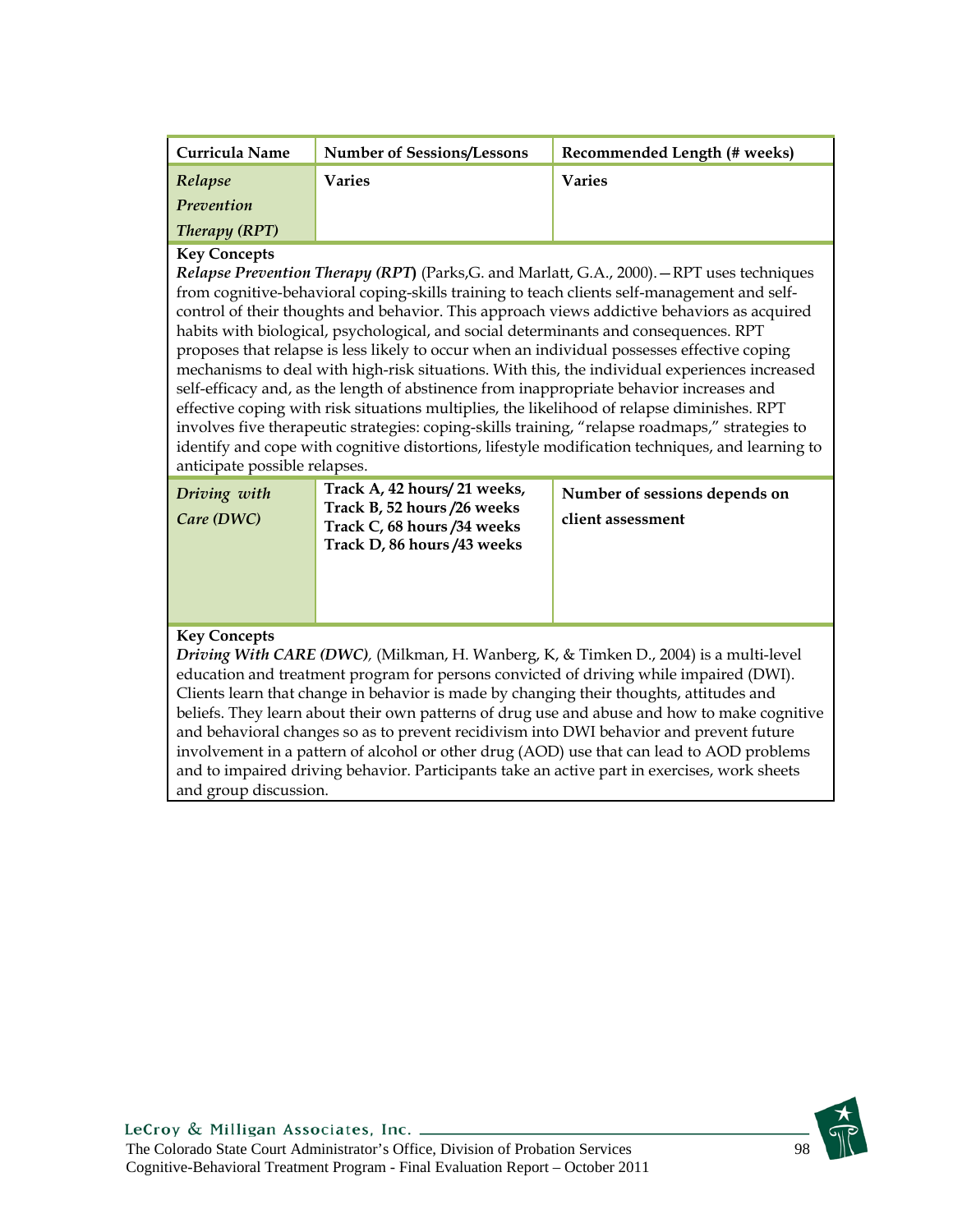### **Appendix B: Lesson Information Sheets**

## **LESSON INFORMATION SHEET:**  *THINKING FOR A CHANGE*

In order for us to gain the most comprehensive picture possible regarding the delivery of programs, it would be helpful if you would take a few moments to complete the following very brief questions. Responses are anonymous, and the information will only be presented in an aggregate fashion and will not reference any specific groups or facilitators.

| Date: $\qquad \qquad$                                                                                                                                   |      |                                 |       |     |
|---------------------------------------------------------------------------------------------------------------------------------------------------------|------|---------------------------------|-------|-----|
| <b>Group Composition:</b>                                                                                                                               |      | <b>JUVENILE</b><br><b>ADULT</b> |       |     |
| <b>Group Gender:</b>                                                                                                                                    | MALE | <b>FEMALE</b>                   | 70-ED |     |
| <b>Lesson Number:</b>                                                                                                                                   |      |                                 |       |     |
| Did you make any modifications to the lesson plan for today?<br><b>NO</b>                                                                               |      |                                 |       | YFS |
| If YES, please describe the modification as well as the reason you made the<br>change (feel free to use the back of the page, if you run out of space): |      |                                 |       |     |
|                                                                                                                                                         |      |                                 |       |     |

**Did you do anything in addition to the Lesson Plan in order to enhance the experience of clients (e.g., activities during breaks)? If so, please describe the activity below, as well as what impact you believe it had on the group.** 

\_\_\_\_\_\_\_\_\_\_\_\_\_\_\_\_\_\_\_\_\_\_\_\_\_\_\_\_\_\_\_\_\_\_\_\_\_\_\_\_\_\_\_\_\_\_\_\_\_\_\_\_\_\_\_\_\_\_\_\_\_\_\_\_\_\_\_\_\_ \_\_\_\_\_\_\_\_\_\_\_\_\_\_\_\_\_\_\_\_\_\_\_\_\_\_\_\_\_\_\_\_\_\_\_\_\_\_\_\_\_\_\_\_\_\_\_\_\_\_\_\_\_\_\_\_\_\_\_\_\_\_\_\_\_\_\_\_\_ \_\_\_\_\_\_\_\_\_\_\_\_\_\_\_\_\_\_\_\_\_\_\_\_\_\_\_\_\_\_\_\_\_\_\_\_\_\_\_\_\_\_\_\_\_\_\_\_\_\_\_\_\_\_\_\_\_\_\_\_\_\_\_\_\_\_\_\_\_ \_\_\_\_\_\_\_\_\_\_\_\_\_\_\_\_\_\_\_\_\_\_\_\_\_\_\_\_\_\_\_\_\_\_\_\_\_\_\_\_\_\_\_\_\_\_\_\_\_\_\_\_\_\_\_\_\_\_\_\_\_\_\_\_\_\_\_\_\_

\_\_\_\_\_\_\_\_\_\_\_\_\_\_\_\_\_\_\_\_\_\_\_\_\_\_\_\_\_\_\_\_\_\_\_\_\_\_\_\_\_\_\_\_\_\_\_\_\_\_\_\_\_\_\_\_\_\_\_\_\_\_\_\_\_\_\_\_\_ \_\_\_\_\_\_\_\_\_\_\_\_\_\_\_\_\_\_\_\_\_\_\_\_\_\_\_\_\_\_\_\_\_\_\_\_\_\_\_\_\_\_\_\_\_\_\_\_\_\_\_\_\_\_\_\_\_\_\_\_\_\_\_\_\_\_\_\_\_ \_\_\_\_\_\_\_\_\_\_\_\_\_\_\_\_\_\_\_\_\_\_\_\_\_\_\_\_\_\_\_\_\_\_\_\_\_\_\_\_\_\_\_\_\_\_\_\_\_\_\_\_\_\_\_\_\_\_\_\_\_\_\_\_\_\_\_\_\_ \_\_\_\_\_\_\_\_\_\_\_\_\_\_\_\_\_\_\_\_\_\_\_\_\_\_\_\_\_\_\_\_\_\_\_\_\_\_\_\_\_\_\_\_\_\_\_\_\_\_\_\_\_\_\_\_\_\_\_\_\_\_\_\_\_\_\_\_\_

## \_\_\_\_\_\_\_\_\_\_\_\_\_\_\_\_\_\_\_\_\_\_\_\_\_\_\_\_\_\_\_\_\_\_\_\_\_\_\_\_\_\_\_\_\_\_\_\_\_\_\_\_\_\_\_\_\_\_\_\_\_\_\_\_\_\_\_\_\_ **THANK YOU!**

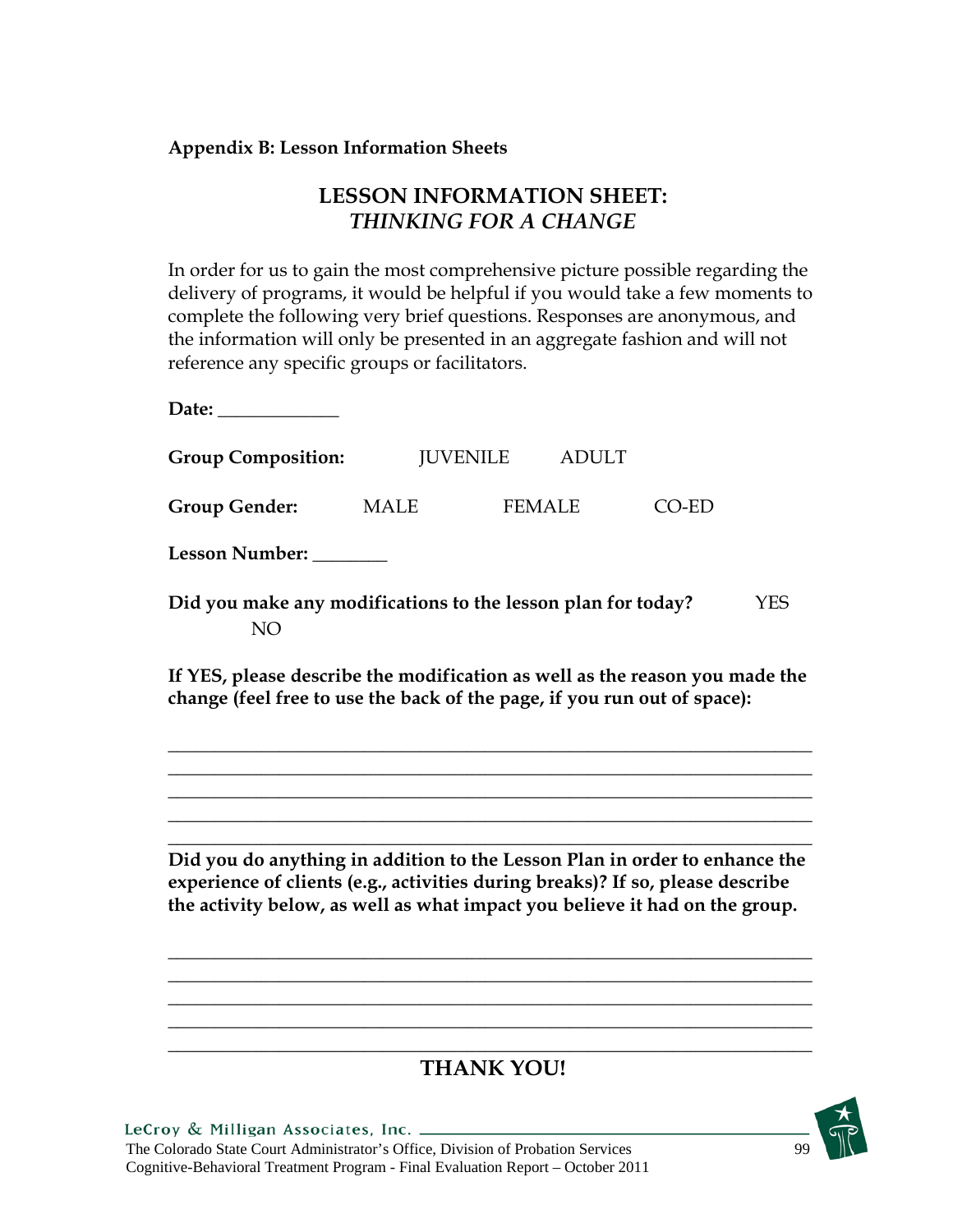## **LESSON INFORMATION SHEET:**  *THINKING FOR A CHANGE*

In order for us to gain the most comprehensive picture possible regarding the delivery of programs, it would be helpful if you would take a few moments to complete the following very brief questions. Responses are anonymous, and the information will only be presented in an aggregate fashion and will not reference any specific groups or facilitators.

**Date:** \_\_\_\_\_\_\_\_\_\_\_\_\_

**Group Composition:** JUVENILE ADULT **Group Gender:** MALE FEMALE CO-ED **Lesson Number:** \_\_\_\_\_\_\_\_ **Did you make any modifications to the lesson plan for today?** YES

NO

**If YES, please describe the modification as well as the reason you made the change (feel free to use the back of the page, if you run out of space):** 

\_\_\_\_\_\_\_\_\_\_\_\_\_\_\_\_\_\_\_\_\_\_\_\_\_\_\_\_\_\_\_\_\_\_\_\_\_\_\_\_\_\_\_\_\_\_\_\_\_\_\_\_\_\_\_\_\_\_\_\_\_\_\_\_\_\_\_\_\_ \_\_\_\_\_\_\_\_\_\_\_\_\_\_\_\_\_\_\_\_\_\_\_\_\_\_\_\_\_\_\_\_\_\_\_\_\_\_\_\_\_\_\_\_\_\_\_\_\_\_\_\_\_\_\_\_\_\_\_\_\_\_\_\_\_\_\_\_\_ \_\_\_\_\_\_\_\_\_\_\_\_\_\_\_\_\_\_\_\_\_\_\_\_\_\_\_\_\_\_\_\_\_\_\_\_\_\_\_\_\_\_\_\_\_\_\_\_\_\_\_\_\_\_\_\_\_\_\_\_\_\_\_\_\_\_\_\_\_ \_\_\_\_\_\_\_\_\_\_\_\_\_\_\_\_\_\_\_\_\_\_\_\_\_\_\_\_\_\_\_\_\_\_\_\_\_\_\_\_\_\_\_\_\_\_\_\_\_\_\_\_\_\_\_\_\_\_\_\_\_\_\_\_\_\_\_\_\_ \_\_\_\_\_\_\_\_\_\_\_\_\_\_\_\_\_\_\_\_\_\_\_\_\_\_\_\_\_\_\_\_\_\_\_\_\_\_\_\_\_\_\_\_\_\_\_\_\_\_\_\_\_\_\_\_\_\_\_\_\_\_\_\_\_\_\_\_\_ \_\_\_\_\_\_\_\_\_\_\_\_\_\_\_\_\_\_\_\_\_\_\_\_\_\_\_\_\_\_\_\_\_\_\_\_\_\_\_\_\_\_\_\_\_\_\_\_\_\_\_\_\_\_\_\_\_\_\_\_\_\_\_\_\_\_\_\_\_ \_\_\_\_\_\_\_\_\_\_\_\_\_\_\_\_\_\_\_\_\_\_\_\_\_\_\_\_\_\_\_\_\_\_\_\_\_\_\_\_\_\_\_\_\_\_\_\_\_\_\_\_\_\_\_\_\_\_\_\_\_\_\_\_\_\_\_\_\_ \_\_\_\_\_\_\_\_\_\_\_\_\_\_\_\_\_\_\_\_\_\_\_\_\_\_\_\_\_\_\_\_\_\_\_\_\_\_\_\_\_\_\_\_\_\_\_\_\_\_\_\_\_\_\_\_\_\_\_\_\_\_\_\_\_\_\_\_\_

**Did you do anything in addition to the Lesson Plan in order to enhance the experience of clients (e.g., activities during breaks)? If so, please describe the activity below, as well as what impact you believe it had on the group.** 

\_\_\_\_\_\_\_\_\_\_\_\_\_\_\_\_\_\_\_\_\_\_\_\_\_\_\_\_\_\_\_\_\_\_\_\_\_\_\_\_\_\_\_\_\_\_\_\_\_\_\_\_\_\_\_\_\_\_\_\_\_\_\_\_\_\_\_\_\_ \_\_\_\_\_\_\_\_\_\_\_\_\_\_\_\_\_\_\_\_\_\_\_\_\_\_\_\_\_\_\_\_\_\_\_\_\_\_\_\_\_\_\_\_\_\_\_\_\_\_\_\_\_\_\_\_\_\_\_\_\_\_\_\_\_\_\_\_\_

### \_\_\_\_\_\_\_\_\_\_\_\_\_\_\_\_\_\_\_\_\_\_\_\_\_\_\_\_\_\_\_\_\_\_\_\_\_\_\_\_\_\_\_\_\_\_\_\_\_\_\_\_\_\_\_\_\_\_\_\_\_\_\_\_\_\_\_\_\_ **THANK YOU!**

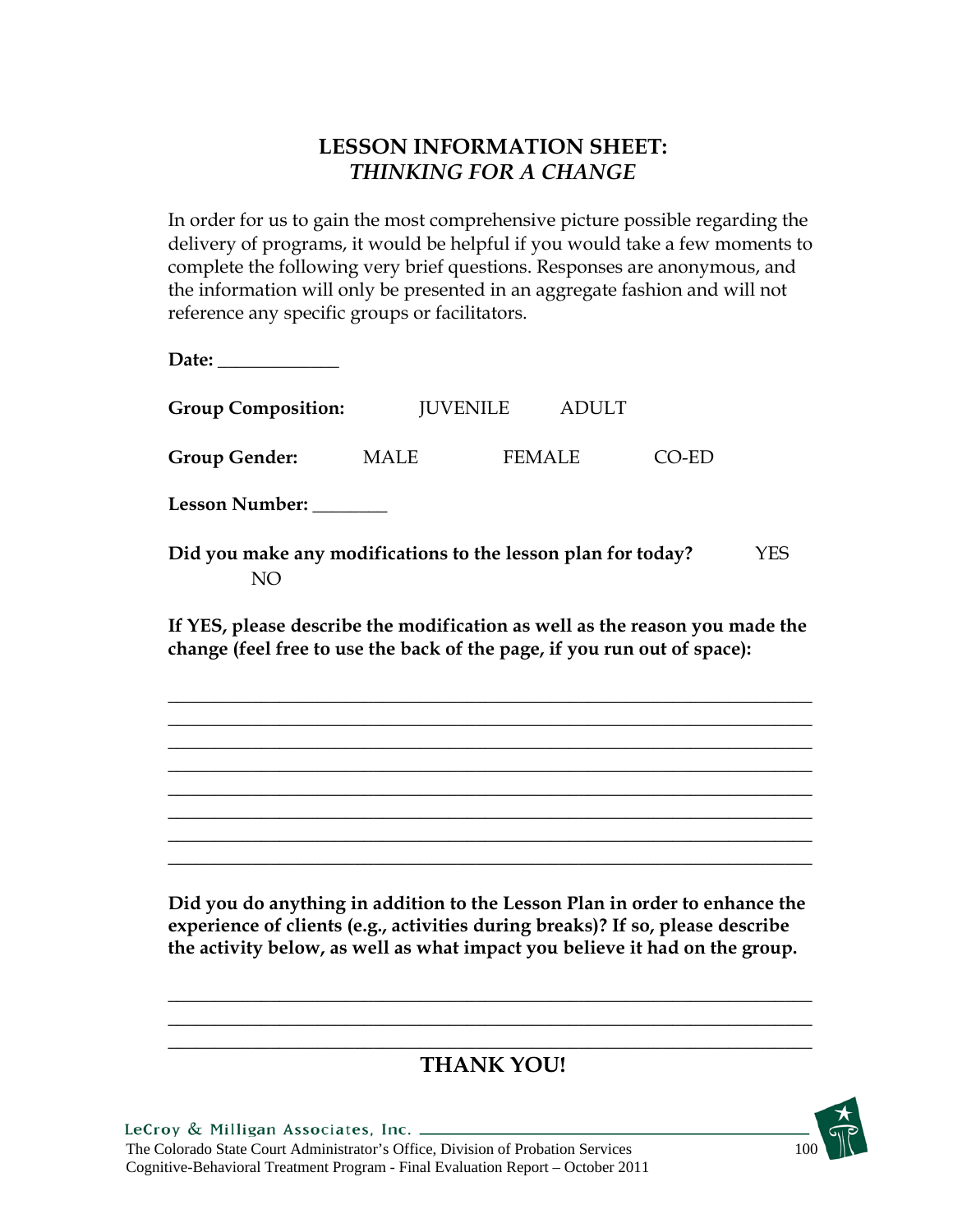### **Appendix C: Pre/Post-Treatment Client Survey**

LeCroy & Milligan Office Use Only:

Please print your first and last name.

Identification Number:

District:

#### POST-TREATMENT CLIENT SURVEY

We would appreciate it if you would take a few moments to complete this survey. It will take you approximately 20 minutes to complete. Your answers will help the probation department to evaluate the effectiveness of the program you are participating in. Each item in the survey is written in the form of a statement. You should read each statement and then circle a number from 1 to 7 that shows how much you disagree or agree with the statement. If you have any difficulty understanding a statement, please raise your hand and someone will help you out. It is very important that you take your time and answer every question.

| <b>First Name</b>                                                                                                   |                                  |                             |                         | <b>Last Name</b>         |   |   |                   |
|---------------------------------------------------------------------------------------------------------------------|----------------------------------|-----------------------------|-------------------------|--------------------------|---|---|-------------------|
|                                                                                                                     | Strongly<br><b>Disagree</b><br>L | 2                           | 3                       | 4                        | 5 | 6 | Strongly<br>Agree |
| 1. When I am stressed out, I can't stop my muscles from<br>tightening up.                                           | $\mathbf{1}$                     | $\mathcal{D}_{\mathcal{L}}$ | 3                       | $\overline{4}$           | 5 | 6 | 7                 |
| 2. I think that most people would make the same decisions<br>I do                                                   | 1                                | 2                           | 3                       | 4                        | 5 | 6 | 7                 |
| 3. I sometimes find it exciting to do things that might get<br>me in trouble.                                       | $\mathbf{1}$                     | $\overline{c}$              | 3                       | 4                        | 5 | 6 | 7                 |
| 4. I am sure I can successfully deal with any future<br>problems.                                                   | 1                                | 2                           | 3                       | 4                        | 5 | 6 | 7                 |
| 5. It really bothers me when other people are having<br>problems.                                                   | $\mathbf{1}$                     | $\overline{2}$              | 3                       | $\overline{4}$           | 5 | 6 | 7                 |
| 6. I often do things that make me feel good right now, even<br>if it means I might pay for it in the future.        | 1                                | 2                           | 3                       | 4                        | 5 | 6 | 7                 |
| 7. When I make a decision it is important for me to check<br>with other people to see if it was the right decision. | $\mathbf{1}$                     | $\overline{2}$              | 3                       | $\overline{4}$           | 5 | 6 | 7                 |
| 8. I will try to get things I want even when I know it's<br>causing problems for other people.                      | 1                                | 2                           | $\overline{3}$          | 4                        | 5 | 6 | 7                 |
| 9. Sometimes I will take a risk just for the fun of it.                                                             | $\mathbf{1}$                     | 2                           | 3                       | 4                        | 5 | 6 | 7                 |
| 10. If things I do upset people, it's their problem not mine.                                                       | 1                                | 2                           | 3                       | 4                        | 5 | 6 | 7                 |
| 11. When I go into a new situation I am sure that I can<br>handle problems that might come up.                      | $\mathbf{1}$                     | $\mathcal{D}$               | $\overline{\mathbf{3}}$ | $\overline{4}$           | 5 | 6 | 7                 |
| 12. I think about myself a lot.                                                                                     | 1                                | 2                           | 3                       | 4                        | 5 | 6 | 7                 |
| 13. When things get complicated I tend to quit.                                                                     | 1                                | $\overline{2}$              | 3                       | $\overline{\mathcal{A}}$ | 5 | 6 | 7                 |
| 14. I often daydream about myself.                                                                                  | 1                                | 2                           | 3                       | 4                        | 5 | 6 | 7                 |

LeCroy & Milligan Associates, Inc. \_



Post Survey January 2010

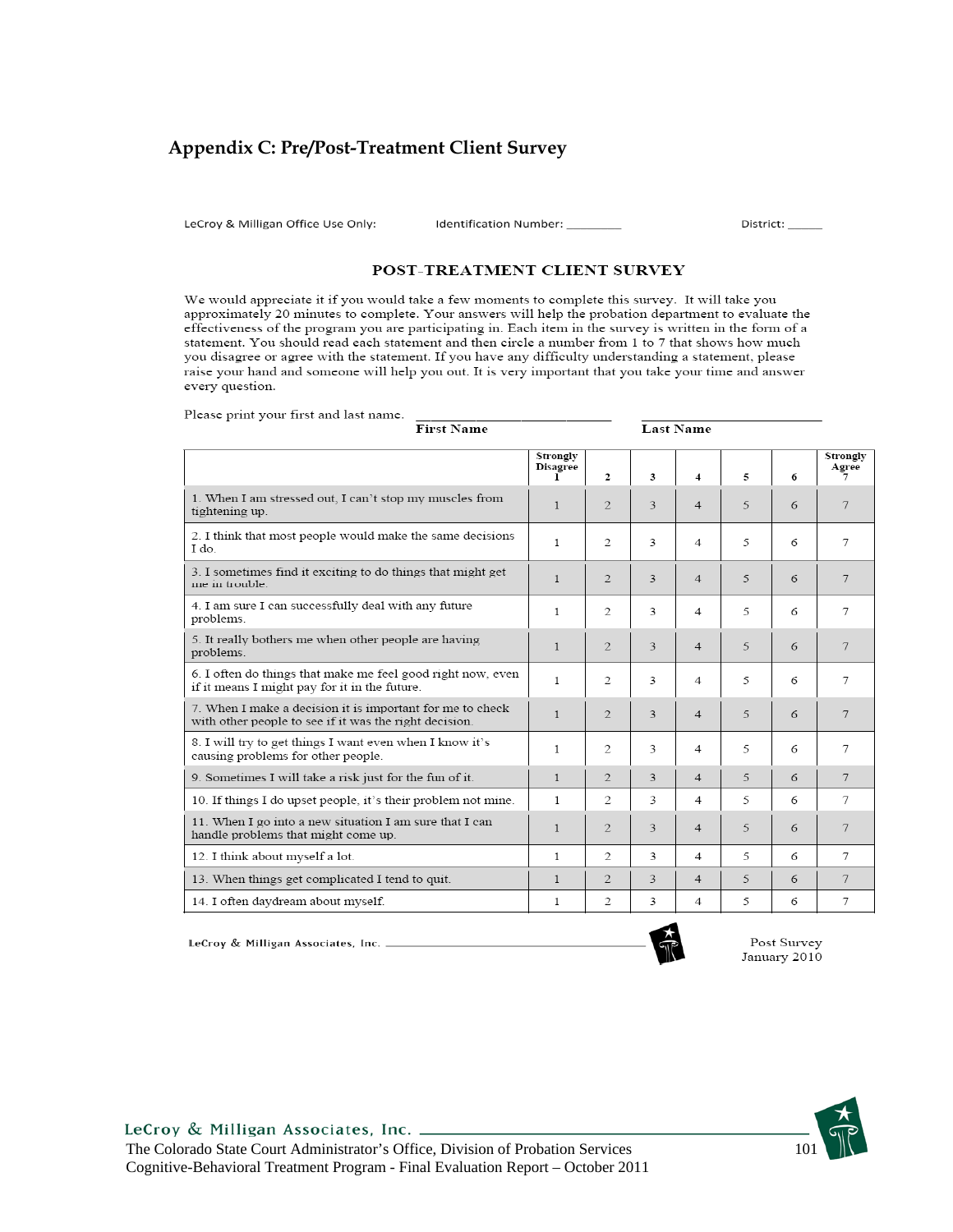#### LeCroy & Milligan Office Use Only:

Identification Number: \_\_\_\_\_\_\_

|                                                                                                         | Strongly<br>Disagree<br>1 | $\overline{2}$ | 3 | 4              | 5 | б | Strongly<br>Agree<br>7 |
|---------------------------------------------------------------------------------------------------------|---------------------------|----------------|---|----------------|---|---|------------------------|
| 15. Many of my problems are way too complicated for me<br>to solve.                                     | $\mathbf{1}$              | $\overline{2}$ | 3 | 4              | 5 | 6 | 7                      |
| 16. When I'm really angry, other people better stay away<br>from me.                                    | 1                         | 2              | 3 | 4              | 5 | 6 | 7                      |
| 17. I trust myself that I can solve new and hard problems.                                              | $\mathbf{1}$              | $\overline{2}$ | 3 | $\overline{1}$ | 5 | 6 | 7                      |
| 18. I like to get out and do things more than I like to read<br>or think about things.                  | 1                         | 2              | 3 | 4              | 5 | 6 | 7                      |
| 19. If someone wants me to do something I don't want to, I<br>will do the opposite.                     | $\mathbf{1}$              | $\overline{c}$ | 3 | $\overline{4}$ | 5 | 6 | 7                      |
| 20. 1 generally pay attention to my feelings.                                                           | 1                         | 2              | 3 | 4              | 5 | 6 | Ί                      |
| 21. Excitement and adventure are more important to me<br>than being safe and secure.                    | 1                         | $\overline{2}$ | 3 | 4              | 5 | 6 | 7                      |
| 22. When I make plans to solve a problem, I am sure I can<br>make them work.                            | 1                         | 2              | 3 | 4              | 5 | 6 | 7                      |
| 23. The only way I can control my problems is through<br>luck.                                          | $\mathbf{1}$              | $\overline{2}$ | 3 | $\overline{4}$ | 5 | 6 | 7                      |
| 24. I try to avoid things that I know will be difficult to do.                                          | $\mathbf{1}$              | 2              | 3 | 4              | 5 | 6 | 7                      |
| 25. I'm always trying to figure myself out.                                                             | $\mathbf{1}$              | $\overline{2}$ | 3 | 4              | 5 | 6 | 7                      |
| 26. When I make a decision I usually go with my gut<br>feelings instead of thinking too much about it.  | 1                         | 2              | 3 | 4              | 5 | 6 | 7                      |
| 27 After I make a decision, things usually turn out the way<br>I thought they would.                    | 1                         | $\overline{2}$ | 3 | 4              | 5 | 6 | 7                      |
| 28. I believe it is important to think as much as possible<br>before making a decision about something. | 1                         | 2              | 3 | 4              | 5 | 6 | 7                      |
| 29. Most of what happens to me is probably just due to<br>luck.                                         | 1                         | $\overline{2}$ | 3 | $\overline{4}$ | 5 | 6 | 7                      |
| 30. The first thing I do when I run into a problem is try to<br>figure out exactly what the problem is. | 1                         | 2              | 3 | 4              | 5 | 6 | 7                      |
| 31. I don't like doing hard things.                                                                     | $\mathbf{1}$              | $\overline{2}$ | 3 | $\overline{A}$ | 5 | 6 | 7                      |
| 32. People are who they are because of things they can't<br>control                                     | 1                         | 2              | 3 | 4              | 5 | 6 | 7                      |
| 33. When I make a bad decision I usually think "everyone<br>else is doing it so why shouldn't I?"       | $\mathbf{1}$              | $\overline{c}$ | 3 | $\overline{4}$ | 5 | 6 | 7                      |
| 34. I can usually think up creative ways to solve a problem.                                            | 1                         | 2              | 3 | 4              | 5 | 6 | Ί                      |



Post Survey<br>January 2010

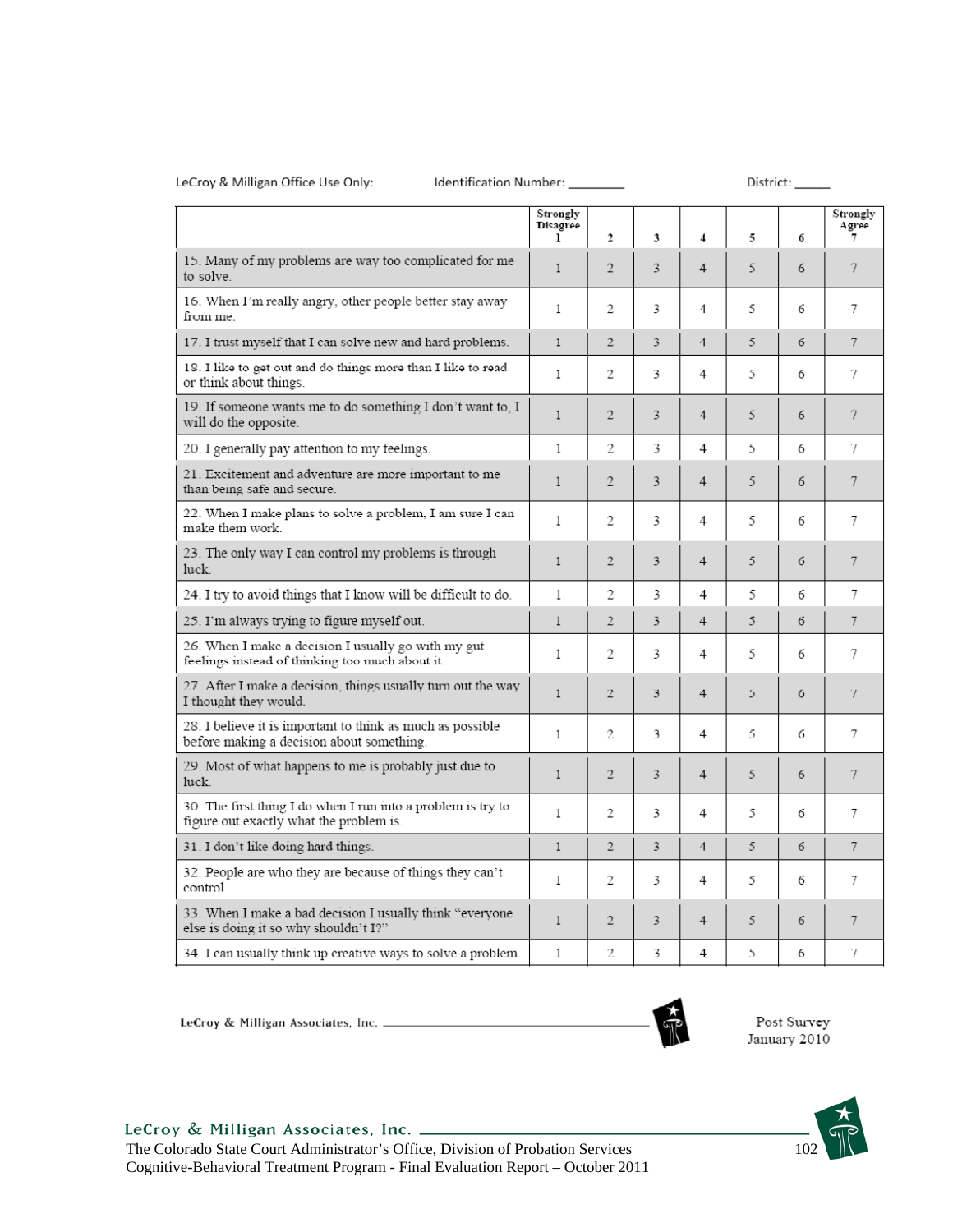LeCroy & Milligan Office Use Only:

#### Identification Number:

District:

|                                                                                                                                                         | Strongly<br>Disagree<br>1 | 2                        | 3                       | $\overline{4}$ | 5 | 6           | Strongly<br>Agree<br>7 |
|---------------------------------------------------------------------------------------------------------------------------------------------------------|---------------------------|--------------------------|-------------------------|----------------|---|-------------|------------------------|
| 35. I know the way my mind works when I work through a<br>problem.                                                                                      | $\mathbf{1}$              | $\overline{\mathcal{L}}$ | $\ddot{\mathbf{3}}$     | $\overline{4}$ | 5 | 6           | 7                      |
| 36. I can only control my problems if someone else helps<br>me.                                                                                         | 1                         | 2                        | 3                       | 4              | 5 | 6           | 7                      |
| 37. I like to test myself every now and then by doing<br>something a little risky.                                                                      | 1                         | $\overline{2}$           | 3                       | 4              | 5 | 6           | 7                      |
| 38. My mistakes and problems are my responsibility to<br>deal with.                                                                                     | $\mathbf{1}$              | 2                        | 3                       | 4              | 5 | 6           | 7                      |
| 39. I don't understand people who waste a whole bunch of<br>time thinking before making a decision, they should just go<br>with what they already know. | $\mathbf{1}$              | $\overline{2}$           | 3                       | 4              | 5 | 6           | 7                      |
| 40. I often do things on the spur of the moment without<br>stopping to think.                                                                           | 1                         | 2                        | 3                       | 4              | 5 | 6           | 7                      |
| 41. My problems will always take up a lot of my time in<br>my life.                                                                                     | $\mathbf{1}$              | $\overline{2}$           | 3                       | $\overline{4}$ | 5 | 6           | 7                      |
| 42. I'm constantly thinking about my reasons for doing<br>things.                                                                                       | 1                         | 2                        | 3                       | 4              | 5 | 6           | 7                      |
| 43. I can usually solve a problem even if it looks like there<br>is no answer.                                                                          | $\mathbf{1}$              | $\overline{2}$           | $\overline{\mathbf{3}}$ | 4              | 5 | 6           | 7                      |
| 44. When I make decisions, I am usually happy with them<br>later on.                                                                                    | 1                         | 2                        | 3                       | 4              | 5 | 6           | 7                      |
| 45. I almost always feel better when I'm on the move than<br>when I am sitting and thinking.                                                            | $\mathbf{1}$              | $\overline{2}$           | 3                       | 4              | 5 | 6           | 7                      |
| 46. Becoming a success can be done through hard work,<br>luck has nothing to do with it.                                                                | 1                         | 2                        | 3                       | 4              | 5 | 6           | 7                      |
| 47. I can see when a problem is coming and I can usually<br>find a way to avoid it.                                                                     | $\mathbf{1}$              | $\mathcal{L}$            | 3                       | $\overline{4}$ | 5 | 6           | 7                      |
| 48. My life is controlled by outside things.                                                                                                            | $\mathbf{1}$              | 2                        | 3                       | 4              | 5 | 6           | 7                      |
| 49. I'm quick to notice changes in my mood.                                                                                                             | $\mathbf{1}$              | $\overline{2}$           | 3                       | 4              | 5 | 6           | 7                      |
| 50. When I am in a difficult situation I can't stop myself<br>from breathing fast.                                                                      | $\mathbf{1}$              | $\overline{2}$           | 3                       | 4              | 5 | 6           | 7                      |
| 51. I believe that some of the bad decisions I make are due<br>to the hard life I have had.                                                             | $\mathbf{1}$              | $\overline{2}$           | 3                       | 4              | 5 | 6           | 7                      |
| 52. I believe a person can achieve whatever they want in<br>this world if they try hard enough.                                                         | $\mathbf{1}$              | 2                        | 3                       | 4              | 5 | 6           | 7                      |
| 53. If I had a choice, I would almost always rather do<br>something physical than something mental.                                                     | $\mathbf{1}$              | 2                        | 3                       | 4              | 5 | 6           | 7                      |
| LeCroy & Milligan Associates, Inc. _                                                                                                                    |                           |                          |                         |                |   | Post Survey |                        |

 $\mathbb{Z}$ 

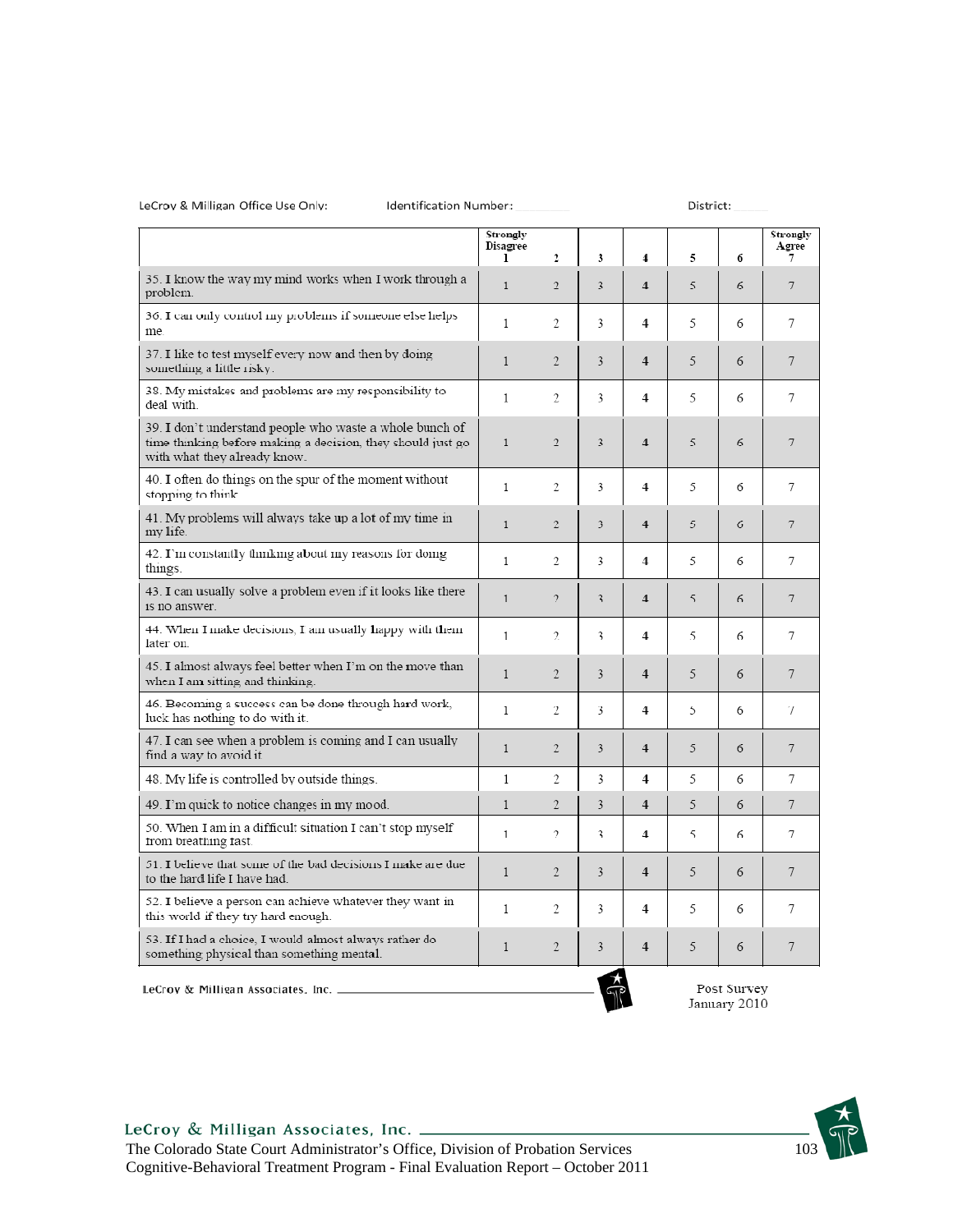#### LeCroy & Milligan Office Use Only:

#### Identification Number: \_\_\_\_\_\_\_

District:

|                                                                                                             | Strongly<br><b>Disagree</b><br>L | $\mathfrak{D}$ | 3 | $\overline{\mathbf{4}}$ | 5. | 6 | Strongly<br>Agree<br>7 |
|-------------------------------------------------------------------------------------------------------------|----------------------------------|----------------|---|-------------------------|----|---|------------------------|
| 54. Everyone knows that your future is based on luck.                                                       | 1                                | 2              | 3 | 4                       | 5  | 6 | 7                      |
| 55. The things that are easiest to do bring me the most<br>happiness.                                       | $\mathbf{1}$                     | $\overline{2}$ | 3 | 4                       | 5  | 6 | 7                      |
| 56. I never take a hard look at myself.                                                                     | $\mathbf{1}$                     | 2              | 3 | 4                       | 5  | 6 | 7                      |
| 57. I sometimes reflect or think about who I am.                                                            | 1                                | 2              | 3 | 4                       | 5  | 6 | 7                      |
| 58. I lose my temper pretty easily.                                                                         | $\mathbf{1}$                     | 2              | 3 | 4                       | 5  | 6 | 7                      |
| 59. When I'm angry at people, I feel more like hurting<br>them than talking to them about why I'm angry.    | 1                                | $\overline{2}$ | 3 | 4                       | 5  | 6 | 7                      |
| 60. I think I can solve most of my problems if I have<br>enough time and I try hard enough.                 | 1                                | 2              | 3 | 4                       | 5  | 6 | 7                      |
| 61. When I make plans, I am sure that I can make them<br>work.                                              | $\mathbf{1}$                     | $\overline{2}$ | 3 | 4                       | 5  | 6 | 7                      |
| 62. I seem to have more energy and a greater need to do<br>things than most people my age.                  | 1                                | 2              | 3 | 4                       | 5  | 6 | 7                      |
| 63. I believe that people get what they deserve in this<br>world                                            | 1                                | 2              | 3 | 4                       | 5  | 6 | 7                      |
| 64. I care more about what happens to me in the short run<br>than in the long run.                          | $\mathbf{1}$                     | 2              | 3 | 4                       | 5  | 6 | 7                      |
| 65. When I run into a problem, I am usually not sure<br>whether I can handle the situation.                 | $\mathbf{1}$                     | $\overline{2}$ | 3 | 4                       | 5  | 6 | 7                      |
| 66. I try to look out for myself first, even if it means<br>making things hard for other people.            | 1                                | 2              | 3 | 4                       | 5  | 6 | 7                      |
| 67. I can't help fix my problems without professional help.                                                 | $\mathbf{1}$                     | 2              | 3 | 4                       | 5  | 6 | 7                      |
| 68. When I have an argument with someone it's hard for<br>me to talk calmly about it without getting upset. | 1                                | 2              | 3 | 4                       | 5  | 6 | 7                      |
| 69. I know why I have different problems in different<br>situations.                                        | $\mathbf{1}$                     | 2              | 3 | 4                       | 5  | 6 | 7                      |
| 70. I don't think much about getting ready for the future.                                                  | 1                                | 2              | 3 | 4                       | 5  | 6 | 7                      |
| 71. I try to do the right thing even if I know that my friends<br>would do something different.             | $\mathbf{1}$                     | 2              | 3 | 4                       | 5  | 6 | 7                      |

#### Thank you very much for your participation!

LeCroy & Milligan Associates, Inc. \_\_\_\_\_\_\_\_\_\_\_\_\_\_





Cognitive-Behavioral Treatment Program - Final Evaluation Report – October 2011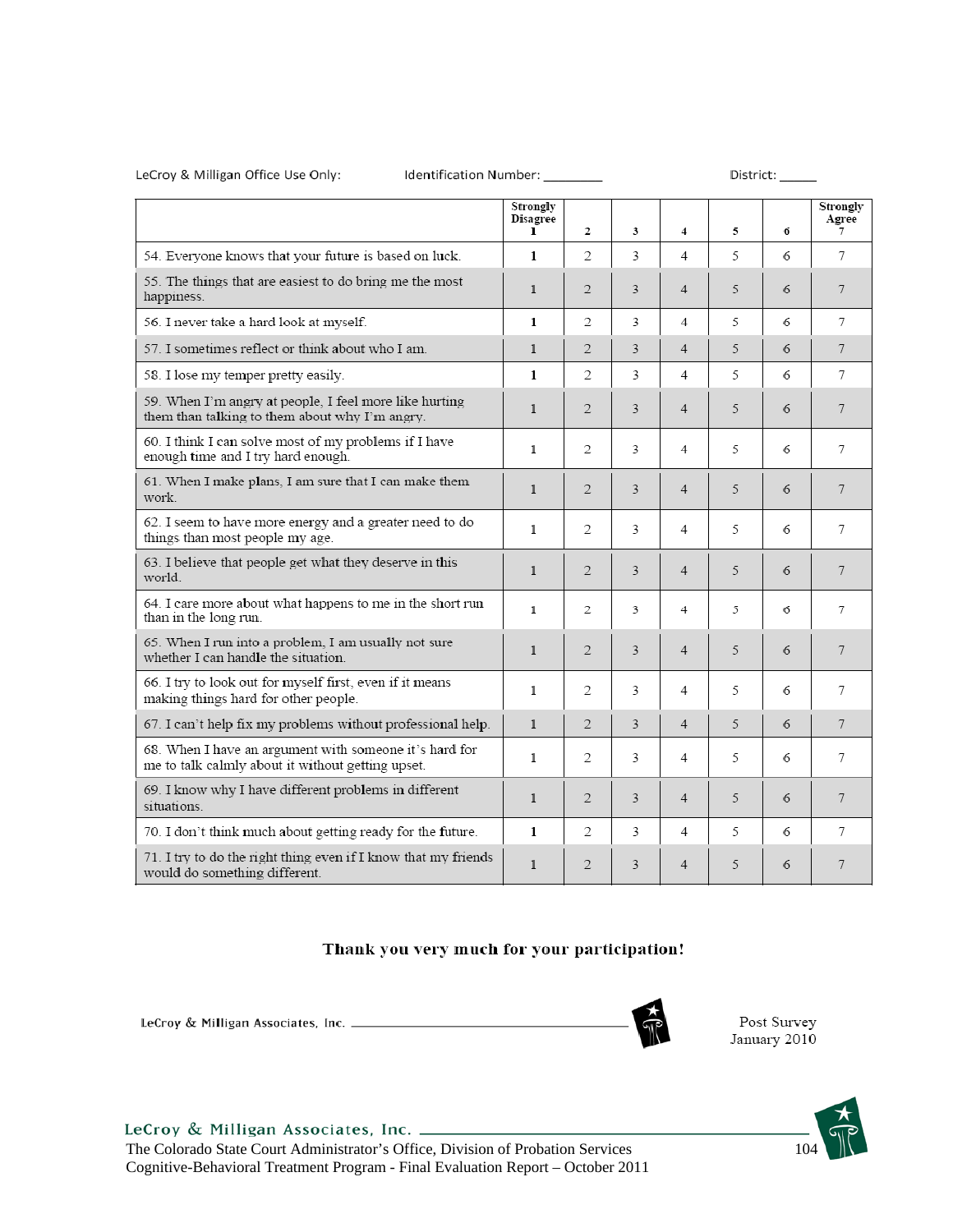## **Appendix D: DPS Consent Forms**



Colorado Division of Probation Services Cognitive Behavioral Group ("COG") Evaluation Adult Consent Form

Dear COG Group Participant,

Thank you for taking a few moments to read this form. You have been identified as a participant in the probation department's *T4C* or *Why Try* program. Under contract with the Colorado State Court Administrator's Office the research firm, LeCroy and Milligan, is conducting an evaluation of these programs to make sure that they are helpful to you, and we are requesting your voluntary assistance in this evaluation.

In order to determine the quality of the programs, we would like for you to complete a survey before the group begins and complete another survey after the group ends. The surveys should take about 15-20 minutes to complete. Your responses on these surveys will not be shared with the probation staff running the group or the probation officer supervising your case. Your answers will be part of a large number of survey results that will be reported as a group, so your individual answers will not be published.

In addition to your survey responses, your probation officer will complete a survey to provide some basic information about your case to the researchers. Again, the information that will be provided to the researchers will be confidential, and the probation officer's answers regarding your progress will not be reported by the researchers in a way that identifies you, individually. The Division of Probation Services will also provide the researchers with information about your current case such as your LSI assessment scores, your gender, your age, your case type, and how you discharge from supervision and, the researchers will be informed if you become involved in a new criminal case within one year after finishing your probation, but no details of the new case will be provided.

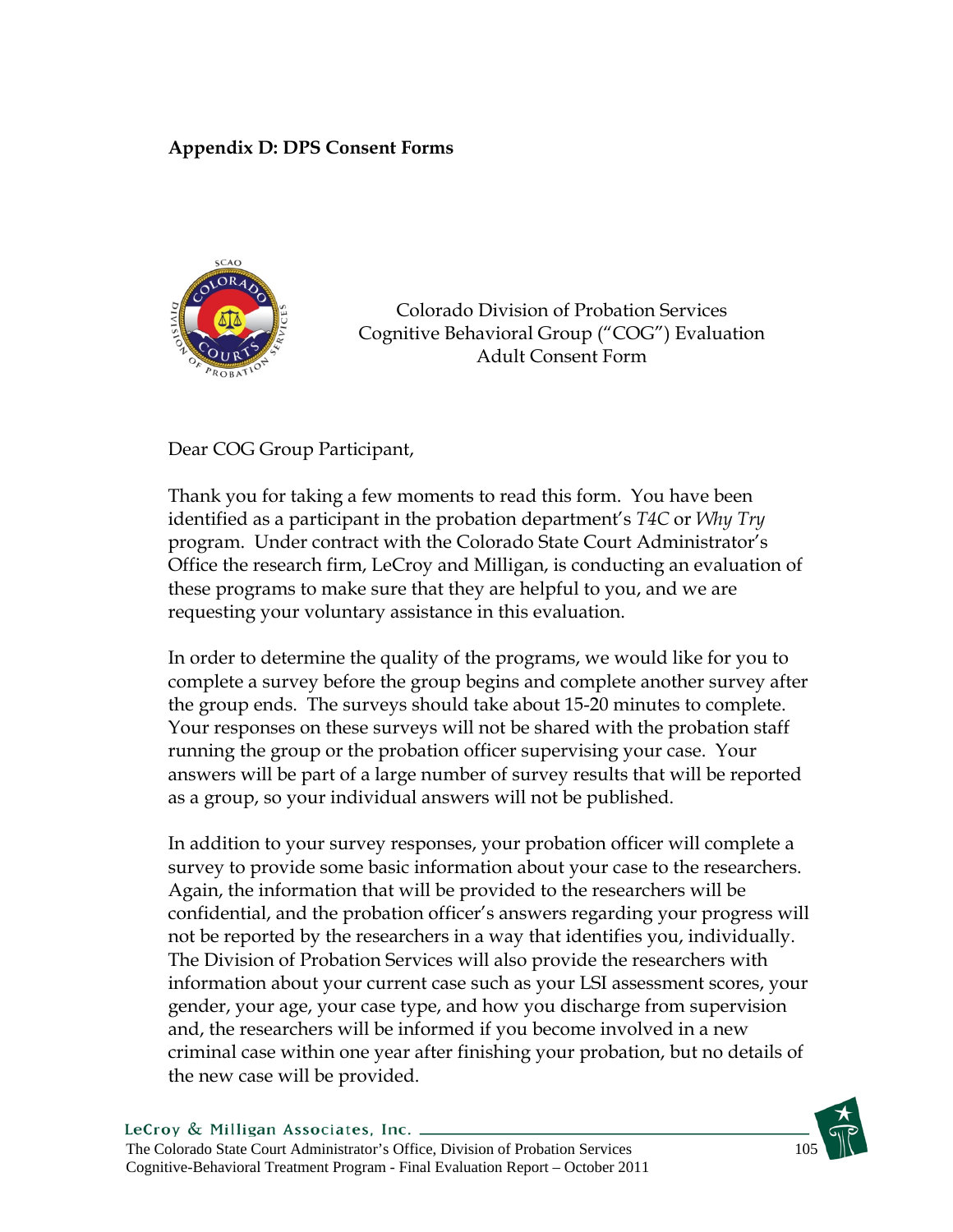The results of all the surveys will help the researchers to determine how beneficial these programs are to the participants. The researchers will write a report after the evaluation is complete and provide the findings to the Division of Probation Services at the State Court Administrator's Office. The report will not have any identifying information about the participants of the evaluation. If you are interested in reading about the results of this evaluation, you can contact the Division of Probation Services at 303-837-2336 after January 2011.

By signing below, you are agreeing that you understand the conditions above, your participation in completing these surveys is voluntary, and you are not receiving anything in return for your participation. Choosing to participate or not to participate will not result in any consequences either negative or positive and will not affect your status on probation.

\_\_\_\_\_\_\_ \_\_\_\_\_\_\_\_

Print Participant Name Participant Signature Date

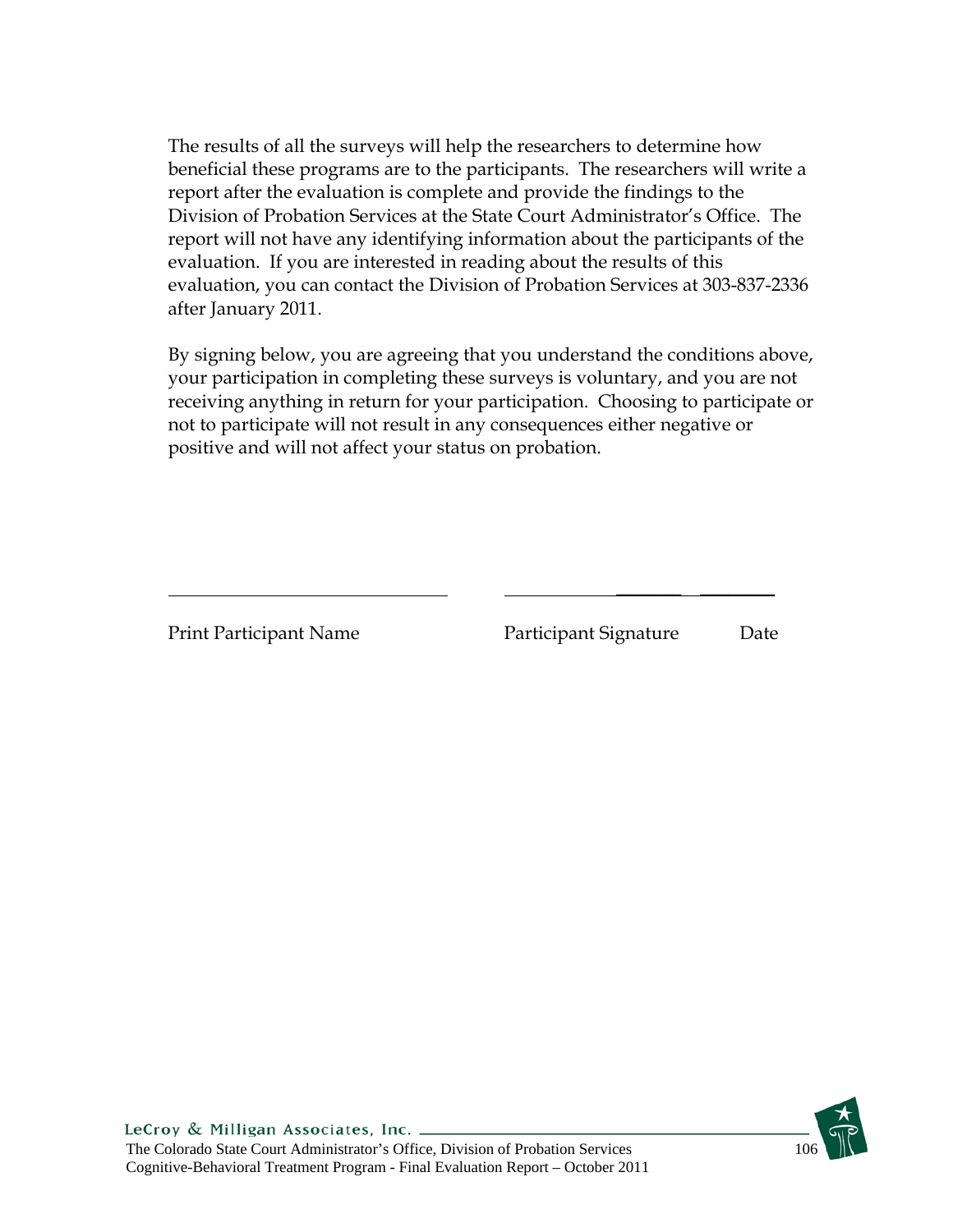

Colorado Division of Probation Services Cognitive Behavioral Group ("COG") Evaluation Juvenile Consent Form

Dear COG Group Participant,

Thank you for taking a few moments to read this form. You have been identified as a participant in the probation department's *T4C* or *Why Try* program. Under contract with the Colorado State Court Administrator's Office the research firm, LeCroy and Milligan, is conducting an evaluation of these programs to make sure that they are helpful to you, and we are requesting your voluntary assistance in this evaluation.

In order to determine the quality of the programs, we would like for you to complete a survey before the group begins and complete another survey after the group ends. The surveys should take about 15-20 minutes to complete. Your responses on these surveys will not be shared with the probation staff running the group or the probation officer supervising your case. Your answers will be part of a large number of survey results that will be reported as a group, so your individual answers will not be published.

In addition to your survey responses, your probation officer will complete a survey to provide some basic information about your case to the researchers. Again, the information that will be provided to the researchers will be confidential, and the probation officer's answers regarding your progress will not be reported by the researchers in a way that identifies you, individually. The Division of Probation Services will also provide the researchers with information about your current case such as your CYO-LSI assessment scores, your gender, your age, your case type, and how you discharge from supervision and, the researchers will be informed if you become involved in a new criminal case within one year after finishing your probation, but no details of the new case will be provided.

The results of all the surveys will help the researchers to determine how beneficial these programs are to the participants. The researchers will write a report after the evaluation is complete and provide the findings to the

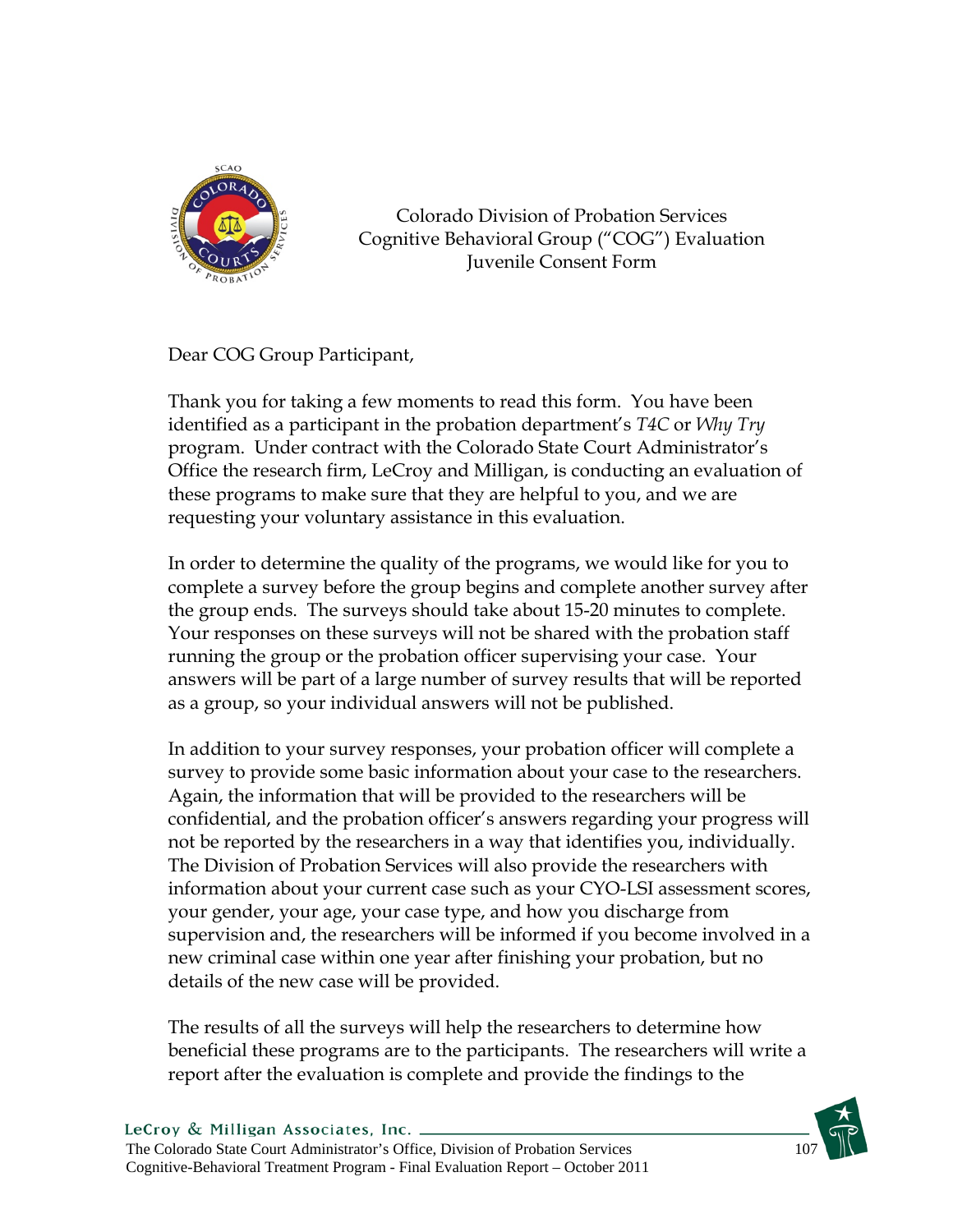Division of Probation Services at the State Court Administrator's Office. The report will not have any identifying information about the participants of the evaluation. If you are interested in reading about the results of this evaluation, you can contact the Division of Probation Services at 303-837-2336 after January 2011.

By signing below, you are agreeing that you understand the conditions above, your participation in completing these surveys is voluntary, and you are not receiving anything in return for your participation. Choosing to participate or not to participate will not result in any consequences either negative or positive and will not affect your status on probation.

| <b>Print Participant Name</b>              | Participant Signature | Date |
|--------------------------------------------|-----------------------|------|
|                                            |                       |      |
| Print Parent/Custodian/Legal Guardian Name |                       |      |

Parent/Custodian/Legal Guardian Signature Date

\_\_\_\_\_\_\_\_\_\_\_\_\_\_\_\_\_\_\_\_\_\_\_\_\_\_\_\_\_\_\_\_\_\_\_\_\_\_\_\_\_\_\_\_\_\_\_\_\_\_\_

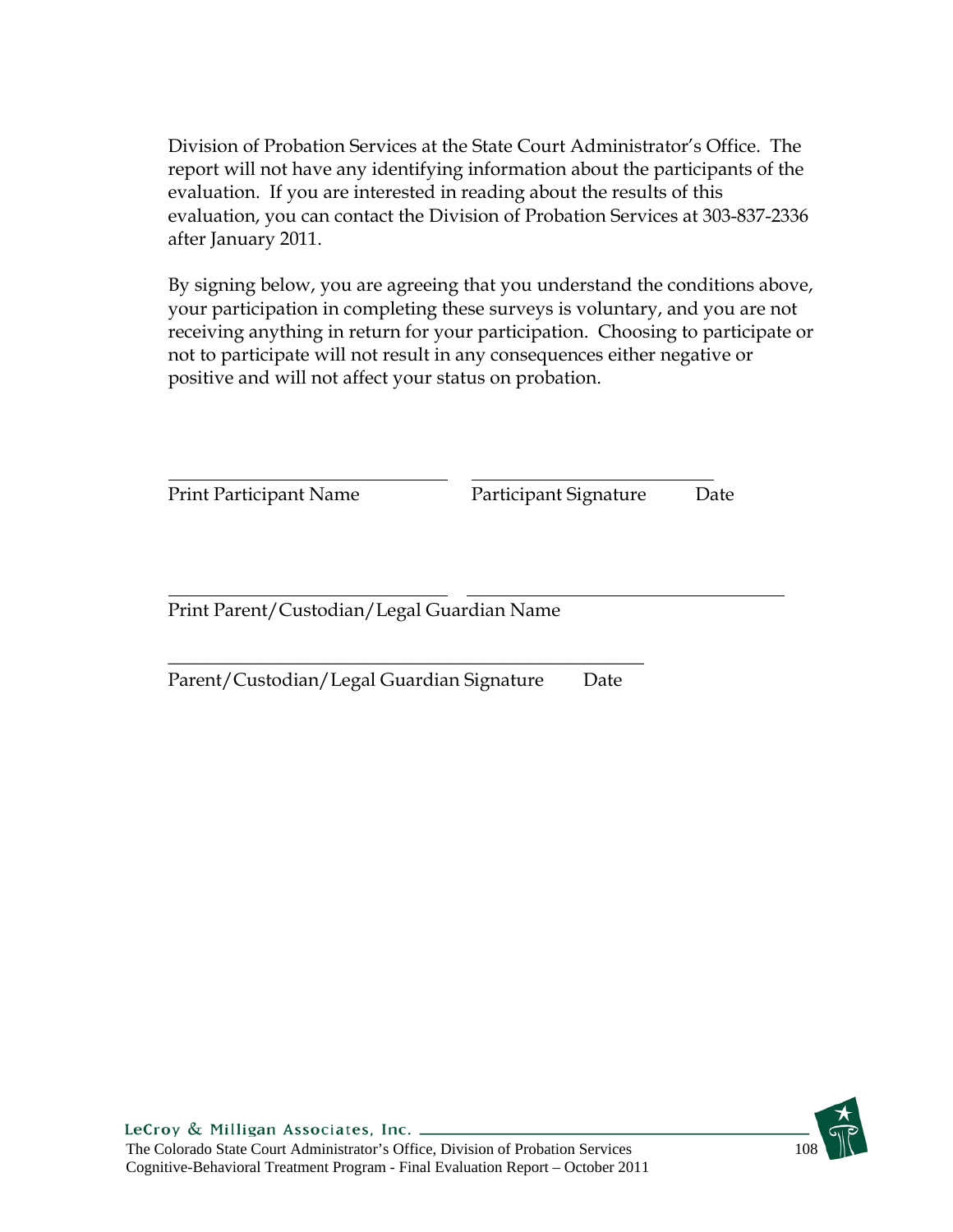

La División de Servicios de Libertad Condicional de Colorado Evaluación del Grupo Conductista Cognoscitivo ("COG") Formulario de Consentimiento Para Jóvenes

Estimado Participante del Grupo COG:

Gracias por tomar unos pocos momentos de leer esta forma. Ha sido identificado como un participante en el departamento de libertad condicional del programa *T4C* o *Why Try*. Bajo contrato con la Oficina de Administrador del Estado de Colorado la organización de investigación, LeCroy y Milligan, realizan una evaluación de estos programas para asegurar que sean útiles para usted, y nosotros solicitamos su ayuda voluntaria en esta evaluación.

Para determinar la calidad de los programas, nosotros querremos que usted complete una encuesta antes que el grupo empiece y complete otra encuesta después de los fines del grupo. Las encuestas tomaran como 15 a 20 minutos para completar. Sus respuestas de estas encuestas no serán compartidas con el personal de libertad condicional que manejan el grupo o al oficial de libertad condicional que supervisa su caso. Sus respuestas formarán parte de muchos resultados de la encuesta que serán reportados como un grupo, así que sus respuestas individuales no serán publicadas.

Además de sus respuestas de la encuesta, su oficial de libertad condicional completará una encuesta para proporcionar alguna información básica sobre su caso a los investigadores. Otra vez, la información que será proporcionado a los investigadores será confidencial, y las respuestas del oficial de libertad condicional acerca de su progreso no serán reportadas por los investigadores de una manera que le identifica, individualmente. La División de Servicios de Libertad Condicional también proporcionará a los investigadores con información sobre su caso actual como sus resultados de evaluación del CYO-LSI, su género, su edad, su tipo de caso, y cómo cumplir con la supervisión. Los investigadores serán informados si se implicará en un caso criminal nuevo dentro de un año después de terminar su libertad condicional, pero los detalles del nuevo caso no serán proporcionados.

Los resultados de todas las encuestas ayudarán a los investigadores a determinar que tan beneficiosos son estos programas para los participantes. Los investigadores escribirán un reporte después de que la evaluación sea

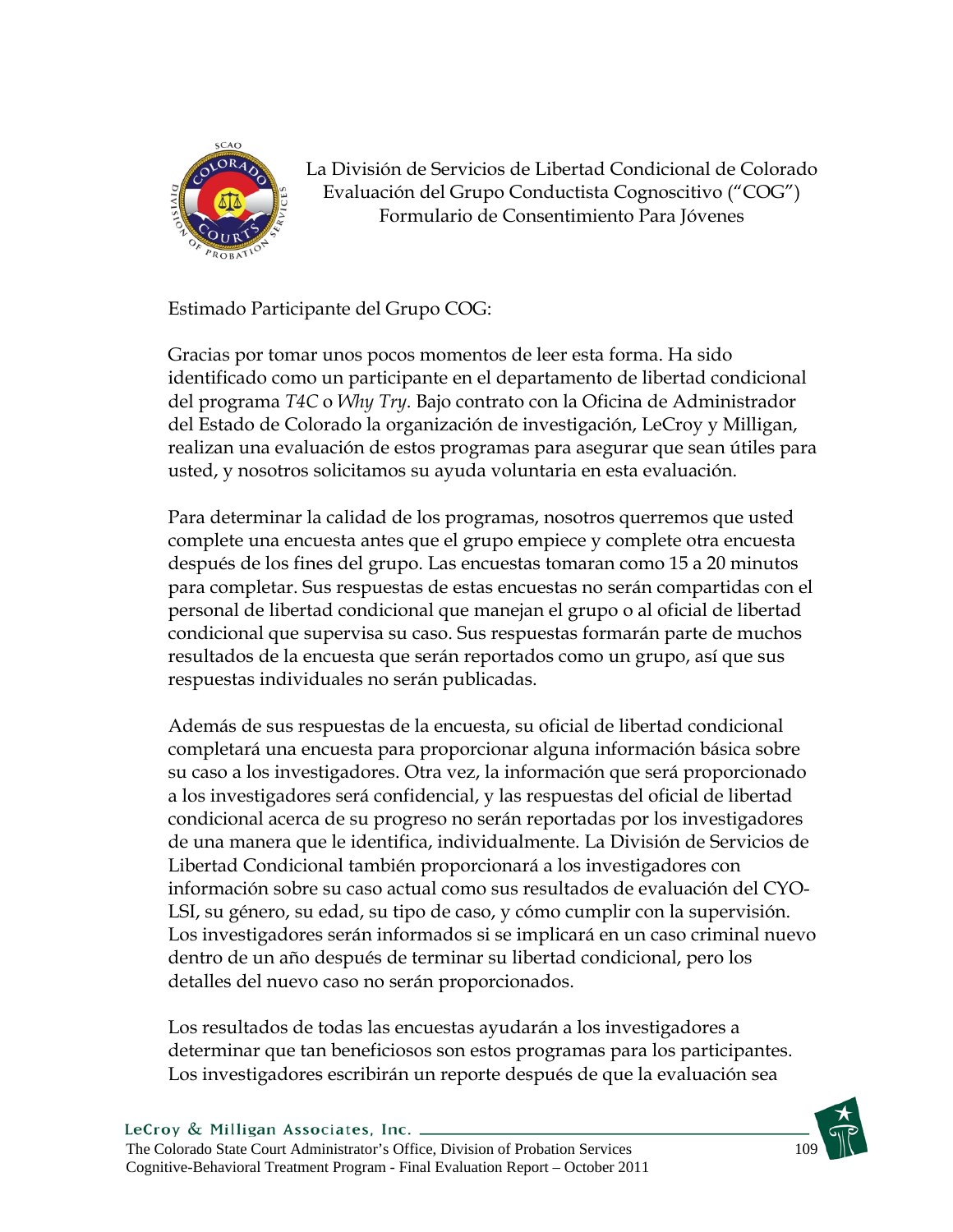completa y proporcionarán las conclusiones a la División de Servicios de Libertad Condicional en la Oficina de Administrador del Estado. El reporte no tendrá información de identificación acerca de los participantes de la evaluación. Si usted está interesado en la lectura acerca de los resultados de esta evaluación, puede contactar la División de Servicios de Libertad Condicional a 303-837-2336 después de 2011 de enero.

Con firmando abajo, usted significa que está de acuerdo que comprende las condiciones de arriba, su participación de completar estas encuestas es voluntario, y no recibirá algo por cambio de su participación. Aunque participe o no participe so será resultado en ninguna consecuencia negativo o positivo y no afectará su estatus en la libertad condicional.

Escribe el Nombre del Participante Firma del Participante Fecha

 $\overline{a}$ 

Escribe el Nombre de Padre de Familia/Custodio/Guardián Legal

\_\_\_\_\_\_\_\_\_\_\_\_\_\_\_\_\_\_\_\_\_\_\_\_\_\_\_\_\_\_\_\_\_\_\_\_\_\_\_\_\_\_\_\_\_\_\_\_\_\_\_\_\_\_\_\_\_\_\_\_

Firma de Padre de Familia/Custodio/Guardián Legal Fecha

\_\_\_

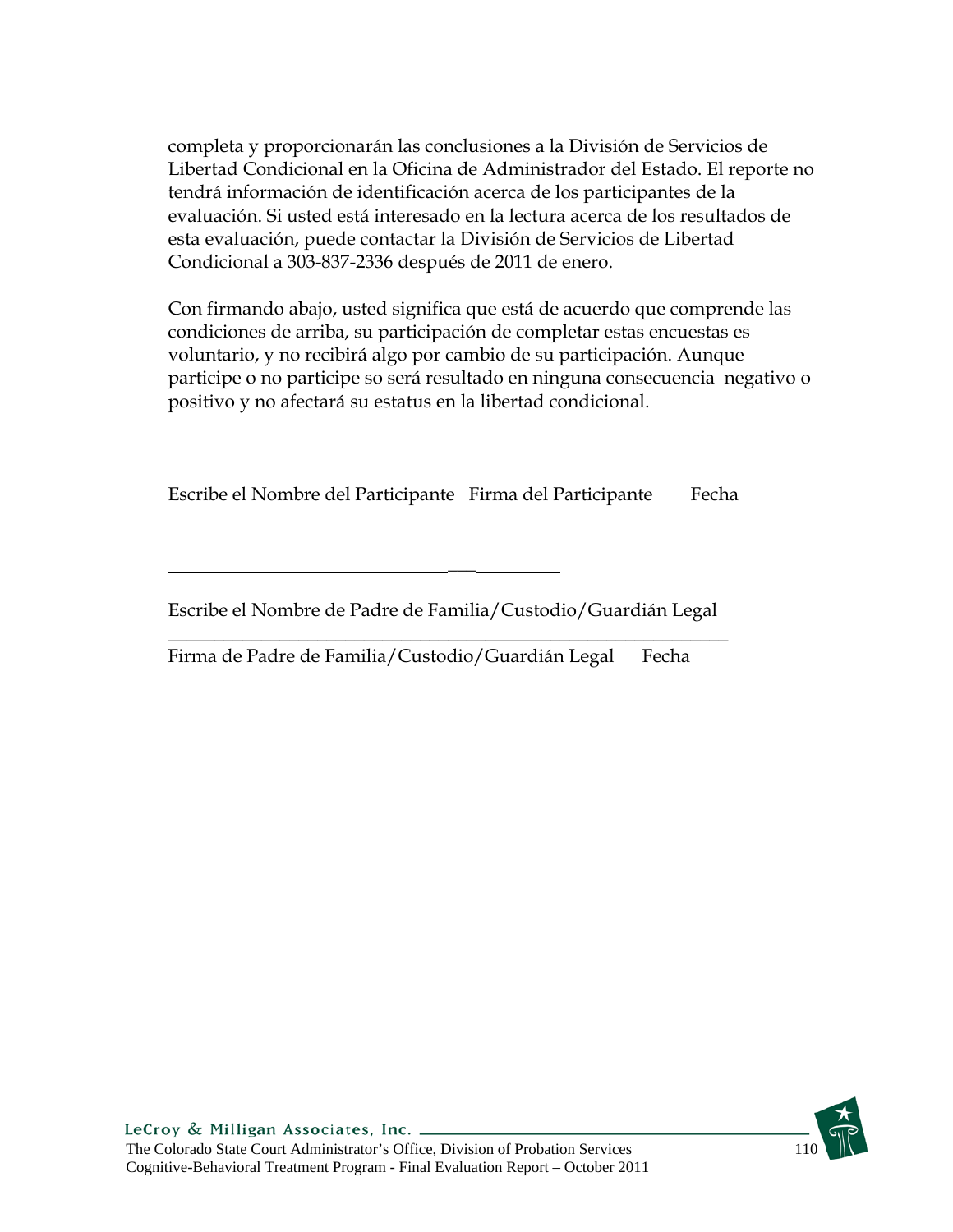#### **Appendix E: Post-Treatment Behavioral Assessment**

### **COLORADO DIVISION OF PROBATION SERVICES: POST-TREATMENT BEHAVIORAL ASSESSMENT SUPERVISING PROBATION OFFICER**

#### **Client Name:** \_\_\_\_\_\_\_\_\_\_\_\_\_\_\_\_\_\_\_\_\_\_\_\_\_\_\_

#### **Instructions:**

In order to complete the following scales, you will need to do a retrospective analysis of the client. That is, we will need you to think about how the client was before the onset of the course and compare that to how he or she is now that they have completed the course. We realize that the following questions are somewhat subjective but it is important to provide the most accurate and honest responses possible in order to gain the most complete and comprehensive picture of the impact of the CBT course on clients. We have included a brief description of what each of the following terms refers to. We appreciate your assistance with this. Upon completion, please mail this form to Olga Valenzuela, LeCroy & Milligan Associates, Inc. 4911 East Broadway, Suite 100, Tucson, AZ 85711.

### **Please rate the degree to which you believe the client has changed on the following dimensions:**

**1. Problem Solving Abilities** (Defined as: A decrease in the tendency to avoid challenging problems and an increase in the ability to independently solve problems).

| No Change |  |  | <b>Significant Change</b> |
|-----------|--|--|---------------------------|

**2. Locus of Control** (Defined as: Locus of control refers to an individual's belief regarding the degree to which they can control their own destiny and life. By definition it is not healthy to have an extreme external locus of control [i.e., feeling like they have no control over their lives] or an extreme internal locus of control [i.e., feeling like they can control everything in their lives]. As such, a healthy position in terms of the below assessment would be for the client to hold a "middle-ground" belief. Specifically, we are looking for your assessment on the *level of change* regarding whether the client can recognize what aspects of his or her life that they can control [and subsequently control these aspects] and recognize what they cannot control [and accept this]).

**1 2 3 4 5 6 7**  No Change **Significant Change** 

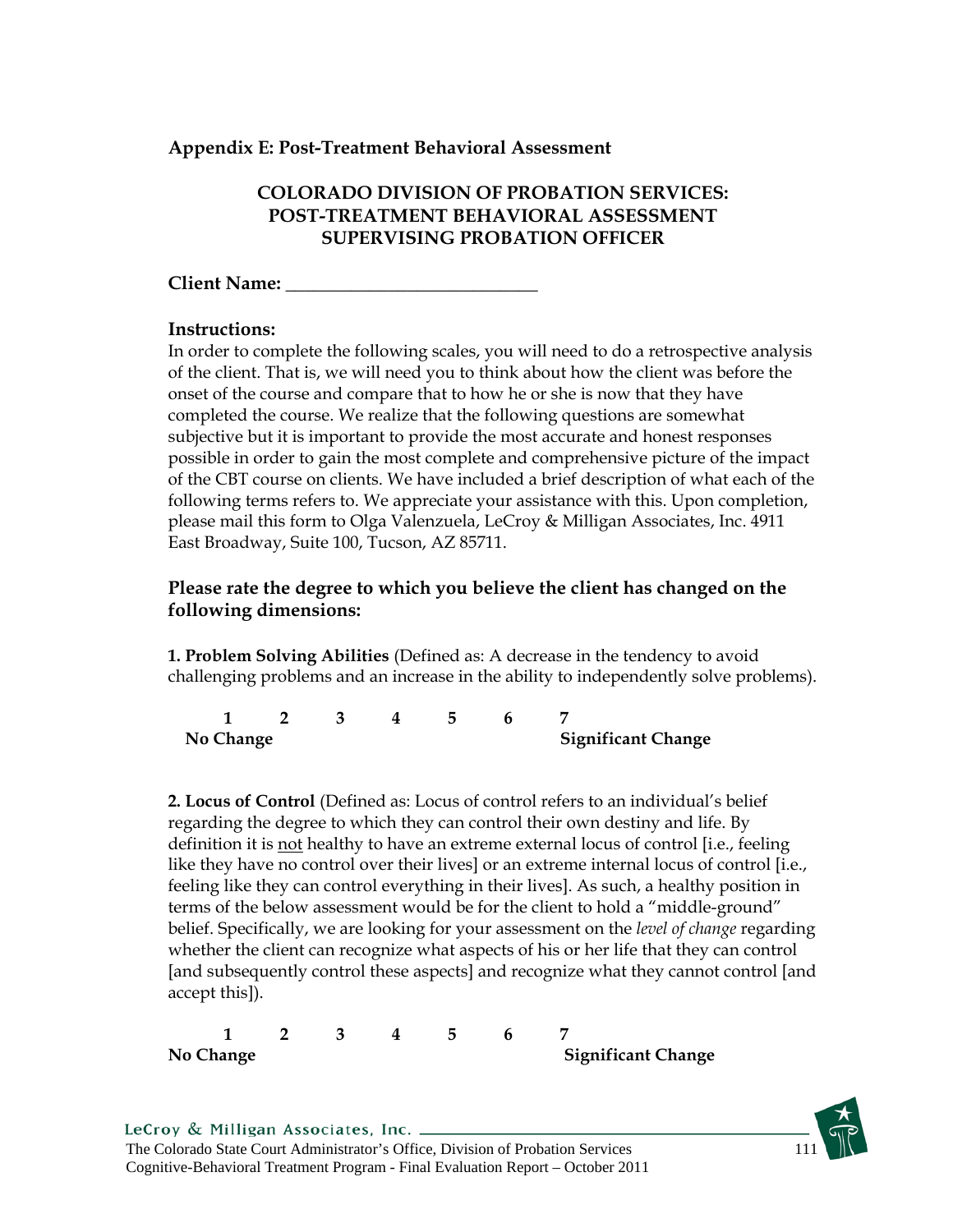**3. Self Control** (Defined as: The ability to identify areas in their lives where they need to work on self-control and then taking steps to attain this).

**1 2 3 4 5 6 7 No Change Significant Change** 

**4. Recognition of Feelings** (Defined as: The ability to identify and accept how they are feeling).

| No Change |  |  | <b>Significant Change</b> |
|-----------|--|--|---------------------------|

**5. Better Decision-Making** (Defined as: The ability to make more effective decisions regarding their actions).

| No Change |  |  | <b>Significant Change</b> |
|-----------|--|--|---------------------------|

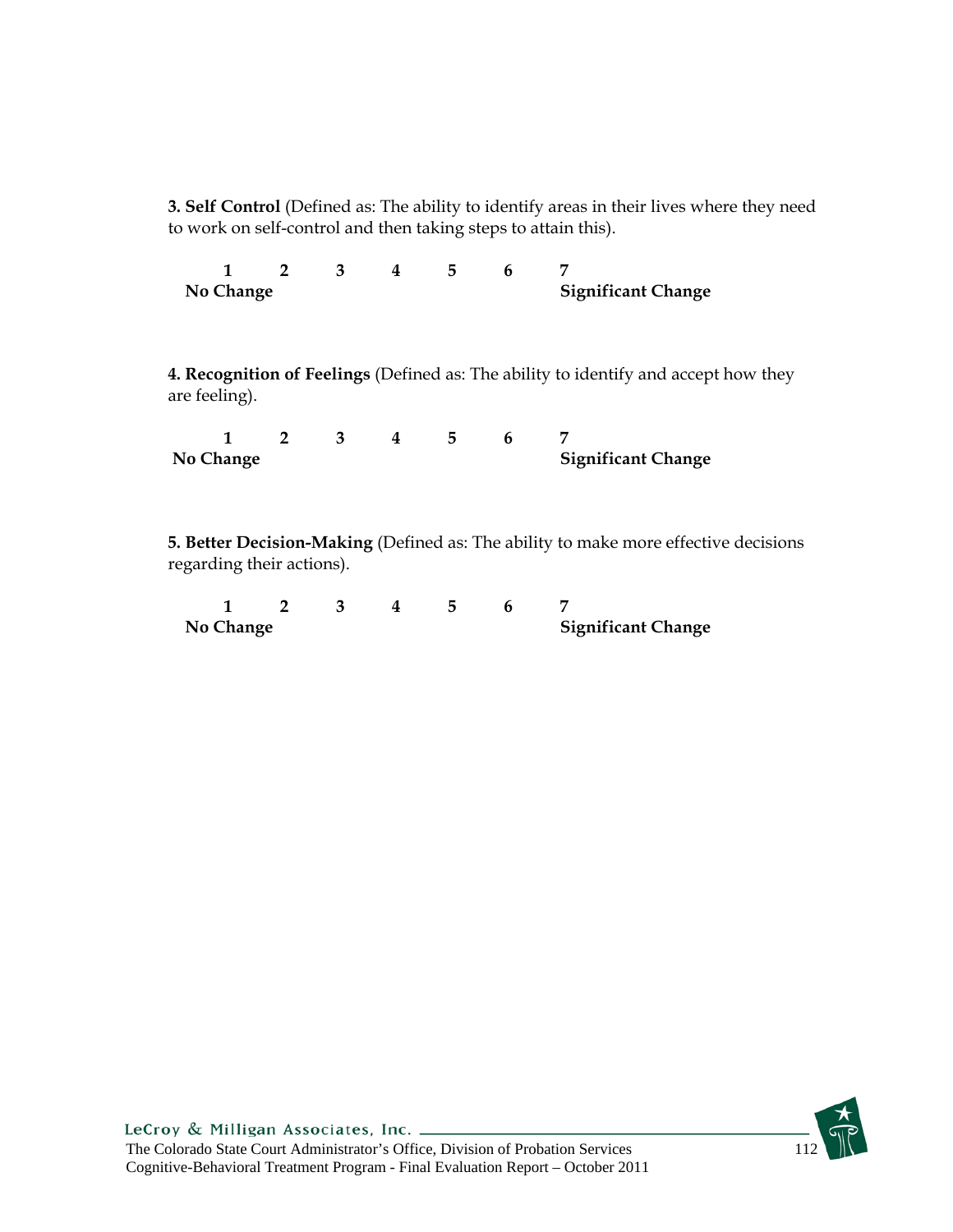# **Appendix F: Pre/Post-Treatment Tracking Sheets**

| <b>First Name</b>                                                                                                                                                                              | <b>Last Name</b>                                                                                                                                                                  |
|------------------------------------------------------------------------------------------------------------------------------------------------------------------------------------------------|-----------------------------------------------------------------------------------------------------------------------------------------------------------------------------------|
| Date of Birth (mm/dd/yyyy): _____/ _____/                                                                                                                                                      |                                                                                                                                                                                   |
| Gender:<br>MALE<br><b>FEMALE</b>                                                                                                                                                               |                                                                                                                                                                                   |
| <b>Age Category:</b><br><b>JUVENILE</b><br><b>ADULT</b>                                                                                                                                        |                                                                                                                                                                                   |
| Type of supervision:                                                                                                                                                                           | Regular A/JISP<br>Other<br>FOP                                                                                                                                                    |
| <b>Offense on Probation for?</b>                                                                                                                                                               | Felony<br>Misdemeanor                                                                                                                                                             |
|                                                                                                                                                                                                | If client is on supervision for more than one offense or more than one case, please list only the most                                                                            |
|                                                                                                                                                                                                |                                                                                                                                                                                   |
|                                                                                                                                                                                                | Supervising PO: ___________________________Group Facilitator: ___________________                                                                                                 |
|                                                                                                                                                                                                |                                                                                                                                                                                   |
| Program Dates: Start Date for Program (mm/dd/yyyy): _____/ _____/                                                                                                                              |                                                                                                                                                                                   |
|                                                                                                                                                                                                | Anticipated End Date for Program (mm/dd/yyyy): _____/ _____/                                                                                                                      |
|                                                                                                                                                                                                | Date of most recently completed LSI or CYOLSI (mm/dd/yyyy): ____/ ____/                                                                                                           |
| Overall Score of most recently completed LSI or CYOLSI: ____________                                                                                                                           |                                                                                                                                                                                   |
| <b>Adult LSI Subscale Scores</b>                                                                                                                                                               | <b>Juvenile CYOLSI Subscale Scores</b>                                                                                                                                            |
| Criminal History<br>Education/Employment<br>______ Financial<br>_____ Family/Marital<br>Accommodation<br>Leisure/Recreation<br>Companions<br>_____ Alcohol/Drug Problems<br>Emotional/Personal | _____Criminal History<br>Substance Abuse<br><b>Education/Employment Problems</b><br>Family Problems<br>Peer Relationship Problems<br>Accommodation Problems<br>____ Miscellaneous |

#### **COLORADO DIVISION OF PROBATION SERVICES CBT EVALUATION: PRE-TREATMENT TRACKING SHEET**

\_\_\_\_\_ Attitude/Orientation

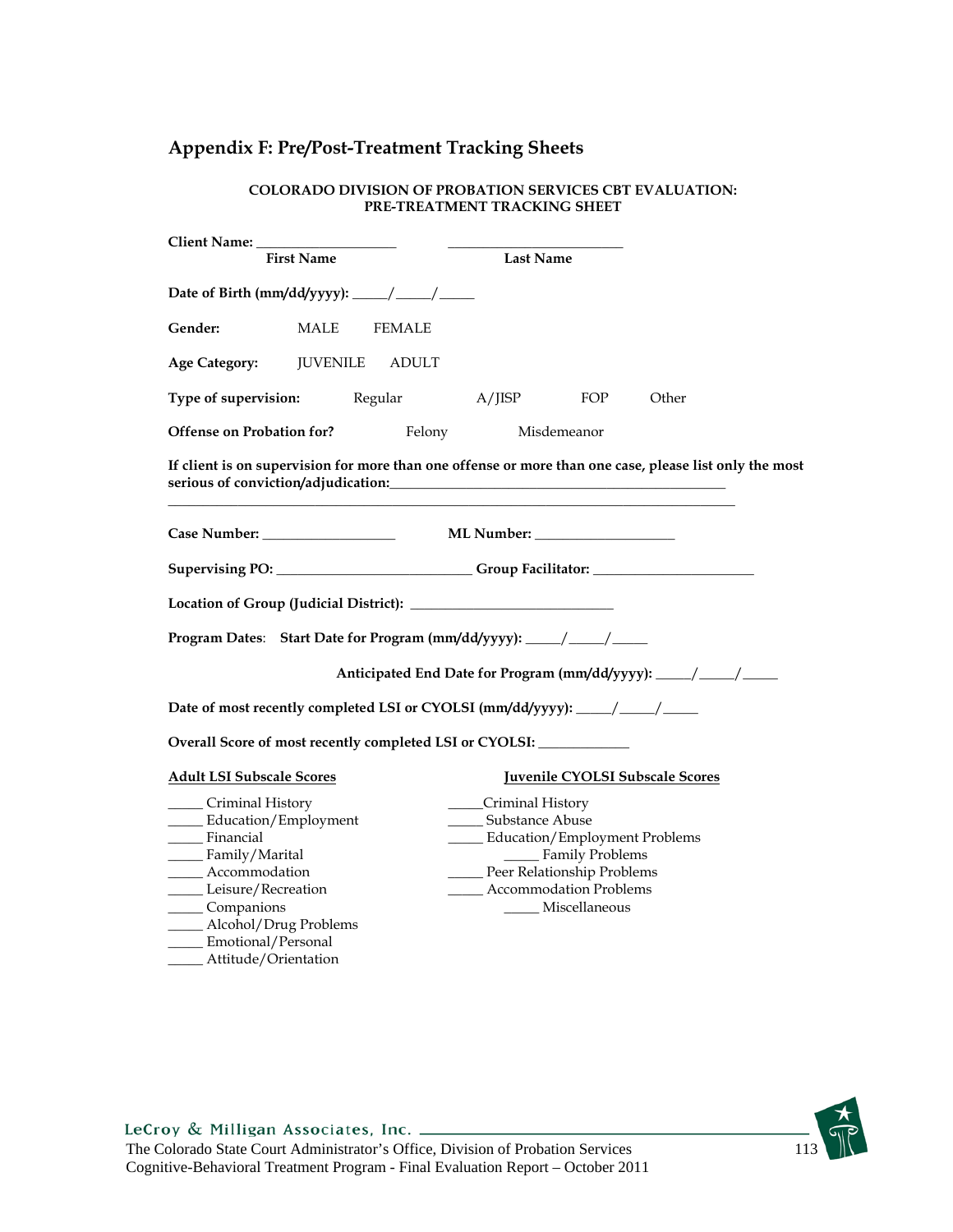#### **COLORADO DIVISION OF PROBATION SERVICES CBT EVALUATION: POST-TREATMENT TRACKING SHEET**

| Client Name: _______                                                              |                                        |
|-----------------------------------------------------------------------------------|----------------------------------------|
| <b>First Name</b>                                                                 | <b>Last Name</b>                       |
| End Date for Program (mm/dd/yyyy): _____/ _____/                                  |                                        |
| Did Participant Complete Program?                                                 | <b>YES</b><br>NO <sub>1</sub>          |
| If NO, (a) What date did they exit (mm/dd/yyyy)? _____/ _____/                    |                                        |
|                                                                                   |                                        |
| (c) What was the last lesson number they completed? _____________________________ |                                        |
| Was an EXIT SURVEY administered?                                                  | <b>YES</b><br>NO                       |
| Was an LSI OR CYOLSI conducted since the course began?                            | YES<br>NO.                             |
| If YES, please report scores below as well as the date of the LSI or CYOLSI.      |                                        |
| Date of LSI or CYOLSI (mm/dd/yyyy): _____/ ____/                                  |                                        |
|                                                                                   |                                        |
| <b>Adult LSI Subscale Scores</b>                                                  | <b>Juvenile CYOLSI Subscale Scores</b> |
| Criminal History                                                                  | ____Criminal History                   |
| Education/Employment                                                              | Substance Abuse                        |
| Financial                                                                         | _____ Education/Employment Problems    |
| _____ Family/Marital                                                              | _____ Family Problems                  |
| Accommodation                                                                     | Peer Relationship Problems             |
| Leisure/Recreation                                                                | _____ Accommodation Problems           |
| Companions                                                                        | _____ Miscellaneous                    |
| ____ Alcohol/Drug Problems                                                        |                                        |
| ____ Emotional/Personal                                                           |                                        |
| Attitude/Orientation                                                              |                                        |

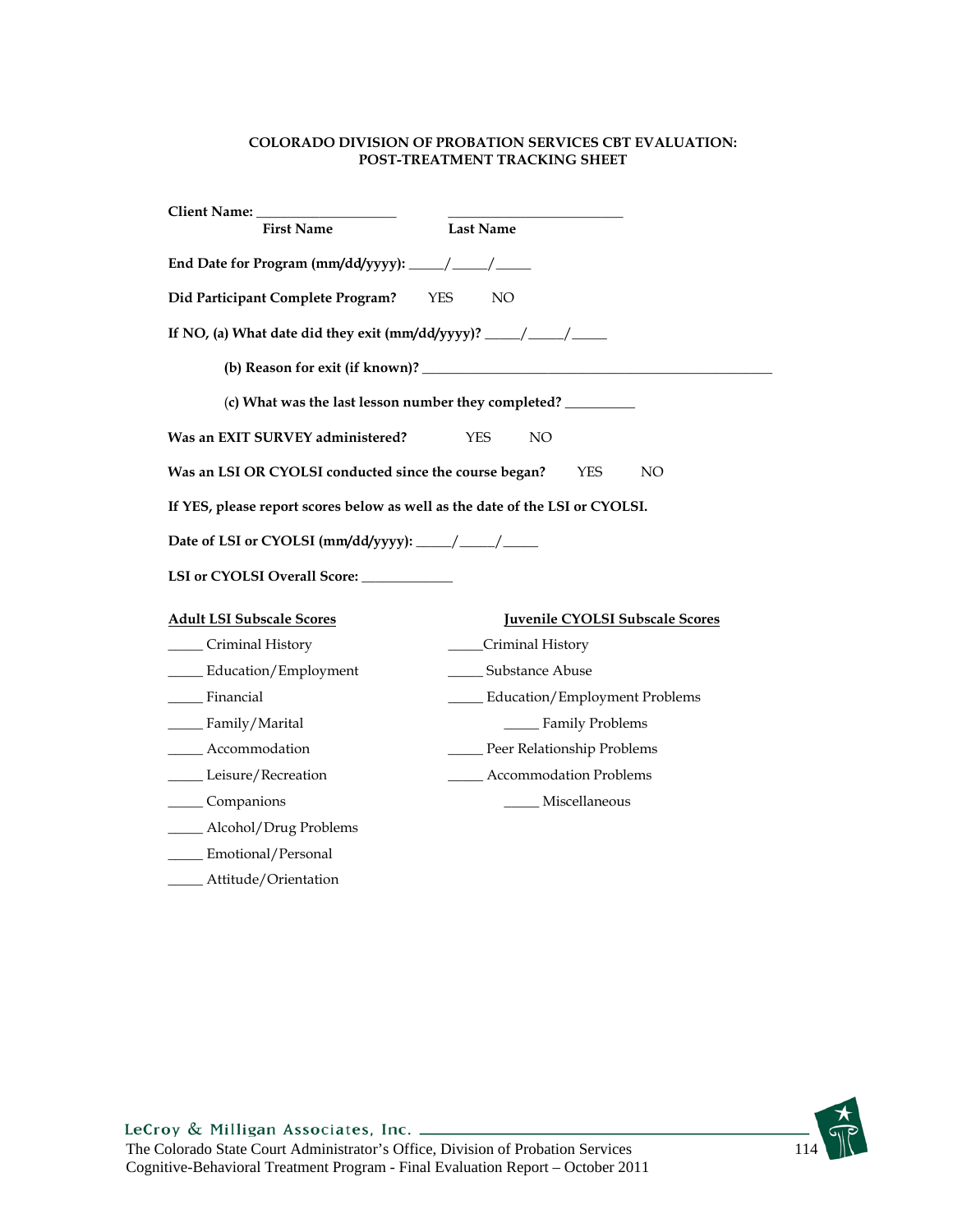**Appendix G: Client Exit Survey** 

# **CLIENT EXIT SURVEY**

## **To be completed by CLIENT:**

 $\overline{\phantom{a}}$  , we can assume that the set of the set of the set of the set of the set of the set of the set of the set of the set of the set of the set of the set of the set of the set of the set of the set of the set of t

Please print your first and last name. \_\_\_\_\_\_\_\_\_\_\_\_

**First Name Last Name**

**1. Please explain why you decided to stop participating in the program:** 

\_\_\_\_\_\_\_\_\_\_\_\_\_\_\_\_\_\_\_\_\_\_\_\_\_\_\_\_\_\_\_\_\_\_\_\_\_\_\_\_\_\_\_\_\_\_\_\_\_\_\_\_\_\_\_\_\_\_\_\_\_\_\_\_\_\_\_\_\_ \_\_\_\_\_\_\_\_\_\_\_\_\_\_\_\_\_\_\_\_\_\_\_\_\_\_\_\_\_\_\_\_\_\_\_\_\_\_\_\_\_\_\_\_\_\_\_\_\_\_\_\_\_\_\_\_\_\_\_\_\_\_\_\_\_\_\_\_\_ \_\_\_\_\_\_\_\_\_\_\_\_\_\_\_\_\_\_\_\_\_\_\_\_\_\_\_\_\_\_\_\_\_\_\_\_\_\_\_\_\_\_\_\_\_\_\_\_\_\_\_\_\_\_\_\_\_\_\_\_\_\_\_\_\_\_\_\_\_ \_\_\_\_\_\_\_\_\_\_\_\_\_\_\_\_\_\_\_\_\_\_\_\_\_\_\_\_\_\_\_\_\_\_\_\_\_\_\_\_\_\_\_\_\_\_\_\_\_\_\_\_\_\_\_\_\_\_\_\_\_\_\_\_\_\_\_\_\_ \_\_\_\_\_\_\_\_\_\_\_\_\_\_\_\_\_\_\_\_\_\_\_\_\_\_\_\_\_\_\_\_\_\_\_\_\_\_\_\_\_\_\_\_\_\_\_\_\_\_\_\_\_\_\_\_\_\_\_\_\_\_\_\_\_\_\_\_\_ \_\_\_\_\_\_\_\_\_\_\_\_\_\_\_\_\_\_\_\_\_\_\_\_\_\_\_\_\_\_\_\_\_\_\_\_\_\_\_\_\_\_\_\_\_\_\_\_\_\_\_\_\_\_\_\_\_\_\_\_\_\_\_\_\_\_\_\_\_ \_\_\_\_\_\_\_\_\_\_\_\_\_\_\_\_\_\_\_\_\_\_\_\_\_\_\_\_\_\_\_\_\_\_\_\_\_\_\_\_\_\_\_\_\_\_\_\_\_\_\_\_\_\_\_\_\_\_\_\_\_\_\_\_\_\_\_\_\_

**2. Can you think of anything that might have kept you attending the course?** 

\_\_\_\_\_\_\_\_\_\_\_\_\_\_\_\_\_\_\_\_\_\_\_\_\_\_\_\_\_\_\_\_\_\_\_\_\_\_\_\_\_\_\_\_\_\_\_\_\_\_\_\_\_\_\_\_\_\_\_\_\_\_\_\_\_\_\_\_\_ \_\_\_\_\_\_\_\_\_\_\_\_\_\_\_\_\_\_\_\_\_\_\_\_\_\_\_\_\_\_\_\_\_\_\_\_\_\_\_\_\_\_\_\_\_\_\_\_\_\_\_\_\_\_\_\_\_\_\_\_\_\_\_\_\_\_\_\_\_ \_\_\_\_\_\_\_\_\_\_\_\_\_\_\_\_\_\_\_\_\_\_\_\_\_\_\_\_\_\_\_\_\_\_\_\_\_\_\_\_\_\_\_\_\_\_\_\_\_\_\_\_\_\_\_\_\_\_\_\_\_\_\_\_\_\_\_\_\_ \_\_\_\_\_\_\_\_\_\_\_\_\_\_\_\_\_\_\_\_\_\_\_\_\_\_\_\_\_\_\_\_\_\_\_\_\_\_\_\_\_\_\_\_\_\_\_\_\_\_\_\_\_\_\_\_\_\_\_\_\_\_\_\_\_\_\_\_\_ \_\_\_\_\_\_\_\_\_\_\_\_\_\_\_\_\_\_\_\_\_\_\_\_\_\_\_\_\_\_\_\_\_\_\_\_\_\_\_\_\_\_\_\_\_\_\_\_\_\_\_\_\_\_\_\_\_\_\_\_\_\_\_\_\_\_\_\_\_

\_\_\_\_\_\_\_\_\_\_\_\_\_\_\_\_\_\_\_\_\_\_\_\_\_\_\_\_\_\_\_\_\_\_\_\_\_\_\_\_\_\_\_\_\_\_\_\_\_\_\_\_\_\_\_\_\_

# **You are done. Thank you very much for your participation!**

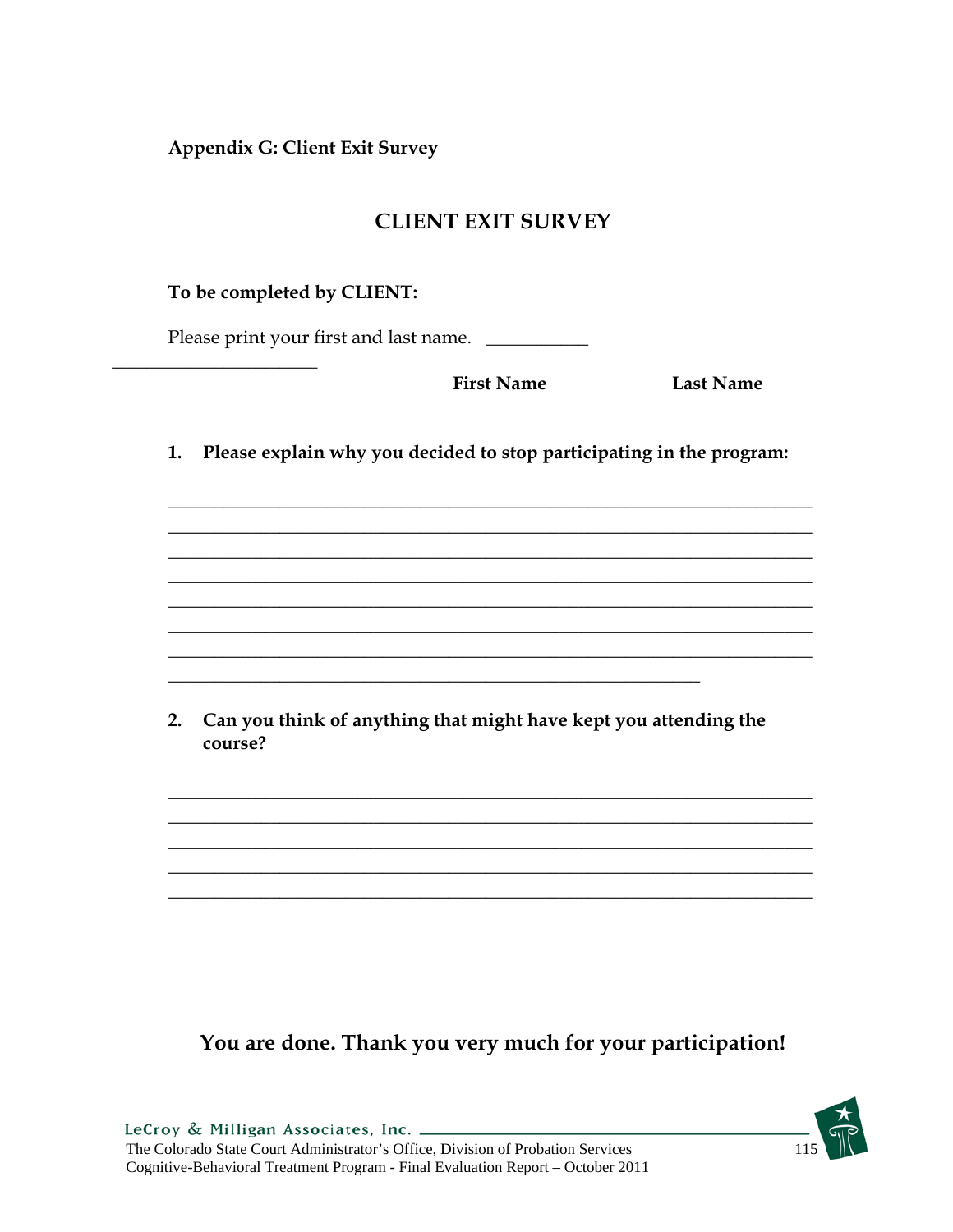**Appendix H: Facilitator Exit Survey** 

# **FACILITATOR EXIT SURVEY**

**To be completed by COURSE FACILITATOR:** 

Client Name:

Last Full Lesson Completed: \_\_\_\_\_\_\_\_\_\_\_\_\_\_\_\_\_\_\_\_\_\_\_\_\_\_\_\_\_

Course (Location): \_\_\_\_\_\_\_\_\_\_\_\_\_\_\_\_\_\_\_\_\_\_\_\_\_\_\_\_\_\_\_\_

Discontinuance:  **VOLUNTARY INVOLUNTARY** 

If discontinuance was INVOLUNTARY, please indicate reason for removal:

\_\_\_\_\_\_\_\_\_\_\_\_\_\_\_\_\_\_\_\_\_\_\_\_\_\_\_\_\_\_\_\_\_\_\_\_\_\_\_\_\_\_\_\_\_\_\_\_\_\_\_\_\_\_\_\_\_\_\_\_\_\_\_\_\_\_\_\_\_ \_\_\_\_\_\_\_\_\_\_\_\_\_\_\_\_\_\_\_\_\_\_\_\_\_\_\_\_\_\_\_\_\_\_\_\_\_\_\_\_\_\_\_\_\_\_\_\_\_\_\_\_\_\_\_\_\_\_\_\_\_\_\_\_\_\_\_\_\_ \_\_\_\_\_\_\_\_\_\_\_\_\_\_\_\_\_\_\_\_\_\_\_\_\_\_\_\_\_\_\_\_\_\_\_\_\_\_\_\_\_\_\_\_\_\_\_\_\_\_\_\_\_\_\_\_\_\_\_\_\_\_\_\_\_\_\_\_\_ \_\_\_\_\_\_\_\_\_\_\_\_\_\_\_\_\_\_\_\_\_\_\_\_\_\_\_\_\_\_\_\_\_\_\_\_\_\_\_\_\_\_\_\_\_\_\_\_\_\_\_\_\_\_\_\_\_\_\_\_\_\_\_\_\_\_\_\_\_ \_\_\_\_\_\_\_\_\_\_\_\_\_\_\_\_\_\_\_\_\_\_\_\_\_\_\_\_\_\_\_\_\_\_\_\_\_\_\_\_\_\_\_\_\_\_\_\_\_\_\_\_\_\_\_\_\_\_\_\_\_\_\_\_\_\_\_\_\_ \_\_\_\_\_\_\_\_\_\_\_\_\_\_\_\_\_\_\_\_\_\_\_\_\_\_\_\_\_\_\_\_\_\_\_\_\_\_\_\_\_\_\_\_\_\_\_\_\_\_\_\_\_\_\_\_\_\_\_\_\_\_\_\_\_\_\_\_\_

**Thank you very much for your participation!** 

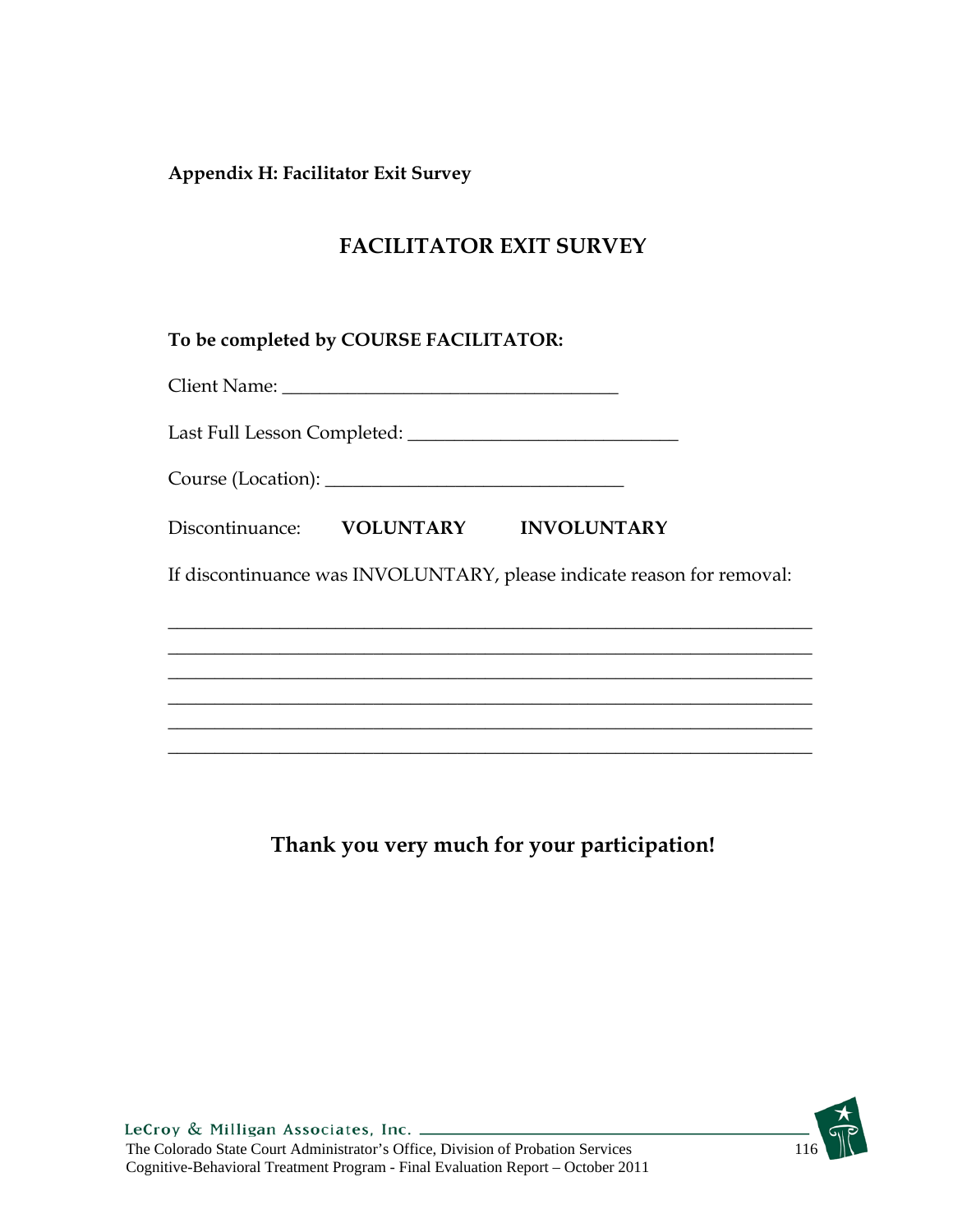## **Appendix I: Survey Administration Protocol**

## **COG GROUP PARTICIPANT SURVEY PURPOSE & INSTRUCTIONS FOR PROBATION OFFICERS**

## **Purpose:**

This is a survey for probationers who attended an **in-house** cog group (ex., *Thinking for a Change*, Aggression Replacement Therapy, etc.) in the past three years. The survey is designed to obtain participants' feedback about their experiences in the cog group. The participant will be asked what they liked about it, how it helped them, and their suggestions for program improvement.

## **How Will the Information Be Used?**

The information will be used for a study currently being conducted for the Colorado Division of Probation Services (DPS). The study is to evaluate the cog groups being implemented by probation departments within the Colorado judicial districts. LeCroy & Milligan Associates, a company based in Tucson, AZ is conducting the study for the DPS.

## **Your Role:**

Your assistance is needed to administer this survey to *probation clients who completed at least three-quarters of all cog groups sessions, and who participated in an in-house cog group in the past three years.* Also, you are asked to collect all of your clients' finished surveys, and mail them to LeCroy & Milligan Associates. A postage-paid, large mailing envelope, addressed for return to LeCroy & Milligan Associates is provided to you. The instructions are below. We have included a small gift for you with these materials to show our appreciation for your help. Probation clients are also offered incentives for their participation.

## **Instructions for Survey Administration and Mailing:**

- 1. A list of probation clients who participated in an in-house cog group is provided to you.
- *2.* During your next office visit (or some other appropriate setting) ask the client's permission to complete the short survey. *The return date for these surveys is: Monday, May 18, 2009.*

The surveys should only take about 5-10 minutes to complete. Explain the purpose of the survey to them.

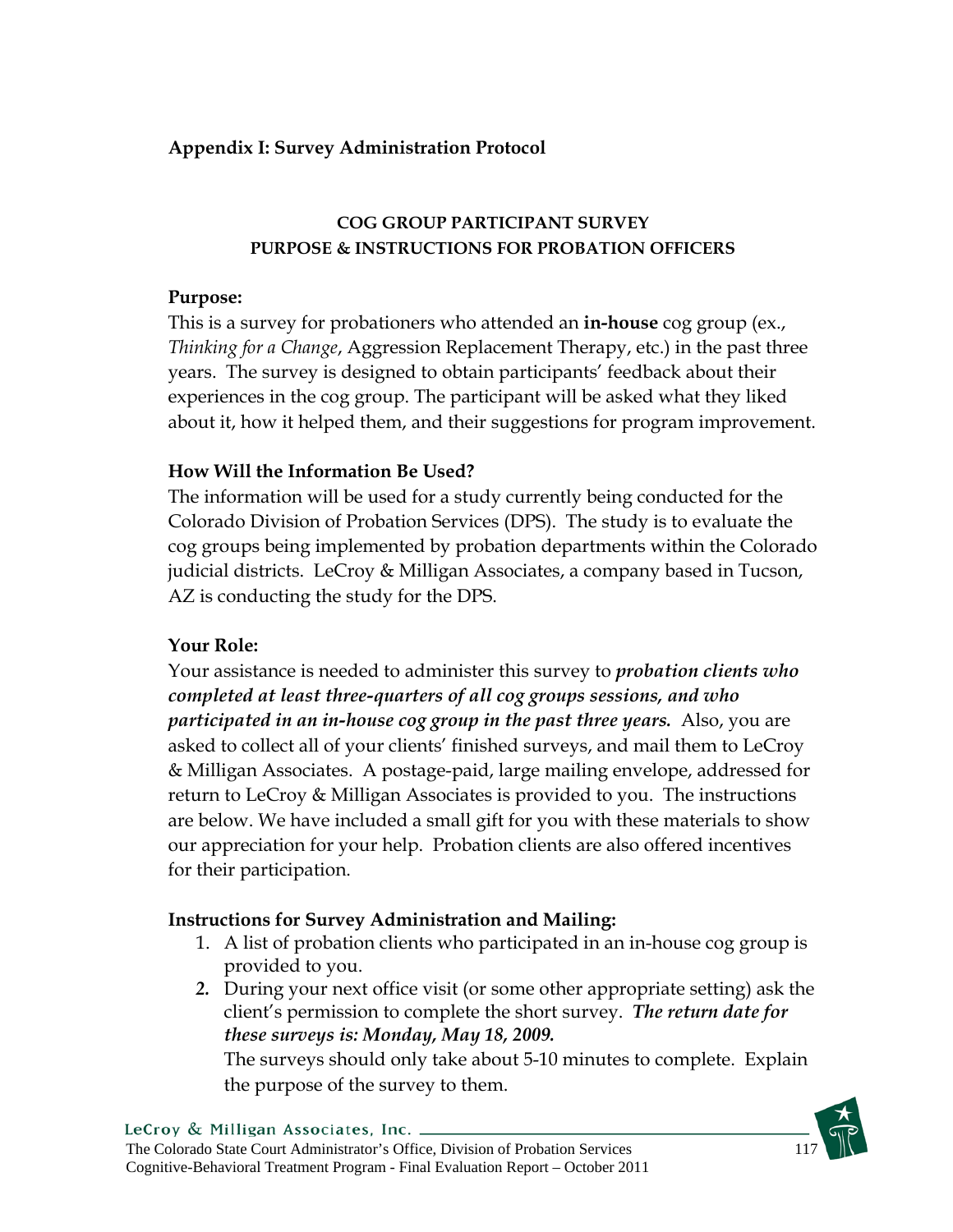## Suggested script for survey description to clients:

*I have a short survey for you to fill out about the cognitive skills group you attended in the past. It should only take a few minutes to complete. It asks for your views about being in the group and your ideas about what you liked or did not like about it. The information will be used to help probation improve these types of programs in the future. Would you mind filling it out? If you need help filling it out, just ask me for help. Please put your finished survey in the envelope I will give to you. To show our appreciation for your participation, we have a small treat that I will give to you after you are done with the survey. We will also enter your name in a raffle, with the chance to win a gift certificate to your local grocery store.* 

- 3. When the client has completed the survey, he/she should fold it and insert it into the envelope provided.
- 4. Ask the client to put his/her sealed envelope into the large mailing envelope that we have provided to you. Give the client the candy or chewing gum that was provided in your packet. Tell the client his/her name will be entered into the raffle.
- *5.* Once you have administered surveys to all of the probation clients on the list we provided to you, fill out the Cover Sheet provided and include it with the package of surveys. Make sure to put all of the completed surveys in the mailing envelope to LeCroy & Milligan Associates, seal it, and send it off. *Mail the package as soon as possible!!*

## *Deadline for return of surveys is: Monday May 18th! Thank you for your help!*

#### **If you have any questions about this, please call or email:**

Susan Jones, DPS, Ph: 303.837.2342, email: susan.jones@judicial.state.co.us -or- Eileen Kinney, DPS, Ph: 303.837.2319, email: eileen.kinney.judicial.state.co.us -or- Dana Wilks, DPS, Ph: 303.837.2343, email: dana.wilks@judicial.state.co.us -or- Kerry Milligan, LeCroy & Milligan Assoc. Ph: 520-326-5154, email: kerry@lecroymilligan.com

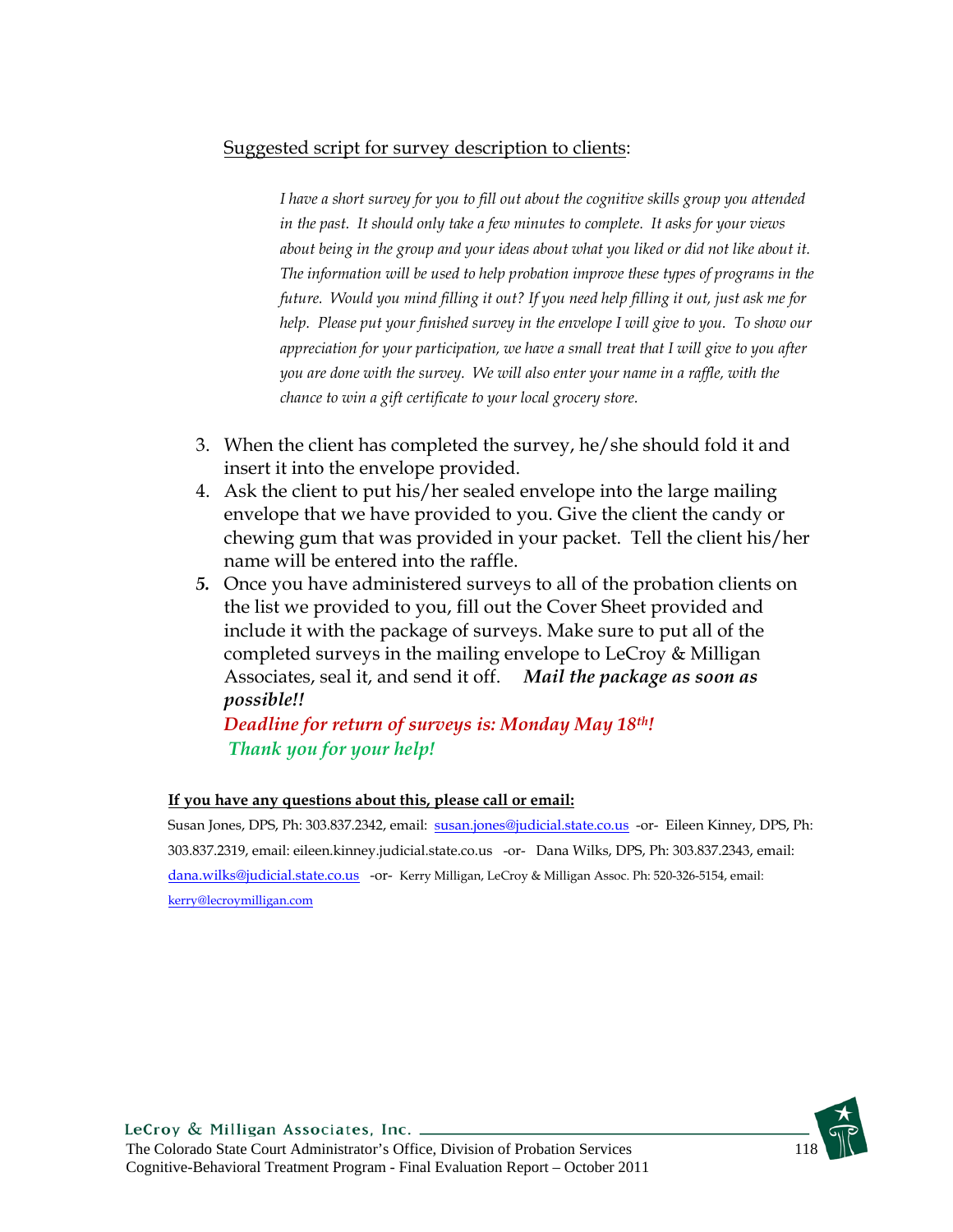## **COVER SHEET FOR COMPLETED PARTICIPANT SURVEYS In-House Cog Group Program Evaluation**

**Probation Officer: Please complete this Cover Sheet information and submit it with completed probationer surveys in the mailing envelope for return to LeCroy & Milligan Associates.** 

**Thank You!** 

**1. District Number: \_\_\_\_\_\_\_** 

2. Probation Officer Name:

**3. Total Number of Completed Surveys in the Package: \_\_\_\_\_\_\_\_** 

**Mailing Label, Deliver to:** 

**Attention: Kerry Milligan LeCroy & Milligan Associates, Inc. 4911 E. Broadway Blvd. Suite 102 Tucson, AZ 85711** 

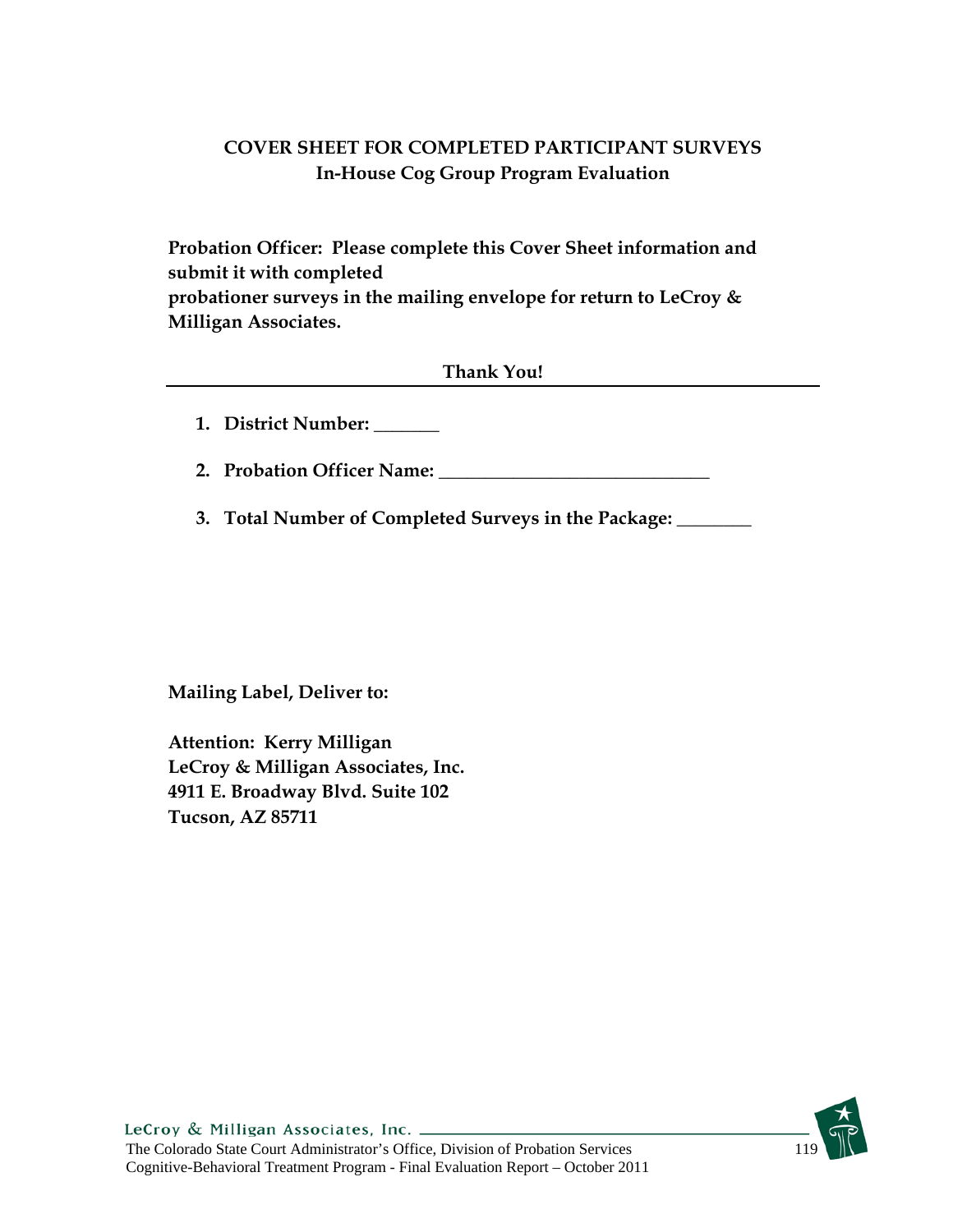## **Appendix J: Cognitive Behavioral Group Skills/Knowledge Checklist**

Part one of this checklist is for the Group Facilitator to complete and Part two is for the facilitator's Supervisor to complete. Each checklist is divided into three areas: 1) CBT principles, 2) Group dynamics, 3) Evaluation.

## **Part One: Group Facilitator Checklist**

### **Cognitive/Behavioral Treatment Principles**

|                                                                                                                |          | Superior Satisfactory | <b>Needs</b><br>Improvement | N/A        |
|----------------------------------------------------------------------------------------------------------------|----------|-----------------------|-----------------------------|------------|
| 1. I understand the curriculum and<br>can provide examples to explain<br>concepts.                             | $\cup$   | $\Omega$              | $\bigcirc$                  | $\bigcirc$ |
| 2. I clearly defined the skill or concept<br>for the lesson.                                                   | $\Omega$ | $\Omega$              | $\Omega$                    | O          |
| 3. I broke down the skill or concept<br>into clear identifiable steps.                                         | $\circ$  | $\Omega$              | $\bigcirc$                  | O          |
| 4. I presented an effective model that<br>demonstrates the use of the skills<br>or concept.                    | $\Omega$ | $\Omega$              | $\Omega$                    | ∩          |
| 5. I used examples based on the<br>criminal situations the group<br>members are likely to have<br>experienced. | ∩        | ∩                     | $\bigcirc$                  | $\Omega$   |
| 6. I provided instruction, modeling<br>and role play practice in modifying<br>thinking, feelings and behavior. | $\Omega$ | Q                     | $\Omega$                    | ∩          |
| 7. I provided instruction, modeling,<br>and role play practice in using a<br>problem solving approach.         | $\circ$  | $\Omega$              | $\bigcirc$                  | Q          |
| 8. I explained the rationale for<br>learning the skill or concept.                                             | $\Omega$ | O                     | O                           |            |
| 9. I presented an effective model that<br>demonstrated the use of the skill or<br>concept.                     | O        | 0                     | $\left( \right)$            | 0          |

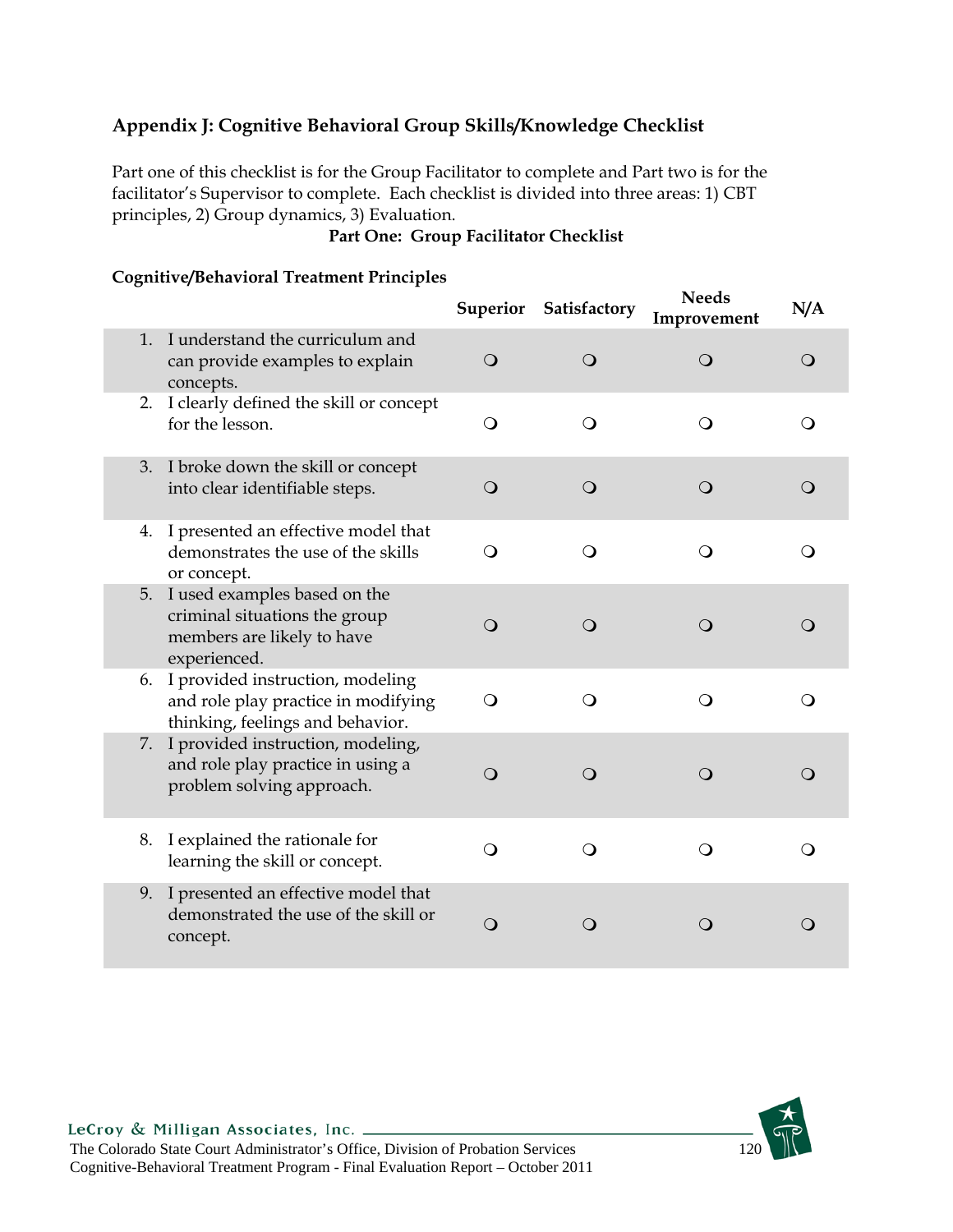|                                                                                                                                 | <b>Superior</b> | Satisfactory | <b>Needs</b><br>Improvement | N/A |
|---------------------------------------------------------------------------------------------------------------------------------|-----------------|--------------|-----------------------------|-----|
| 10. I provided feedback (mostly<br>positive) and encouraged group<br>feedback when skills were<br>practiced by group members.   | ∩               | $\Omega$     | $\Omega$                    |     |
| 11. I assigned group members roles for<br>giving feedback on role plays.                                                        |                 |              |                             |     |
| 12. I encouraged overlearning by<br>having group members practice in<br>role plays each skill or concept<br>more than one time. |                 |              |                             |     |
| 13. I praised the group members for<br>taking even small steps in a<br>prosocial direction without<br>judgment.                 |                 |              |                             |     |
| 14. I encouraged group members to<br>complete homework and praised<br>them for efforts in this direction.                       |                 |              |                             |     |

### **Group Dynamics**

|                                                                                 | <b>Superior</b> | Satisfactory           | <b>Needs</b><br>Improvement | N/A |
|---------------------------------------------------------------------------------|-----------------|------------------------|-----------------------------|-----|
| 15. I described and adhered to a clear<br>set of group rules and boundaries.    | O               | $\left( \quad \right)$ |                             |     |
| 16. I applied basic principles of group<br>dynamics in managing the group.      | 0               |                        |                             |     |
| 17. I developed a positive alliance with<br>all the group members.              | $\Omega$        |                        |                             |     |
| 18. I called on each person to<br>participate in discussions and<br>activities. | . .             |                        |                             |     |
| 19. I created an atmosphere of interest<br>and fun in the group.                | $\Omega$        |                        |                             |     |

Cognitive-Behavioral Treatment Program - Final Evaluation Report – October 2011

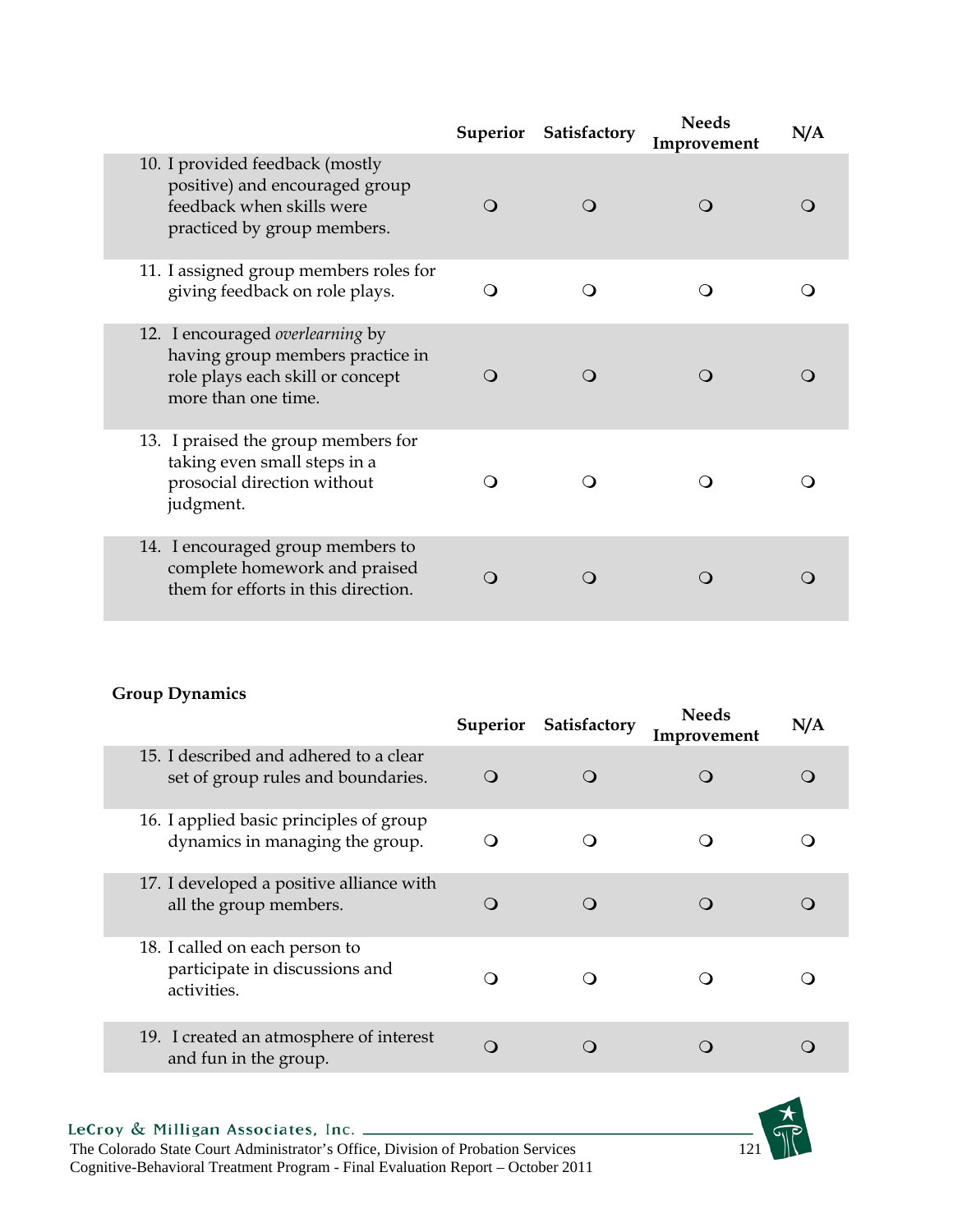|                                                                                                    | <b>Superior</b> | Satisfactory | <b>Needs</b><br>Improvement | N/A              |  |
|----------------------------------------------------------------------------------------------------|-----------------|--------------|-----------------------------|------------------|--|
| 20. I dealt with group conflict<br>effectively (maintained control,<br>redirected, and empathized) | $\bigcirc$      | O            | $\Omega$                    | $\left( \right)$ |  |
| 21. I engaged group members actively<br>and focused their attention to<br>promote learning.        | $\Omega$        | ( )          |                             |                  |  |
| 22. I encouraged individual group<br>members to understand their<br>individual risk factors.       | ∩               | $\Omega$     |                             |                  |  |
| 23. I used a non-judgmental attitude<br>and<br>communicated consequences as<br>facts.              | ( )             |              |                             |                  |  |
| 24. I treated each person in a courteous<br>and respectful manner.                                 | O               |              | ( )                         |                  |  |
| 25. I encouraged group members to<br>share what they learned from the<br>homework or activities.   |                 |              |                             |                  |  |

## **Evaluation**

|                                                                                                 | <b>Superior</b> | Satisfactory | <b>Needs</b><br>Improvement | N/A |
|-------------------------------------------------------------------------------------------------|-----------------|--------------|-----------------------------|-----|
| 26. I completed an intake/interview<br>prior to each person joining the<br>group.               | ∩               | $\Omega$     | $\Omega$                    |     |
| 27. I maintained a roster of who<br>completed the groups.                                       | ∩               | ( )          | 0                           |     |
| 28. I recorded attendance and<br>tardiness for each group.                                      |                 |              |                             |     |
| 29. I checked in with the PO on the<br>participant's progress while he/she<br>was in the group. | ∩               |              |                             |     |
| 30. I clearly explained homework and,<br>if required, monitored homework<br>completion.         | ∩               |              |                             |     |
| 31. I completed this evaluation and<br>reviewed it with a supervisor or<br>colleague.           |                 |              |                             |     |

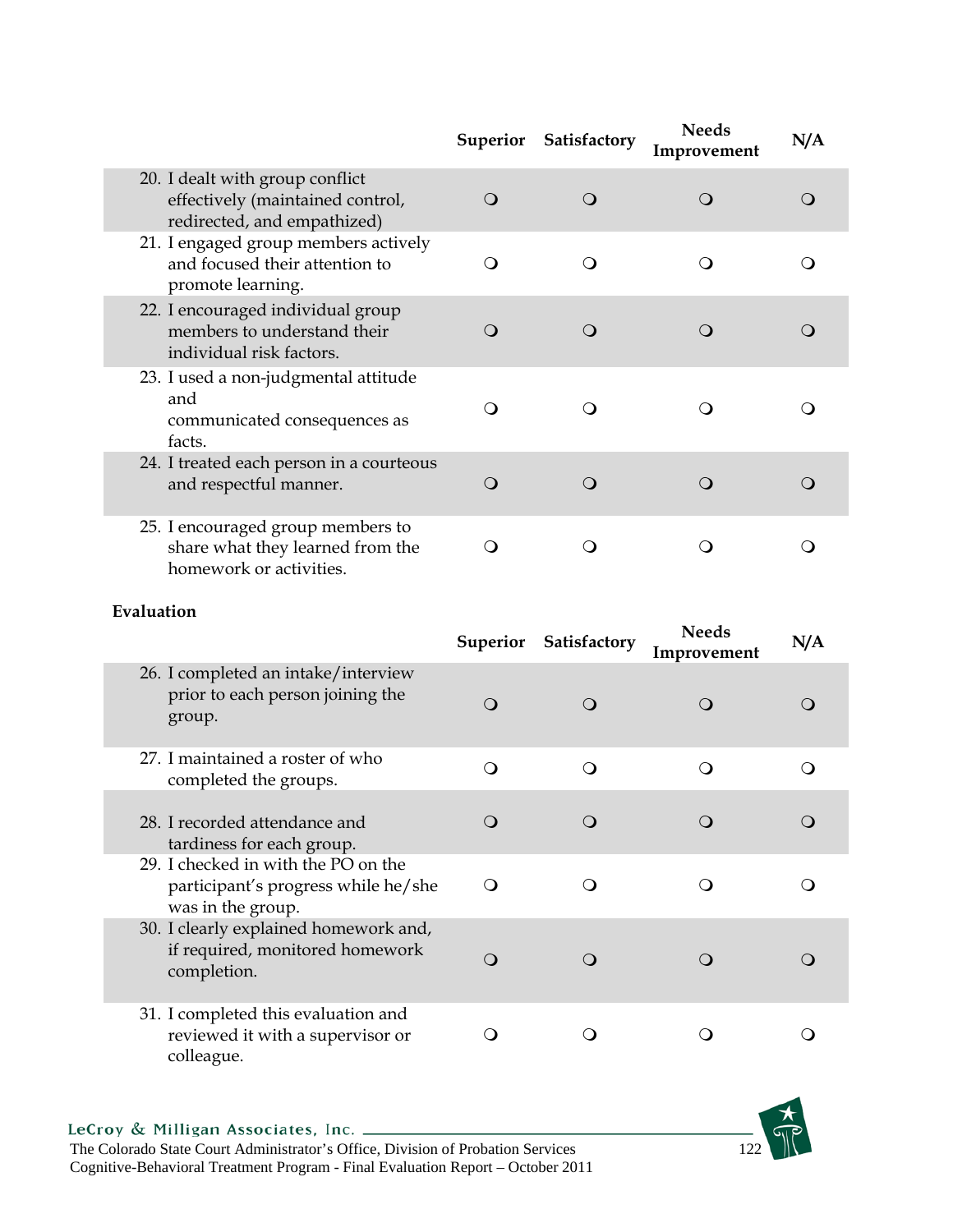## **Part Two: Supervisor Checklist**

## **Cognitive/Behavioral Treatment Principles**

|                                                                                                                       | Superior       | Satisfactory | <b>Needs</b><br>Improvement | N/A        |
|-----------------------------------------------------------------------------------------------------------------------|----------------|--------------|-----------------------------|------------|
| 1. Staff understand the curriculum<br>and can provide examples to<br>explain concepts.                                | $\bigcirc$     | $\bigcirc$   | $\bigcirc$                  | $\bigcirc$ |
| 2. Staff clearly defined the skill or<br>concept for the lesson.                                                      | $\overline{O}$ | $\Omega$     | $\Omega$                    | Q          |
| 3. Staff broke down the skill or<br>concept into clear identifiable steps.                                            | $\mathsf{O}$   | $\mathsf{O}$ | $\Omega$                    | $\bigcirc$ |
| 4. Staff presented an effective model<br>that demonstrates the use of the<br>skills or concept.                       | O              | $\circ$      | $\Omega$                    | $\circ$    |
| 5. Staff used examples based on the<br>criminal situations the group<br>members are likely to have<br>experienced.    | $\Omega$       | $\bigcirc$   | $\bigcirc$                  | $\bigcirc$ |
| 6. Staff provided instruction,<br>modeling and role play practice in<br>modifying thinking, feelings and<br>behavior. | $\Omega$       | $\Omega$     | Q                           | Q          |
| 7. Staff provided instruction,<br>modeling, and role play practice in<br>using a problem solving approach.            | $\Omega$       | $\Omega$     | $\bigcirc$                  | O          |
| 8. Staff explained the rationale for<br>learning the skill or concept.                                                | $\bigcirc$     | $\bigcirc$   | $\Omega$                    | $\Omega$   |
| 9. Staff presented an effective model<br>that demonstrated the use of the<br>skill or concept.                        | $\Omega$       | $\bigcirc$   | $\bigcirc$                  | $\bigcirc$ |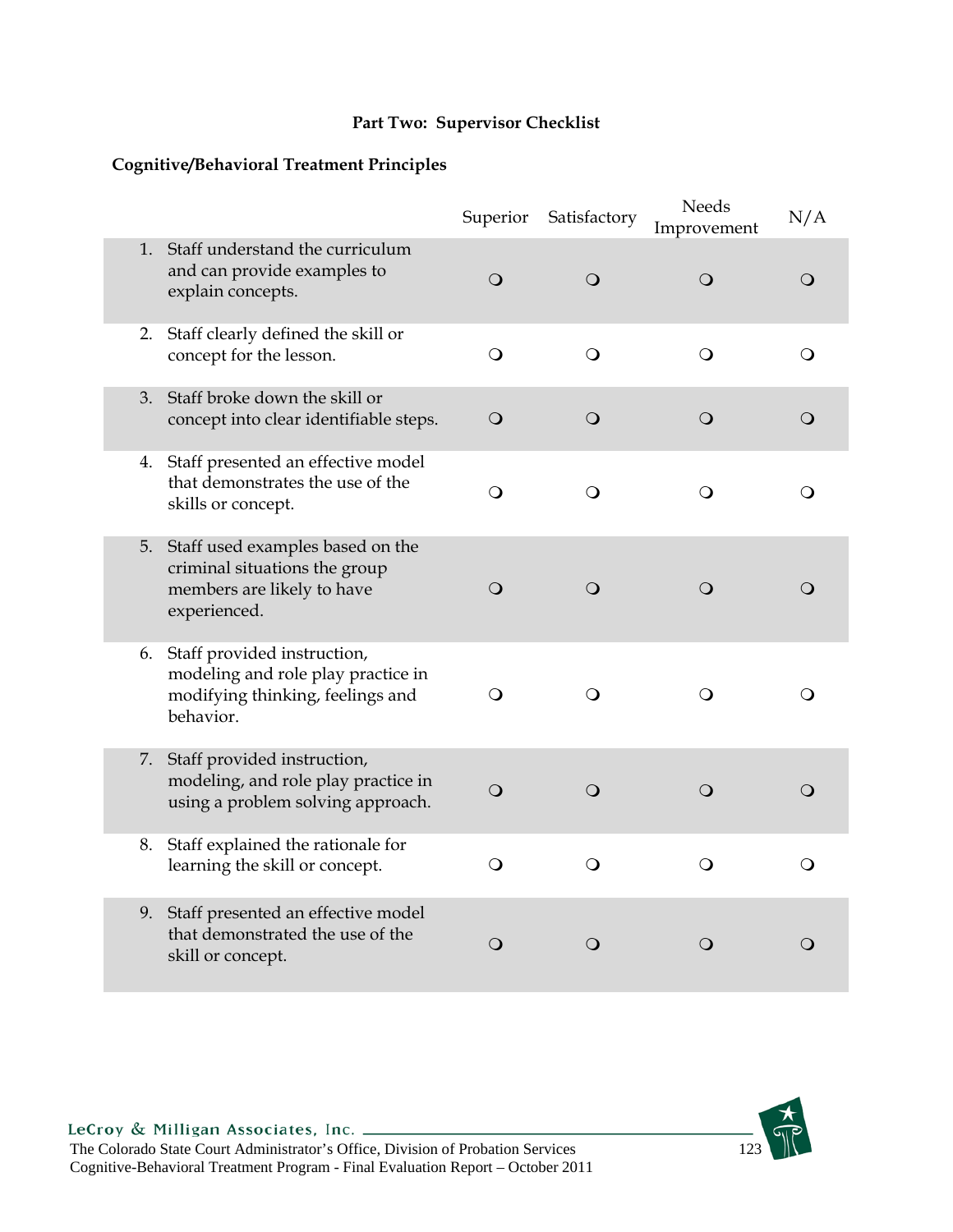|                                                                                                                                     |          | Superior Satisfactory | <b>Needs</b><br>Improvement | N/A |  |
|-------------------------------------------------------------------------------------------------------------------------------------|----------|-----------------------|-----------------------------|-----|--|
| 10. Staff provided feedback (mostly<br>positive) and encouraged group<br>feedback when skills were<br>practiced by group members.   | $\Omega$ | ( )                   |                             |     |  |
| 11. Staff assigned group members<br>roles for giving feedback on role<br>plays.                                                     | ∩        |                       |                             |     |  |
| 12. Staff encouraged overlearning by<br>having group members practice in<br>role plays each skill or concept<br>more than one time. | ∩        |                       |                             |     |  |
| 13. Staff praised the group members<br>for taking even small steps in a<br>prosocial direction without<br>judgment.                 | O        |                       |                             |     |  |
| 14. Staff encouraged group members<br>to complete homework and praised<br>them for efforts in this direction.                       | $\Omega$ |                       |                             |     |  |

## **Group Dynamics**

|                                                                                     | <b>Superior</b> | Satisfactory | <b>Needs</b><br>Improvement | N/A      |
|-------------------------------------------------------------------------------------|-----------------|--------------|-----------------------------|----------|
| 15. Staff described and adhered to a<br>clear set of group rules and<br>boundaries. | $\Omega$        |              |                             | $\Omega$ |
| 16. Staff applied basic principles of<br>group dynamics in managing the<br>group.   | ∩               |              |                             |          |
| 17. Staff developed a positive alliance<br>with all the group members.              | ∩               |              |                             |          |
| 18. Staff called on each person to<br>participate in discussions and<br>activities. | ∩               |              |                             |          |
| 19. Staff created an atmosphere of<br>interest and fun in the group.                | $\Omega$        | $\Omega$     | $\Omega$                    | ∩        |
| LeCroy & Milligan Associates, Inc.                                                  |                 |              |                             |          |

The Colorado State Court Administrator's Office, Division of Probation Services 124 Cognitive-Behavioral Treatment Program - Final Evaluation Report – October 2011